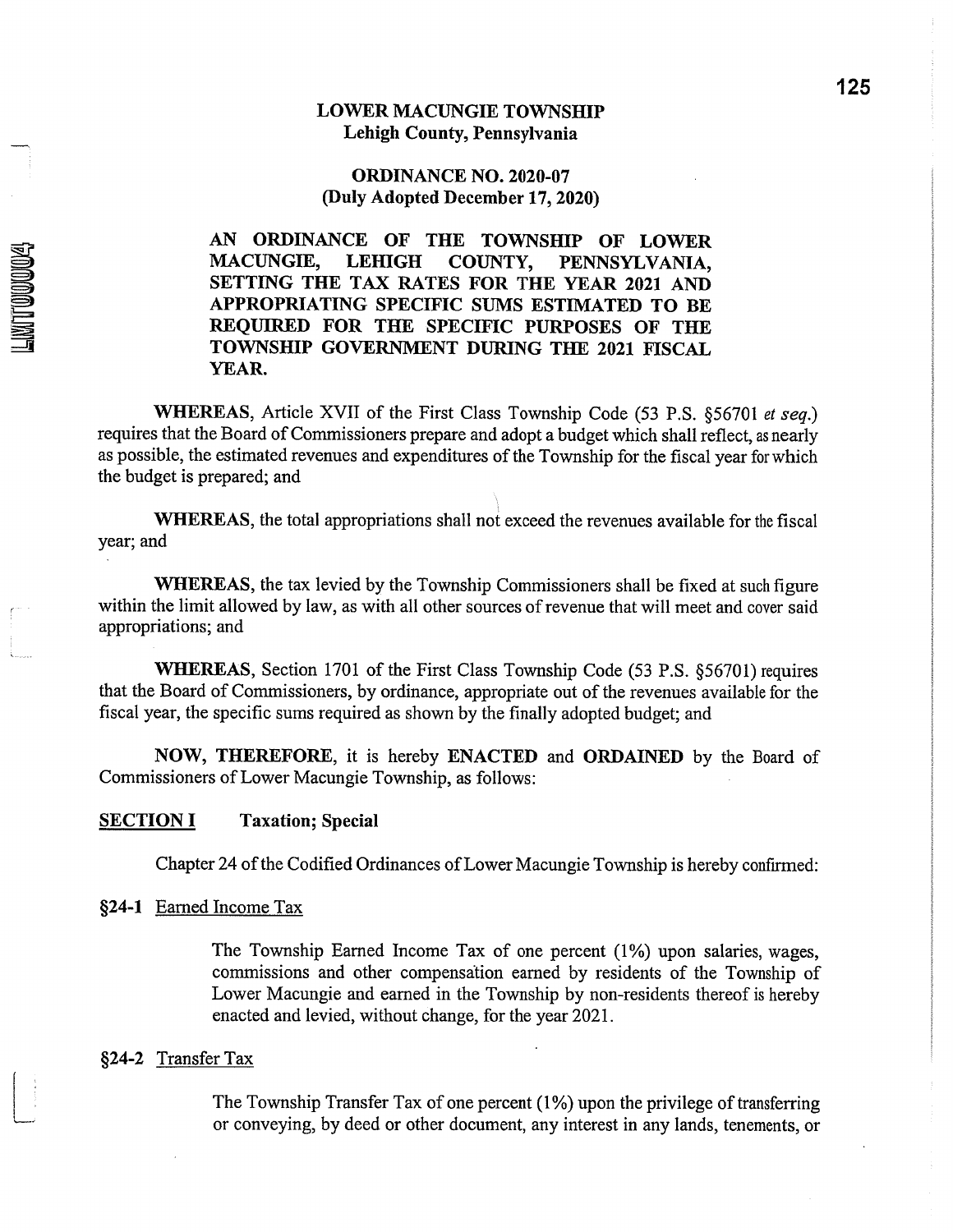**LMT00003** 

hereditaments in or partly in the Township of Lower Macungie is hereby enacted and levied, without change, for the year 2021.

## §24-3 Local Services Tax

The Township Local Services Tax of Fifty-Two Dollars (\$52.00) per annum on each adult resident and nonresident employed and/or engaged in an occupation within Lower Macungie Township, is hereby enacted and levied, without change, for the year 2021.

## §24-4 Real Estate Tax

The Township Real Estate Tax of .50 mill to be used only for capital improvements is hereby enacted and levied, without change, for the year 2021.

## §24-5 Library Tax

The Township Library Tax of .25 mill to be used only to support the Lower Macungie Library for the year is hereby enacted and levied, without change, for the year 2021.

#### **Annual Budget Appropriations. SECTION II**

Regarding Township expenditures for the fiscal year 2021, the following amounts are hereby appropriated from the revenues available during the 2021 fiscal year for the specific purposes set forth below, which amounts are more completely itemized in the finally adopted full budget for the fiscal year 2021 on file in the Township Secretary's Office and attached hereto by reference.

## **2021 ADOPTED BUDGETS**

## **GENERAL FUND**

## **SEWER FUND**

## **CAPITAL FUND**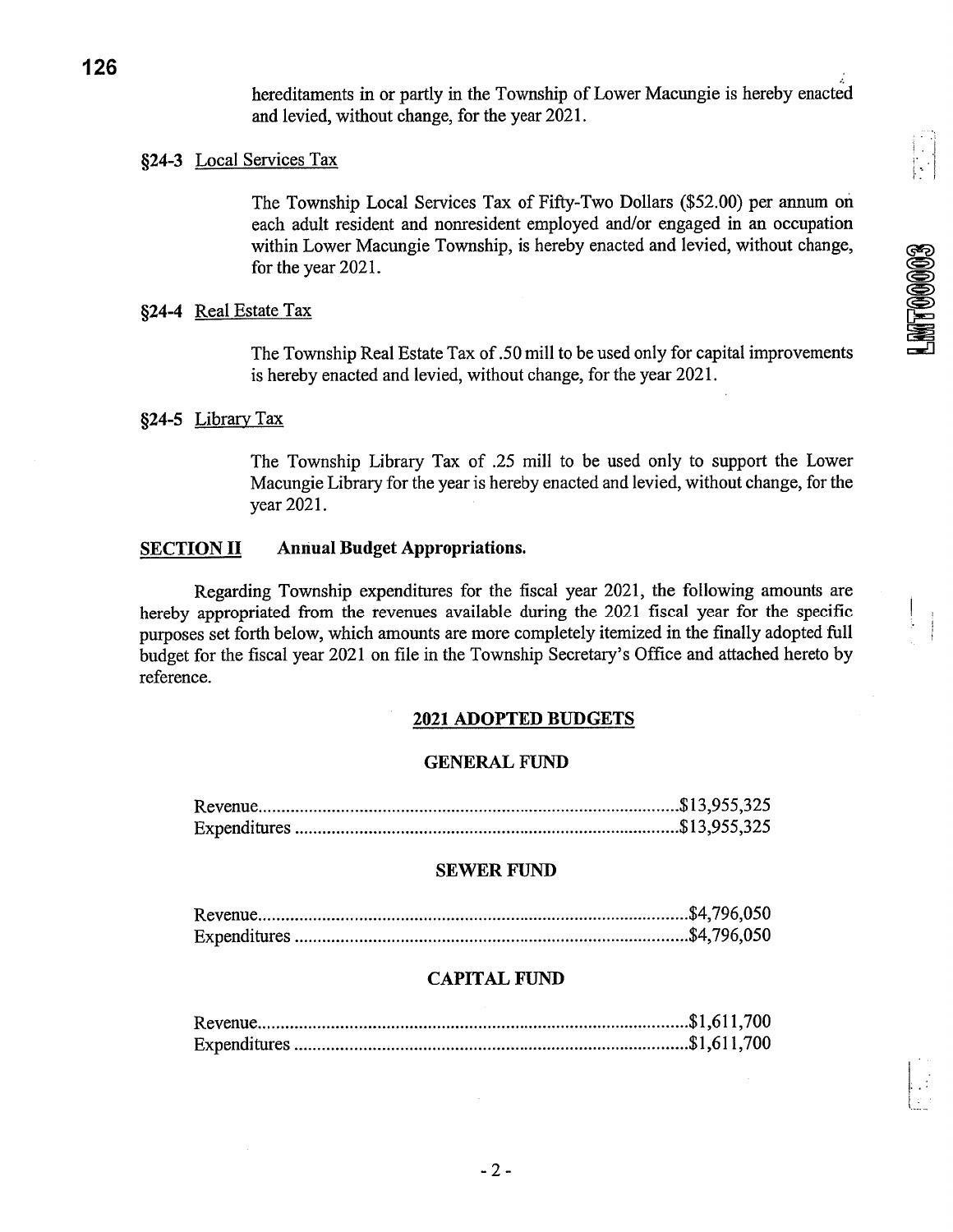## **STATE LIQUID FUELS FUND**

#### **SECTION III REPEALER**

All ordinances or parts of ordinances which are inconsistent herewith are hereby repealed.

#### **SECTION IV SEVERABILITY**

If any sentence, clause, section, or part of this Ordinance is for any reason found to be unconstitutional, illegal or invalid, such unconstitutionality, illegality or invalidity shall not affect or impair any of the remaining provisions, sentences, clauses, sections or parts of this Ordinance. It is hereby declared as the intent of the Board of Commissioners that this Ordinance would have been adopted had such unconstitutional, illegal or invalid sentence, clause, section or part thereof not been included herein.

#### **SECTION V EFFECTIVE DATE**

This Ordinance shall become effective January 1, 2021.

**ENACTED** and **ORDAINED** this 17<sup>th</sup> day of December, A.D., 2020.

**LOWER MACUNGIE TOWNSHIP BOARD OF COMMISSIONERS** 

 $\overline{\phantom{a}}$   $\overline{\phantom{a}}$ Ron W. Beitler, President

Attest:

Renea Flexer, Asst. Township Manager/Secretary

|                   | Motion | 2nd | Yes | No | Abstain |
|-------------------|--------|-----|-----|----|---------|
| R.R. Beitler      |        |     |     |    |         |
| R.W. Beitler      |        |     |     |    |         |
| <b>B.</b> Higgins |        |     |     |    |         |
| M. Robert         |        |     |     |    |         |
| R. Ward           |        |     |     |    |         |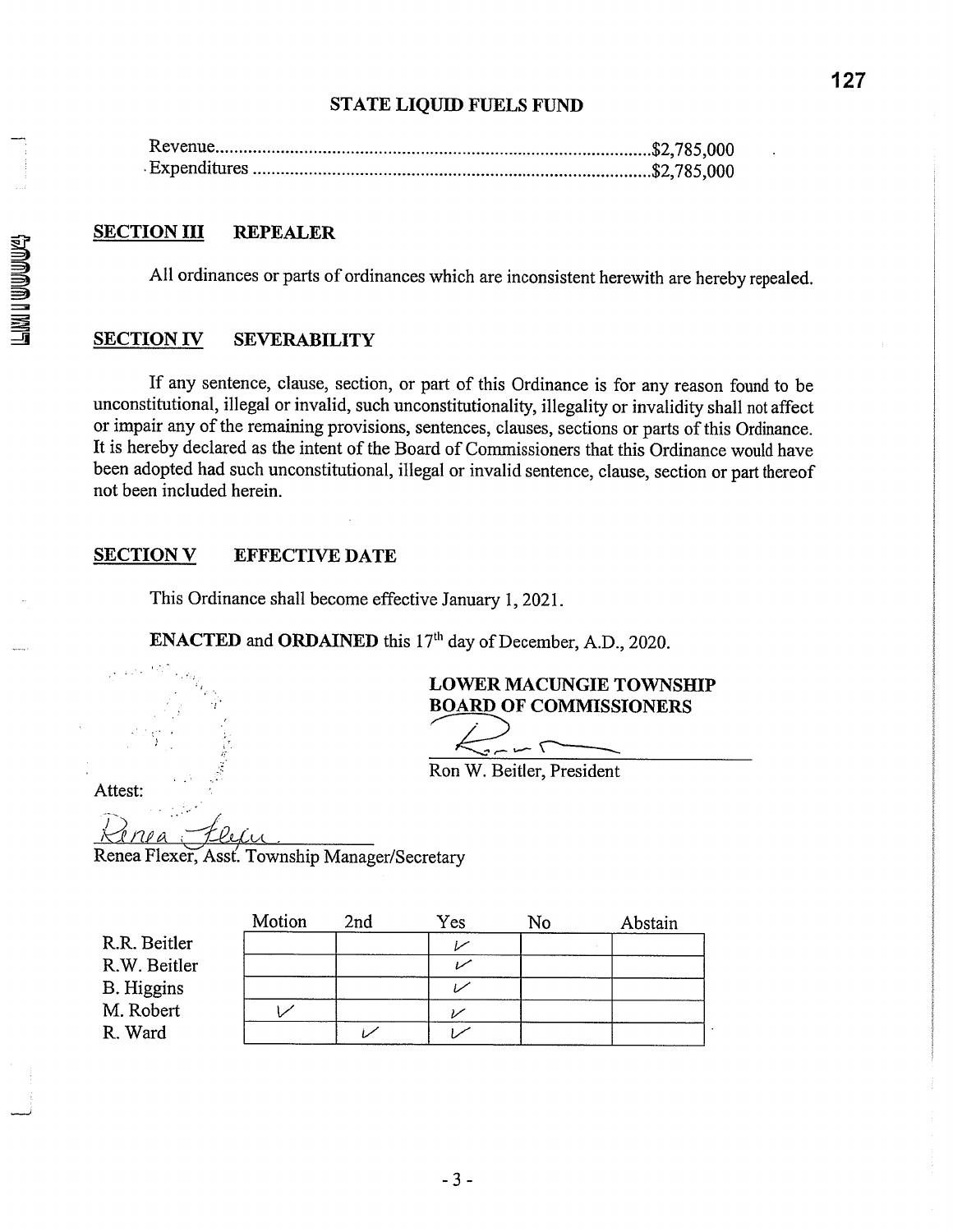| Lower Macungie Township                   |                                               | Budget Worksheet - 2021 Budget (With Reserve Transfers)<br>Periods: 01/21-12/21 |                               |                       |                                | Page:<br>1<br>Nov 16, 2020 11:11AM |
|-------------------------------------------|-----------------------------------------------|---------------------------------------------------------------------------------|-------------------------------|-----------------------|--------------------------------|------------------------------------|
| <b>Account Number</b>                     | <b>Account Title</b>                          | 2021<br><b>Approved Budget</b>                                                  | 2021<br><b>Initial Budget</b> | 2020<br><b>Budget</b> | 2020<br>Year to Date<br>Actual | 2019<br>Actual                     |
| <b>General Fund</b>                       |                                               |                                                                                 |                               |                       |                                |                                    |
| <b>Real Property Taxes</b>                |                                               |                                                                                 |                               |                       |                                |                                    |
| 01.301.105                                | RE Tax - Library                              | 605,000.00                                                                      | 605,000.00                    | 605,000.00            | 615,912.57                     | .00.                               |
|                                           | <b>Total Real Property Taxes:</b>             | 605,000.00                                                                      | 605.000.00                    | 605,000.00            | 615,912.57                     | .00.                               |
| <b>Local Tax Enabling Act</b>             |                                               |                                                                                 |                               |                       |                                |                                    |
| 01.310.100                                | Real Estate Transfer Tax                      | 925,000.00                                                                      | 925,000.00                    | 950,000.00            | 730,377.93                     | 1,211,896.93                       |
| 01.310.210                                | <b>EIT Current Resident</b>                   | 5,666,000.00                                                                    | 5,666,000.00                  | 5,635,000.00          | 5,181,333.87                   | 5,771,675.98                       |
| 01.310.220                                | <b>EIT Current Non-Res</b>                    | 125,000.00                                                                      | 125,000.00                    | 125,000.00            | 102,499.06                     | 127,899.30                         |
| 01.310.230                                | <b>EIT Delinquent Resident</b>                | 140,000.00                                                                      | 140,000.00                    | 140,000.00            | 81,798.82                      | 157,555.01                         |
| 01.310.240                                | <b>EIT Delinquent Non-Res</b>                 | 1,000.00                                                                        | 1,000.00                      | 1,000.00              | 352.31-                        | 5,620.12                           |
| 01.310.510                                | <b>Local Services Tax</b>                     | 625,000.00                                                                      | 625,000.00                    | 625,000.00            | 498,967.52                     | 672,706.94                         |
|                                           |                                               |                                                                                 |                               |                       |                                |                                    |
|                                           | Total Local Tax Enabling Act:                 | 7,482,000.00                                                                    | 7,482,000.00                  | 7,476,000.00          | 6,594,624.89                   | 7,947,354.28                       |
| <b>Business Licenses &amp; Permits</b>    |                                               |                                                                                 |                               |                       |                                |                                    |
| 01.321.320                                | Junk Yard License                             | 300.00                                                                          | 300.00                        | 210.00                | 300.00                         | 210.00                             |
| 01.321.601                                | <b>Electrical Licenses</b>                    | 9,100.00                                                                        | 9,100.00                      | 8,000.00              | 9,180.00                       | 7,430.00                           |
| 01.321.602                                | <b>Plumbing Licenses</b>                      | 4,250.00                                                                        | 4,250.00                      | 5,000.00              | 2,460.00                       | 5,545.00                           |
| 01.321.610                                | <b>Peddler Licenses</b>                       | 200.00                                                                          | 200.00                        | 200.00                | 200.00                         | 300.00                             |
| 01.321.800                                | Cable TV Franchise Fees                       | 490,000.00                                                                      | 490,000.00                    | 500,000.00            | 368,854.81                     | 497,742.25                         |
|                                           | <b>Total Business Licenses &amp; Permits:</b> | 503,850.00                                                                      | 503,850.00                    | 513,410.00            | 380,994.81                     | 511,227.25                         |
| <b>Fines</b>                              |                                               |                                                                                 |                               |                       |                                |                                    |
| 01.331.120                                | <b>Violations- Ordinance/Statues</b>          | 15,000.00                                                                       | 15,000.00                     | 21,000.00             | 12,589.59                      | 13,703.11                          |
| <b>Total Fines:</b>                       |                                               | 15.000.00                                                                       | 15,000.00                     | 21,000.00             | 12,589.59                      | 13,703.11                          |
| <b>Interest Earnings</b>                  |                                               |                                                                                 |                               |                       |                                |                                    |
| 01.341.000                                | <b>Interest Earnings</b>                      | 1,000.00                                                                        | 1,000.00                      | 1,000.00              | 3,622.67                       | 75,849.65                          |
|                                           | <b>Total Interest Earnings:</b>               | 1,000.00                                                                        | 1,000.00                      | 1,000.00              | 3,622.67                       | 75,849.65                          |
|                                           |                                               |                                                                                 |                               |                       |                                |                                    |
| <b>Rents and Royalties</b>                |                                               |                                                                                 |                               |                       |                                |                                    |
| 01.342.100                                | <b>Land Rental</b>                            | 10,000.00                                                                       | 10,000.00                     | 10,000.00             | .00                            | 38,429.60                          |
| 01.342.206                                | Kratzer House                                 | 12,000.00                                                                       | 12,000.00                     | 12,000.00             | 11,583.74                      | 10,336.24                          |
| 01.342.207                                | <b>Schantz Farm Rental</b>                    | 13,500.00                                                                       | 13,500.00                     | 13,500.00             | 12,583.98                      | 13,607.00                          |
| 01.342.211                                | Camp Olympic Farm House                       | 17,000.00                                                                       | 17,000.00                     | 17,000.00             | 15,013.14                      | 19,395.75                          |
| 01.342.212                                | Camp Olympic Bungalow                         | 12,000.00                                                                       | 12,000.00                     | 12,000.00             | 9,575.47                       | 13,691.46                          |
| 01.342.213                                | Camp Olympic Twin                             | .00                                                                             | .00                           | .00                   | 989.20                         | .00                                |
| 01.342.530                                | <b>Cell Tower Rental</b>                      | 14,000.00                                                                       | 14,000.00                     | 14,000.00             | 12,789.83                      | 14,996.80                          |
| 01.342.545                                | Office Rent State Rep                         | 15,000.00                                                                       | 15,000.00                     | 15,000.00             | 12,500.00                      | 15,000.00                          |
|                                           | <b>Total Rents and Royalties:</b>             | 93,500.00                                                                       | 93,500.00                     | 93,500.00             | 75,035.36                      | 125,456.85                         |
| <b>State Grants</b>                       |                                               |                                                                                 |                               |                       |                                |                                    |
| 01.354.020                                | <b>State Aid Volunteer Fire</b>               | 210,000.00                                                                      | 210,000.00                    | 215,000.00            | 238,391.88                     | 232,810.44                         |
| 01.354.150                                | <b>State Recycling Grants</b>                 | 100,000.00                                                                      | 100,000.00                    | .00                   | .00                            | 345,342.00                         |
| <b>Total State Grants:</b>                |                                               | 310,000.00                                                                      | 310,000.00                    | 215,000.00            | 238,391.88                     | 578,152.44                         |
|                                           |                                               |                                                                                 |                               |                       |                                |                                    |
| <b>State Shared Revenue</b><br>01.355.010 | <b>PURTA</b>                                  | 500.00                                                                          | 500.00                        | 500.00                | 9,303.25                       | 8,475.63                           |
|                                           |                                               |                                                                                 |                               |                       |                                |                                    |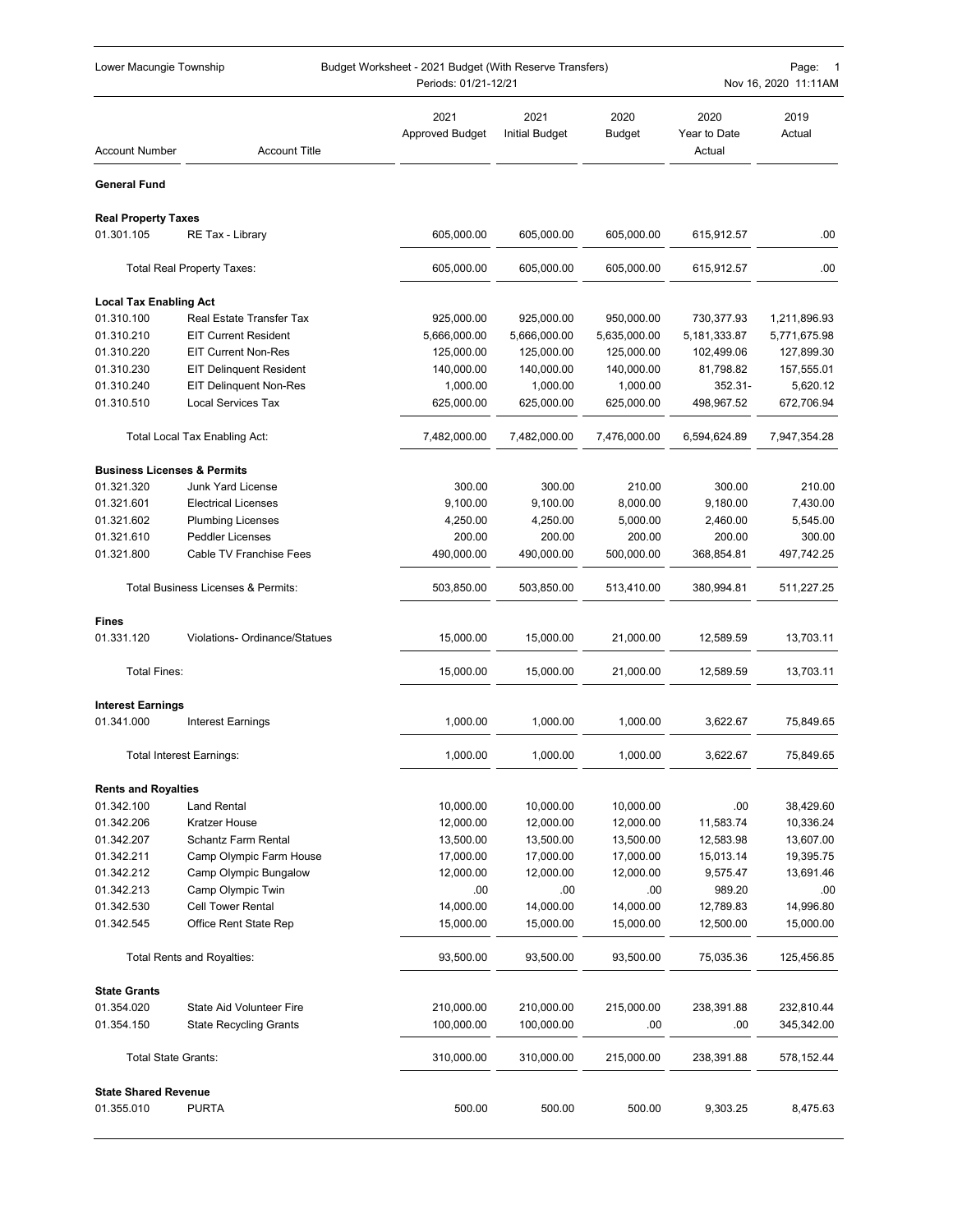| 2021<br>2021<br>2020<br>2020<br>2019<br><b>Approved Budget</b><br><b>Initial Budget</b><br>Year to Date<br><b>Budget</b><br>Actual<br><b>Account Title</b><br>Actual<br><b>Account Number</b><br>1,500.00<br>4,500.00<br>4,500.00<br>01.355.040<br>Alcoholic Beverages Licenses<br>5,750.00<br>5,450.00<br>235,000.00<br>235,000.00<br>211,500.00<br>235,542.95<br>01.355.050<br>Municipal State Aid Pension<br>231,420.16<br>Total State Shared Revenue:<br>237,000.00<br>240,000.00<br>216,500.00<br>249,468.58<br>246,473.41<br><b>Charges for Services Developer</b><br>01.361.350<br>Application & Cond Use Fees<br>18,000.00<br>18,000.00<br>.00<br>21,650.00<br>.00<br><b>Residential Plan Review Fees</b><br>360.00<br>31,870.00<br>01.361.400<br>.00<br>.00<br>27,000.00<br>65,710.00<br>01.361.401<br>Commercial Plan Review Fees<br>.00<br>.00<br>50,000.00<br>31,205.00<br>300.00<br>01.361.710<br>Photocopies<br>300.00<br>200.00<br>388.85<br>370.86<br>18,300.00<br>Total Charges for Services Developer:<br>18,300.00<br>77,200.00<br>53,603.85<br>97,950.86<br><b>Charges for Services Safety</b><br>01.362.140<br><b>School Crossing Guards</b><br>35,000.00<br>35,000.00<br>35,000.00<br>23,917.56<br>34,202.82<br>01.362.402<br>Fire Code Plan Review<br>5,000.00<br>5,000.00<br>30,000.00<br>6,245.00<br>20,670.00<br>01.362.410<br>86,000.00<br>86,000.00<br>65,000.00<br>117,643.12<br>73,267.83<br><b>Building Permits Residential</b><br>181,729.90<br>01.362.411<br><b>Building Permits Commercial</b><br>455,000.00<br>455,000.00<br>95,000.00<br>610,957.35<br>01.362.420<br><b>Electrical Permits</b><br>35,000.00<br>35,000.00<br>50,000.00<br>45,463.00<br>77,365.00<br>01.362.430<br><b>Plumbing Permits</b><br>8,500.00<br>8,500.00<br>20,000.00<br>8,805.25<br>23,580.00<br>01.362.435<br><b>Building Permit Plan Review</b><br>35,000.00<br>35,000.00<br>.00<br>.00<br>.00<br>01.362.450<br>ROP Use & Occupancy Permits<br>2,500.00<br>2,500.00<br>.00<br>7,740.00<br>.00<br>18,996.50<br>01.362.470<br><b>Mechanical Permits</b><br>12,000.00<br>12,000.00<br>13,000.00<br>18,340.00<br>01.362.480<br><b>Zoning Permits</b><br>13,500.00<br>13,500.00<br>9,000.00<br>21,173.60<br>17,090.47<br>10,500.00<br>01.362.490<br>On Lot Grading/Pool Reviews<br>1,500.00<br>1,500.00<br>7,000.00<br>1,080.00<br>30.00<br>01.362.500<br><b>Burning Permits</b><br>.00<br>.00<br>.00<br>.00<br>01.362.580<br>6,000.00<br>6,000.00<br>2,500.00<br>7,151.75<br>3,438.65<br>Sprinkler System Inspections<br>01.362.600<br>500.00<br>500.00<br>300.00<br><b>Miscellaneous Permits</b><br>500.00<br>.00<br>525.00<br>1,026.33<br>01.362.900<br>Permit Service Fee<br>525.00<br>.00<br>.00<br>Total Charges for Services Safety:<br>696,025.00<br>696,025.00<br>327,000.00<br>870,199.46<br>460,514.67<br><b>Sanitation</b><br>01.364.300<br>Solid Waste Regular Charges<br>3,300,000.00<br>3,300,000.00<br>3,299,800.00<br>2,526,970.71<br>2,995,364.07<br>7,609.74<br>01.364.305<br>20,000.00<br>20,000.00<br>20,000.00<br>27,606.35<br>Penalties Assessed<br>509.50<br>01.364.350<br>Recycling Carts & Bag Tags<br>250.00<br>250.00<br>250.00<br>2,148.00<br>01.364.900<br>3,000.00<br>3,000.00<br>3,000.00<br>6,555.00<br>3,450.00<br>Yard Waste Loading Fees<br><b>Total Sanitation:</b><br>2,543,283.45<br>3,323,250.00<br>3,323,250.00<br>3,323,050.00<br>3,026,929.92<br><b>Culture and Recreation</b><br>01.367.110<br>90,000.00<br>90,000.00<br>150.00<br><b>Swimming Pool Fees</b><br>95,000.00<br>92,992.00<br>01.367.111<br>Swim Lesson Fees<br>7,000.00<br>7,000.00<br>7,000.00<br>.00<br>7,329.00<br>01.367.112<br>Pool Snack Bar Income<br>20,000.00<br>20,000.00<br>20,000.00<br>14.76<br>25,670.11<br>01.367.120<br><b>Playground Fees</b><br>45,000.00<br>45,000.00<br>45,000.00<br>.00<br>41,760.00<br>620.00<br>01.367.140<br>Camp Olympic Pavilion<br>.00<br>.00<br>.00<br>.00<br>01.367.142<br>Camp Olympic Barn<br>15,000.00<br>15,000.00<br>20,000.00<br>28,495.00<br>6,925.00<br>7,850.00<br>21,200.00<br>01.367.145<br>Wescosville Rec Hall<br>10,000.00<br>10,000.00<br>15,000.00<br>01.367.149<br>Conference Room<br>1,500.00<br>1,500.00<br>1,500.00<br>220.00-<br>.00<br>37,232.50<br>01.367.150<br>Gym Rental<br>30,000.00<br>30,000.00<br>35,000.00<br>18,085.00<br>30,247.00<br>01.367.153<br><b>Community Center Rooms</b><br>25,000.00<br>25,000.00<br>30,000.00<br>4,428.50<br>01.367.156<br>600.00<br>600.00<br>600.00<br>273.76<br>579.42<br>Community Center Snack Bar<br>6,300.00<br>19,175.00<br>01.367.157<br>Lockridge Community Center<br>10,000.00<br>10,000.00<br>15,000.00<br>01.367.160<br>Library Reimburseable Expenses<br>16,000.00<br>16,000.00<br>16,000.00<br>11,441.22<br>17,431.55<br>01.367.200<br><b>Community Center Programs</b><br>70,000.00<br>70,000.00<br>80,000.00<br>15,436.55<br>98,154.13<br>1,860.00<br>01.367.300<br>Garden Plot Program<br>2,000.00<br>2,000.00<br>1,500.00<br>2,335.00 | Lower Macungie Township<br>Budget Worksheet - 2021 Budget (With Reserve Transfers)<br>Periods: 01/21-12/21 |  |  |  |  | Page:<br>2<br>Nov 16, 2020 11:11AM |  |
|--------------------------------------------------------------------------------------------------------------------------------------------------------------------------------------------------------------------------------------------------------------------------------------------------------------------------------------------------------------------------------------------------------------------------------------------------------------------------------------------------------------------------------------------------------------------------------------------------------------------------------------------------------------------------------------------------------------------------------------------------------------------------------------------------------------------------------------------------------------------------------------------------------------------------------------------------------------------------------------------------------------------------------------------------------------------------------------------------------------------------------------------------------------------------------------------------------------------------------------------------------------------------------------------------------------------------------------------------------------------------------------------------------------------------------------------------------------------------------------------------------------------------------------------------------------------------------------------------------------------------------------------------------------------------------------------------------------------------------------------------------------------------------------------------------------------------------------------------------------------------------------------------------------------------------------------------------------------------------------------------------------------------------------------------------------------------------------------------------------------------------------------------------------------------------------------------------------------------------------------------------------------------------------------------------------------------------------------------------------------------------------------------------------------------------------------------------------------------------------------------------------------------------------------------------------------------------------------------------------------------------------------------------------------------------------------------------------------------------------------------------------------------------------------------------------------------------------------------------------------------------------------------------------------------------------------------------------------------------------------------------------------------------------------------------------------------------------------------------------------------------------------------------------------------------------------------------------------------------------------------------------------------------------------------------------------------------------------------------------------------------------------------------------------------------------------------------------------------------------------------------------------------------------------------------------------------------------------------------------------------------------------------------------------------------------------------------------------------------------------------------------------------------------------------------------------------------------------------------------------------------------------------------------------------------------------------------------------------------------------------------------------------------------------------------------------------------------------------------------------------------------------------------------------------------------------------------------------------------------------------------------------------------------------------------------------------------------------------------------------------------------------------------------------------------------------------------------------------------------------------------------------------------------------------------------------------------------------------------------------------------------------------------------------------------------------------------------------------------------------------------------------------------------------------------------------------------------------------------------------------------------------------------------------------------------------------------------------------------------|------------------------------------------------------------------------------------------------------------|--|--|--|--|------------------------------------|--|
|                                                                                                                                                                                                                                                                                                                                                                                                                                                                                                                                                                                                                                                                                                                                                                                                                                                                                                                                                                                                                                                                                                                                                                                                                                                                                                                                                                                                                                                                                                                                                                                                                                                                                                                                                                                                                                                                                                                                                                                                                                                                                                                                                                                                                                                                                                                                                                                                                                                                                                                                                                                                                                                                                                                                                                                                                                                                                                                                                                                                                                                                                                                                                                                                                                                                                                                                                                                                                                                                                                                                                                                                                                                                                                                                                                                                                                                                                                                                                                                                                                                                                                                                                                                                                                                                                                                                                                                                                                                                                                                                                                                                                                                                                                                                                                                                                                                                                                                                                                                      |                                                                                                            |  |  |  |  |                                    |  |
|                                                                                                                                                                                                                                                                                                                                                                                                                                                                                                                                                                                                                                                                                                                                                                                                                                                                                                                                                                                                                                                                                                                                                                                                                                                                                                                                                                                                                                                                                                                                                                                                                                                                                                                                                                                                                                                                                                                                                                                                                                                                                                                                                                                                                                                                                                                                                                                                                                                                                                                                                                                                                                                                                                                                                                                                                                                                                                                                                                                                                                                                                                                                                                                                                                                                                                                                                                                                                                                                                                                                                                                                                                                                                                                                                                                                                                                                                                                                                                                                                                                                                                                                                                                                                                                                                                                                                                                                                                                                                                                                                                                                                                                                                                                                                                                                                                                                                                                                                                                      |                                                                                                            |  |  |  |  |                                    |  |
|                                                                                                                                                                                                                                                                                                                                                                                                                                                                                                                                                                                                                                                                                                                                                                                                                                                                                                                                                                                                                                                                                                                                                                                                                                                                                                                                                                                                                                                                                                                                                                                                                                                                                                                                                                                                                                                                                                                                                                                                                                                                                                                                                                                                                                                                                                                                                                                                                                                                                                                                                                                                                                                                                                                                                                                                                                                                                                                                                                                                                                                                                                                                                                                                                                                                                                                                                                                                                                                                                                                                                                                                                                                                                                                                                                                                                                                                                                                                                                                                                                                                                                                                                                                                                                                                                                                                                                                                                                                                                                                                                                                                                                                                                                                                                                                                                                                                                                                                                                                      |                                                                                                            |  |  |  |  |                                    |  |
|                                                                                                                                                                                                                                                                                                                                                                                                                                                                                                                                                                                                                                                                                                                                                                                                                                                                                                                                                                                                                                                                                                                                                                                                                                                                                                                                                                                                                                                                                                                                                                                                                                                                                                                                                                                                                                                                                                                                                                                                                                                                                                                                                                                                                                                                                                                                                                                                                                                                                                                                                                                                                                                                                                                                                                                                                                                                                                                                                                                                                                                                                                                                                                                                                                                                                                                                                                                                                                                                                                                                                                                                                                                                                                                                                                                                                                                                                                                                                                                                                                                                                                                                                                                                                                                                                                                                                                                                                                                                                                                                                                                                                                                                                                                                                                                                                                                                                                                                                                                      |                                                                                                            |  |  |  |  |                                    |  |
|                                                                                                                                                                                                                                                                                                                                                                                                                                                                                                                                                                                                                                                                                                                                                                                                                                                                                                                                                                                                                                                                                                                                                                                                                                                                                                                                                                                                                                                                                                                                                                                                                                                                                                                                                                                                                                                                                                                                                                                                                                                                                                                                                                                                                                                                                                                                                                                                                                                                                                                                                                                                                                                                                                                                                                                                                                                                                                                                                                                                                                                                                                                                                                                                                                                                                                                                                                                                                                                                                                                                                                                                                                                                                                                                                                                                                                                                                                                                                                                                                                                                                                                                                                                                                                                                                                                                                                                                                                                                                                                                                                                                                                                                                                                                                                                                                                                                                                                                                                                      |                                                                                                            |  |  |  |  |                                    |  |
|                                                                                                                                                                                                                                                                                                                                                                                                                                                                                                                                                                                                                                                                                                                                                                                                                                                                                                                                                                                                                                                                                                                                                                                                                                                                                                                                                                                                                                                                                                                                                                                                                                                                                                                                                                                                                                                                                                                                                                                                                                                                                                                                                                                                                                                                                                                                                                                                                                                                                                                                                                                                                                                                                                                                                                                                                                                                                                                                                                                                                                                                                                                                                                                                                                                                                                                                                                                                                                                                                                                                                                                                                                                                                                                                                                                                                                                                                                                                                                                                                                                                                                                                                                                                                                                                                                                                                                                                                                                                                                                                                                                                                                                                                                                                                                                                                                                                                                                                                                                      |                                                                                                            |  |  |  |  |                                    |  |
|                                                                                                                                                                                                                                                                                                                                                                                                                                                                                                                                                                                                                                                                                                                                                                                                                                                                                                                                                                                                                                                                                                                                                                                                                                                                                                                                                                                                                                                                                                                                                                                                                                                                                                                                                                                                                                                                                                                                                                                                                                                                                                                                                                                                                                                                                                                                                                                                                                                                                                                                                                                                                                                                                                                                                                                                                                                                                                                                                                                                                                                                                                                                                                                                                                                                                                                                                                                                                                                                                                                                                                                                                                                                                                                                                                                                                                                                                                                                                                                                                                                                                                                                                                                                                                                                                                                                                                                                                                                                                                                                                                                                                                                                                                                                                                                                                                                                                                                                                                                      |                                                                                                            |  |  |  |  |                                    |  |
|                                                                                                                                                                                                                                                                                                                                                                                                                                                                                                                                                                                                                                                                                                                                                                                                                                                                                                                                                                                                                                                                                                                                                                                                                                                                                                                                                                                                                                                                                                                                                                                                                                                                                                                                                                                                                                                                                                                                                                                                                                                                                                                                                                                                                                                                                                                                                                                                                                                                                                                                                                                                                                                                                                                                                                                                                                                                                                                                                                                                                                                                                                                                                                                                                                                                                                                                                                                                                                                                                                                                                                                                                                                                                                                                                                                                                                                                                                                                                                                                                                                                                                                                                                                                                                                                                                                                                                                                                                                                                                                                                                                                                                                                                                                                                                                                                                                                                                                                                                                      |                                                                                                            |  |  |  |  |                                    |  |
|                                                                                                                                                                                                                                                                                                                                                                                                                                                                                                                                                                                                                                                                                                                                                                                                                                                                                                                                                                                                                                                                                                                                                                                                                                                                                                                                                                                                                                                                                                                                                                                                                                                                                                                                                                                                                                                                                                                                                                                                                                                                                                                                                                                                                                                                                                                                                                                                                                                                                                                                                                                                                                                                                                                                                                                                                                                                                                                                                                                                                                                                                                                                                                                                                                                                                                                                                                                                                                                                                                                                                                                                                                                                                                                                                                                                                                                                                                                                                                                                                                                                                                                                                                                                                                                                                                                                                                                                                                                                                                                                                                                                                                                                                                                                                                                                                                                                                                                                                                                      |                                                                                                            |  |  |  |  |                                    |  |
|                                                                                                                                                                                                                                                                                                                                                                                                                                                                                                                                                                                                                                                                                                                                                                                                                                                                                                                                                                                                                                                                                                                                                                                                                                                                                                                                                                                                                                                                                                                                                                                                                                                                                                                                                                                                                                                                                                                                                                                                                                                                                                                                                                                                                                                                                                                                                                                                                                                                                                                                                                                                                                                                                                                                                                                                                                                                                                                                                                                                                                                                                                                                                                                                                                                                                                                                                                                                                                                                                                                                                                                                                                                                                                                                                                                                                                                                                                                                                                                                                                                                                                                                                                                                                                                                                                                                                                                                                                                                                                                                                                                                                                                                                                                                                                                                                                                                                                                                                                                      |                                                                                                            |  |  |  |  |                                    |  |
|                                                                                                                                                                                                                                                                                                                                                                                                                                                                                                                                                                                                                                                                                                                                                                                                                                                                                                                                                                                                                                                                                                                                                                                                                                                                                                                                                                                                                                                                                                                                                                                                                                                                                                                                                                                                                                                                                                                                                                                                                                                                                                                                                                                                                                                                                                                                                                                                                                                                                                                                                                                                                                                                                                                                                                                                                                                                                                                                                                                                                                                                                                                                                                                                                                                                                                                                                                                                                                                                                                                                                                                                                                                                                                                                                                                                                                                                                                                                                                                                                                                                                                                                                                                                                                                                                                                                                                                                                                                                                                                                                                                                                                                                                                                                                                                                                                                                                                                                                                                      |                                                                                                            |  |  |  |  |                                    |  |
|                                                                                                                                                                                                                                                                                                                                                                                                                                                                                                                                                                                                                                                                                                                                                                                                                                                                                                                                                                                                                                                                                                                                                                                                                                                                                                                                                                                                                                                                                                                                                                                                                                                                                                                                                                                                                                                                                                                                                                                                                                                                                                                                                                                                                                                                                                                                                                                                                                                                                                                                                                                                                                                                                                                                                                                                                                                                                                                                                                                                                                                                                                                                                                                                                                                                                                                                                                                                                                                                                                                                                                                                                                                                                                                                                                                                                                                                                                                                                                                                                                                                                                                                                                                                                                                                                                                                                                                                                                                                                                                                                                                                                                                                                                                                                                                                                                                                                                                                                                                      |                                                                                                            |  |  |  |  |                                    |  |
|                                                                                                                                                                                                                                                                                                                                                                                                                                                                                                                                                                                                                                                                                                                                                                                                                                                                                                                                                                                                                                                                                                                                                                                                                                                                                                                                                                                                                                                                                                                                                                                                                                                                                                                                                                                                                                                                                                                                                                                                                                                                                                                                                                                                                                                                                                                                                                                                                                                                                                                                                                                                                                                                                                                                                                                                                                                                                                                                                                                                                                                                                                                                                                                                                                                                                                                                                                                                                                                                                                                                                                                                                                                                                                                                                                                                                                                                                                                                                                                                                                                                                                                                                                                                                                                                                                                                                                                                                                                                                                                                                                                                                                                                                                                                                                                                                                                                                                                                                                                      |                                                                                                            |  |  |  |  |                                    |  |
|                                                                                                                                                                                                                                                                                                                                                                                                                                                                                                                                                                                                                                                                                                                                                                                                                                                                                                                                                                                                                                                                                                                                                                                                                                                                                                                                                                                                                                                                                                                                                                                                                                                                                                                                                                                                                                                                                                                                                                                                                                                                                                                                                                                                                                                                                                                                                                                                                                                                                                                                                                                                                                                                                                                                                                                                                                                                                                                                                                                                                                                                                                                                                                                                                                                                                                                                                                                                                                                                                                                                                                                                                                                                                                                                                                                                                                                                                                                                                                                                                                                                                                                                                                                                                                                                                                                                                                                                                                                                                                                                                                                                                                                                                                                                                                                                                                                                                                                                                                                      |                                                                                                            |  |  |  |  |                                    |  |
|                                                                                                                                                                                                                                                                                                                                                                                                                                                                                                                                                                                                                                                                                                                                                                                                                                                                                                                                                                                                                                                                                                                                                                                                                                                                                                                                                                                                                                                                                                                                                                                                                                                                                                                                                                                                                                                                                                                                                                                                                                                                                                                                                                                                                                                                                                                                                                                                                                                                                                                                                                                                                                                                                                                                                                                                                                                                                                                                                                                                                                                                                                                                                                                                                                                                                                                                                                                                                                                                                                                                                                                                                                                                                                                                                                                                                                                                                                                                                                                                                                                                                                                                                                                                                                                                                                                                                                                                                                                                                                                                                                                                                                                                                                                                                                                                                                                                                                                                                                                      |                                                                                                            |  |  |  |  |                                    |  |
|                                                                                                                                                                                                                                                                                                                                                                                                                                                                                                                                                                                                                                                                                                                                                                                                                                                                                                                                                                                                                                                                                                                                                                                                                                                                                                                                                                                                                                                                                                                                                                                                                                                                                                                                                                                                                                                                                                                                                                                                                                                                                                                                                                                                                                                                                                                                                                                                                                                                                                                                                                                                                                                                                                                                                                                                                                                                                                                                                                                                                                                                                                                                                                                                                                                                                                                                                                                                                                                                                                                                                                                                                                                                                                                                                                                                                                                                                                                                                                                                                                                                                                                                                                                                                                                                                                                                                                                                                                                                                                                                                                                                                                                                                                                                                                                                                                                                                                                                                                                      |                                                                                                            |  |  |  |  |                                    |  |
|                                                                                                                                                                                                                                                                                                                                                                                                                                                                                                                                                                                                                                                                                                                                                                                                                                                                                                                                                                                                                                                                                                                                                                                                                                                                                                                                                                                                                                                                                                                                                                                                                                                                                                                                                                                                                                                                                                                                                                                                                                                                                                                                                                                                                                                                                                                                                                                                                                                                                                                                                                                                                                                                                                                                                                                                                                                                                                                                                                                                                                                                                                                                                                                                                                                                                                                                                                                                                                                                                                                                                                                                                                                                                                                                                                                                                                                                                                                                                                                                                                                                                                                                                                                                                                                                                                                                                                                                                                                                                                                                                                                                                                                                                                                                                                                                                                                                                                                                                                                      |                                                                                                            |  |  |  |  |                                    |  |
|                                                                                                                                                                                                                                                                                                                                                                                                                                                                                                                                                                                                                                                                                                                                                                                                                                                                                                                                                                                                                                                                                                                                                                                                                                                                                                                                                                                                                                                                                                                                                                                                                                                                                                                                                                                                                                                                                                                                                                                                                                                                                                                                                                                                                                                                                                                                                                                                                                                                                                                                                                                                                                                                                                                                                                                                                                                                                                                                                                                                                                                                                                                                                                                                                                                                                                                                                                                                                                                                                                                                                                                                                                                                                                                                                                                                                                                                                                                                                                                                                                                                                                                                                                                                                                                                                                                                                                                                                                                                                                                                                                                                                                                                                                                                                                                                                                                                                                                                                                                      |                                                                                                            |  |  |  |  |                                    |  |
|                                                                                                                                                                                                                                                                                                                                                                                                                                                                                                                                                                                                                                                                                                                                                                                                                                                                                                                                                                                                                                                                                                                                                                                                                                                                                                                                                                                                                                                                                                                                                                                                                                                                                                                                                                                                                                                                                                                                                                                                                                                                                                                                                                                                                                                                                                                                                                                                                                                                                                                                                                                                                                                                                                                                                                                                                                                                                                                                                                                                                                                                                                                                                                                                                                                                                                                                                                                                                                                                                                                                                                                                                                                                                                                                                                                                                                                                                                                                                                                                                                                                                                                                                                                                                                                                                                                                                                                                                                                                                                                                                                                                                                                                                                                                                                                                                                                                                                                                                                                      |                                                                                                            |  |  |  |  |                                    |  |
|                                                                                                                                                                                                                                                                                                                                                                                                                                                                                                                                                                                                                                                                                                                                                                                                                                                                                                                                                                                                                                                                                                                                                                                                                                                                                                                                                                                                                                                                                                                                                                                                                                                                                                                                                                                                                                                                                                                                                                                                                                                                                                                                                                                                                                                                                                                                                                                                                                                                                                                                                                                                                                                                                                                                                                                                                                                                                                                                                                                                                                                                                                                                                                                                                                                                                                                                                                                                                                                                                                                                                                                                                                                                                                                                                                                                                                                                                                                                                                                                                                                                                                                                                                                                                                                                                                                                                                                                                                                                                                                                                                                                                                                                                                                                                                                                                                                                                                                                                                                      |                                                                                                            |  |  |  |  |                                    |  |
|                                                                                                                                                                                                                                                                                                                                                                                                                                                                                                                                                                                                                                                                                                                                                                                                                                                                                                                                                                                                                                                                                                                                                                                                                                                                                                                                                                                                                                                                                                                                                                                                                                                                                                                                                                                                                                                                                                                                                                                                                                                                                                                                                                                                                                                                                                                                                                                                                                                                                                                                                                                                                                                                                                                                                                                                                                                                                                                                                                                                                                                                                                                                                                                                                                                                                                                                                                                                                                                                                                                                                                                                                                                                                                                                                                                                                                                                                                                                                                                                                                                                                                                                                                                                                                                                                                                                                                                                                                                                                                                                                                                                                                                                                                                                                                                                                                                                                                                                                                                      |                                                                                                            |  |  |  |  |                                    |  |
|                                                                                                                                                                                                                                                                                                                                                                                                                                                                                                                                                                                                                                                                                                                                                                                                                                                                                                                                                                                                                                                                                                                                                                                                                                                                                                                                                                                                                                                                                                                                                                                                                                                                                                                                                                                                                                                                                                                                                                                                                                                                                                                                                                                                                                                                                                                                                                                                                                                                                                                                                                                                                                                                                                                                                                                                                                                                                                                                                                                                                                                                                                                                                                                                                                                                                                                                                                                                                                                                                                                                                                                                                                                                                                                                                                                                                                                                                                                                                                                                                                                                                                                                                                                                                                                                                                                                                                                                                                                                                                                                                                                                                                                                                                                                                                                                                                                                                                                                                                                      |                                                                                                            |  |  |  |  |                                    |  |
|                                                                                                                                                                                                                                                                                                                                                                                                                                                                                                                                                                                                                                                                                                                                                                                                                                                                                                                                                                                                                                                                                                                                                                                                                                                                                                                                                                                                                                                                                                                                                                                                                                                                                                                                                                                                                                                                                                                                                                                                                                                                                                                                                                                                                                                                                                                                                                                                                                                                                                                                                                                                                                                                                                                                                                                                                                                                                                                                                                                                                                                                                                                                                                                                                                                                                                                                                                                                                                                                                                                                                                                                                                                                                                                                                                                                                                                                                                                                                                                                                                                                                                                                                                                                                                                                                                                                                                                                                                                                                                                                                                                                                                                                                                                                                                                                                                                                                                                                                                                      |                                                                                                            |  |  |  |  |                                    |  |
|                                                                                                                                                                                                                                                                                                                                                                                                                                                                                                                                                                                                                                                                                                                                                                                                                                                                                                                                                                                                                                                                                                                                                                                                                                                                                                                                                                                                                                                                                                                                                                                                                                                                                                                                                                                                                                                                                                                                                                                                                                                                                                                                                                                                                                                                                                                                                                                                                                                                                                                                                                                                                                                                                                                                                                                                                                                                                                                                                                                                                                                                                                                                                                                                                                                                                                                                                                                                                                                                                                                                                                                                                                                                                                                                                                                                                                                                                                                                                                                                                                                                                                                                                                                                                                                                                                                                                                                                                                                                                                                                                                                                                                                                                                                                                                                                                                                                                                                                                                                      |                                                                                                            |  |  |  |  |                                    |  |
|                                                                                                                                                                                                                                                                                                                                                                                                                                                                                                                                                                                                                                                                                                                                                                                                                                                                                                                                                                                                                                                                                                                                                                                                                                                                                                                                                                                                                                                                                                                                                                                                                                                                                                                                                                                                                                                                                                                                                                                                                                                                                                                                                                                                                                                                                                                                                                                                                                                                                                                                                                                                                                                                                                                                                                                                                                                                                                                                                                                                                                                                                                                                                                                                                                                                                                                                                                                                                                                                                                                                                                                                                                                                                                                                                                                                                                                                                                                                                                                                                                                                                                                                                                                                                                                                                                                                                                                                                                                                                                                                                                                                                                                                                                                                                                                                                                                                                                                                                                                      |                                                                                                            |  |  |  |  |                                    |  |
|                                                                                                                                                                                                                                                                                                                                                                                                                                                                                                                                                                                                                                                                                                                                                                                                                                                                                                                                                                                                                                                                                                                                                                                                                                                                                                                                                                                                                                                                                                                                                                                                                                                                                                                                                                                                                                                                                                                                                                                                                                                                                                                                                                                                                                                                                                                                                                                                                                                                                                                                                                                                                                                                                                                                                                                                                                                                                                                                                                                                                                                                                                                                                                                                                                                                                                                                                                                                                                                                                                                                                                                                                                                                                                                                                                                                                                                                                                                                                                                                                                                                                                                                                                                                                                                                                                                                                                                                                                                                                                                                                                                                                                                                                                                                                                                                                                                                                                                                                                                      |                                                                                                            |  |  |  |  |                                    |  |
|                                                                                                                                                                                                                                                                                                                                                                                                                                                                                                                                                                                                                                                                                                                                                                                                                                                                                                                                                                                                                                                                                                                                                                                                                                                                                                                                                                                                                                                                                                                                                                                                                                                                                                                                                                                                                                                                                                                                                                                                                                                                                                                                                                                                                                                                                                                                                                                                                                                                                                                                                                                                                                                                                                                                                                                                                                                                                                                                                                                                                                                                                                                                                                                                                                                                                                                                                                                                                                                                                                                                                                                                                                                                                                                                                                                                                                                                                                                                                                                                                                                                                                                                                                                                                                                                                                                                                                                                                                                                                                                                                                                                                                                                                                                                                                                                                                                                                                                                                                                      |                                                                                                            |  |  |  |  |                                    |  |
|                                                                                                                                                                                                                                                                                                                                                                                                                                                                                                                                                                                                                                                                                                                                                                                                                                                                                                                                                                                                                                                                                                                                                                                                                                                                                                                                                                                                                                                                                                                                                                                                                                                                                                                                                                                                                                                                                                                                                                                                                                                                                                                                                                                                                                                                                                                                                                                                                                                                                                                                                                                                                                                                                                                                                                                                                                                                                                                                                                                                                                                                                                                                                                                                                                                                                                                                                                                                                                                                                                                                                                                                                                                                                                                                                                                                                                                                                                                                                                                                                                                                                                                                                                                                                                                                                                                                                                                                                                                                                                                                                                                                                                                                                                                                                                                                                                                                                                                                                                                      |                                                                                                            |  |  |  |  |                                    |  |
|                                                                                                                                                                                                                                                                                                                                                                                                                                                                                                                                                                                                                                                                                                                                                                                                                                                                                                                                                                                                                                                                                                                                                                                                                                                                                                                                                                                                                                                                                                                                                                                                                                                                                                                                                                                                                                                                                                                                                                                                                                                                                                                                                                                                                                                                                                                                                                                                                                                                                                                                                                                                                                                                                                                                                                                                                                                                                                                                                                                                                                                                                                                                                                                                                                                                                                                                                                                                                                                                                                                                                                                                                                                                                                                                                                                                                                                                                                                                                                                                                                                                                                                                                                                                                                                                                                                                                                                                                                                                                                                                                                                                                                                                                                                                                                                                                                                                                                                                                                                      |                                                                                                            |  |  |  |  |                                    |  |
|                                                                                                                                                                                                                                                                                                                                                                                                                                                                                                                                                                                                                                                                                                                                                                                                                                                                                                                                                                                                                                                                                                                                                                                                                                                                                                                                                                                                                                                                                                                                                                                                                                                                                                                                                                                                                                                                                                                                                                                                                                                                                                                                                                                                                                                                                                                                                                                                                                                                                                                                                                                                                                                                                                                                                                                                                                                                                                                                                                                                                                                                                                                                                                                                                                                                                                                                                                                                                                                                                                                                                                                                                                                                                                                                                                                                                                                                                                                                                                                                                                                                                                                                                                                                                                                                                                                                                                                                                                                                                                                                                                                                                                                                                                                                                                                                                                                                                                                                                                                      |                                                                                                            |  |  |  |  |                                    |  |
|                                                                                                                                                                                                                                                                                                                                                                                                                                                                                                                                                                                                                                                                                                                                                                                                                                                                                                                                                                                                                                                                                                                                                                                                                                                                                                                                                                                                                                                                                                                                                                                                                                                                                                                                                                                                                                                                                                                                                                                                                                                                                                                                                                                                                                                                                                                                                                                                                                                                                                                                                                                                                                                                                                                                                                                                                                                                                                                                                                                                                                                                                                                                                                                                                                                                                                                                                                                                                                                                                                                                                                                                                                                                                                                                                                                                                                                                                                                                                                                                                                                                                                                                                                                                                                                                                                                                                                                                                                                                                                                                                                                                                                                                                                                                                                                                                                                                                                                                                                                      |                                                                                                            |  |  |  |  |                                    |  |
|                                                                                                                                                                                                                                                                                                                                                                                                                                                                                                                                                                                                                                                                                                                                                                                                                                                                                                                                                                                                                                                                                                                                                                                                                                                                                                                                                                                                                                                                                                                                                                                                                                                                                                                                                                                                                                                                                                                                                                                                                                                                                                                                                                                                                                                                                                                                                                                                                                                                                                                                                                                                                                                                                                                                                                                                                                                                                                                                                                                                                                                                                                                                                                                                                                                                                                                                                                                                                                                                                                                                                                                                                                                                                                                                                                                                                                                                                                                                                                                                                                                                                                                                                                                                                                                                                                                                                                                                                                                                                                                                                                                                                                                                                                                                                                                                                                                                                                                                                                                      |                                                                                                            |  |  |  |  |                                    |  |
|                                                                                                                                                                                                                                                                                                                                                                                                                                                                                                                                                                                                                                                                                                                                                                                                                                                                                                                                                                                                                                                                                                                                                                                                                                                                                                                                                                                                                                                                                                                                                                                                                                                                                                                                                                                                                                                                                                                                                                                                                                                                                                                                                                                                                                                                                                                                                                                                                                                                                                                                                                                                                                                                                                                                                                                                                                                                                                                                                                                                                                                                                                                                                                                                                                                                                                                                                                                                                                                                                                                                                                                                                                                                                                                                                                                                                                                                                                                                                                                                                                                                                                                                                                                                                                                                                                                                                                                                                                                                                                                                                                                                                                                                                                                                                                                                                                                                                                                                                                                      |                                                                                                            |  |  |  |  |                                    |  |
|                                                                                                                                                                                                                                                                                                                                                                                                                                                                                                                                                                                                                                                                                                                                                                                                                                                                                                                                                                                                                                                                                                                                                                                                                                                                                                                                                                                                                                                                                                                                                                                                                                                                                                                                                                                                                                                                                                                                                                                                                                                                                                                                                                                                                                                                                                                                                                                                                                                                                                                                                                                                                                                                                                                                                                                                                                                                                                                                                                                                                                                                                                                                                                                                                                                                                                                                                                                                                                                                                                                                                                                                                                                                                                                                                                                                                                                                                                                                                                                                                                                                                                                                                                                                                                                                                                                                                                                                                                                                                                                                                                                                                                                                                                                                                                                                                                                                                                                                                                                      |                                                                                                            |  |  |  |  |                                    |  |
|                                                                                                                                                                                                                                                                                                                                                                                                                                                                                                                                                                                                                                                                                                                                                                                                                                                                                                                                                                                                                                                                                                                                                                                                                                                                                                                                                                                                                                                                                                                                                                                                                                                                                                                                                                                                                                                                                                                                                                                                                                                                                                                                                                                                                                                                                                                                                                                                                                                                                                                                                                                                                                                                                                                                                                                                                                                                                                                                                                                                                                                                                                                                                                                                                                                                                                                                                                                                                                                                                                                                                                                                                                                                                                                                                                                                                                                                                                                                                                                                                                                                                                                                                                                                                                                                                                                                                                                                                                                                                                                                                                                                                                                                                                                                                                                                                                                                                                                                                                                      |                                                                                                            |  |  |  |  |                                    |  |
|                                                                                                                                                                                                                                                                                                                                                                                                                                                                                                                                                                                                                                                                                                                                                                                                                                                                                                                                                                                                                                                                                                                                                                                                                                                                                                                                                                                                                                                                                                                                                                                                                                                                                                                                                                                                                                                                                                                                                                                                                                                                                                                                                                                                                                                                                                                                                                                                                                                                                                                                                                                                                                                                                                                                                                                                                                                                                                                                                                                                                                                                                                                                                                                                                                                                                                                                                                                                                                                                                                                                                                                                                                                                                                                                                                                                                                                                                                                                                                                                                                                                                                                                                                                                                                                                                                                                                                                                                                                                                                                                                                                                                                                                                                                                                                                                                                                                                                                                                                                      |                                                                                                            |  |  |  |  |                                    |  |
|                                                                                                                                                                                                                                                                                                                                                                                                                                                                                                                                                                                                                                                                                                                                                                                                                                                                                                                                                                                                                                                                                                                                                                                                                                                                                                                                                                                                                                                                                                                                                                                                                                                                                                                                                                                                                                                                                                                                                                                                                                                                                                                                                                                                                                                                                                                                                                                                                                                                                                                                                                                                                                                                                                                                                                                                                                                                                                                                                                                                                                                                                                                                                                                                                                                                                                                                                                                                                                                                                                                                                                                                                                                                                                                                                                                                                                                                                                                                                                                                                                                                                                                                                                                                                                                                                                                                                                                                                                                                                                                                                                                                                                                                                                                                                                                                                                                                                                                                                                                      |                                                                                                            |  |  |  |  |                                    |  |
|                                                                                                                                                                                                                                                                                                                                                                                                                                                                                                                                                                                                                                                                                                                                                                                                                                                                                                                                                                                                                                                                                                                                                                                                                                                                                                                                                                                                                                                                                                                                                                                                                                                                                                                                                                                                                                                                                                                                                                                                                                                                                                                                                                                                                                                                                                                                                                                                                                                                                                                                                                                                                                                                                                                                                                                                                                                                                                                                                                                                                                                                                                                                                                                                                                                                                                                                                                                                                                                                                                                                                                                                                                                                                                                                                                                                                                                                                                                                                                                                                                                                                                                                                                                                                                                                                                                                                                                                                                                                                                                                                                                                                                                                                                                                                                                                                                                                                                                                                                                      |                                                                                                            |  |  |  |  |                                    |  |
|                                                                                                                                                                                                                                                                                                                                                                                                                                                                                                                                                                                                                                                                                                                                                                                                                                                                                                                                                                                                                                                                                                                                                                                                                                                                                                                                                                                                                                                                                                                                                                                                                                                                                                                                                                                                                                                                                                                                                                                                                                                                                                                                                                                                                                                                                                                                                                                                                                                                                                                                                                                                                                                                                                                                                                                                                                                                                                                                                                                                                                                                                                                                                                                                                                                                                                                                                                                                                                                                                                                                                                                                                                                                                                                                                                                                                                                                                                                                                                                                                                                                                                                                                                                                                                                                                                                                                                                                                                                                                                                                                                                                                                                                                                                                                                                                                                                                                                                                                                                      |                                                                                                            |  |  |  |  |                                    |  |
|                                                                                                                                                                                                                                                                                                                                                                                                                                                                                                                                                                                                                                                                                                                                                                                                                                                                                                                                                                                                                                                                                                                                                                                                                                                                                                                                                                                                                                                                                                                                                                                                                                                                                                                                                                                                                                                                                                                                                                                                                                                                                                                                                                                                                                                                                                                                                                                                                                                                                                                                                                                                                                                                                                                                                                                                                                                                                                                                                                                                                                                                                                                                                                                                                                                                                                                                                                                                                                                                                                                                                                                                                                                                                                                                                                                                                                                                                                                                                                                                                                                                                                                                                                                                                                                                                                                                                                                                                                                                                                                                                                                                                                                                                                                                                                                                                                                                                                                                                                                      |                                                                                                            |  |  |  |  |                                    |  |
|                                                                                                                                                                                                                                                                                                                                                                                                                                                                                                                                                                                                                                                                                                                                                                                                                                                                                                                                                                                                                                                                                                                                                                                                                                                                                                                                                                                                                                                                                                                                                                                                                                                                                                                                                                                                                                                                                                                                                                                                                                                                                                                                                                                                                                                                                                                                                                                                                                                                                                                                                                                                                                                                                                                                                                                                                                                                                                                                                                                                                                                                                                                                                                                                                                                                                                                                                                                                                                                                                                                                                                                                                                                                                                                                                                                                                                                                                                                                                                                                                                                                                                                                                                                                                                                                                                                                                                                                                                                                                                                                                                                                                                                                                                                                                                                                                                                                                                                                                                                      |                                                                                                            |  |  |  |  |                                    |  |
|                                                                                                                                                                                                                                                                                                                                                                                                                                                                                                                                                                                                                                                                                                                                                                                                                                                                                                                                                                                                                                                                                                                                                                                                                                                                                                                                                                                                                                                                                                                                                                                                                                                                                                                                                                                                                                                                                                                                                                                                                                                                                                                                                                                                                                                                                                                                                                                                                                                                                                                                                                                                                                                                                                                                                                                                                                                                                                                                                                                                                                                                                                                                                                                                                                                                                                                                                                                                                                                                                                                                                                                                                                                                                                                                                                                                                                                                                                                                                                                                                                                                                                                                                                                                                                                                                                                                                                                                                                                                                                                                                                                                                                                                                                                                                                                                                                                                                                                                                                                      |                                                                                                            |  |  |  |  |                                    |  |
|                                                                                                                                                                                                                                                                                                                                                                                                                                                                                                                                                                                                                                                                                                                                                                                                                                                                                                                                                                                                                                                                                                                                                                                                                                                                                                                                                                                                                                                                                                                                                                                                                                                                                                                                                                                                                                                                                                                                                                                                                                                                                                                                                                                                                                                                                                                                                                                                                                                                                                                                                                                                                                                                                                                                                                                                                                                                                                                                                                                                                                                                                                                                                                                                                                                                                                                                                                                                                                                                                                                                                                                                                                                                                                                                                                                                                                                                                                                                                                                                                                                                                                                                                                                                                                                                                                                                                                                                                                                                                                                                                                                                                                                                                                                                                                                                                                                                                                                                                                                      |                                                                                                            |  |  |  |  |                                    |  |
|                                                                                                                                                                                                                                                                                                                                                                                                                                                                                                                                                                                                                                                                                                                                                                                                                                                                                                                                                                                                                                                                                                                                                                                                                                                                                                                                                                                                                                                                                                                                                                                                                                                                                                                                                                                                                                                                                                                                                                                                                                                                                                                                                                                                                                                                                                                                                                                                                                                                                                                                                                                                                                                                                                                                                                                                                                                                                                                                                                                                                                                                                                                                                                                                                                                                                                                                                                                                                                                                                                                                                                                                                                                                                                                                                                                                                                                                                                                                                                                                                                                                                                                                                                                                                                                                                                                                                                                                                                                                                                                                                                                                                                                                                                                                                                                                                                                                                                                                                                                      |                                                                                                            |  |  |  |  |                                    |  |
|                                                                                                                                                                                                                                                                                                                                                                                                                                                                                                                                                                                                                                                                                                                                                                                                                                                                                                                                                                                                                                                                                                                                                                                                                                                                                                                                                                                                                                                                                                                                                                                                                                                                                                                                                                                                                                                                                                                                                                                                                                                                                                                                                                                                                                                                                                                                                                                                                                                                                                                                                                                                                                                                                                                                                                                                                                                                                                                                                                                                                                                                                                                                                                                                                                                                                                                                                                                                                                                                                                                                                                                                                                                                                                                                                                                                                                                                                                                                                                                                                                                                                                                                                                                                                                                                                                                                                                                                                                                                                                                                                                                                                                                                                                                                                                                                                                                                                                                                                                                      |                                                                                                            |  |  |  |  |                                    |  |
|                                                                                                                                                                                                                                                                                                                                                                                                                                                                                                                                                                                                                                                                                                                                                                                                                                                                                                                                                                                                                                                                                                                                                                                                                                                                                                                                                                                                                                                                                                                                                                                                                                                                                                                                                                                                                                                                                                                                                                                                                                                                                                                                                                                                                                                                                                                                                                                                                                                                                                                                                                                                                                                                                                                                                                                                                                                                                                                                                                                                                                                                                                                                                                                                                                                                                                                                                                                                                                                                                                                                                                                                                                                                                                                                                                                                                                                                                                                                                                                                                                                                                                                                                                                                                                                                                                                                                                                                                                                                                                                                                                                                                                                                                                                                                                                                                                                                                                                                                                                      |                                                                                                            |  |  |  |  |                                    |  |
|                                                                                                                                                                                                                                                                                                                                                                                                                                                                                                                                                                                                                                                                                                                                                                                                                                                                                                                                                                                                                                                                                                                                                                                                                                                                                                                                                                                                                                                                                                                                                                                                                                                                                                                                                                                                                                                                                                                                                                                                                                                                                                                                                                                                                                                                                                                                                                                                                                                                                                                                                                                                                                                                                                                                                                                                                                                                                                                                                                                                                                                                                                                                                                                                                                                                                                                                                                                                                                                                                                                                                                                                                                                                                                                                                                                                                                                                                                                                                                                                                                                                                                                                                                                                                                                                                                                                                                                                                                                                                                                                                                                                                                                                                                                                                                                                                                                                                                                                                                                      |                                                                                                            |  |  |  |  |                                    |  |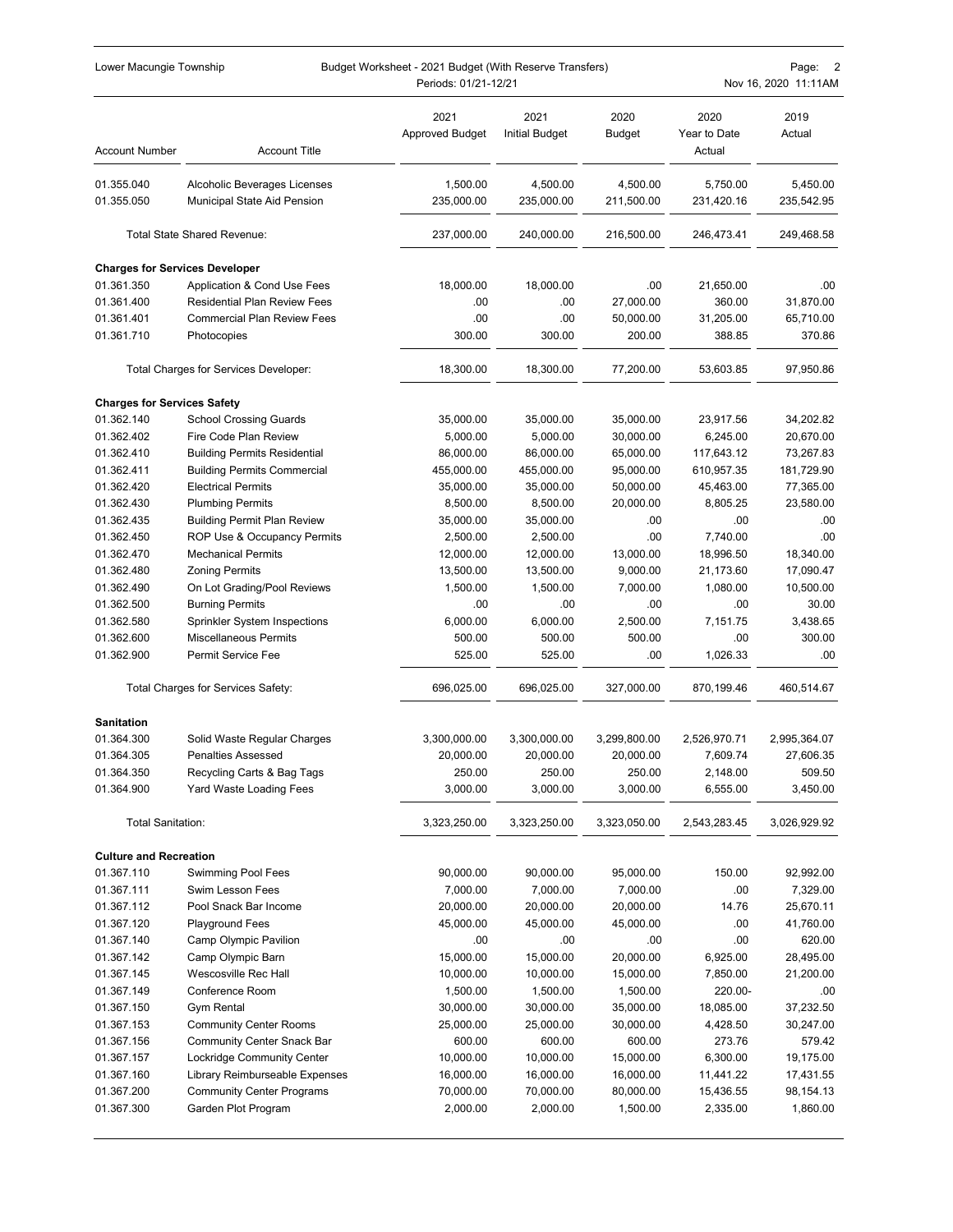| Lower Macungie Township<br>Budget Worksheet - 2021 Budget (With Reserve Transfers)<br>Periods: 01/21-12/21 |                                                                   |                                |                               |                       | Page:<br>3<br>Nov 16, 2020 11:11AM |                  |
|------------------------------------------------------------------------------------------------------------|-------------------------------------------------------------------|--------------------------------|-------------------------------|-----------------------|------------------------------------|------------------|
| <b>Account Number</b>                                                                                      | <b>Account Title</b>                                              | 2021<br><b>Approved Budget</b> | 2021<br><b>Initial Budget</b> | 2020<br><b>Budget</b> | 2020<br>Year to Date<br>Actual     | 2019<br>Actual   |
| 01.367.301                                                                                                 | <b>Field Use Fees</b>                                             | 3,000.00                       | 3,000.00                      | 3,300.00              | 3,450.00                           | 3,885.00         |
| 01.367.320                                                                                                 | <b>Rental Sanitizing Fee</b>                                      | 2,000.00                       | 2,000.00                      | .00                   | 1,100.00                           | .00              |
|                                                                                                            | <b>Total Culture and Recreation:</b>                              | 347,100.00                     | 347,100.00                    | 384,900.00            | 77,569.79                          | 426,630.71       |
| <b>Reimbursements &amp; Other</b>                                                                          |                                                                   |                                |                               |                       |                                    |                  |
| 01.380.100                                                                                                 | Insurance Reimbursements                                          | 30,000.00                      | 30,000.00                     | 10,000.00             | 353,457.96                         | 128,671.57       |
| 01.380.300                                                                                                 | Misc Rev & Reimburse                                              | 1,000.00                       | 1,000.00                      | 1,000.00              | 639.80                             | 1,684.46         |
| 01.380.900                                                                                                 | Refunds for Expenses                                              | 1,000.00                       | 1,000.00                      | 1,000.00              | 5,218.80                           | 9,136.55         |
|                                                                                                            | Total Reimbursements & Other:                                     | 32,000.00                      | 32,000.00                     | 12,000.00             | 359,316.56                         | 139,492.58       |
|                                                                                                            |                                                                   |                                |                               |                       |                                    |                  |
| <b>Special Assessments</b><br>01.383.110                                                                   | Street Light Taxes - Current                                      | 290,000.00                     | 290,000.00                    | 290,000.00            | 294,475.65                         | 295,556.71       |
| 01.383.111                                                                                                 | Street Light Taxes- Delinquent                                    | 1,000.00                       | 1,000.00                      | 1,000.00              | 500.58                             | 1,062.14         |
| 01.383.500                                                                                                 | Penalties Late Payment                                            | 300.00                         | 300.00                        | 300.00                | 243.60                             | 1,054.52         |
|                                                                                                            | <b>Total Special Assessments:</b>                                 | 291,300.00                     | 291,300.00                    | 291,300.00            | 295,219.83                         | 297,673.37       |
| <b>Total Revenue:</b>                                                                                      |                                                                   | 13,955,325.00                  | 13,958,325.00                 | 13,556,860.00         | 12,366,838.12                      | 13,950,404.27    |
| Legislative                                                                                                |                                                                   |                                |                               |                       |                                    |                  |
| 01.400.105                                                                                                 | Salaries & Wages - Elected                                        | 21,200.00                      | 21,200.00                     | 21,200.00             | 17,921.96                          | 29,448.00        |
| 01.400.210                                                                                                 | <b>Office Supplies</b>                                            | 500.00                         | 500.00                        | 500.00                | 148.49                             | 73.00            |
| 01.400.420                                                                                                 | Dues, Subscriptions & Member                                      | 1,000.00                       | 1,000.00                      | 1,000.00              | .00                                | .00              |
| 01.400.460                                                                                                 | <b>Training &amp; Conferences</b>                                 | 500.00                         | 500.00                        | 500.00                | .00                                | .00              |
| Total Legislative:                                                                                         |                                                                   | 23,200.00                      | 23,200.00                     | 23,200.00             | 18,070.45                          | 29,521.00        |
| <b>Financial Administration</b>                                                                            |                                                                   |                                |                               |                       |                                    |                  |
| 01.402.112                                                                                                 | Salaries & Wages - Full Time                                      | 237,500.00                     | 237,500.00                    | 228,500.00            | 196,608.85                         | 211,898.11       |
| 01.402.210                                                                                                 | Office Supplies                                                   | 1,000.00                       | 1,000.00                      | 1,000.00              | 269.18                             | 963.41           |
| 01.402.260                                                                                                 | Small Tools & Minor Equip                                         | 1,000.00                       | 1,000.00                      | 1,000.00              | .00                                | .00              |
| 01.402.307                                                                                                 | <b>Accounting Systems</b>                                         | 32,000.00                      | 32,000.00                     | 28,000.00             | 31,300.00                          | 28,263.00        |
| 01.402.311                                                                                                 | <b>Accounting &amp; Auditing Services</b>                         | 15,000.00                      | 15,000.00                     | 17,000.00             | 12,500.00                          | 20,250.00        |
| 01.402.317                                                                                                 | <b>Payroll Processing</b>                                         | 10,000.00                      | 10,000.00                     | 9,500.00              | 7,580.44                           | 7,527.99         |
| 01.402.353                                                                                                 | Surety & Fidelity                                                 | 9,000.00                       | 9,000.00                      | 9,000.00              | .00                                | 8,892.25         |
| 01.402.390                                                                                                 | <b>Bank Service Charges/Fees</b>                                  | 9,000.00                       | 9,000.00                      | 8,000.00              | 4,935.29                           | 8,638.85         |
| 01.402.420<br>01.402.460                                                                                   | Dues, Subscriptions & Member<br><b>Training &amp; Conferences</b> | 1,100.00<br>2,500.00           | 1,100.00<br>2,500.00          | 1,100.00<br>2,500.00  | 250.00<br>.00                      | 375.70<br>150.00 |
|                                                                                                            | <b>Total Financial Administration:</b>                            | 318,100.00                     | 318,100.00                    | 305,600.00            | 253,443.76                         | 286,959.31       |
| <b>Real Estate Tax Collection</b>                                                                          |                                                                   |                                |                               |                       |                                    |                  |
| 01.403.105                                                                                                 | Salaries & Wages - Elected                                        | 5,000.00                       | 5,000.00                      | 5,000.00              | 4,560.13                           | .00              |
| 01.403.210                                                                                                 | <b>Tax Collection Office</b>                                      | 8,050.00                       | 8,050.00                      | 7,550.00              | 2,996.90                           | .00              |
| 01.403.450                                                                                                 | <b>Contracted Services</b>                                        | 8,450.00                       | 8,450.00                      | 8,450.00              | 6,954.03                           | 12.42            |
|                                                                                                            | Total Real Estate Tax Collection:                                 | 21,500.00                      | 21,500.00                     | 21,000.00             | 14,511.06                          | 12.42            |
| <b>Legal Services</b>                                                                                      |                                                                   |                                |                               |                       |                                    |                  |
| 01.404.401                                                                                                 | Solicitor                                                         | 120,000.00                     | 120,000.00                    | 125,000.00            | 101,014.93                         | 95,712.12        |
| 01.404.402                                                                                                 | <b>Labor Relations</b>                                            | 30,000.00                      | 30,000.00                     | 7,500.00              | .00                                | $90.00 -$        |
| 01.404.403                                                                                                 | <b>Legal Planning</b>                                             | 80,000.00                      | 80,000.00                     | 80,000.00             | 42,261.50                          | 84,172.38        |
| 01.404.404                                                                                                 | Legal Zoning Board                                                | 12,000.00                      | 12,000.00                     | 9,000.00              | 9,604.00                           | 11,986.60        |
| 01.404.405                                                                                                 | Litigation                                                        | 5,000.00                       | 5,000.00                      | 5,000.00              | 2,849.00                           | 3,724.22         |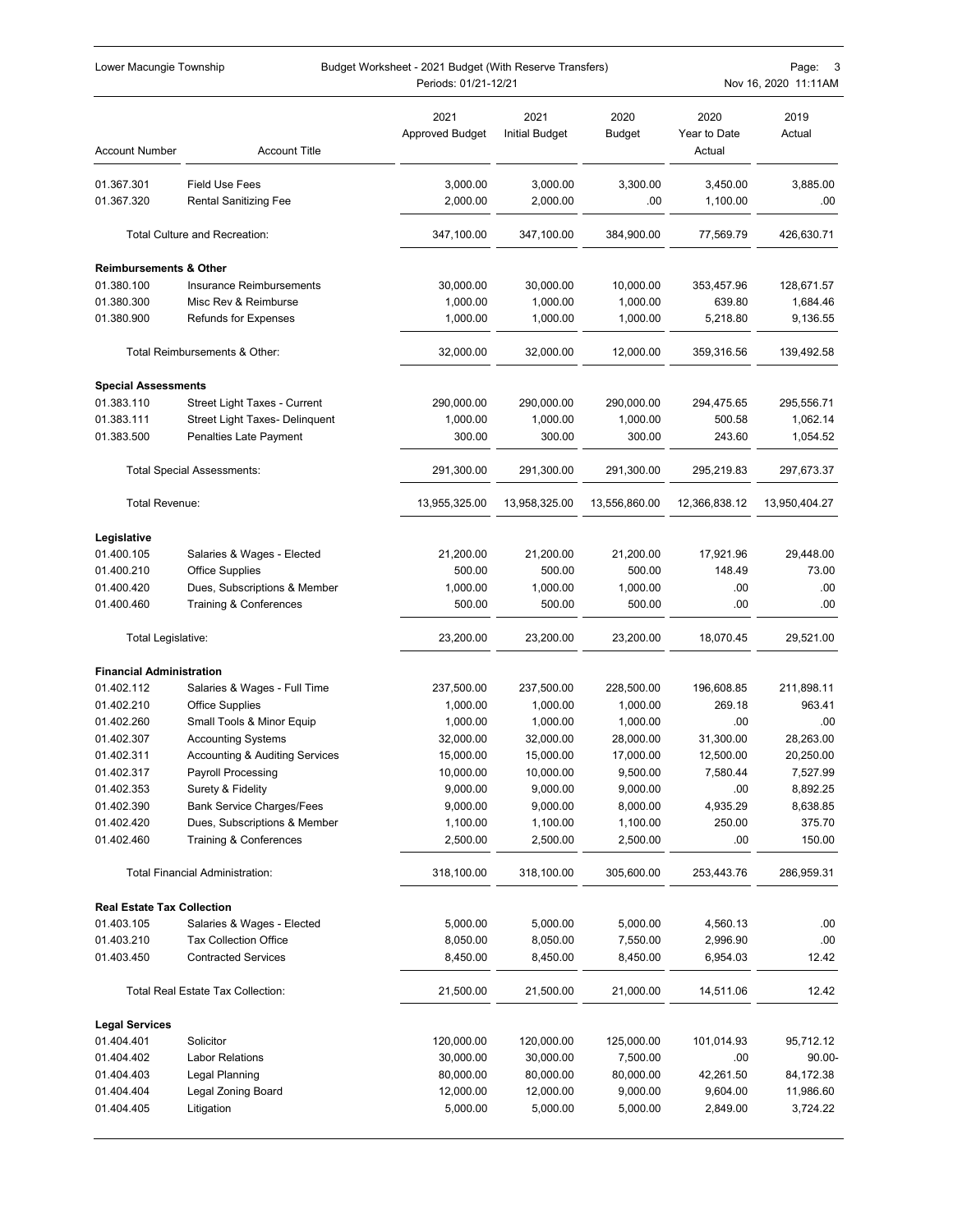| Lower Macungie Township<br>Budget Worksheet - 2021 Budget (With Reserve Transfers)<br>Periods: 01/21-12/21 |                                    |                                |                               |                       | Page:<br>$\overline{4}$<br>Nov 16, 2020 11:11AM |                |
|------------------------------------------------------------------------------------------------------------|------------------------------------|--------------------------------|-------------------------------|-----------------------|-------------------------------------------------|----------------|
| <b>Account Number</b>                                                                                      | <b>Account Title</b>               | 2021<br><b>Approved Budget</b> | 2021<br><b>Initial Budget</b> | 2020<br><b>Budget</b> | 2020<br>Year to Date<br>Actual                  | 2019<br>Actual |
| 01.404.406                                                                                                 | Legal Enforcement                  | 18,000.00                      | 18,000.00                     | 18,000.00             | 3,273.00                                        | 22,600.24      |
| <b>Total Legal Services:</b>                                                                               |                                    | 265,000.00                     | 265,000.00                    | 244,500.00            | 159,002.43                                      | 218,105.56     |
|                                                                                                            |                                    |                                |                               |                       |                                                 |                |
| <b>Secretary</b><br>01.405.112                                                                             | Salaries & Wages - Full Time       | 177,300.00                     | 177,300.00                    | 170,500.00            | 147,550.50                                      | 166,274.31     |
| 01.405.210                                                                                                 | <b>Office Supplies</b>             | 8,000.00                       | 8,000.00                      | 8,000.00              | 4,606.27                                        | 6,883.16       |
| 01.405.249                                                                                                 | General Expense                    | 1,000.00                       | 1,000.00                      | 1,000.00              | 169.90                                          | 376.85         |
| 01.405.341                                                                                                 | Advertising                        | 8,000.00                       | 8,000.00                      | 8,000.00              | 8,601.83                                        | 9,136.36       |
| 01.405.420                                                                                                 | Dues, Subscriptions & Member       | 250.00                         | 250.00                        | 250.00                | .00                                             | 119.88         |
| 01.405.450                                                                                                 | <b>Contracted Services</b>         | 10,000.00                      | 10,000.00                     | 8,000.00              | 5,757.62                                        | 10,067.06      |
| 01.405.460                                                                                                 | Training & Conferences             | 1,000.00                       | 1,000.00                      | 1,000.00              | .00                                             | 190.00         |
| Total Secretary:                                                                                           |                                    | 205,550.00                     | 205,550.00                    | 196,750.00            | 166,686.12                                      | 193,047.62     |
| <b>General Township Admin</b>                                                                              |                                    |                                |                               |                       |                                                 |                |
| 01.406.112                                                                                                 | Salaries & Wages - Full Time       | 117,300.00                     | 117,300.00                    | 117,300.00            | 101,548.28                                      | 114,684.96     |
| 01.406.215                                                                                                 | Postage                            | 13,500.00                      | 13,500.00                     | 13,500.00             | 12,122.51                                       | 7,722.57       |
| 01.406.249                                                                                                 | General Expense                    | 7,000.00                       | 7,000.00                      | 7,000.00              | 3,386.21                                        | 7,647.76       |
| 01.406.308                                                                                                 | Codification                       | 5,000.00                       | 5,000.00                      | 5,000.00              | 995.00                                          | 14,464.00      |
| 01.406.321                                                                                                 | Phone & Data                       | 33,000.00                      | 33,000.00                     | 28,500.00             | 22,357.20                                       | 27,822.36      |
| 01.406.324                                                                                                 | <b>Mobile Phones</b>               | 1,100.00                       | 1,100.00                      | 1,100.00              | 957.75                                          | 1,082.37       |
| 01.406.391                                                                                                 | Notary Expenses                    | 800.00                         | 800.00                        | 800.00                | .00                                             | .00            |
| 01.406.420                                                                                                 | Dues, Subscriptions & Member       | 1,800.00                       | 1,800.00                      | 1,800.00              | 1,684.00                                        | 1,176.95       |
|                                                                                                            | Total General Township Admin:      | 179,500.00                     | 179,500.00                    | 175,000.00            | 143,050.95                                      | 174,600.97     |
| <b>Information Technology</b>                                                                              |                                    |                                |                               |                       |                                                 |                |
| 01.407.260                                                                                                 | Small Tools & Minor Equip          | 1,000.00                       | 1,000.00                      | 1,000.00              | 99.00                                           | 1,006.28       |
| 01.407.270                                                                                                 | Computer Hardware, Software        | 20,000.00                      | 20,000.00                     | 19,900.00             | 12,706.91                                       | 16,644.51      |
| 01.407.374                                                                                                 | <b>Equipment Repairs</b>           | 1,000.00                       | 1,000.00                      | 1,000.00              | 85.30                                           | 483.97         |
| 01.407.450                                                                                                 | <b>Contracted Services</b>         | 104,000.00                     | 104,000.00                    | 80,990.00             | 77,291.33                                       | 40,465.78      |
| 01.407.453                                                                                                 | Web Design/Maintenance             | 25,000.00                      | 25,000.00                     | 2,000.00              | 772.50                                          | 300.00         |
| 01.407.613                                                                                                 | Capital-Office/ IT Equipment       | 30,000.00                      | 30,000.00                     | 30,000.00             | 12,334.05                                       | 13,638.89      |
|                                                                                                            | Total Information Technology:      | 181,000.00                     | 181,000.00                    | 134,890.00            | 103,289.09                                      | 72,539.43      |
| <b>Engineering Services</b>                                                                                |                                    |                                |                               |                       |                                                 |                |
| 01.408.313                                                                                                 | Engineering & Architectural        | 110,000.00                     | 110,000.00                    | 110,000.00            | 121,831.94                                      | 105,736.54     |
| 01.408.325                                                                                                 | Traffic System Plan                | .00                            | .00                           | .00                   | .00                                             | 410.00         |
|                                                                                                            | <b>Total Engineering Services:</b> | 110,000.00                     | 110,000.00                    | 110,000.00            | 121,831.94                                      | 106,146.54     |
| <b>Buildings &amp; Facilities</b>                                                                          |                                    |                                |                               |                       |                                                 |                |
| 01.409.112                                                                                                 | Salaries & Wages - Full Time       | 325,900.00                     | 325,900.00                    | 314,800.00            | 220,038.96                                      | 292,163.59     |
| 01.409.115                                                                                                 | Salaries & Wages - Part Time       | 19,500.00                      | 19,500.00                     | 19,300.00             | .00                                             | 4,718.50       |
| 01.409.191                                                                                                 | Uniform & Safety Apparel           | 5,200.00                       | 5,200.00                      | 4,500.00              | 3,868.49                                        | 2,090.61       |
| 01.409.230                                                                                                 | <b>Heating Fuel</b>                | 55,000.00                      | 55,000.00                     | 53,000.00             | 29,213.62                                       | 54,639.33      |
| 01.409.241                                                                                                 | <b>Operating Supplies</b>          | 25,000.00                      | 25,000.00                     | 20,000.00             | 15,622.36                                       | 20,712.33      |
| 01.409.249                                                                                                 | <b>General Expense</b>             | 3,500.00                       | 3,500.00                      | 3,500.00              | 2,182.38                                        | 1,219.19       |
| 01.409.260                                                                                                 | Small Tools & Minor Equip          | 12,000.00                      | 12,000.00                     | 14,000.00             | 2,052.76                                        | 7,336.46       |
| 01.409.318                                                                                                 | <b>Alarm/Security Services</b>     | 20,000.00                      | 20,000.00                     | 25,000.00             | 7,017.80                                        | 18,804.39      |
| 01.409.361                                                                                                 | Electricity                        | 35,000.00                      | 35,000.00                     | 35,000.00             | 21,557.79                                       | 33,108.73      |
| 01.409.372                                                                                                 | Repairs & Maintenance              | 150,000.00                     | 150,000.00                    | 150,000.00            | 172,905.94                                      | 149,828.07     |
| 01.409.374                                                                                                 | <b>Equipment Repairs</b>           | 6,500.00                       | 6,500.00                      | 6,500.00              | 691.58                                          | 3,254.46       |
| 01.409.375                                                                                                 | <b>Rental Property Repairs</b>     | 10,000.00                      | 10,000.00                     | 10,000.00             | 4,779.37                                        | 1,995.90       |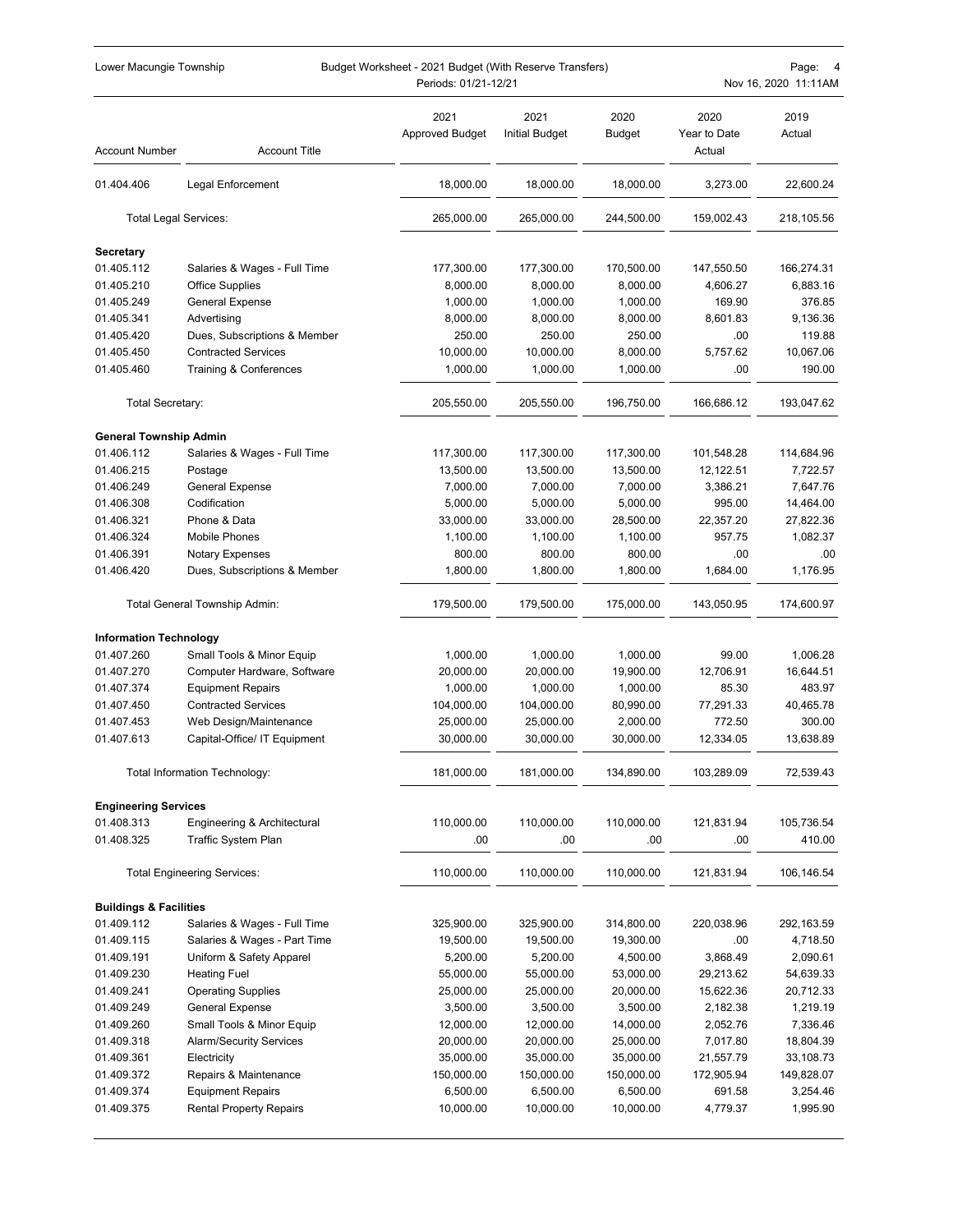|                             |                                                                   | Periods: 01/21-12/21           |                               |                         |                                | Nov 16, 2020 11:11AM |
|-----------------------------|-------------------------------------------------------------------|--------------------------------|-------------------------------|-------------------------|--------------------------------|----------------------|
| <b>Account Number</b>       | <b>Account Title</b>                                              | 2021<br><b>Approved Budget</b> | 2021<br><b>Initial Budget</b> | 2020<br><b>Budget</b>   | 2020<br>Year to Date<br>Actual | 2019<br>Actual       |
| 01.409.378                  | <b>Vehicle Repairs</b>                                            | 7,000.00                       | 7,000.00                      | 10,000.00               | 2,127.53                       | 2,180.88             |
| 01.409.420                  | Dues, Subscriptions & Member                                      | 1,000.00                       | 1,000.00                      | 1,000.00                | 200.00                         | 470.00               |
| 01.409.430                  | Taxes                                                             | 7,500.00                       | 7,500.00                      | 7,500.00                | 7,163.54                       | 2,496.86             |
| 01.409.440                  | Pest Control                                                      | 5,500.00                       | 5,500.00                      | 5,000.00                | 3,367.00                       | 3,617.00             |
| 01.409.449                  | <b>Elevator Maintenance</b>                                       | 5,000.00                       | 5,000.00                      | 5,000.00                | 3,763.00                       | 12,441.86            |
| 01.409.460                  | Training & Conferences                                            | 2,500.00                       | 2,500.00                      | 2,500.00                | 1,895.00                       | 65.00                |
|                             | Total Buildings & Facilities:                                     | 696,100.00                     | 696,100.00                    | 686,600.00              | 498,447.12                     | 611,143.16           |
| <b>Public Safety</b>        |                                                                   |                                |                               |                         |                                |                      |
| 01.410.115                  | Salaries - Crossing Guards                                        | 73,500.00                      | 73,500.00                     | 70,000.00               | 37,297.35                      | 68,743.50            |
| 01.410.191                  | Uniform & Saftey Apparel                                          | 1,000.00                       | 1,000.00                      | 1,000.00                | .00                            | .00.                 |
| 01.410.249                  | <b>General Expense</b>                                            | 500.00                         | 500.00                        | 500.00                  | 248.50                         | 353.33               |
| <b>Total Public Safety:</b> |                                                                   | 75,000.00                      | 75,000.00                     | 71,500.00               | 37,545.85                      | 69,096.83            |
| Fire                        |                                                                   |                                |                               |                         |                                |                      |
| 01.411.115                  | Salaries & Wages - Part Time                                      | .00                            | .00                           | .00                     | .00                            | 1,783.79             |
| 01.411.231                  | Vehicle Fuel                                                      | 9,500.00                       | 9,500.00                      | 9,500.00                | 4,516.15                       | 7,363.79             |
| 01.411.363                  | <b>Hydrant Rental</b>                                             | 179,000.00                     | 179,000.00                    | 156,000.00              | 89,150.98                      | 163,320.98           |
| 01.411.500                  | Volunteer Fireman's Relief                                        | 210,000.00                     | 210,000.00                    | 210,000.00              | 238,391.88                     | 232,810.44           |
| 01.411.501                  | Lower Macungie Fire Co                                            | 125,000.00                     | 125,000.00                    | 110,000.00              | 74,136.82                      | 99,559.15            |
| 01.411.503                  | <b>LMT Fire Police</b>                                            | 5,000.00                       | 5,000.00                      | 5,000.00                | 1,640.81                       | 3,745.47             |
| 01.411.505                  | Lower Macungie Fire Incentive                                     | 51,500.00                      | 50,000.00                     | 51,500.00               | 51,500.00                      | 45,000.00            |
| 01.411.506                  | <b>Alburtis Fire Company</b>                                      | .00                            | .00                           | 15,000.00               | .00                            | 15,000.00            |
| 01.411.507                  | Macungie Ambulance                                                | 35,000.00                      | 35,000.00                     | 35,000.00               | 35,000.00                      | 25,000.00            |
| 01.411.508                  | <b>Emmaus Ambulance</b>                                           | 1,500.00                       | 1,500.00                      | 1,500.00                | 1,500.00                       | .00                  |
| 01.411.510                  | <b>Brandywine Fire Station</b>                                    | 30,000.00                      | 30,000.00                     | 30,000.00               | 59,911.69                      | 18,197.86            |
| 01.411.511                  | <b>LMT False Alarm</b>                                            | 3,500.00                       | 3,500.00                      | 3,600.00                | 1,950.00                       | .00                  |
| Total Fire:                 |                                                                   | 650,000.00                     | 648,500.00                    | 627,100.00              | 557,698.33                     | 611,781.48           |
| <b>Permits</b>              |                                                                   |                                |                               |                         |                                |                      |
| 01.413.112                  | Salaries & Wages - Full Time                                      | 221,800.00                     | 221,800.00                    | 221,300.00              | 147,980.02                     | 143,898.39           |
| 01.413.191                  | Uniform & Safety Apparel                                          | 2,400.00                       | 2.400.00                      | .00                     | 328.06                         | .00                  |
| 01.413.210                  | <b>Office Supplies</b>                                            | 1,500.00                       | 1,500.00                      | 500.00                  | 224.55                         | 77.50                |
| 01.413.241                  | <b>Operating Supplies</b>                                         | 2,000.00                       | 2,000.00                      | 1,500.00                | 1,724.70                       | 400.95               |
| 01.413.249                  | <b>General Expense</b>                                            | 500.00                         | 500.00                        | 500.00                  | 35.00                          | .00                  |
| 01.413.260                  | Small Tools & Minor Equip<br>Mobile Phones                        | 15,000.00                      | 15,000.00                     | 20,000.00               | 6,363.05                       | 15,810.97            |
| 01.413.324                  |                                                                   | 1,800.00                       | 1,800.00                      | 1,600.00<br>2,000.00    | 1,617.06                       | 1,334.88             |
| 01.413.378                  | Vehicle Repairs                                                   | 2,000.00                       | 2,000.00                      |                         | 417.85                         | 795.58               |
| 01.413.420<br>01.413.460    | Dues, Subscriptions & Member<br><b>Training &amp; Conferences</b> | 1,600.00<br>6,000.00           | 1,600.00<br>6,000.00          | 1,300.00<br>5,300.00    | 630.00<br>1,813.99             | 812.16<br>2,110.43   |
| 01.413.471                  | Alt Residential Inspector                                         | 18,500.00                      | 18,500.00                     | 20,000.00               | 82,503.24                      | 95,910.50            |
| 01.413.473                  | Alt Commercial Inspector                                          |                                |                               |                         |                                | 124,883.14           |
| 01.413.474                  | Alt Commercial Plan Review                                        | 175,000.00<br>29,500.00        | 175,000.00<br>29,500.00       | 200,000.00<br>28,000.00 | 246,753.42<br>24,170.00        | 56,460.00            |
| <b>Total Permits:</b>       |                                                                   | 477,600.00                     | 477,600.00                    | 502,000.00              | 514,560.94                     | 442,494.50           |
| <b>Planning and Zoning</b>  |                                                                   |                                |                               |                         |                                |                      |
| 01.414.112                  | Salaries & Wages - Full Time                                      | 212,200.00                     | 212,200.00                    | 203,900.00              | 175,482.91                     | 254,257.05           |
| 01.414.115                  | Salaries & Wages - Part Time                                      | 8,000.00                       | 8,000.00                      | 8,000.00                | 2,318.00                       | 7,623.60             |
| 01.414.210                  | <b>Office Supplies</b>                                            | 1,500.00                       | 1,500.00                      | 1,500.00                | 515.49                         | 1,025.08             |
| 01.414.260                  | Small Tools & Minor Equip                                         | 500.00                         | 500.00                        | 500.00                  | 13.73                          | 23.46                |
| 01.414.305                  | <b>Environmental Advisory Council</b>                             | .00                            | .00                           | 1,000.00                | .00                            | 1,467.69             |
| 01.414.312                  | Engineer-On Lot Grading/Pools                                     | 13,000.00                      | 13,000.00                     | 8,000.00                | 20,988.24                      | 9,018.33             |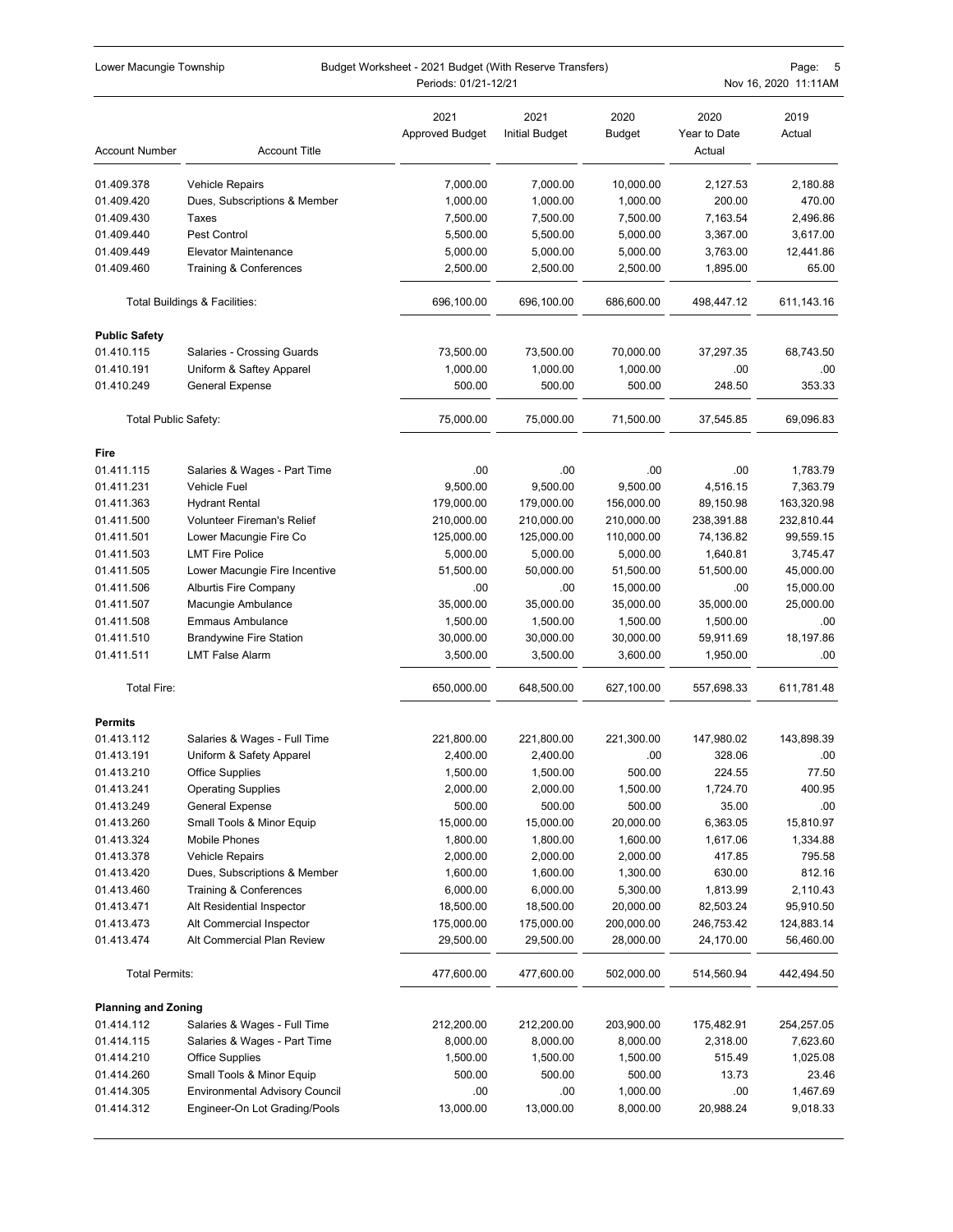| Lower Macungie Township              |                                       | Budget Worksheet - 2021 Budget (With Reserve Transfers)<br>Periods: 01/21-12/21 |                               |                       |                                | 6<br>Page:<br>Nov 16, 2020 11:11AM |
|--------------------------------------|---------------------------------------|---------------------------------------------------------------------------------|-------------------------------|-----------------------|--------------------------------|------------------------------------|
| <b>Account Number</b>                | <b>Account Title</b>                  | 2021<br><b>Approved Budget</b>                                                  | 2021<br><b>Initial Budget</b> | 2020<br><b>Budget</b> | 2020<br>Year to Date<br>Actual | 2019<br>Actual                     |
| 01.414.313                           | Engineering & Architectural           | 30,000.00                                                                       | 30,000.00                     | 20,000.00             | 19,584.50                      | 28,026.78                          |
| 01.414.319                           | <b>Planning Studies</b>               | 25,000.00                                                                       | 25,000.00                     | 25,000.00             | 1,213.50                       | 45,315.50                          |
| 01.414.420                           | Dues, Subscriptions & Member          | 1,500.00                                                                        | 1,500.00                      | 1,500.00              | 1,380.00                       | 1,418.00                           |
| 01.414.454                           | Stenographer                          | 2,000.00                                                                        | 2,000.00                      | 2,000.00              | 1,475.95                       | 1,570.00                           |
| 01.414.460                           | Training & Conferences                | 1,500.00                                                                        | 1,500.00                      | 1,500.00              | 375.00                         | 1,248.32                           |
|                                      | Total Planning and Zoning:            | 295,200.00                                                                      | 295,200.00                    | 272,900.00            | 223,347.32                     | 350,993.81                         |
| <b>Emergency Management</b>          |                                       |                                                                                 |                               |                       |                                |                                    |
| 01.415.260                           | Small Tools & Minor Equip             | 5,000.00                                                                        | 5,000.00                      | 5,000.00              | 844.07                         | 4,741.24                           |
| 01.415.315                           | <b>Public Safety Commission</b>       | .00                                                                             | .00                           | .00                   | .00                            | 496.00                             |
| 01.415.320                           | <b>Auto Notification</b>              | 8,200.00                                                                        | 8,200.00                      | 10,000.00             | 6,811.28                       | 7,600.00                           |
| 01.415.324                           | <b>Wireless Equipment</b>             | 550.00                                                                          | 550.00                        | 550.00                | 400.10                         | .00                                |
|                                      | <b>Total Emergency Management:</b>    | 13,750.00                                                                       | 13,750.00                     | 15,550.00             | 8,055.45                       | 12,837.24                          |
| <b>Recycling Collection Disposal</b> |                                       |                                                                                 |                               |                       |                                |                                    |
| 01.426.115                           | Salaries & Wages - Part Time          | 37,200.00                                                                       | 37,200.00                     | 36,600.00             | 24,234.88                      | 26,705.02                          |
| 01.426.241                           | <b>Operating Supplies</b>             | 725.00                                                                          | 725.00                        | 750.00                | 553.41                         | 6.17                               |
| 01.426.249                           | <b>General Expense</b>                | 4,500.00                                                                        | 4,500.00                      | 4,500.00              | 1,591.75                       | 1,668.41                           |
| 01.426.260                           | Small Tools & Minor Equip             | 3,500.00                                                                        | 3,500.00                      | 3,500.00              | .00                            | 439.75                             |
| 01.426.310                           | <b>Recycling Consultant</b>           | 12,500.00                                                                       | 12,500.00                     | 2,500.00              | 2,800.00                       | 45,085.50                          |
| 01.426.372                           | Repairs & Maintenance                 | 20,000.00                                                                       | 20,000.00                     | 15,000.00             | 25,526.41                      | 26,770.29                          |
| 01.426.384                           | <b>ELM Recycling Equipment Rental</b> | 35,000.00                                                                       | 35,000.00                     | 30,000.00             | 30,553.64                      | 1,269.62                           |
|                                      | Total Recycling Collection Disposal:  | 113,425.00                                                                      | 113,425.00                    | 92,850.00             | 85,260.09                      | 101,944.76                         |
| <b>Solid Waste</b>                   |                                       |                                                                                 |                               |                       |                                |                                    |
| 01.427.112                           | Salaries & Wages - Full Time          | 26,900.00                                                                       | 26,900.00                     | 25,900.00             | 22,363.27                      | 25,595.01                          |
| 01.427.210                           | <b>Office Supplies</b>                | 15,000.00                                                                       | 15,000.00                     | 15,000.00             | 10,660.89                      | 12,133.44                          |
| 01.427.215                           | Postage                               | 250.00                                                                          | 250.00                        | 250.00                | 105.32                         | 238.74                             |
| 01.427.244                           | <b>Recycling Carts</b>                | .00                                                                             | .00                           | 17,000.00             | 10,450.00                      | 5,761.00                           |
| 01.427.367                           | Solid Waste Collection                | 2,650,000.00                                                                    | 2,650,000.00                  | 2,857,500.00          | 2,421,522.72                   | 2,315,215.68                       |
| 01.427.446                           | <b>Contracted Leaf Collection</b>     | 100,000.00                                                                      | 100,000.00                    | 88,000.00             | 58,364.66                      | 87,546.99                          |
| 01.427.447                           | Curbside Yard Waste                   | 400,000.00                                                                      | 400,000.00                    | 117,900.00            | 106,190.00                     | 37,692.64                          |
| <b>Total Solid Waste:</b>            |                                       | 3, 192, 150.00                                                                  | 3,192,150.00                  | 3,121,550.00          | 2,629,656.86                   | 2,484,183.50                       |
| Roads - General                      |                                       |                                                                                 |                               |                       |                                |                                    |
| 01.430.112                           | Salaries & Wages - Full Time          | 851,800.00                                                                      | 851,800.00                    | 823,000.00            | 640,663.85                     | 747,575.02                         |
| 01.430.115                           | Salaries & Wages - Part Time          | 19,500.00                                                                       | 19,500.00                     | 25,900.00             | .00                            | .00                                |
| 01.430.191                           | Uniform & Safety Apparel              | 16,100.00                                                                       | 16,100.00                     | 7,500.00              | 9,167.88                       | 6.329.13                           |
| 01.430.231                           | Vehicle Fuel                          | 90,000.00                                                                       | 90,000.00                     | 90,000.00             | 28,725.85                      | 64,763.18                          |
| 01.430.241                           | <b>Operating Supplies</b>             | 25,000.00                                                                       | 25,000.00                     | 25,000.00             | 15,651.96                      | 15,244.17                          |
| 01.430.249                           | General Expense                       | 4,500.00                                                                        | 4,500.00                      | 4,500.00              | 1,513.39                       | 2,656.25                           |
| 01.430.260                           | Small Tools & Minor Equip             | 30,000.00                                                                       | 30,000.00                     | 30,000.00             | 12,644.62                      | 15,486.65                          |
| 01.430.371                           | <b>Street Tree Maintenance</b>        | 45,000.00                                                                       | 45,000.00                     | 45,000.00             | 31,341.48                      | 16,101.00                          |
| 01.430.372                           | Repairs & Maintenance                 | 6,000.00                                                                        | 6,000.00                      | 6,000.00              | 5,275.83                       | 3,190.35                           |
| 01.430.374                           | <b>Equipment Repairs</b>              | 67,500.00                                                                       | 67,500.00                     | 67,500.00             | 57,877.63                      | 79,172.07                          |
| 01.430.378                           | <b>Vehicle Repairs</b>                | 10,000.00                                                                       | 10,000.00                     | 10,000.00             | 15,336.21                      | 15,042.58                          |
| 01.430.379                           | <b>Emergency Repairs</b>              | 20,000.00                                                                       | 20,000.00                     | 20,000.00             | .00                            | 22,077.02                          |
| 01.430.384                           | Machinery & Equipment Rentals         | 6,000.00                                                                        | 6,000.00                      | 6,000.00              | 4,070.34                       | 2,580.71                           |
| 01.430.420                           | Dues, Subscriptions & Member          | 200.00                                                                          | 200.00                        | 200.00                | .00                            | .00                                |
| 01.430.460                           | Training & Conferences                | 750.00                                                                          | 750.00                        | 750.00                | 240.00                         | 540.00                             |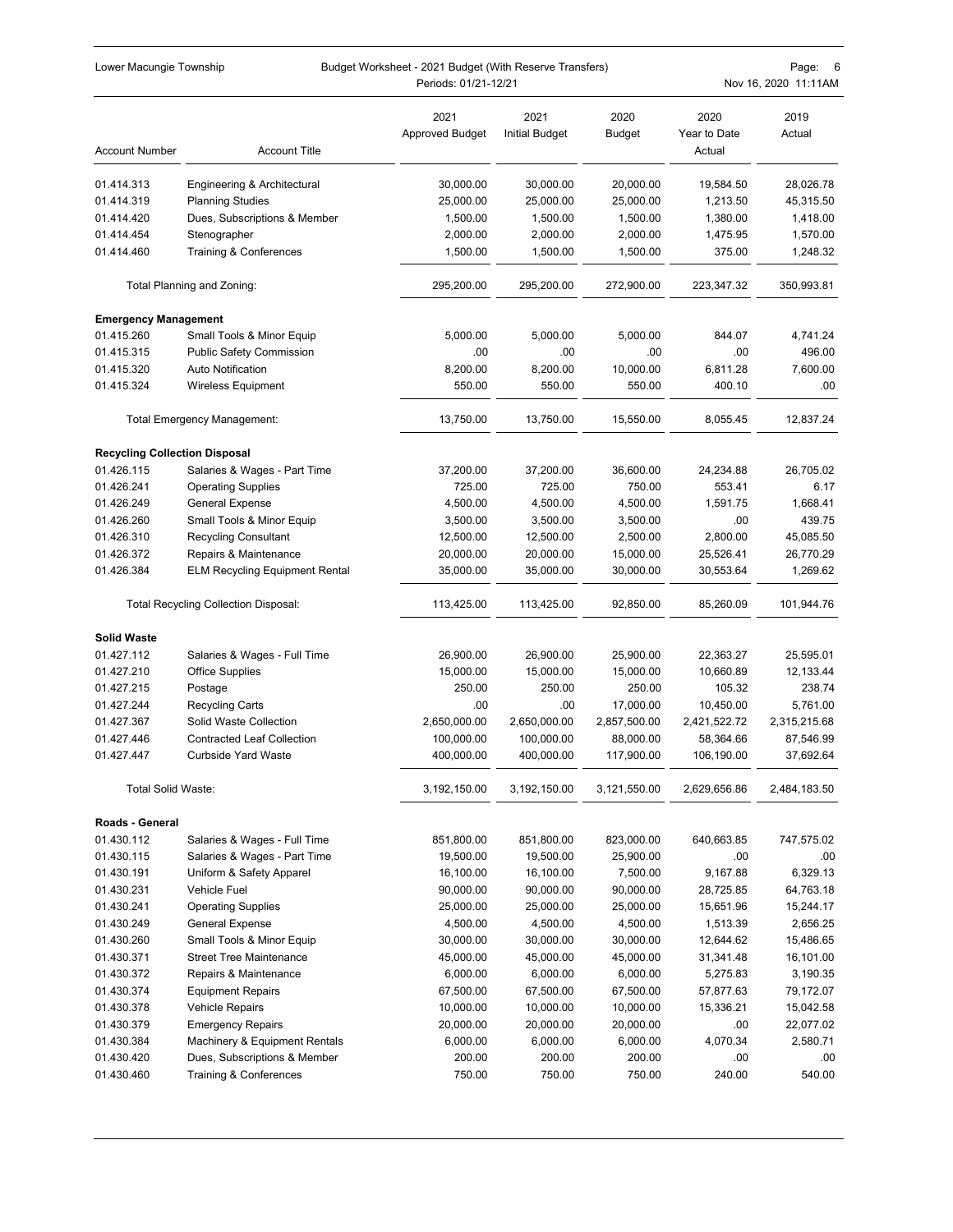| Lower Macungie Township              |                                                           | Budget Worksheet - 2021 Budget (With Reserve Transfers)<br>Periods: 01/21-12/21 |                               |                       |                                | Page:<br>7<br>Nov 16, 2020 11:11AM |
|--------------------------------------|-----------------------------------------------------------|---------------------------------------------------------------------------------|-------------------------------|-----------------------|--------------------------------|------------------------------------|
| <b>Account Number</b>                | <b>Account Title</b>                                      | 2021<br><b>Approved Budget</b>                                                  | 2021<br><b>Initial Budget</b> | 2020<br><b>Budget</b> | 2020<br>Year to Date<br>Actual | 2019<br>Actual                     |
|                                      | Total Roads - General:                                    | 1,192,350.00                                                                    | 1,192,350.00                  | 1,161,350.00          | 822,509.04                     | 990,758.13                         |
|                                      |                                                           |                                                                                 |                               |                       |                                |                                    |
| <b>Winter Maintenance</b>            |                                                           |                                                                                 |                               |                       |                                |                                    |
| 01.432.255<br>01.432.450             | Damage Repair & Replacement<br><b>Contracted Services</b> | 2,500.00<br>5,000.00                                                            | 2,500.00<br>5,000.00          | 2,500.00<br>5,000.00  | .00<br>.00                     | 1,310.42<br>5,000.00               |
|                                      |                                                           |                                                                                 |                               |                       |                                |                                    |
|                                      | <b>Total Winter Maintenance:</b>                          | 7,500.00                                                                        | 7,500.00                      | 7,500.00              | .00                            | 6,310.42                           |
| <b>Traffic Control Devices</b>       |                                                           |                                                                                 |                               |                       |                                |                                    |
| 01.433.241                           | <b>Operating Supplies</b>                                 | 2,500.00                                                                        | 2,500.00                      | 2,500.00              | 608.17                         | 2,561.89                           |
| 01.433.245                           | <b>Traffic &amp; Street Signs</b>                         | 27,500.00                                                                       | 27,500.00                     | 27,500.00             | 14,701.56                      | 16,641.07                          |
| 01.433.321                           | Phone & Data                                              | 6,500.00                                                                        | 6,500.00                      | 6,500.00              | 4,558.65                       | 4,971.48                           |
| 01.433.361                           | Electricity                                               | 27,000.00                                                                       | 27,000.00                     | 26,000.00             | 17,555.98                      | 26,044.66                          |
| 01.433.372                           | Repairs & Maintenance                                     | 20,000.00                                                                       | 20,000.00                     | 8,000.00              | 25,093.70                      | 8,837.09                           |
| 01.433.374                           | <b>Equipment Repairs</b>                                  | 17,500.00                                                                       | 17,500.00                     | 17,500.00             | 1,172.22                       | 14,357.44                          |
| 01.433.450                           | <b>Contracted Services</b>                                | 25,000.00                                                                       | 25,000.00                     | 16,000.00             | .00                            | 21,400.00                          |
|                                      | <b>Total Traffic Control Devices:</b>                     | 126,000.00                                                                      | 126,000.00                    | 104,000.00            | 63,690.28                      | 94,813.63                          |
| <b>Street Lighting</b>               |                                                           |                                                                                 |                               |                       |                                |                                    |
| 01.434.361                           | Electricity                                               | 292,600.00                                                                      | 292,600.00                    | 292,600.00            | 229,532.98                     | 248,120.11                         |
| Total Street Lighting:               |                                                           | 292,600.00                                                                      | 292,600.00                    | 292,600.00            | 229,532.98                     | 248,120.11                         |
| <b>Storm Water and Drains</b>        |                                                           |                                                                                 |                               |                       |                                |                                    |
| 01.436.313                           | Engineering                                               | 35,000.00                                                                       | 25,000.00                     | 24,000.00             | 24,076.81                      | .00                                |
| 01.436.366                           | <b>Storm Drains</b>                                       | .00                                                                             | .00                           | .00                   | 61.62                          | 9,944.81                           |
| 01.436.372                           | Repairs & Maintenance                                     | 85,500.00                                                                       | 70,000.00                     | 60,000.00             | 45,063.46                      | .00                                |
| 01.436.450                           | <b>Contracted Services</b>                                | 65,000.00                                                                       | 65,000.00                     | 65,000.00             | 19,237.25                      | .00.                               |
|                                      | Total Storm Water and Drains:                             | 185,500.00                                                                      | 160,000.00                    | 149,000.00            | 88,439.14                      | 9.944.81                           |
| Roads & Bridges - Maintenance        |                                                           |                                                                                 |                               |                       |                                |                                    |
| 01.438.241                           | <b>Operating Supplies</b>                                 | 205,000.00                                                                      | 205,000.00                    | 225,000.00            | 51,415.54                      | 220,206.82                         |
| 01.438.258                           | Materials & Freight                                       | 2,000.00                                                                        | 2,000.00                      | 2,000.00              | 197.37                         | .00                                |
| 01.438.376                           | Guide Rail Repair & Maint                                 | 25,000.00                                                                       | 25,000.00                     | 25,000.00             | 4,481.25                       | 3,917.70                           |
| 01.438.377                           | Bridge Repair & Maintenance                               | 70,000.00                                                                       | 70,000.00                     | 85,000.00             | 1,497.50                       | 1,977.65                           |
| 01.438.450                           | <b>Contracted Services</b>                                | 25,000.00                                                                       | 25,000.00                     | 25,000.00             | .00                            | 17,899.01                          |
| 01.438.455                           | Line Striping                                             | .00                                                                             | .00                           | .00                   | 37.02                          | 46,085.74                          |
| 01.438.456                           | <b>Crack Sealing</b>                                      | .00                                                                             | .00                           | .00                   | 88.50                          | 91,049.10                          |
|                                      | Total Roads & Bridges - Maintenance:                      | 327,000.00                                                                      | 327,000.00                    | 362,000.00            | 57,717.18                      | 381,136.02                         |
| <b>Public Works - Administration</b> |                                                           |                                                                                 |                               |                       |                                |                                    |
| 01.440.112                           | Salaries & Wages - Full Time                              | 225,800.00                                                                      | 225,800.00                    | 217,100.00            | 187,686.89                     | 211,686.79                         |
| 01.440.191                           | Uniform & Safety Apparel                                  | 1,300.00                                                                        | 1,300.00                      | .00                   | .00                            | .00                                |
| 01.440.241                           | <b>Operating Supplies</b>                                 | 1,500.00                                                                        | 1,500.00                      | 2,000.00              | 146.32                         | 51.24                              |
| 01.440.249                           | <b>General Expense</b>                                    | 4,500.00                                                                        | 4,500.00                      | 5,000.00              | 1,118.87                       | 2,088.08                           |
| 01.440.260                           | Small Tools & Minor Equip                                 | 3,750.00                                                                        | 3,750.00                      | 3,750.00              | .00                            | .00                                |
| 01.440.324                           | Wireless Equipment                                        | 15,000.00                                                                       | 15,000.00                     | 19,100.00             | 7,364.21                       | 14,573.55                          |
| 01.440.327                           | Radio Equipment Maintenance                               | 3,750.00                                                                        | 3,750.00                      | 4,000.00              | .00                            | 312.00                             |
| 01.440.378                           | <b>Vehicle Repairs</b>                                    | 1,000.00                                                                        | 1,000.00                      | 1,000.00              | 890.65                         | 42.71                              |
| 01.440.420                           | Dues, Subscriptions & Member                              | 500.00                                                                          | 500.00                        | 500.00                | 140.00                         | 140.00                             |
| 01.440.450                           | <b>Contracted Services</b>                                | 500.00                                                                          | 500.00                        | 500.00                | .00                            | .00                                |
| 01.440.460                           | Training & Conferences                                    | 3,000.00                                                                        | 3,000.00                      | 1,500.00              | .00                            | 619.00                             |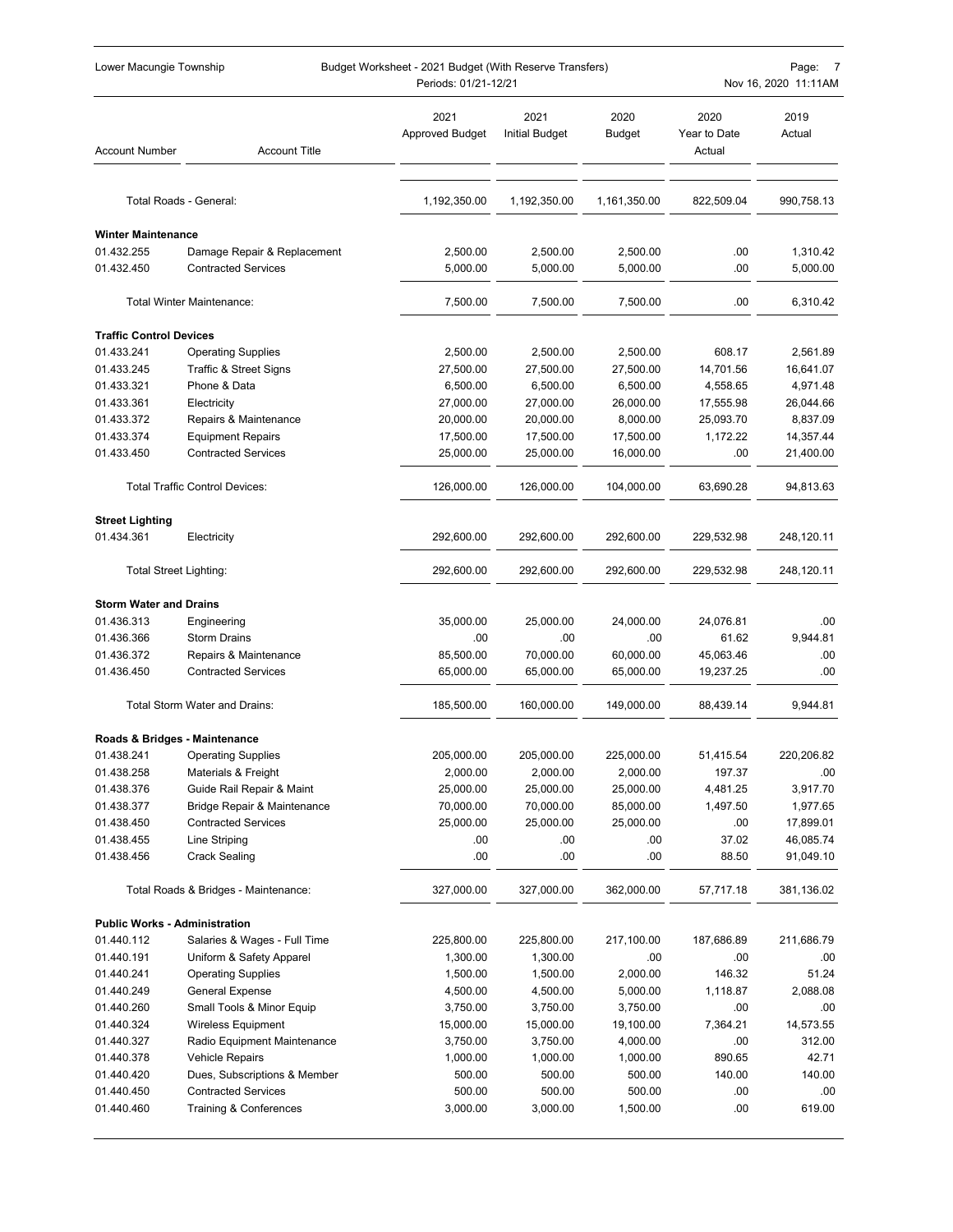|                             | Lower Macungie Township<br>Budget Worksheet - 2021 Budget (With Reserve Transfers)<br>Periods: 01/21-12/21 |                                |                               |                        |                                | Page:<br>- 8<br>Nov 16, 2020 11:11AM |  |
|-----------------------------|------------------------------------------------------------------------------------------------------------|--------------------------------|-------------------------------|------------------------|--------------------------------|--------------------------------------|--|
| <b>Account Number</b>       | <b>Account Title</b>                                                                                       | 2021<br><b>Approved Budget</b> | 2021<br><b>Initial Budget</b> | 2020<br><b>Budget</b>  | 2020<br>Year to Date<br>Actual | 2019<br>Actual                       |  |
|                             | Total Public Works - Administration:                                                                       | 260,600.00                     | 260,600.00                    | 254,450.00             | 197,346.94                     | 229,513.37                           |  |
|                             |                                                                                                            |                                |                               |                        |                                |                                      |  |
| <b>Community Center</b>     |                                                                                                            |                                |                               |                        |                                |                                      |  |
| 01.451.112<br>01.451.115    | Salaries & Wages - Full Time                                                                               | 153,700.00<br>119,000.00       | 153,700.00                    | 147,800.00             | 109,198.90<br>39,262.40        | 133,866.60                           |  |
| 01.451.215                  | Salaries & Wages - Part Time<br>Postage                                                                    | 9,000.00                       | 119,000.00<br>9,000.00        | 119,000.00<br>9,000.00 | 3,768.51                       | 98,003.46<br>5,070.19                |  |
| 01.451.241                  | <b>Operating Supplies</b>                                                                                  | 9,000.00                       | 9,000.00                      | 9,000.00               | 5,131.94                       | 8,293.76                             |  |
| 01.451.249                  | General Expense                                                                                            | 3,500.00                       | 3,500.00                      | 2,000.00               | 288.42                         | 1,070.47                             |  |
| 01.451.260                  | Small Tools & Minor Equip                                                                                  | 7,400.00                       | 7,400.00                      | 7,400.00               | 3,482.33                       | 7,203.43                             |  |
| 01.451.310                  | Prof. Svs/Intructor & Program                                                                              | 65,000.00                      | 65,000.00                     | 65,000.00              | 15,952.89                      | 62,989.96                            |  |
| 01.451.311                  | <b>Community Days</b>                                                                                      | 14,000.00                      | 14,000.00                     | 13,000.00              | 1,782.06                       | 10,667.94                            |  |
| 01.451.318                  | <b>Alarm/Security Services</b>                                                                             | 35,000.00                      | 35,000.00                     | 25,000.00              | 14,926.00                      | 27,406.90                            |  |
| 01.451.324                  | <b>Mobile Phones</b>                                                                                       | 550.00                         | 550.00                        | 550.00                 | 524.33                         | .00                                  |  |
| 01.451.342                  | Printing                                                                                                   | 1,000.00                       | 1,000.00                      | 1,000.00               | .00                            | 515.00                               |  |
| 01.451.361                  | Electricity                                                                                                | 60,000.00                      | 60,000.00                     | 60,000.00              | 38,725.76                      | 51,144.86                            |  |
| 01.451.362                  | Gas                                                                                                        | 35,000.00                      | 35,000.00                     | 35,000.00              | 11,105.67                      | 17,752.84                            |  |
| 01.451.372                  | Repairs & Maintenance                                                                                      | 55,000.00                      | 55,000.00                     | 55,000.00              | 33,941.10                      | 53,223.96                            |  |
| 01.451.420                  | Dues, Subscriptions & Member                                                                               | 600.00                         | 600.00                        | 400.00                 | 212.95                         | 572.95                               |  |
| 01.451.440                  | Pest Control                                                                                               | 800.00                         | 800.00                        | 700.00                 | 653.00                         | 563.00                               |  |
| 01.451.445                  | Janitoral                                                                                                  | 48,000.00                      | 48,000.00                     | 48,000.00              | 27,158.25                      | 25,974.38                            |  |
| 01.451.460                  | Training & Conferences                                                                                     | 500.00                         | 500.00                        | 500.00                 | .00                            | 300.00                               |  |
|                             | <b>Total Community Center:</b>                                                                             | 617,050.00                     | 617,050.00                    | 598,350.00             | 306,114.51                     | 504,619.70                           |  |
| <b>Swimming Pool</b>        |                                                                                                            |                                |                               |                        |                                |                                      |  |
| 01.452.115                  | Salaries & Wages - Part Time                                                                               | 140,000.00                     | 140,000.00                    | 140,000.00             | 333.00-                        | 114,320.10                           |  |
| 01.452.229                  | Snack Bar - Food & Supplies                                                                                | 22,000.00                      | 22,000.00                     | 20,000.00              | .00                            | 15,191.89                            |  |
| 01.452.241                  | <b>Operating Supplies PW</b>                                                                               | 20,000.00                      | 20,000.00                     | 20,000.00              | .00                            | 15,438.87                            |  |
| 01.452.249                  | General Expense                                                                                            | 15,000.00                      | 15,000.00                     | 12,500.00              | 1,982.22                       | 14,032.69                            |  |
| 01.452.260                  | Small Tools & Minor Equip PW                                                                               | 4,000.00                       | 4,000.00                      | 4,000.00               | 127.78                         | 974.01                               |  |
| 01.452.324                  | Mobile Phones                                                                                              | 650.00                         | 650.00                        | 650.00                 | .00                            | .00                                  |  |
| 01.452.372                  | Repairs & Maintenance PW                                                                                   | 15,000.00                      | 15,000.00                     | 18,000.00              | 2,712.60                       | 10,470.25                            |  |
| 01.452.430                  | <b>Snack Bar Sales Tax</b>                                                                                 | 2,000.00                       | 2.000.00                      | 2,000.00               | .88                            | 1,499.19                             |  |
| 01.452.440                  | Pest Control                                                                                               | 750.00                         | 750.00                        | 750.00                 | 599.00                         | 570.00                               |  |
| <b>Total Swimming Pool:</b> |                                                                                                            | 219,400.00                     | 219,400.00                    | 217,900.00             | 5,089.48                       | 172,497.00                           |  |
| <b>Summer Programs</b>      |                                                                                                            |                                |                               |                        |                                |                                      |  |
| 01.453.115                  | Salaries & Wages - Part Time                                                                               | 59,000.00                      | 59,000.00                     | 59,000.00              | .00                            | 45,829.28                            |  |
| 01.453.247                  | <b>Playground Supplies</b>                                                                                 | 12,000.00                      | 12,000.00                     | 12,000.00              | 484.83                         | 10,238.37                            |  |
| 01.453.249                  | General Expense                                                                                            | 4,000.00                       | 4,000.00                      | 4,000.00               | .00                            | 1,852.49                             |  |
| 01.453.310                  | Professional Services/Program                                                                              | 11,000.00                      | 11,000.00                     | 11,000.00              | 700.00                         | 16,204.59                            |  |
|                             | <b>Total Summer Programs:</b>                                                                              | 86,000.00                      | 86,000.00                     | 86,000.00              | 1,184.83                       | 74,124.73                            |  |
| Parks                       |                                                                                                            |                                |                               |                        |                                |                                      |  |
| 01.454.112                  | Salaries & Wages - Full Time                                                                               | 535,100.00                     | 535,100.00                    | 513,300.00             | 385,747.90                     | 420,449.30                           |  |
| 01.454.115                  | Salaries & Wages - Part Time                                                                               | 108,700.00                     | 108,700.00                    | 108,500.00             | 20,909.84                      | 61,072.21                            |  |
| 01.454.191                  | Uniform & Safety Apparel                                                                                   | 9,100.00                       | 9,100.00                      | 6,500.00               | 5,529.96                       | 4,665.19                             |  |
| 01.454.221                  | Mulch                                                                                                      | 25,000.00                      | 25,000.00                     | 25,000.00              | 15,410.00                      | 15,171.40                            |  |
| 01.454.230                  | <b>Heating Fuel</b>                                                                                        | 4,000.00                       | 4,000.00                      | 7,000.00               | .00                            | 3,301.81                             |  |
| 01.454.241                  | <b>Operating Supplies</b>                                                                                  | 25,000.00                      | 25,000.00                     | 25,000.00              | 20,043.41                      | 21,833.17                            |  |
| 01.454.249                  | <b>General Expense</b>                                                                                     | 6,000.00                       | 6,000.00                      | 6,000.00               | 1,023.48                       | 5,993.16                             |  |
| 01.454.253                  | Machinery & Equipment Parts                                                                                | 13,000.00                      | 13,000.00                     | 13,000.00              | 10,423.52                      | 12,805.32                            |  |
| 01.454.254                  | Park Replacements                                                                                          | 37,000.00                      | 37,000.00                     | 37,000.00              | 14,089.02                      | 18,609.83                            |  |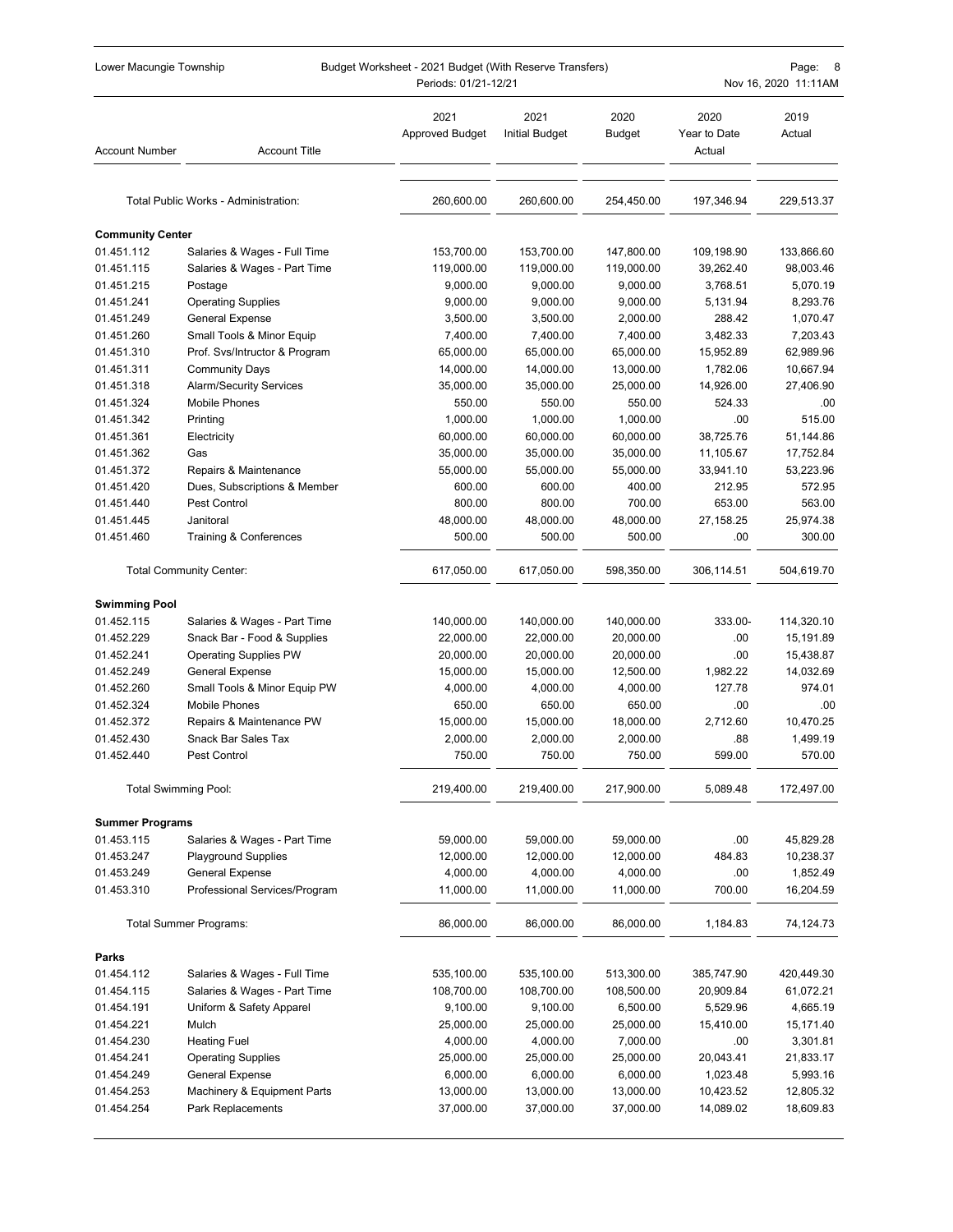| Lower Macungie Township         |                                      | Budget Worksheet - 2021 Budget (With Reserve Transfers)<br>Periods: 01/21-12/21 |                               |                       |                                | 9<br>Page:<br>Nov 16, 2020 11:11AM |
|---------------------------------|--------------------------------------|---------------------------------------------------------------------------------|-------------------------------|-----------------------|--------------------------------|------------------------------------|
| <b>Account Number</b>           | <b>Account Title</b>                 | 2021<br><b>Approved Budget</b>                                                  | 2021<br><b>Initial Budget</b> | 2020<br><b>Budget</b> | 2020<br>Year to Date<br>Actual | 2019<br>Actual                     |
| 01.454.260                      | Small Tools & Minor Equip            | 12,000.00                                                                       | 12,000.00                     | 12,000.00             | 2,005.14                       | 5,034.37                           |
| 01.454.361                      | Electricity                          | 16,000.00                                                                       | 16,000.00                     | 11,000.00             | 10,480.12                      | 14,223.64                          |
| 01.454.370                      | Pump Park Maintenance                | .00                                                                             | .00                           | .00                   | .00.                           | 1,473.20                           |
| 01.454.371                      | <b>Township Tree Maintenance</b>     | 75,000.00                                                                       | 55,000.00                     | 75,000.00             | 11,600.00                      | 28,380.00                          |
| 01.454.372                      | Repairs & Maintenance                | 40,000.00                                                                       | 40,000.00                     | 50,000.00             | 18,962.51                      | 11,355.81                          |
| 01.454.374                      | <b>Equipment Repairs</b>             | 15,000.00                                                                       | 15,000.00                     | 15,000.00             | 4,853.59                       | 5,759.86                           |
| 01.454.378                      | <b>Vehicle Repairs</b>               | 7,500.00                                                                        | 7,500.00                      | 7.500.00              | 4,934.00                       | 6,286.91                           |
| 01.454.384                      | Machinery & Equipment Rentals        | 1,000.00                                                                        | 1,000.00                      | 1,000.00              | .00                            | .00                                |
| 01.454.420                      | Dues, Subscriptions & Member         | 200.00                                                                          | 200.00                        | 200.00                | .00                            | 80.00                              |
| 01.454.450                      | <b>Contracted Services</b>           | 65,000.00                                                                       | 65,000.00                     | 65,000.00             | 69,767.75                      | 120,199.25                         |
| 01.454.460                      | <b>Training &amp; Conferences</b>    | 750.00                                                                          | 750.00                        | 300.00                | 485.00                         | 280.00                             |
| <b>Total Parks:</b>             |                                      | 995,350.00                                                                      | 975,350.00                    | 978,300.00            | 596,265.24                     | 756.974.43                         |
| <b>LMT Library</b>              |                                      |                                                                                 |                               |                       |                                |                                    |
| 01.456.500                      | Library Subsidy                      | 585,000.00                                                                      | 585,000.00                    | 584,000.00            | 580,000.00                     | .00.                               |
| Total LMT Library:              |                                      | 585,000.00                                                                      | 585,000.00                    | 584,000.00            | 580,000.00                     | .00                                |
| Grants                          |                                      |                                                                                 |                               |                       |                                |                                    |
| 01.459.520                      | <b>Historical Society</b>            | 12,700.00                                                                       | 12,700.00                     | 5,920.00              | 284.00                         | 8,116.65                           |
| 01.459.521                      | <b>CACLV</b>                         | 5,000.00                                                                        | 5,000.00                      | 2,500.00              | 2,500.00                       | 5,000.00                           |
| 01.459.523                      | <b>Volunteer Projects</b>            | 2,000.00                                                                        | 2,000.00                      | 2,000.00              | 403.51                         | .00                                |
| 01.459.524                      | <b>Animal Control</b>                | 7,000.00                                                                        | 7,000.00                      | 7,000.00              | 7,000.00                       | 7,000.00                           |
| 01.459.525                      | Lehigh County Senior Center          | 4,000.00                                                                        | 4,000.00                      | 4,000.00              | .00                            | 4,000.00                           |
| 01.459.526                      | Lower Macungie Senior Citizens       | 9,000.00                                                                        | 9,000.00                      | 9,000.00              | 2,250.00                       | 9,000.00                           |
| 01.459.527                      | Lower Macungie Youth Assn            | 35,000.00                                                                       | 35,000.00                     | 75,000.00             | 675.00                         | 75,000.00                          |
| 01.459.528                      | <b>LMT Lazers</b>                    | 9,000.00                                                                        | 9,000.00                      | 9,000.00              | .00                            | 5,005.90                           |
| 01.459.530                      | Library                              | .00                                                                             | .00                           | .00                   | .00                            | 532,775.00                         |
| 01.459.531                      | Meals on Wheels                      | 6,500.00                                                                        | 6,500.00                      | 6,500.00              | 6,500.00                       | 6,500.00                           |
| 01.459.532                      | Garden Club                          | 2,500.00                                                                        | 2,500.00                      | 2,500.00              | 1,308.94                       | 3,996.92                           |
| 01.459.534                      | <b>LMT Mustangs</b>                  | .00                                                                             | .00                           | 8,000.00              | 8,000.00                       | 8,000.00                           |
| 01.459.535                      | LV Homeless Veterans                 | .00                                                                             | .00                           | .00                   | .00                            | 5,000.00                           |
| <b>Total Grants:</b>            |                                      | 92,700.00                                                                       | 92,700.00                     | 131,420.00            | 28,921.45                      | 669,394.47                         |
| <b>Employer Paid Beneftis</b>   |                                      |                                                                                 |                               |                       |                                |                                    |
| 01.481.192                      | FICA - Employer Paid                 | 230,000.00                                                                      | 230,000.00                    | 230,000.00            | 161,511.25                     | 197,914.33                         |
| 01.481.193                      | Medicare - Employer Paid             | 54,000.00                                                                       | 54,000.00                     | 55,000.00             | 37,741.32                      | 46,553.05                          |
| 01.481.194                      | Unemployment Compensation            | 10,000.00                                                                       | 10,000.00                     | 10,000.00             | 6,359.97                       | 5,348.64                           |
|                                 | <b>Total Employer Paid Beneftis:</b> | 294,000.00                                                                      | 294,000.00                    | 295,000.00            | 205,612.54                     | 249,816.02                         |
| <b>Non Uniform Pension</b>      |                                      |                                                                                 |                               |                       |                                |                                    |
| 01.483.150                      | Pension Plan Fees                    | 33,000.00                                                                       | 33,000.00                     | 33,000.00             | 21,776.22                      | 29,491.07                          |
| 01.483.151                      | 457 Plan Contributions               | 56,000.00                                                                       | 56,000.00                     | 55,000.00             | 39,604.20                      | 42,864.37                          |
| 01.483.197                      | Pension                              | 441,000.00                                                                      | 441,000.00                    | 430,000.00            | 322,210.00                     | 366,826.85                         |
|                                 | Total Non Uniform Pension:           | 530,000.00                                                                      | 530,000.00                    | 518,000.00            | 383,590.42                     | 439,182.29                         |
| <b>Workers Compensation Ins</b> |                                      |                                                                                 |                               |                       |                                |                                    |
| 01.484.354                      | <b>Workers Compensation</b>          | 160,000.00                                                                      | 160,000.00                    | 185,000.00            | 156,062.01                     | 173,245.96                         |
|                                 | Total Workers Compensation Ins:      | 160,000.00                                                                      | 160,000.00                    | 185,000.00            | 156,062.01                     | 173,245.96                         |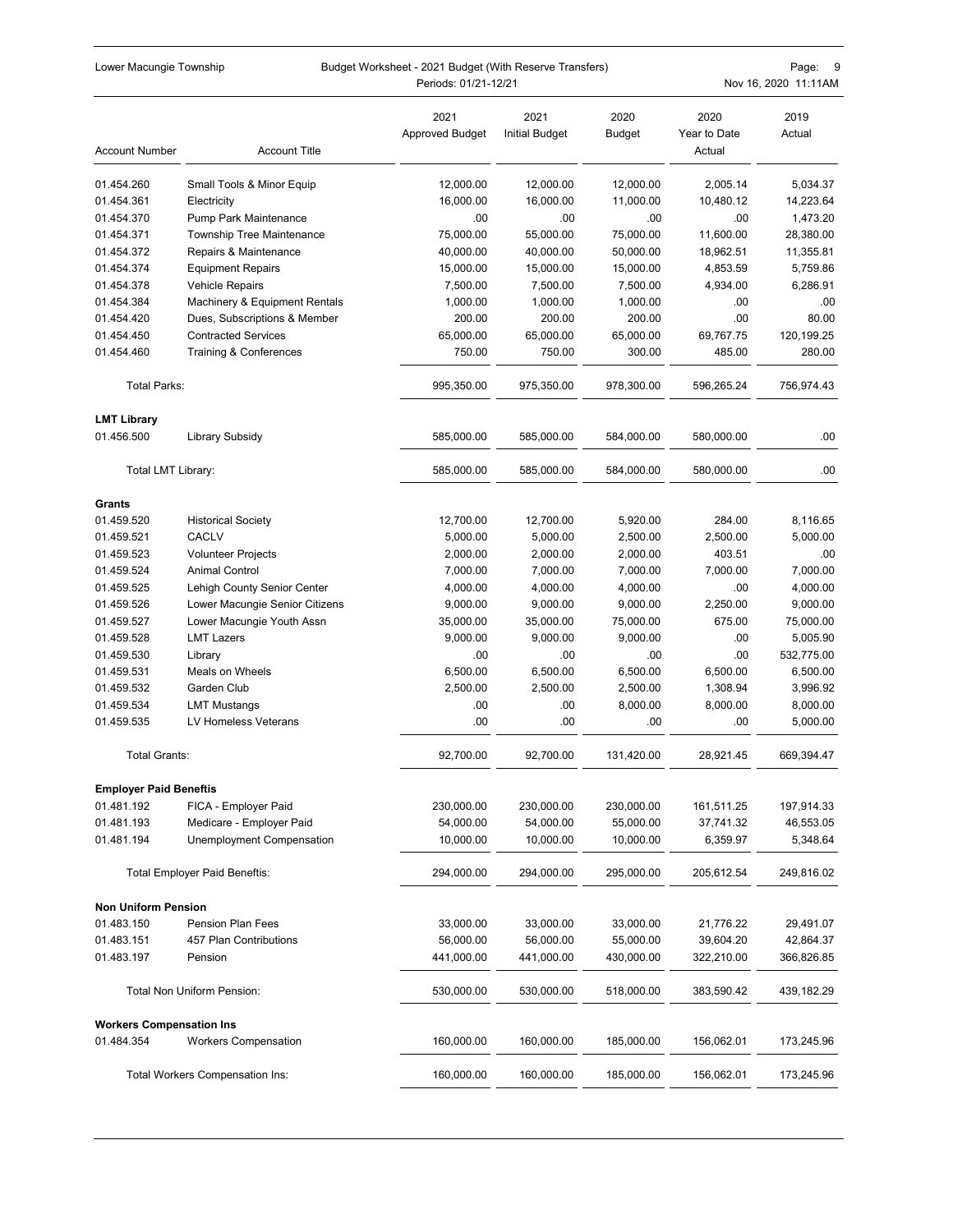| Lower Macungie Township        |                                     | Budget Worksheet - 2021 Budget (With Reserve Transfers)<br>Periods: 01/21-12/21 |                               |                       |                                | Page:<br>10<br>Nov 16, 2020 11:11AM |
|--------------------------------|-------------------------------------|---------------------------------------------------------------------------------|-------------------------------|-----------------------|--------------------------------|-------------------------------------|
| <b>Account Number</b>          | <b>Account Title</b>                | 2021<br><b>Approved Budget</b>                                                  | 2021<br><b>Initial Budget</b> | 2020<br><b>Budget</b> | 2020<br>Year to Date<br>Actual | 2019<br>Actual                      |
| <b>Other Employee Benefits</b> |                                     |                                                                                 |                               |                       |                                |                                     |
| 01.485.301                     | <b>Cont Education/Tuition Reimb</b> | 2,500.00                                                                        | 2,500.00                      | 2,500.00              | .00                            | .00                                 |
|                                | Total Other Employee Benefits:      | 2,500.00                                                                        | 2,500.00                      | 2,500.00              | .00                            | .00.                                |
| Insurance                      |                                     |                                                                                 |                               |                       |                                |                                     |
| 01.486.351                     | Property Insurance                  | 48,500.00                                                                       | 48,500.00                     | 48,000.00             | 53,935.00                      | 42,130.00                           |
| 01.486.352                     | Public Officials Liability Ins      | 12,000.00                                                                       | 12,000.00                     | 12,000.00             | 9,469.00                       | 7,844.00                            |
| 01.486.353                     | Governmmet Crime Insurance          | 2,500.00                                                                        | 2,500.00                      | 2,500.00              | .00                            | 2,133.00                            |
| 01.486.355                     | Auto Insurance                      | 27,000.00                                                                       | 27,000.00                     | 26,000.00             | 28,460.00                      | 20,366.00                           |
| 01.486.356                     | Commercial Umbrella Policy          | 28,000.00                                                                       | 28,000.00                     | 25,000.00             | 28,239.00                      | 16,718.70                           |
| Total Insurance:               |                                     | 118,000.00                                                                      | 118,000.00                    | 113,500.00            | 120,103.00                     | 89,191.70                           |
| <b>Health Insurance</b>        |                                     |                                                                                 |                               |                       |                                |                                     |
| 01.487.160                     | Disability Insurance - LT           | 40,000.00                                                                       | 40,000.00                     | 40,000.00             | 31,853.57                      | 33,960.32                           |
| 01.487.177                     | <b>Accrued Sick Time Expense</b>    | 40,000.00                                                                       | 40,000.00                     | 40,000.00             | .00.                           | 13,417.42                           |
| 01.487.196                     | <b>Health Insurance</b>             | 925,000.00                                                                      | 975,000.00                    | 835,000.00            | 820,629.56                     | 658,805.49                          |
|                                | Total Health Insurance:             | 1,005,000.00                                                                    | 1,055,000.00                  | 915,000.00            | 852,483.13                     | 706,183.23                          |
| <b>Interfund Transfers</b>     |                                     |                                                                                 |                               |                       |                                |                                     |
| 01.492.190                     | Transfer to Debt Service Fund       | .00                                                                             | .00                           | .00                   | .00                            | 589,592.38                          |
| 01.492.300                     | <b>Transfer to Capital Projects</b> | 41,700.00                                                                       | 41,700.00                     | .00                   | .00                            | .00                                 |
|                                | <b>Total Interfund Transfers:</b>   | 41,700.00                                                                       | 41,700.00                     | .00                   | .00                            | 589,592.38                          |
| <b>Total Expenditure:</b>      |                                     | 13,955,325.00                                                                   | 13,958,325.00                 | 13,556,860.00         | 10,229,119.93                  | 12,150,826.53                       |
|                                | General Fund Revenue Total:         | 13,955,325.00                                                                   | 13,958,325.00                 | 13,556,860.00         | 12,366,838.12                  | 13,950,404.27                       |
|                                | General Fund Expenditure Total:     | 13,955,325.00                                                                   | 13,958,325.00                 | 13,556,860.00         | 10,229,119.93                  | 12, 150, 826.53                     |
|                                | Net Total General Fund:             | .00                                                                             | .00                           | .00                   | 2,137,718.19                   | 1,799,577.74                        |
|                                |                                     |                                                                                 |                               |                       |                                |                                     |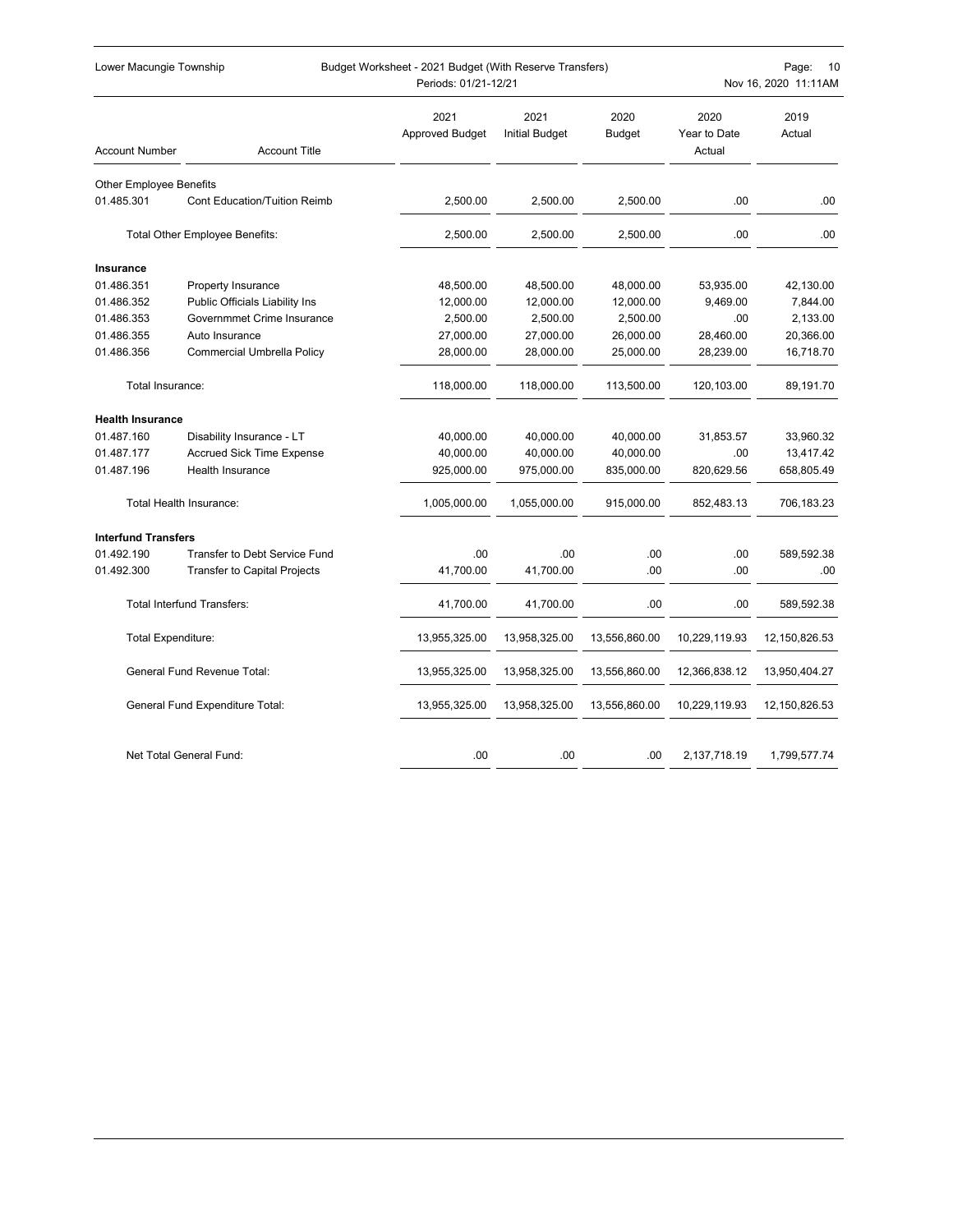| Lower Macungie Township             |                                           | Budget Worksheet - 2021 Budget (With Reserve Transfers)<br>Periods: 01/21-12/21 |                               |                |                                | Page:<br>-11<br>Nov 16, 2020 11:11AM |
|-------------------------------------|-------------------------------------------|---------------------------------------------------------------------------------|-------------------------------|----------------|--------------------------------|--------------------------------------|
| <b>Account Number</b>               | <b>Account Title</b>                      | 2021<br><b>Approved Budget</b>                                                  | 2021<br><b>Initial Budget</b> | 2020<br>Budget | 2020<br>Year to Date<br>Actual | 2019<br>Actual                       |
| <b>Sewer Fund</b>                   |                                           |                                                                                 |                               |                |                                |                                      |
| <b>Interest Earnings</b>            |                                           |                                                                                 |                               |                |                                |                                      |
| 08.341.000                          | <b>Interest Earnings</b>                  | 2,000.00                                                                        | 2,000.00                      | 2,000.00       | .00                            | 88,286.05                            |
|                                     | <b>Total Interest Earnings:</b>           | 2,000.00                                                                        | 2,000.00                      | 2,000.00       | .00                            | 88,286.05                            |
| <b>State Grants</b>                 |                                           |                                                                                 |                               |                |                                |                                      |
| 08.354.130                          | Sewer   &   Grants                        | .00                                                                             | .00                           | .00            | 225,000.00                     | .00                                  |
| <b>Total State Grants:</b>          |                                           | .00                                                                             | .00                           | .00            | 225,000.00                     | .00                                  |
| <b>Sanitation</b>                   |                                           |                                                                                 |                               |                |                                |                                      |
| 08.364.110                          | <b>Sewer Connection Permit</b>            | 5,000.00                                                                        | 5,000.00                      | 5,000.00       | 971.00                         | 4,315.00                             |
| 08.364.120                          | Sewer Regular Charges                     | 4,300,000.00                                                                    | 4,300,000.00                  | 4,300,000.00   | 3,325,824.59                   | 4,376,523.64                         |
| 08.364.121                          | <b>Extra Strength Charges</b>             | 30,000.00                                                                       | 30,000.00                     | 21,000.00      | 16,502.00                      | 27,341.16                            |
| 08.364.125                          | <b>Penalties Assessed</b>                 | 25,000.00                                                                       | 25,000.00                     | 25,000.00      | 8,551.90                       | 35,785.37                            |
| 08.364.130                          | <b>Wastewater Allocation Fees</b>         | 25,000.00                                                                       | 25,000.00                     | 25,000.00      | 19,555.50                      | 86,169.54                            |
| 08.364.140                          | <b>Sewer Certs</b>                        | 8,000.00                                                                        | 8,000.00                      | 8,000.00       | 23,250.00                      | 13,740.00                            |
| 08.364.150                          | Septic System Permit                      | 1,000.00                                                                        | 1,000.00                      | 1,000.00       | 1,150.00                       | 1,225.00                             |
| <b>Total Sanitation:</b>            |                                           | 4,394,000.00                                                                    | 4,394,000.00                  | 4,385,000.00   | 3,395,804.99                   | 4,545,099.71                         |
| <b>Reimbursements &amp; Refunds</b> |                                           |                                                                                 |                               |                |                                |                                      |
| 08.380.300                          | Miscellaneous Revenue                     | 2,000.00                                                                        | 2,000.00                      | 2,000.00       | 2,500.00                       | 422.12                               |
| 08.380.900                          | <b>Refunds for Expenses</b>               | 500.00                                                                          | 500.00                        | 500.00         | 1,055.02                       | 40.35                                |
|                                     | Total Reimbursements & Refunds:           | 2,500.00                                                                        | 2,500.00                      | 2,500.00       | 3,555.02                       | 462.47                               |
| <b>Reserve Transfers</b>            |                                           |                                                                                 |                               |                |                                |                                      |
| 08.396.000                          | <b>Transfer From Reserves</b>             | 397,550.00                                                                      | .00                           | 940,600.00     | .00                            | .00                                  |
|                                     | <b>Total Reserve Transfers:</b>           | 397,550.00                                                                      | .00                           | 940,600.00     | .00                            | .00                                  |
| Total Revenue:                      |                                           | 4,796,050.00                                                                    | 4,398,500.00                  | 5,330,100.00   | 3,624,360.01                   | 4,633,848.23                         |
| <b>Financial Administration</b>     |                                           |                                                                                 |                               |                |                                |                                      |
| 08.402.311                          | <b>Accounting &amp; Auditing Services</b> | 9,000.00                                                                        | 9,000.00                      | 10,000.00      | 10,500.00                      | 8,000.00                             |
| 08.402.317                          | Payroll Processing                        | 2,000.00                                                                        | 2,000.00                      | 2,000.00       | 1,494.00                       | 1,500.00                             |
| 08.402.390                          | <b>Bank Service Charges/Fees</b>          | 1,000.00                                                                        | 1,000.00                      | 1,000.00       | 1,000.00                       | .08                                  |
| 08.402.391                          | <b>Credit Card Processing Fee</b>         | 25,000.00                                                                       | 25,000.00                     | 22,000.00      | 19,884.00                      | 22,790.03                            |
|                                     | <b>Total Financial Administration:</b>    | 37,000.00                                                                       | 37,000.00                     | 35,000.00      | 32,878.00                      | 32,290.11                            |
| <b>Legal Services</b>               |                                           |                                                                                 |                               |                |                                |                                      |
| 08.404.401                          | Solicitor                                 | 40,000.00                                                                       | 40,000.00                     | 50,000.00      | 12,292.65                      | 12,130.87                            |
| <b>Total Legal Services:</b>        |                                           | 40,000.00                                                                       | 40,000.00                     | 50,000.00      | 12,292.65                      | 12,130.87                            |
| <b>Secretary</b>                    |                                           |                                                                                 |                               |                |                                |                                      |
| 08.405.112                          | Salaries & Wages - Full Time              | 108,100.00                                                                      | 108,100.00                    | 104,000.00     | 89,936.21                      | 99,709.37                            |
| 08.405.210                          | Office Supplies                           | 15,000.00                                                                       | 15,000.00                     | 15,000.00      | 11,250.00                      | 15,000.00                            |
| 08.405.215                          | Postage                                   | 500.00                                                                          | 500.00                        | 500.00         | 500.00                         | 238.76                               |
| 08.405.321                          | Phone & Data                              | 6,000.00                                                                        | 6,000.00                      | 6,000.00       | 4,500.00                       | 6,000.00                             |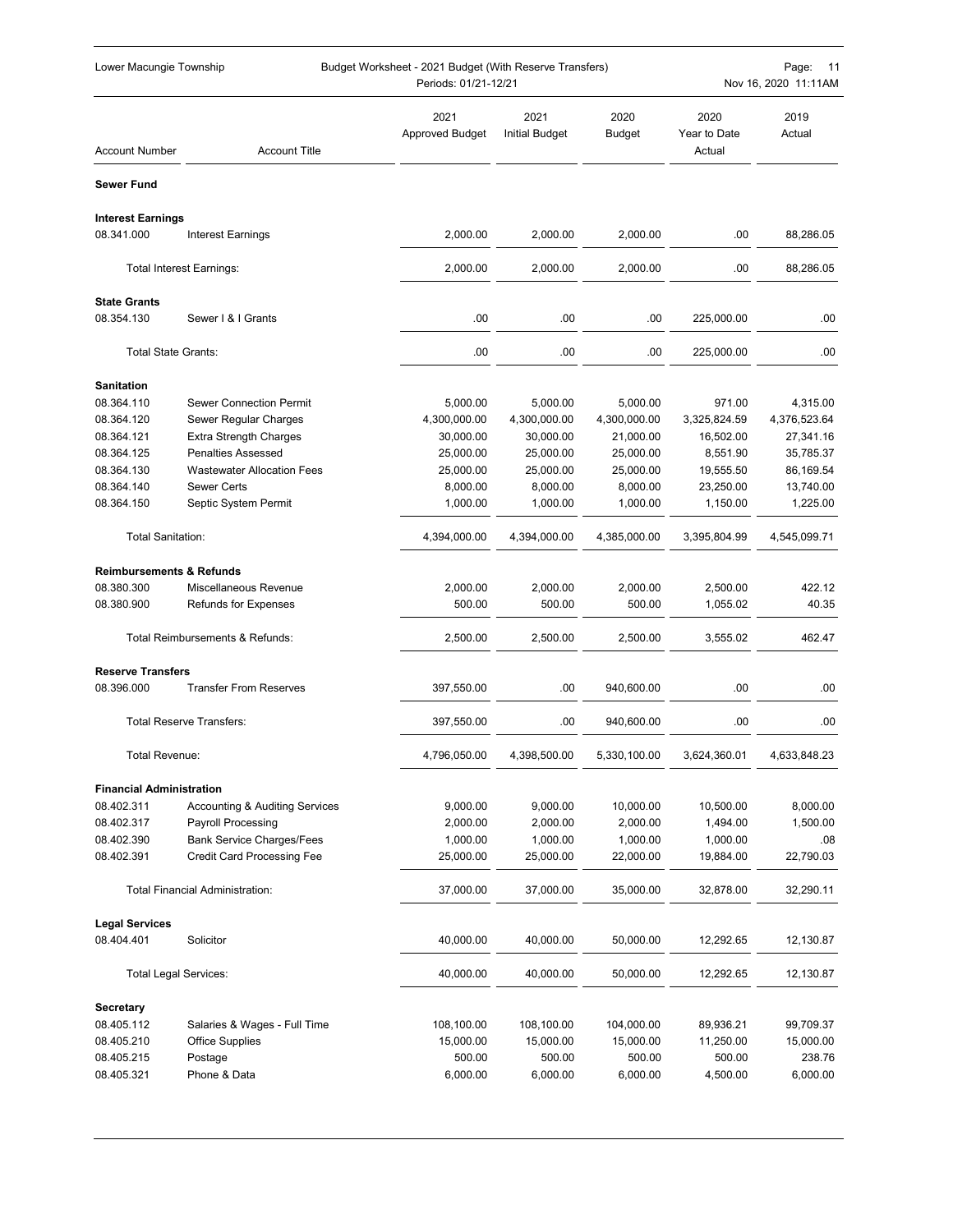| Lower Macungie Township               |                                                          | Budget Worksheet - 2021 Budget (With Reserve Transfers)<br>Periods: 01/21-12/21 |                               |                       |                                | Page:<br>12<br>Nov 16, 2020 11:11AM |
|---------------------------------------|----------------------------------------------------------|---------------------------------------------------------------------------------|-------------------------------|-----------------------|--------------------------------|-------------------------------------|
| <b>Account Number</b>                 | <b>Account Title</b>                                     | 2021<br><b>Approved Budget</b>                                                  | 2021<br><b>Initial Budget</b> | 2020<br><b>Budget</b> | 2020<br>Year to Date<br>Actual | 2019<br>Actual                      |
| <b>Total Secretary:</b>               |                                                          | 129,600.00                                                                      | 129,600.00                    | 125,500.00            | 106,186.21                     | 120,948.13                          |
| <b>Engineering Services</b>           |                                                          |                                                                                 |                               |                       |                                |                                     |
| 08.408.313                            | Engineering & Architectural                              | 75,000.00                                                                       | 75,000.00                     | 150,900.00            | 34,985.25                      | 25,709.26                           |
|                                       | <b>Total Engineering Services:</b>                       | 75,000.00                                                                       | 75,000.00                     | 150,900.00            | 34,985.25                      | 25,709.26                           |
| <b>Buildings &amp; Facilities</b>     |                                                          |                                                                                 |                               |                       |                                |                                     |
| 08.409.230                            | <b>Heating Fuel</b>                                      | 15,000.00                                                                       | 15,000.00                     | 15,000.00             | 11,250.00                      | 15,000.00                           |
| 08.409.361                            | Electricity                                              | 12,000.00                                                                       | 12,000.00                     | 12,000.00             | 9,000.00                       | 12,000.00                           |
|                                       | Total Buildings & Facilities:                            | 27,000.00                                                                       | 27,000.00                     | 27,000.00             | 20,250.00                      | 27,000.00                           |
| <b>Permits</b>                        |                                                          |                                                                                 |                               |                       |                                |                                     |
| 08.413.112                            | Salaries & Wages - Full Time                             | 56,600.00                                                                       | 56,600.00                     | 54,300.00             | 46,841.91                      | 52,903.75                           |
| <b>Total Permits:</b>                 |                                                          | 56,600.00                                                                       | 56,600.00                     | 54,300.00             | 46,841.91                      | 52,903.75                           |
| <b>Wastewater Collect &amp; Treat</b> |                                                          |                                                                                 |                               |                       |                                |                                     |
| 08.429.112                            | Salaries & Wages - Full Time                             | 388,900.00                                                                      | 388,900.00                    | 375,800.00            | 285,696.06                     | 322,931.76                          |
| 08.429.115                            | Salaries & Wages - Part Time                             | 6,300.00                                                                        | 6,300.00                      | 6,300.00              | .00                            | .00                                 |
| 08.429.191                            | Uniform & Safety Apparel                                 | 6,200.00                                                                        | 6,200.00                      | 5,400.00              | 4,721.85                       | 3,496.83                            |
| 08.429.231                            | Vehicle Fuel                                             | 18,000.00                                                                       | 18,000.00                     | 18,000.00             | 13,500.00                      | 18,000.00                           |
| 08.429.241                            | <b>Operating Supplies</b>                                | 3,500.00                                                                        | 3,500.00                      | 3,500.00              | 2,026.05                       | 1,355.80                            |
| 08.429.249                            | <b>General Expense</b>                                   | 2,500.00                                                                        | 2,500.00                      | 2,500.00              | 526.64                         | 669.45                              |
| 08.429.256                            | <b>Sewer Risers</b>                                      | 18,000.00                                                                       | 18,000.00                     | 20,000.00             | 13,864.17                      | 299.80-                             |
| 08.429.260                            | Small Tools & Minor Equip                                | 20,000.00                                                                       | 20,000.00                     | 20,000.00             | 2,203.02                       | 1,703.79                            |
| 08.429.327                            | Radio Equipment Maintenance                              | 250.00                                                                          | 250.00                        | 250.00                | .00                            | .00                                 |
| 08.429.364                            | Sewer Treatment & Transport                              | 2,500,000.00                                                                    | 2,500,000.00                  | 2,812,500.00          | 1,990,529.70                   | 1,919,968.69                        |
| 08.429.372                            | Repairs & Maintenance                                    | 75,000.00                                                                       | 75,000.00                     | 175,000.00            | 10,453.39                      | 49,406.11-                          |
| 08.429.374                            | <b>Equipment Repairs</b>                                 | 17,500.00                                                                       | 17,500.00                     | 7,500.00              | 17,317.00                      | 2,035.12                            |
| 08.429.378<br>08.429.379              | <b>Vehicle Repairs</b>                                   | 3,000.00                                                                        | 3,000.00                      | 3,000.00              | 974.17                         | 1,076.92<br>411.89                  |
| 08.429.420                            | <b>Emergency Repairs</b><br>Dues, Subscriptions & Member | 25,000.00<br>500.00                                                             | 25,000.00<br>500.00           | 25,000.00<br>500.00   | 15,184.18<br>200.00            | 305.00                              |
| 08.429.450                            | <b>Contracted Services</b>                               | 25,000.00                                                                       | 25,000.00                     | 25,000.00             | .00                            | 12,556.85                           |
| 08.429.460                            | Training & Conferences                                   | 1,000.00                                                                        | 1,000.00                      | 500.00                | 145.00                         | 1,740.53                            |
|                                       | Total Wastewater Collect & Treat:                        | 3,110,650.00                                                                    | 3,110,650.00                  | 3,500,750.00          | 2,357,341.23                   | 2,236,546.72                        |
| <b>Employer Paid Benefits</b>         |                                                          |                                                                                 |                               |                       |                                |                                     |
| 08.481.192                            | FICA - Employer Paid                                     | 35,000.00                                                                       | 35,000.00                     | 33,600.00             | 25,200.00                      | 33,000.00                           |
| 08.481.193                            | Medicare - Employer Paid                                 | 8,500.00                                                                        | 8,500.00                      | 7,900.00              | 5,925.00                       | 7,500.00                            |
| 08.481.194                            | Unemployment Compensation                                | 1,000.00                                                                        | 1,000.00                      | 500.00                | 375.00                         | 1,000.00                            |
|                                       | <b>Total Employer Paid Benefits:</b>                     | 44,500.00                                                                       | 44,500.00                     | 42,000.00             | 31,500.00                      | 41,500.00                           |
| <b>Non Uniform Pension</b>            |                                                          |                                                                                 |                               |                       |                                |                                     |
| 08.483.150                            | <b>Pension Plan Fees</b>                                 | 6,000.00                                                                        | 6,000.00                      | 6,000.00              | 4,500.00                       | 6,000.00                            |
| 08.483.151                            | 457 Plan Contributions                                   | 11,500.00                                                                       | 11,500.00                     | 10,700.00             | 8,025.00                       | 10,500.00                           |
| 08.483.197                            | Pension                                                  | 90,000.00                                                                       | 90,000.00                     | 86,250.00             | 64,350.00                      | 76,000.00                           |
|                                       | Total Non Uniform Pension:                               | 107,500.00                                                                      | 107,500.00                    | 102,950.00            | 76,875.00                      | 92,500.00                           |
| <b>Workers Compensation Ins</b>       |                                                          |                                                                                 |                               |                       |                                |                                     |
| 08.484.354                            | <b>Workers Compensation</b>                              | 75,000.00                                                                       | 75,000.00                     | 100,000.00            | 74,997.00                      | 100,000.00                          |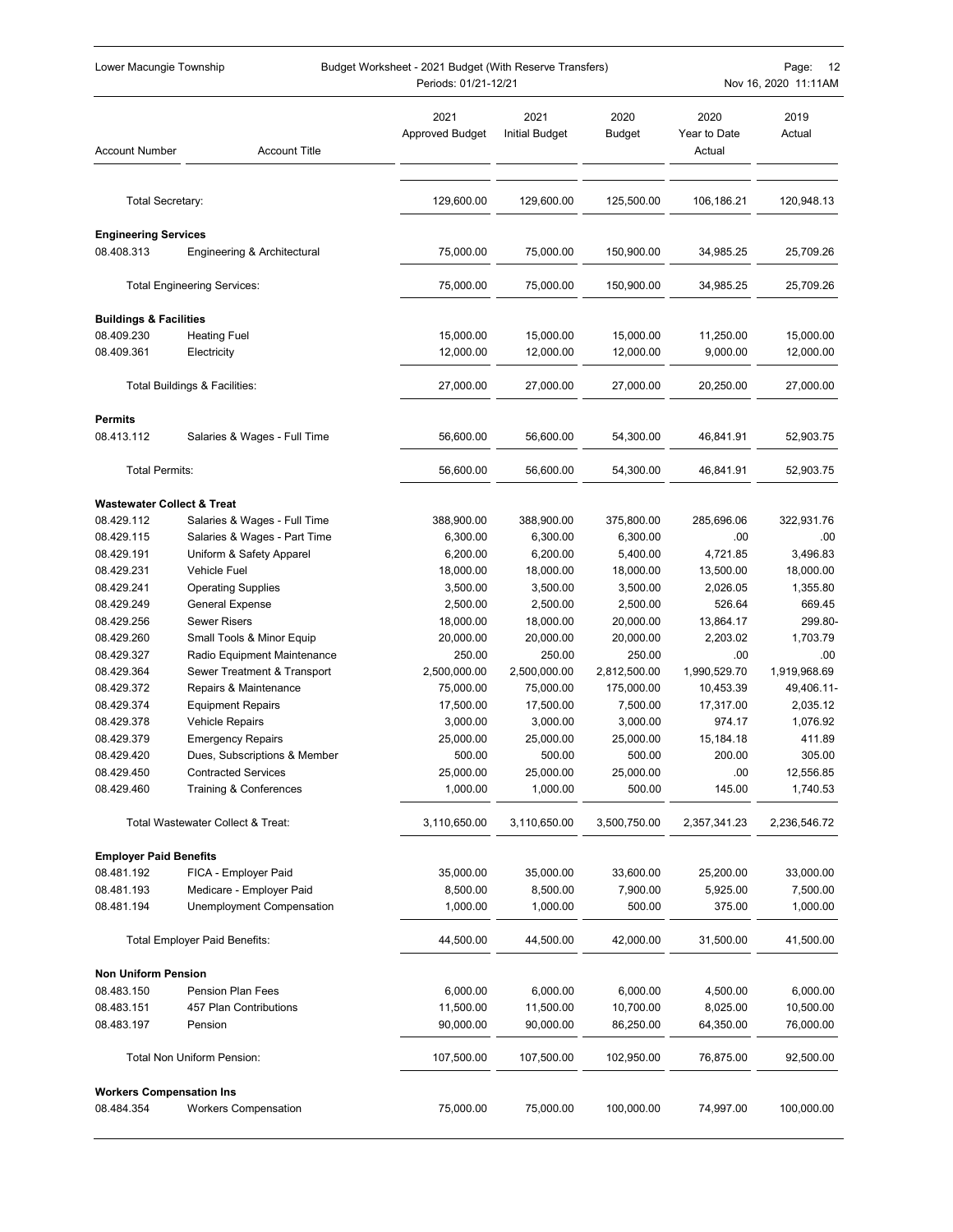| Lower Macungie Township        |                                  | Budget Worksheet - 2021 Budget (With Reserve Transfers)<br>Periods: 01/21-12/21 |                               |                       |                                | Page:<br>13<br>Nov 16, 2020 11:11AM |
|--------------------------------|----------------------------------|---------------------------------------------------------------------------------|-------------------------------|-----------------------|--------------------------------|-------------------------------------|
| <b>Account Number</b>          | <b>Account Title</b>             | 2021<br><b>Approved Budget</b>                                                  | 2021<br><b>Initial Budget</b> | 2020<br><b>Budget</b> | 2020<br>Year to Date<br>Actual | 2019<br>Actual                      |
|                                | Total Workers Compensation Ins:  | 75,000.00                                                                       | 75,000.00                     | 100,000.00            | 74,997.00                      | 100,000.00                          |
| <b>Other Employee Benefits</b> |                                  |                                                                                 |                               |                       |                                |                                     |
| 08.485.301                     | Cont Ed/Tuition Reimbursement    | 1,200.00                                                                        | 1,200.00                      | 1,200.00              | .00                            | .00                                 |
|                                | Total Other Employee Benefits:   | 1,200.00                                                                        | 1,200.00                      | 1,200.00              | .00                            | .00                                 |
| Insurance                      |                                  |                                                                                 |                               |                       |                                |                                     |
| 08.486.351                     | Property Insurance               | 27,000.00                                                                       | 27,000.00                     | 27,000.00             | 20,250.00                      | 27,000.00                           |
| 08.486.352                     | <b>Public Official Liability</b> | 6,000.00                                                                        | 6,000.00                      | 6,500.00              | 4,875.00                       | 6,500.00                            |
| 08.486.353                     | Government Crime Insurance       | 500.00                                                                          | 500.00                        | 500.00                | .00                            | .00                                 |
| 08.486.355                     | Auto Insurance                   | 20,000.00                                                                       | 20,000.00                     | 20,000.00             | 15,000.00                      | 20,000.00                           |
| 08.486.356                     | Commercial Umbrella Policy       | 12,000.00                                                                       | 12,000.00                     | 10,000.00             | 7,500.00                       | 13,000.00                           |
|                                | Total Insurance:                 | 65,500.00                                                                       | 65,500.00                     | 64,000.00             | 47,625.00                      | 66,500.00                           |
| <b>Health Insurance</b>        |                                  |                                                                                 |                               |                       |                                |                                     |
| 08.487.160                     | LT Disability Insurance          | 6,500.00                                                                        | 6,500.00                      | 6,500.00              | 4,869.00                       | 6,500.00                            |
| 08.487.177                     | <b>Accrued Sick Time</b>         | 20,000.00                                                                       | 20,000.00                     | 20,000.00             | .00                            | 3,489.01                            |
| 08.487.178                     | <b>Accrued Vacation Time</b>     | .00                                                                             | .00                           | .00                   | .00                            | 1,352.80                            |
| 08.487.196                     | Health Insurance                 | 350,000.00                                                                      | 450,000.00                    | 400,000.00            | 299,997.00                     | 400,000.00                          |
|                                | Total Health Insurance:          | 376,500.00                                                                      | 476,500.00                    | 426,500.00            | 304,866.00                     | 411,341.81                          |
| <b>Capital Projects</b>        |                                  |                                                                                 |                               |                       |                                |                                     |
| 08.493.610                     | Capital Construction (I&I)       | 650,000.00                                                                      | 650,000.00                    | 650,000.00            | 217,471.73                     | 66,320.58                           |
|                                | <b>Total Capital Projects:</b>   | 650,000.00                                                                      | 650,000.00                    | 650,000.00            | 217,471.73                     | 66,320.58                           |
|                                | Total Expenditure:               | 4,796,050.00                                                                    | 4,896,050.00                  | 5,330,100.00          | 3,364,109.98                   | 3,285,691.23                        |
|                                | Sewer Fund Revenue Total:        | 4,796,050.00                                                                    | 4,398,500.00                  | 5,330,100.00          | 3,624,360.01                   | 4,633,848.23                        |
|                                | Sewer Fund Expenditure Total:    | 4,796,050.00                                                                    | 4,896,050.00                  | 5,330,100.00          | 3,364,109.98                   | 3,285,691.23                        |
|                                |                                  |                                                                                 |                               |                       |                                |                                     |
|                                | Net Total Sewer Fund:            | .00.                                                                            | 497,550.00-                   | .00                   | 260,250.03                     | 1,348,157.00                        |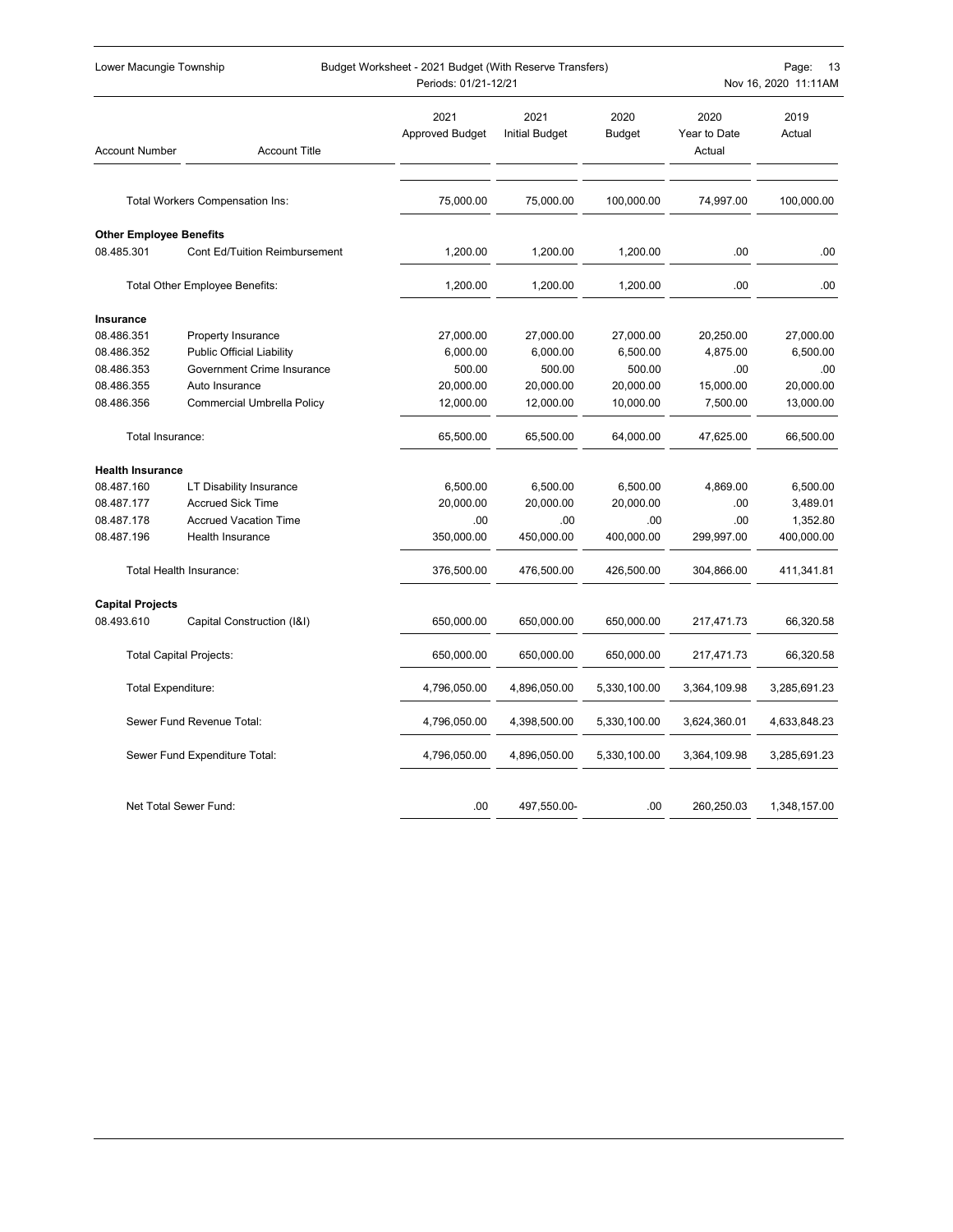| Lower Macungie Township<br>Budget Worksheet - 2021 Budget (With Reserve Transfers)<br>Periods: 01/21-12/21 |                                                                    |                                |                               |                           |                                | Page:<br>14<br>Nov 16, 2020 11:11AM |  |
|------------------------------------------------------------------------------------------------------------|--------------------------------------------------------------------|--------------------------------|-------------------------------|---------------------------|--------------------------------|-------------------------------------|--|
| <b>Account Number</b>                                                                                      | <b>Account Title</b>                                               | 2021<br><b>Approved Budget</b> | 2021<br><b>Initial Budget</b> | 2020<br><b>Budget</b>     | 2020<br>Year to Date<br>Actual | 2019<br>Actual                      |  |
| <b>Capital Projects Fund</b>                                                                               |                                                                    |                                |                               |                           |                                |                                     |  |
| <b>Real Property Taxes</b>                                                                                 |                                                                    |                                |                               |                           |                                |                                     |  |
| 30.301.100<br>30.301.200                                                                                   | Real Estate Tax<br>Real Estate Tax Prior Years                     | 1,210,000.00<br>10,000.00      | 1,210,000.00<br>10,000.00     | 1,210,000.00<br>10,000.00 | 1,233,769.31<br>11,000.68      | 1,236,294.94<br>17,652.75           |  |
|                                                                                                            | <b>Total Real Property Taxes:</b>                                  | 1,220,000.00                   | 1,220,000.00                  | 1,220,000.00              | 1,244,769.99                   | 1,253,947.69                        |  |
| <b>State Grants</b>                                                                                        |                                                                    |                                |                               |                           |                                |                                     |  |
| 30.354.090<br>30.354.150                                                                                   | <b>State Community Dev Grants</b><br><b>State Recycling Grants</b> | .00<br>.00                     | .00<br>.00                    | .00<br>160,000.00         | 41,839.00<br>168,597.00        | 322,588.00<br>.00                   |  |
| Total State Grants:                                                                                        |                                                                    | .00                            | .00                           | 160,000.00                | 210,436.00                     | 322,588.00                          |  |
| <b>Fixed Asset Disposition</b>                                                                             |                                                                    |                                |                               |                           |                                |                                     |  |
| 30.391.100                                                                                                 | Sale of Fixed Assets                                               | .00                            | .00                           | 927,200.00                | 831,431.00                     | 765,460.00                          |  |
|                                                                                                            | <b>Total Fixed Asset Disposition:</b>                              | .00                            | .00                           | 927,200.00                | 831,431.00                     | 765,460.00                          |  |
| <b>Interfund Operating Transfers</b>                                                                       |                                                                    |                                |                               |                           |                                |                                     |  |
| 30.392.010<br>30.392.190                                                                                   | <b>Transfer From General Fund</b><br>Transfer From Dev Impact      | 41,700.00<br>.00               | 41,700.00<br>.00              | .00<br>.00                | .00<br>.00                     | .00<br>410,000.00                   |  |
|                                                                                                            | <b>Total Interfund Operating Transfers:</b>                        | 41,700.00                      | 41,700.00                     | .00                       | .00                            | 410,000.00                          |  |
| <b>Proceeds of General LT Debt</b>                                                                         |                                                                    |                                |                               |                           |                                |                                     |  |
| 30.393.120                                                                                                 | <b>General Obligation Bonds</b>                                    | .00                            | .00                           | .00                       | .00                            | 2,000,000.00                        |  |
|                                                                                                            | Total Proceeds of General LT Debt:                                 | .00                            | .00                           | .00                       | .00                            | 2,000,000.00                        |  |
| <b>Reserve Transfers</b>                                                                                   |                                                                    |                                |                               |                           |                                |                                     |  |
| 30.396.000                                                                                                 | <b>Transfer From Reserves</b>                                      | 350,000.00                     | .00                           | 670,800.00                | .00                            | .00                                 |  |
|                                                                                                            | <b>Total Reserve Transfers:</b>                                    | 350,000.00                     | .00                           | 670,800.00                | .00                            | .00                                 |  |
| <b>Total Revenue:</b>                                                                                      |                                                                    | 1,611,700.00                   | 1,261,700.00                  | 2,978,000.00              | 2,286,636.99                   | 4,751,995.69                        |  |
| <b>Real Estate Tax Collection</b>                                                                          |                                                                    |                                |                               |                           |                                |                                     |  |
| 30.403.105                                                                                                 | Salaries & Wages - Elected                                         | 5,000.00                       | 5,000.00                      | 5,000.00                  | 4,560.13                       | .00                                 |  |
| 30.403.210<br>30.403.450                                                                                   | <b>Tax Collection Office</b><br><b>Contracted Services</b>         | 8,050.00<br>8,450.00           | 8,050.00<br>8,450.00          | 8,550.00<br>8,450.00      | 3,996.90<br>6,954.03           | 28,190.95<br>12.43                  |  |
|                                                                                                            | <b>Total Real Estate Tax Collection:</b>                           | 21,500.00                      | 21,500.00                     | 22,000.00                 | 15,511.06                      | 28,203.38                           |  |
| <b>Debt Principal</b>                                                                                      |                                                                    |                                |                               |                           |                                |                                     |  |
| 30.471.901                                                                                                 | <b>Bond/Note Principal</b>                                         | 573,000.00                     | 573,000.00                    | 560,000.00                | 560,000.00                     | .00                                 |  |
| <b>Total Debt Principal:</b>                                                                               |                                                                    | 573,000.00                     | 573,000.00                    | 560,000.00                | 560,000.00                     | .00                                 |  |
| <b>Debt Interest</b>                                                                                       |                                                                    |                                |                               |                           |                                |                                     |  |
| 30.472.911                                                                                                 | <b>Bond/Note Interest</b>                                          | 160,000.00                     | 160,000.00                    | 175,000.00                | 163,828.59                     | .00                                 |  |
| <b>Total Debt Interest:</b>                                                                                |                                                                    | 160,000.00                     | 160,000.00                    | 175,000.00                | 163,828.59                     | .00                                 |  |
| <b>Capital Projects</b><br>30.493.319                                                                      | <b>Fire Dept Vehicles</b>                                          | .00                            | .00                           | .00                       | .00                            | 460,007.00                          |  |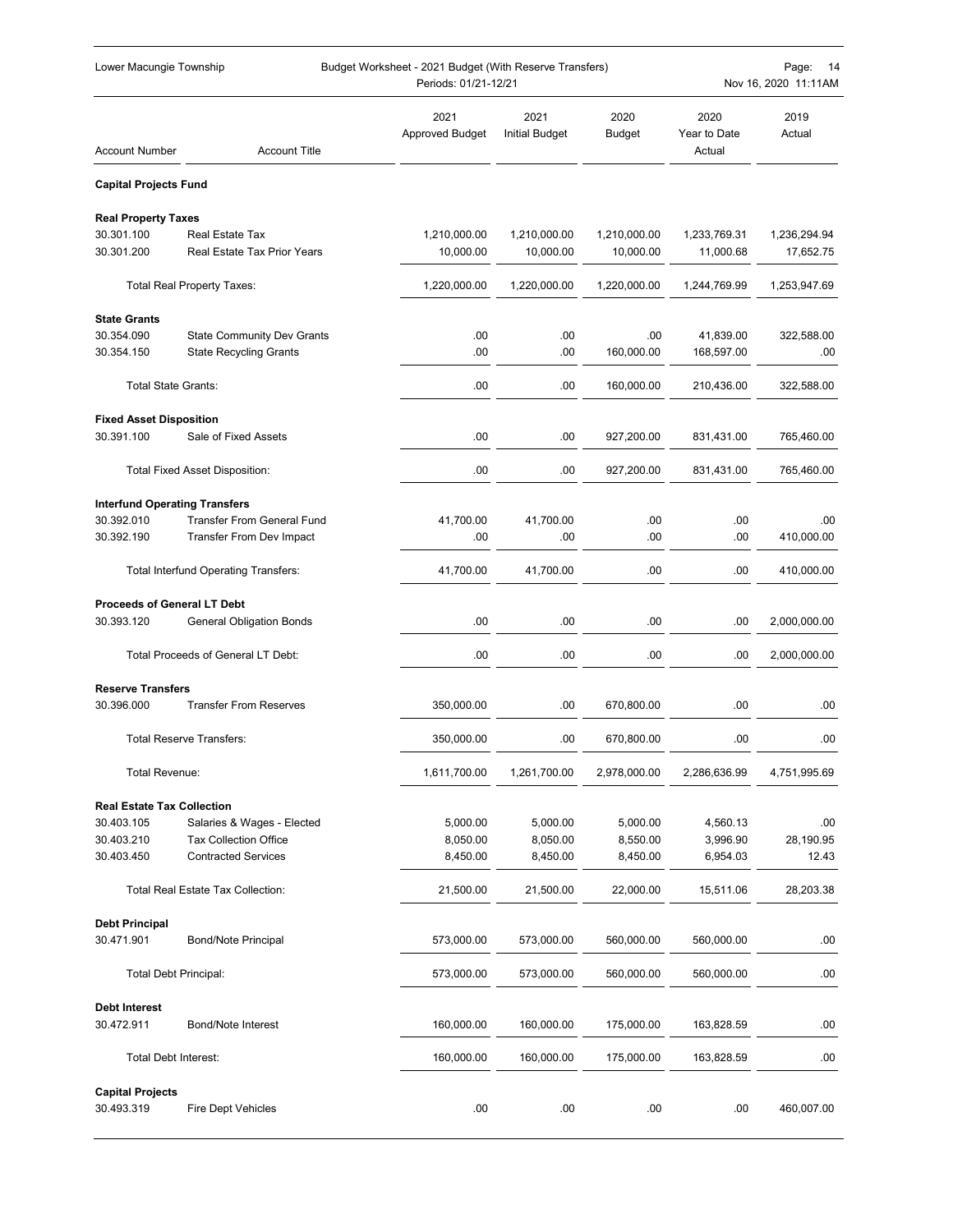| Lower Macungie Township |  |
|-------------------------|--|
|-------------------------|--|

### Budget Worksheet - 2021 Budget (With Reserve Transfers) Page: 15 Periods: 01/21-12/21 Nov 16, 2020 11:11AM

| <b>Account Number</b>          | <b>Account Title</b>                     | 2021<br><b>Approved Budget</b> | 2021<br><b>Initial Budget</b> | 2020<br><b>Budget</b> | 2020<br>Year to Date<br>Actual | 2019<br>Actual |
|--------------------------------|------------------------------------------|--------------------------------|-------------------------------|-----------------------|--------------------------------|----------------|
| 30.493.463                     | <b>Contracted Paving</b>                 | 200,000.00                     | 200,000.00                    | 175,000.00            | 156,616.25                     | 350,290.63     |
| 30.493.620                     | <b>Land Purchases</b>                    | .00.                           | .00                           | 1,461,000.00          | 1,514,857.69                   | 34,247.37      |
| 30.493.630                     | <b>Property Demolition</b>               | .00.                           | .00.                          | .00                   | .00                            | 10,004.50      |
| 30.493.631                     | Mowers & Blowers                         | 40,000.00                      | 40.000.00                     | 25.000.00             | 20.546.20                      | .00            |
| 30.493.635                     | Comm Center Improvements                 | 430,000.00                     | 430,000.00                    | 450,000.00            | 23,163.38                      | 1,626,925.19   |
| 30.493.636                     | Camp Olympic                             | 20,000.00                      | 20,000.00                     | .00                   | .00                            | 19,977.69-     |
| 30.493.637                     | Park Signage                             | 2,500.00                       | 2,500.00                      | 2,500.00              | 1,413.52                       | 1,717.00       |
| 30.493.638                     | Park Improvements                        | 60,200.00                      | 60,200.00                     | 45,000.00             | 5,975.46                       | 210,000.65     |
| 30.493.647                     | Sidewalks/Parking Lots                   | 27,000.00                      | 27,000.00                     | 35,000.00             | 46.036.49                      | 4,470.00       |
| 30.493.649                     | PW Equipment                             | .00.                           | .00                           | .00                   | .00                            | 9,497.00       |
| 30.493.650                     | <b>Bridge Upgrades</b>                   | .00.                           | .00                           | .00                   | .00                            | 298,886.59     |
| 30.493.652                     | <b>Bike Trails &amp; Walking Trails</b>  | 27.500.00                      | 27,500.00                     | .00                   | .00                            | 712,710.59     |
| 30.493.658                     | Storm Water                              | 50,000.00                      | 50,000.00                     | 27,500.00             | .00                            | .00            |
| 30.493.660                     | <b>Traffic Signals</b>                   | .00                            | .00                           | .00                   | 2,452.00                       | 59,044.79      |
| <b>Total Capital Projects:</b> |                                          | 857,200.00                     | 857,200.00                    | 2,221,000.00          | 1,771,060.99                   | 3,757,823.62   |
| <b>Total Expenditure:</b>      |                                          | 1,611,700.00                   | 1,611,700.00                  | 2,978,000.00          | 2,510,400.64                   | 3,786,027.00   |
|                                | Capital Projects Fund Revenue Total:     | 1,611,700.00                   | 1,261,700.00                  | 2,978,000.00          | 2,286,636.99                   | 4,751,995.69   |
|                                | Capital Projects Fund Expenditure Total: | 1,611,700.00                   | 1,611,700.00                  | 2,978,000.00          | 2,510,400.64                   | 3,786,027.00   |
|                                | Net Total Capital Projects Fund:         | .00.                           | 350,000.00-                   | .00                   | 223,763.65-                    | 965,968.69     |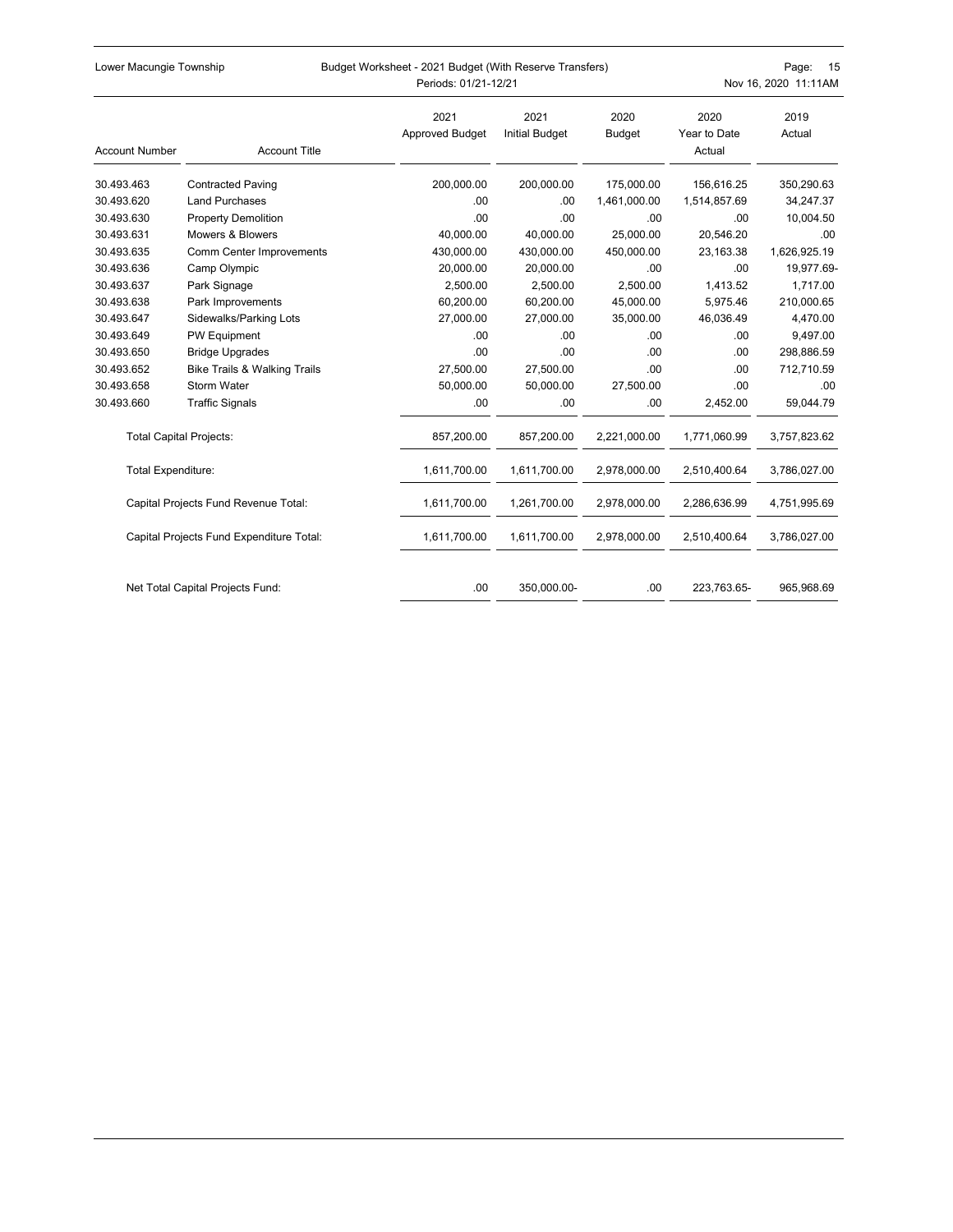| Budget Worksheet - 2021 Budget (With Reserve Transfers)<br>Lower Macungie Township<br>Periods: 01/21-12/21 |                                      |                                |                               |                | Page:<br>16<br>Nov 16, 2020 11:11AM |                |
|------------------------------------------------------------------------------------------------------------|--------------------------------------|--------------------------------|-------------------------------|----------------|-------------------------------------|----------------|
| <b>Account Number</b>                                                                                      | <b>Account Title</b>                 | 2021<br><b>Approved Budget</b> | 2021<br><b>Initial Budget</b> | 2020<br>Budget | 2020<br>Year to Date<br>Actual      | 2019<br>Actual |
| <b>Liquid Fuels Fund</b>                                                                                   |                                      |                                |                               |                |                                     |                |
| <b>Interest Earnings</b><br>35.341.000                                                                     | <b>Interest Earnings</b>             | 5,000.00                       | 5,000.00                      | 10,000.00      | 7,027.09                            | 20,545.73      |
|                                                                                                            | <b>Total Interest Earnings:</b>      | 5,000.00                       | 5,000.00                      | 10,000.00      | 7,027.09                            | 20,545.73      |
|                                                                                                            |                                      |                                |                               |                |                                     |                |
| <b>State Shared Revenue</b><br>35.355.020                                                                  | <b>Liquid Fuels Allocation</b>       | 906,400.00                     | 906,400.00                    | 985,750.00     | 1,001,010.72                        | 1,029,826.20   |
|                                                                                                            | Total State Shared Revenue:          | 906,400.00                     | 906,400.00                    | 985,750.00     | 1,001,010.72                        | 1,029,826.20   |
| <b>Reserve Transfers</b>                                                                                   |                                      |                                |                               |                |                                     |                |
| 35.396.000                                                                                                 | <b>Transfer From Reserves</b>        | 1,873,600.00                   | .00                           | 1,195,950.00   | .00                                 | .00            |
|                                                                                                            | <b>Total Reserve Transfers:</b>      | 1,873,600.00                   | .00                           | 1,195,950.00   | .00                                 | .00            |
| Total Revenue:                                                                                             |                                      | 2,785,000.00                   | 911,400.00                    | 2,191,700.00   | 1,008,037.81                        | 1,050,371.93   |
| <b>Winter Maintenance</b>                                                                                  |                                      |                                |                               |                |                                     |                |
| 35.432.281                                                                                                 | Salt                                 | 150,000.00                     | 150,000.00                    | 150,000.00     | 36,966.44                           | 108,740.91     |
| 35.432.282                                                                                                 | Anti-Skid                            | 15,000.00                      | 15,000.00                     | 16,700.00      | 2,231.34                            | 8,490.15       |
|                                                                                                            | <b>Total Winter Maintenance:</b>     | 165,000.00                     | 165,000.00                    | 166,700.00     | 39,197.78                           | 117,231.06     |
| <b>Highways &amp; Streets</b>                                                                              |                                      |                                |                               |                |                                     |                |
| 35.439.283                                                                                                 | Road Resurfacing                     | 2,300,000.00                   | 2,500,000.00                  | 1,900,000.00   | 688,305.69                          | 549,257.81     |
| 35.439.313                                                                                                 | <b>Project Engineering</b>           | 200,000.00                     | .00                           | .00            | .00                                 | .00            |
| 35.439.612                                                                                                 | Capital-Traffic Light Upgrades       | .00                            | .00                           | .00            | .00                                 | 21,685.00      |
|                                                                                                            | Total Highways & Streets:            | 2,500,000.00                   | 2,500,000.00                  | 1,900,000.00   | 688,305.69                          | 570,942.81     |
| <b>Capital Projects</b>                                                                                    |                                      |                                |                               |                |                                     |                |
| 35.493.680                                                                                                 | Major Equipment                      | 120,000.00                     | 120,000.00                    | 125,000.00     | 84,842.80                           | 75,583.75      |
|                                                                                                            | <b>Total Capital Projects:</b>       | 120,000.00                     | 120,000.00                    | 125,000.00     | 84,842.80                           | 75,583.75      |
|                                                                                                            | Total Expenditure:                   | 2,785,000.00                   | 2,785,000.00                  | 2,191,700.00   | 812,346.27                          | 763,757.62     |
|                                                                                                            | Liquid Fuels Fund Revenue Total:     | 2,785,000.00                   | 911,400.00                    | 2,191,700.00   | 1,008,037.81                        | 1,050,371.93   |
|                                                                                                            | Liquid Fuels Fund Expenditure Total: | 2,785,000.00                   | 2,785,000.00                  | 2,191,700.00   | 812,346.27                          | 763,757.62     |
|                                                                                                            | Net Total Liquid Fuels Fund:         | .00                            | 1,873,600.00-                 | .00            | 195,691.54                          | 286,614.31     |
|                                                                                                            |                                      |                                |                               |                |                                     |                |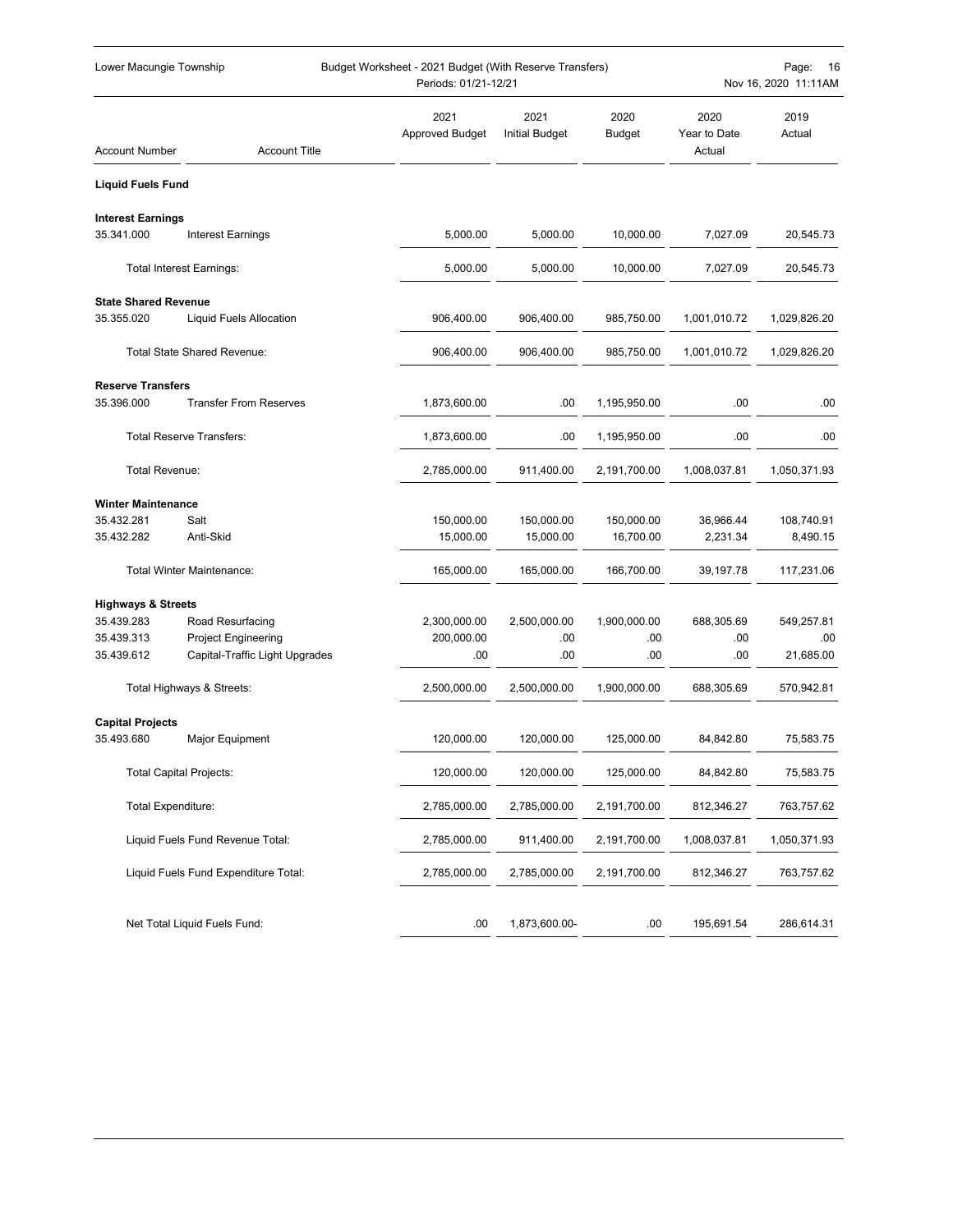# **LOWER MACUNGIE TOWNSHIP 2021 GENERAL FUND (01)**

# **REVENUES**

## **REAL PROPERTY TAXES**

| 01.301.105 | <b>REAL ESTATE TAX - LIBRARY</b><br>.25 millage Real Estate Tax and 50% Homestead Exclusion.                                                                                                           | \$             | 605,000   |
|------------|--------------------------------------------------------------------------------------------------------------------------------------------------------------------------------------------------------|----------------|-----------|
|            | <b>LOCAL TAX ENABLING ACT</b>                                                                                                                                                                          |                |           |
| 01.310.100 | <b>REAL ESTATE TRANSFER TAX</b><br>The 1% Local Realty Transfer Tax is collected by Lehigh County<br>on Real Estate sales. Half goes to the Township, half to EPSD.                                    | \$             | 925,000   |
| 01.310.210 | <b>EARNED INCOME TAX (EIT) - Current Resident</b><br>A 1% Earned Income Tax is paid by Township residents to<br>Berkheimer who collects for Lehigh County. Half goes to the<br>Township, half to EPSD. | $\mathbb{S}$   | 5,666,000 |
| 01.310.220 | <b>EARNED INCOME TAX (EIT) - Current Non-Resident</b>                                                                                                                                                  | \$             | 125,000   |
| 01.310.230 | <b>EARNED INCOME TAX (EIT) - Deliquent Resident</b>                                                                                                                                                    | \$             | 140,000   |
| 01.310.240 | <b>EARNED INCOME TAX (EIT) - Delinquent Non-Resident</b>                                                                                                                                               | \$             | 1,000     |
| 01.310.510 | <b>LOCAL SERVICES TAX (LST)</b><br>Persons working within the Township are assessed \$52 for<br>the benefits derived from the use of local services. Those<br>earning less than \$12,000 are exempt.   | \$             | 625,000   |
|            | <b>LICENSES AND PERMITS</b>                                                                                                                                                                            |                |           |
| 01.321.320 | <b>JUNKYARD LICENSES</b><br>There are 3 junk yards within the Township that pay<br>\$100 (Smith, Knerr, and Horvath are the owners).                                                                   | \$             | 300       |
| 01.321.601 | <b>ELECTRICAL LICENSES</b><br>Any electrician doing business within the Township must have a<br>Township license issued on an annual basis.                                                            | $\mathfrak{S}$ | 9,100     |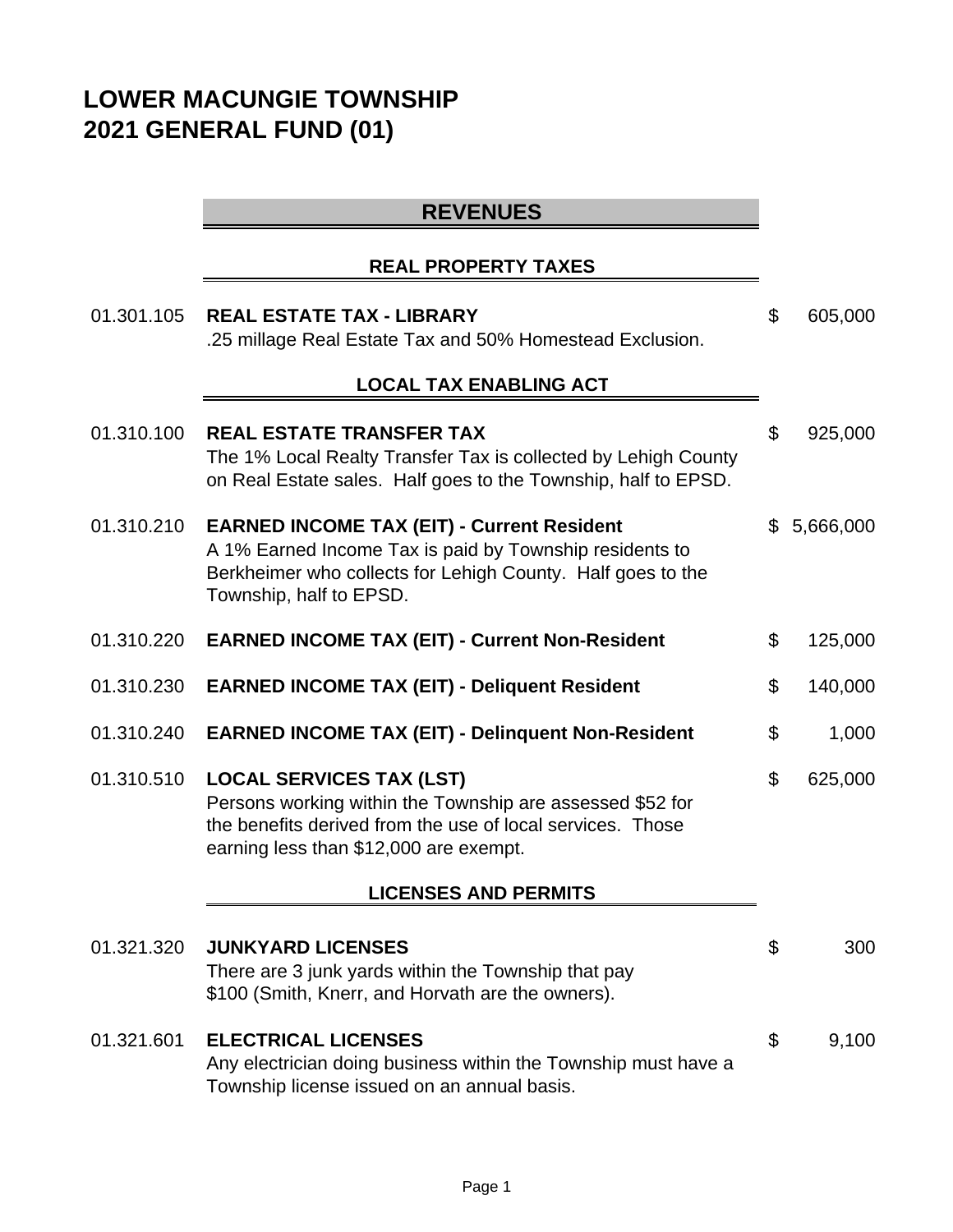| 01.321.602 | <b>PLUMBING LICENSES</b><br>Only certified master plumbers are permitted to do business<br>within the Township and must have a license issued annually.                          | \$<br>4,250   |
|------------|----------------------------------------------------------------------------------------------------------------------------------------------------------------------------------|---------------|
| 01.321.610 | <b>PEDDLERS LICENSES</b><br>Any for profit agency/person going door to door soliciting goods<br>pays a one time fee of \$25 which covers a three month period.                   | \$<br>200     |
| 01.321.800 | <b>CABLE TV FRANCHISE FEE</b><br>The fee is based on 5% of the gross receipts of cable providers<br>(Service Electric and RCN) and payments are received quarterly.              | \$<br>490,000 |
|            | <b>FINES AND FORFEITURES</b>                                                                                                                                                     |               |
| 01.331.120 | <b>NON-TRAFFIC VIOLATIONS</b><br>Fines are imposed for non-motor vehicle related ordinances, such as<br>illegal parking, building code/weed/grass violations, false fire alarms. | \$<br>15,000  |
|            | <b>INTEREST AND EARNINGS</b>                                                                                                                                                     |               |
| 01.341.000 | <b>INTEREST ON INVESTMENTS</b><br>Interest rates on deposits and short term investments.                                                                                         | \$<br>1,000   |
|            | <b>RENTS AND ROYALTIES</b>                                                                                                                                                       |               |
| 01.342.100 | <b>LAND RENTAL</b><br>Rental of open space for agricultural purposes - Farmland at<br>Kratzer Farm, Quarry Rd, Camp Olympic, and Hamilton Fields.                                | \$<br>10,000  |
| 01.342.206 | <b>KRATZER HOUSE</b><br>The rental of this property is about \$1,200 per month, but is<br>reduced for management fees and repairs.                                               | \$<br>12,000  |
| 01.342.207 | <b>SCHANTZ FARM HOUSE RENTAL</b><br>The rental of this property is based on an average of \$1300 per<br>month after payment for property management fees and repairs.            | \$<br>13,500  |
| 01.342.211 | <b>CAMP OLYMPIC FARMHOUSE</b><br>The rental of this property is based on an average of \$1400 per<br>month after payment for property management fees and repairs.               | \$<br>17,000  |
| 01.342.212 | <b>CAMP OLYMPIC BUNGALOW</b><br>The rental of this property is based on an average of \$980 per<br>month after payment for management fees and repairs.                          | \$<br>12,000  |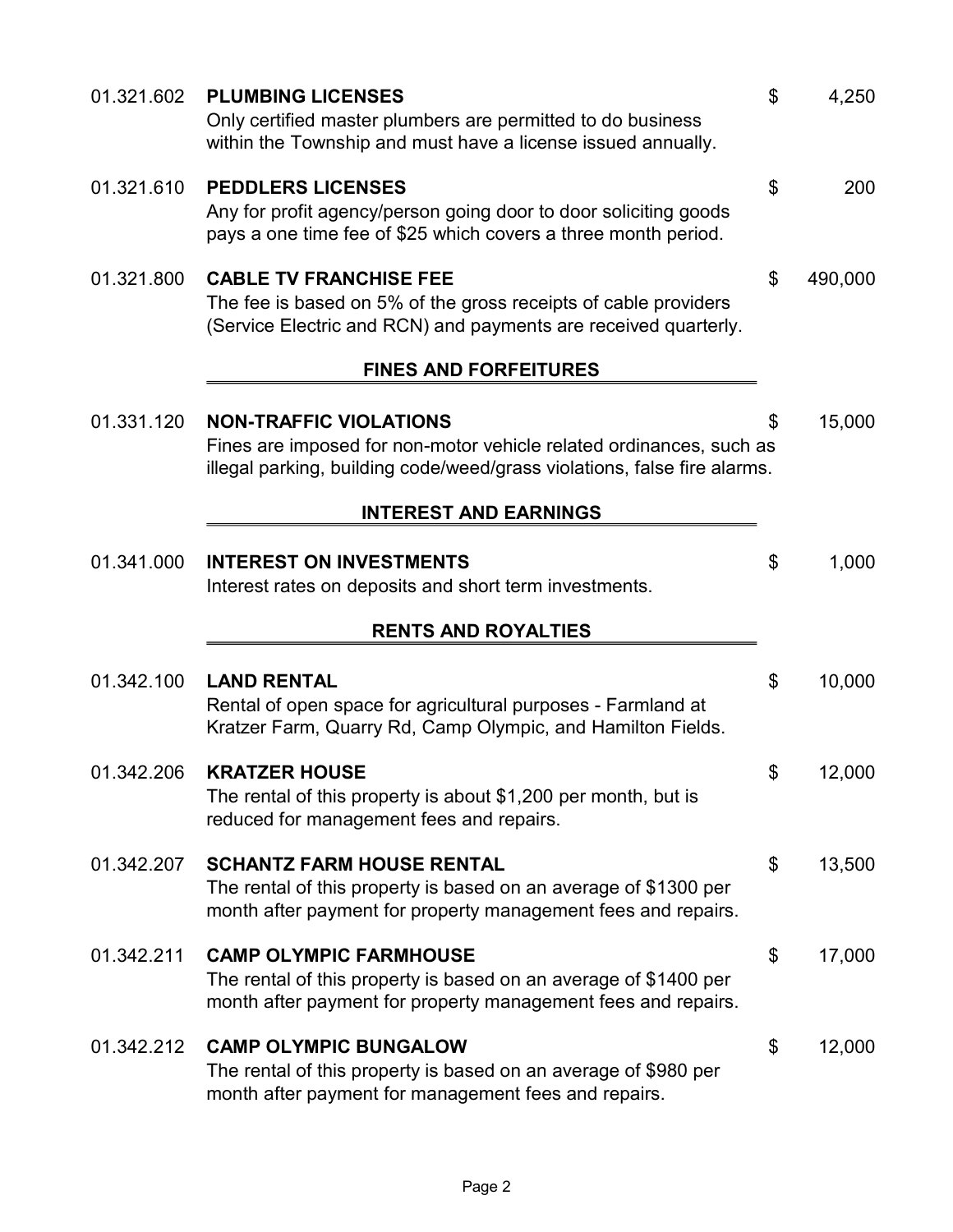| 01.342.530 | <b>CELL TOWER RENTAL</b><br>Cell tower leased by AT&T with other cell carriers subletting.                                                                                                                                                                                                                                              | \$<br>14,000  |
|------------|-----------------------------------------------------------------------------------------------------------------------------------------------------------------------------------------------------------------------------------------------------------------------------------------------------------------------------------------|---------------|
| 01.342.545 | <b>OFFICE RENTAL-STATE REP.</b><br>Rental of office space to State Representative for \$1,250/month.                                                                                                                                                                                                                                    | \$<br>15,000  |
|            | <b>STATE GRANTS</b>                                                                                                                                                                                                                                                                                                                     |               |
| 01.354.020 | <b>STATE AID VOLUNTEER FIRE</b><br>In September, the Township receives a contribution from the State<br>that gets distributed to the LMT Fireman's Relief Associations.                                                                                                                                                                 | \$<br>210,000 |
| 01.354.150 | <b>STATE RECYCLING GRANTS</b><br>As part of the State Act 101 Legislation, Lower Macungie<br>Township received money from the state for the residential and<br>commercial recyclables it collects.                                                                                                                                      | \$<br>100,000 |
|            | <b>STATE SHARED REVENUE</b>                                                                                                                                                                                                                                                                                                             |               |
| 01.355.010 | <b>PURTA (Public Utility Real Estate Tax)</b><br>In October of each year, the Township receives a check from the<br>State for all public utilities with land or buildings in the Twp.                                                                                                                                                   | \$<br>500     |
| 01.355.040 | <b>ALCOHOL BEVERAGES LICENSES</b><br>Twice a year, the Township receives a check from the State<br>for each establishment that dispenses liquor within the Township.                                                                                                                                                                    | \$<br>1,500   |
| 01.355.050 | <b>MUNICIPAL STATE AID PENSION</b><br>In September of each year, the Township receives a check from<br>the State to help defray the costs of the employee pension plan.<br>Contributions begin after a full-time employee commences their<br>3rd year of employment.                                                                    | \$<br>235,000 |
|            | <b>CHARGES FOR SERVICES-DEVELOPMENTS</b>                                                                                                                                                                                                                                                                                                |               |
| 01.361.350 | <b>APPLICATION AND CONDITIONAL USE FEES</b><br>Application fees for residential and commercial developments<br>and the fees for conducting conditional use hearings.                                                                                                                                                                    | \$<br>18,000  |
| 01.361.710 | <b>PHOTOCOPIES</b><br>Any resident who needs copies of township paperwork pays a<br>nominal fee. With the number of right-to-know requests<br>increasing, there will be a corresponding increase in the amounts<br>received for photocopies. The price ranges from \$0.25 - \$1.00<br>per copy depending upon size and color requested. | \$<br>300     |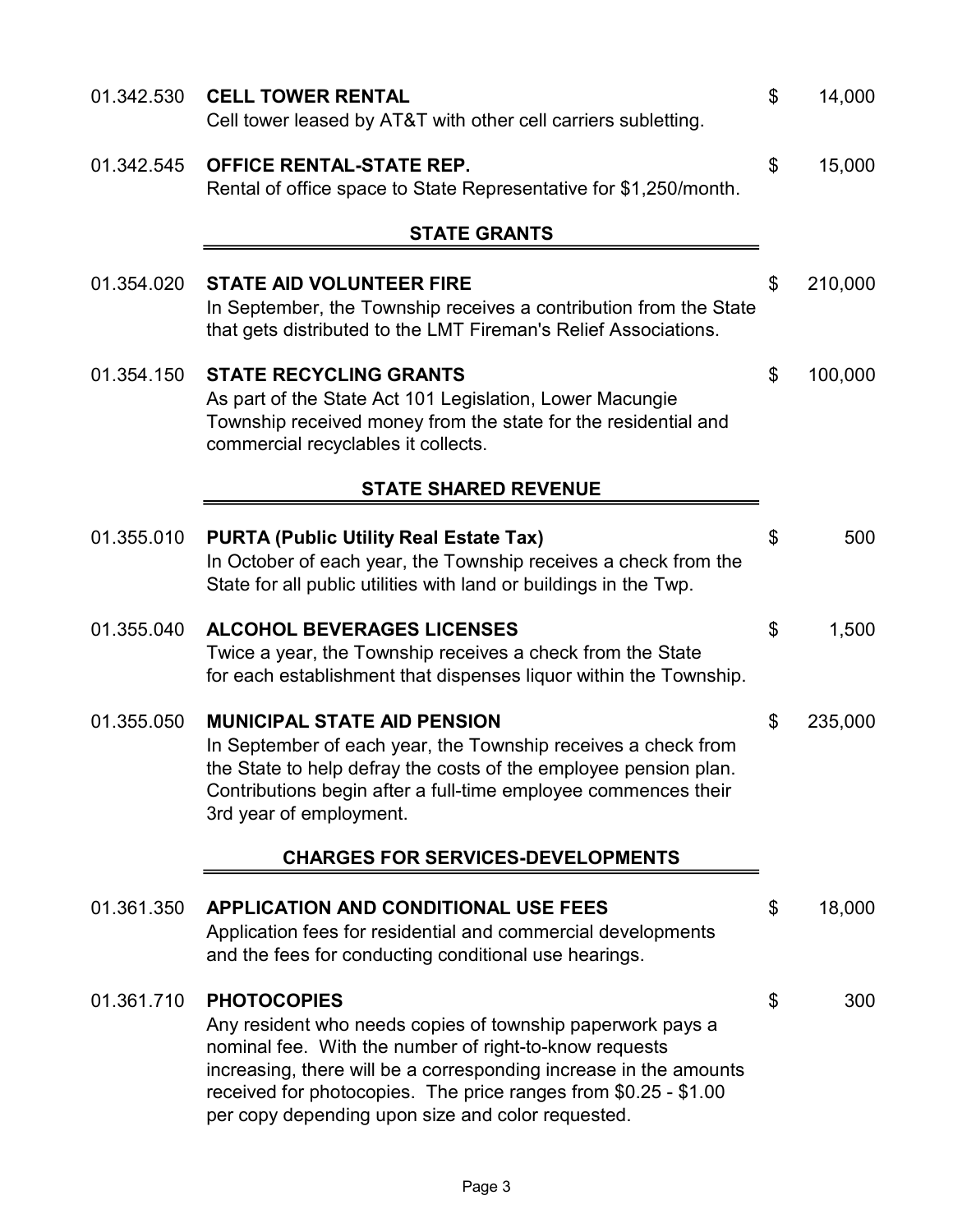# **CHARGES FOR SERVICES-PUBLIC**

 $\blacksquare$ 

| 01.362.140 | <b>SCHOOL CROSSING GUARDS</b><br>50% reimbursement from East Penn School District for Willow<br>Lane School crossing guard expenditures.                                                                                                                                        | \$<br>35,000  |
|------------|---------------------------------------------------------------------------------------------------------------------------------------------------------------------------------------------------------------------------------------------------------------------------------|---------------|
| 01.362.402 | <b>FIRE CODE PLAN REVIEW</b><br>Review fee for third party plans that indicate whether a sprinkler<br>system or other items are required for conformity with the<br>International Fire Code as well as commercial fire inspections.                                             | \$<br>5,000   |
| 01.362.410 | <b>BUILDING PERMITS</b><br>Fees for construction of residential projects; includes inspections<br>and plan reviews.                                                                                                                                                             | \$<br>86,000  |
| 01.362.411 | <b>BUILDING PERMITS/COMMERCIAL</b><br>Fees for construction of commercial projects; includes<br>inspections and plan design by 3rd parties.                                                                                                                                     | \$<br>455,000 |
| 01.362.420 | <b>ELECTRICAL PERMITS</b><br>Fees for plan check and inspection by 3rd party inspectors.                                                                                                                                                                                        | \$<br>35,000  |
| 01.362.430 | <b>PLUMBING PERMITS</b><br>The fees for all installations, examinations, in-house S-E-O for<br>residential, and 3rd party commercial.                                                                                                                                           | \$<br>8,500   |
| 01.362.435 | <b>BUILDING PERMIT PLAN REVIEW</b><br>Any person contemplating building/renovating a residential or<br>commercial property must have the plans reviewed by the<br>Township. The fee is based on the square footage of the project<br>or the cost of construction (alterations). | \$<br>35,000  |
| 01.362.450 | <b>ROP USE &amp; OCCUPANCY PERMITS</b><br>Administrative fees for processing road opening permits.                                                                                                                                                                              | \$<br>2,500   |
| 01.362.470 | <b>MECHANICAL PERMITS</b><br>The fees for all installations and examinations for<br>residential, and 3rd party commercial.                                                                                                                                                      | \$<br>12,000  |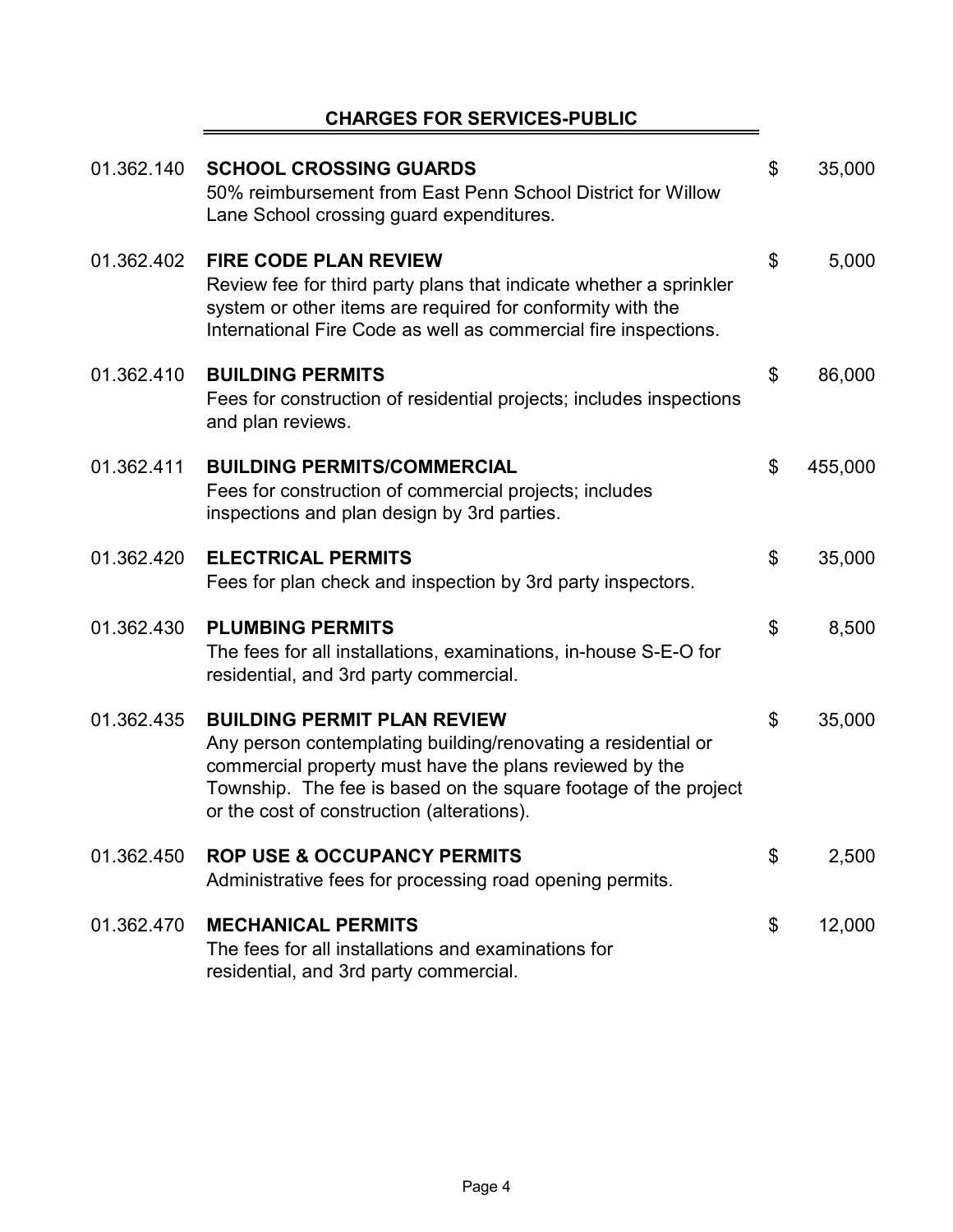| 01.362.480 | <b>ZONING PERMITS / ZHB</b><br>This fee is for driveway/fence/accessory structures and use,<br>setbacks, height, building coverage, etc. compliance with zoning<br>regulations. Proceeds from Zoning Hearing Board fees.                                                                                   | \$<br>13,500    |
|------------|------------------------------------------------------------------------------------------------------------------------------------------------------------------------------------------------------------------------------------------------------------------------------------------------------------|-----------------|
| 01.362.490 | ON LOT GRADING/POOL REVIEWS<br>Before any person can excavate on their property they must<br>first receive an on lot grading permit. This permit is necessary so<br>that proper erosion and sedimentation plans are in place.                                                                              | \$<br>1,500     |
| 01.362.580 | <b>SPRINKLER SYSTEM INSPECTIONS</b><br>Fee for sprinkler system inspections.                                                                                                                                                                                                                               | \$<br>6,000     |
| 01.362.600 | <b>MISCELLANEOUS PERMITS</b><br>Permits for blasting, razing/demolition, or certificates of<br>structural integrity.                                                                                                                                                                                       | \$<br>500       |
| 01.362.900 | <b>PERMIT SERVICE FEE</b>                                                                                                                                                                                                                                                                                  | \$<br>525       |
|            | <b>SANITATION</b>                                                                                                                                                                                                                                                                                          |                 |
| 01.364.300 | <b>SOLID WASTE REGULAR CHARGES</b><br>The fee charged for trash collection is \$360 per year<br>and covers the cost of collection by Waste Management.                                                                                                                                                     | \$<br>3,300,000 |
| 01.364.305 | <b>PENALTIES ASSESSED</b><br>Late fee and interest penalties for trash customers.                                                                                                                                                                                                                          | \$<br>20,000    |
| 01.364.350 | <b>RECYCLING CARTS &amp; BAG TAGS</b><br>Fee of \$2.50 is charged to purchase bright orange<br>tags used on trash bags to identify yard clippings.                                                                                                                                                         | \$<br>250       |
| 01.364.900 | YARD WASTE LOADING FEES<br>Mulch loading service for Township Residents and<br>Macungie Borough Residents.                                                                                                                                                                                                 | \$<br>3,000     |
|            | <b>CULTURE AND RECREATION</b>                                                                                                                                                                                                                                                                              |                 |
| 01.367.110 | <b>SWIMMING POOL FEES</b><br>Fees for Residential passes: family is \$175, adult couple is \$140,<br>adult is \$80, child pass is \$60 and senior is \$40.<br>Nonresidential family is \$275, adult couple is \$200, adult is \$120,<br>child is \$80 and Senior Adult is \$50. Includes daily entry fees. | \$<br>90,000    |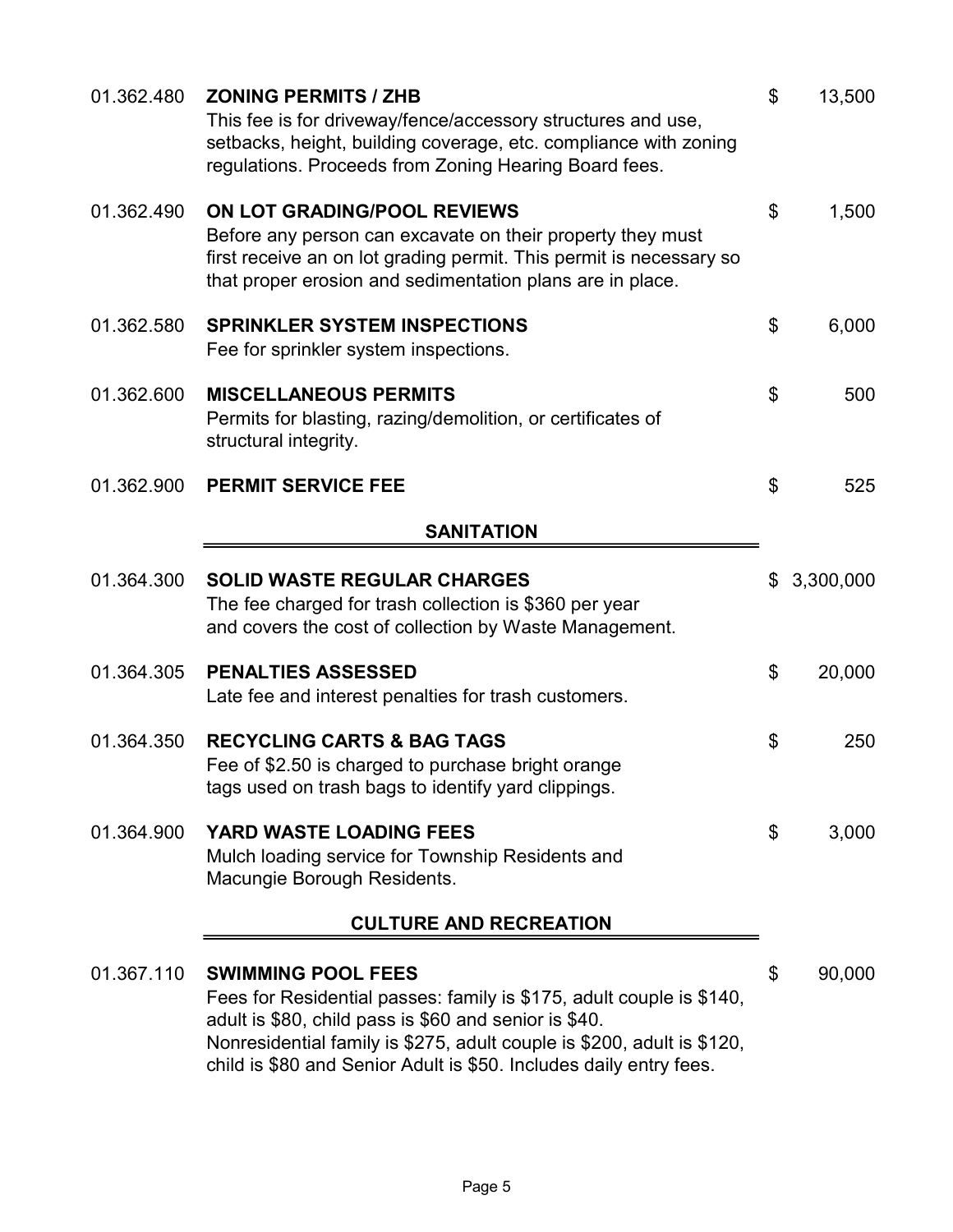| 01.367.111 | <b>SWIM LESSONS FEES</b><br>The Township charges \$64 for pool member and \$84 for<br>non-pool member for eight 1/2 hour sessions.                                                                                   | $\mathfrak{L}$ | 7,000  |
|------------|----------------------------------------------------------------------------------------------------------------------------------------------------------------------------------------------------------------------|----------------|--------|
| 01.367.112 | <b>POOL SNACK BAR INCOME</b><br>Snack bar items sold at pool during the summer season.                                                                                                                               | \$             | 20,000 |
| 01.367.120 | <b>PLAYGROUND FEES</b><br>Township charges \$170 per resident child for this 7 week program.<br>Expanding to non-residents in East Penn School District for a higher rate.                                           | \$             | 45,000 |
| 01.367.142 | <b>CAMP OLYMPIC BARN RENTAL</b><br>Resident rental is \$500/day. Non-resident rental is \$1,000/day.                                                                                                                 | \$             | 15,000 |
| 01.367.145 | <b>WESCOSVILLE RECREATION HALL RENTAL</b><br>Resident rental is \$300/day for building; \$350/day for building and<br>pavillion. Non-resident rental is \$600/day for building; \$700 for<br>building and pavillion. | \$             | 10,000 |
| 01.367.149 | <b>CONFERENCE ROOMS</b><br><b>Rental of Community Center Conference Rooms</b>                                                                                                                                        | \$             | 1,500  |
| 01.367.150 | <b>GYM RENTAL</b><br>Fee for Community Center Gym usage, \$60-\$100/hour depending<br>on resident status and weekday or weekend rental.                                                                              | \$             | 30,000 |
| 01.367.153 | <b>COMMUNITY ROOM RENTAL A&amp;B</b><br><b>Rental of Community Center Rooms:</b><br>Room A for resident \$85/hour, non-resident \$95/hour.<br>Room B for resident \$80/hour, non-resident \$90/hour.                 | \$             | 25,000 |
| 01.367.156 | <b>COMMUNITY CENTER SNACK BAR</b><br>Money from soda machines.                                                                                                                                                       | \$             | 600    |
| 01.367.157 | HILLS OF LOCKRIDGE CENTER RENTAL<br>Resident rental \$300/day. Non-resident rental \$600/day.                                                                                                                        | \$             | 10,000 |
| 01.367.160 | <b>LIBRARY REIMBURSABLE EXPENSES</b><br>The Lower Macungie Township Library reimburses the township<br>for electrical and gas service, pest control, and alarm services.                                             | \$             | 16,000 |
| 01.367.200 | <b>COMMUNITY CENTER PROGRAMS</b><br>Cultural programs offered for a fee at the Community Center.                                                                                                                     | \$             | 70,000 |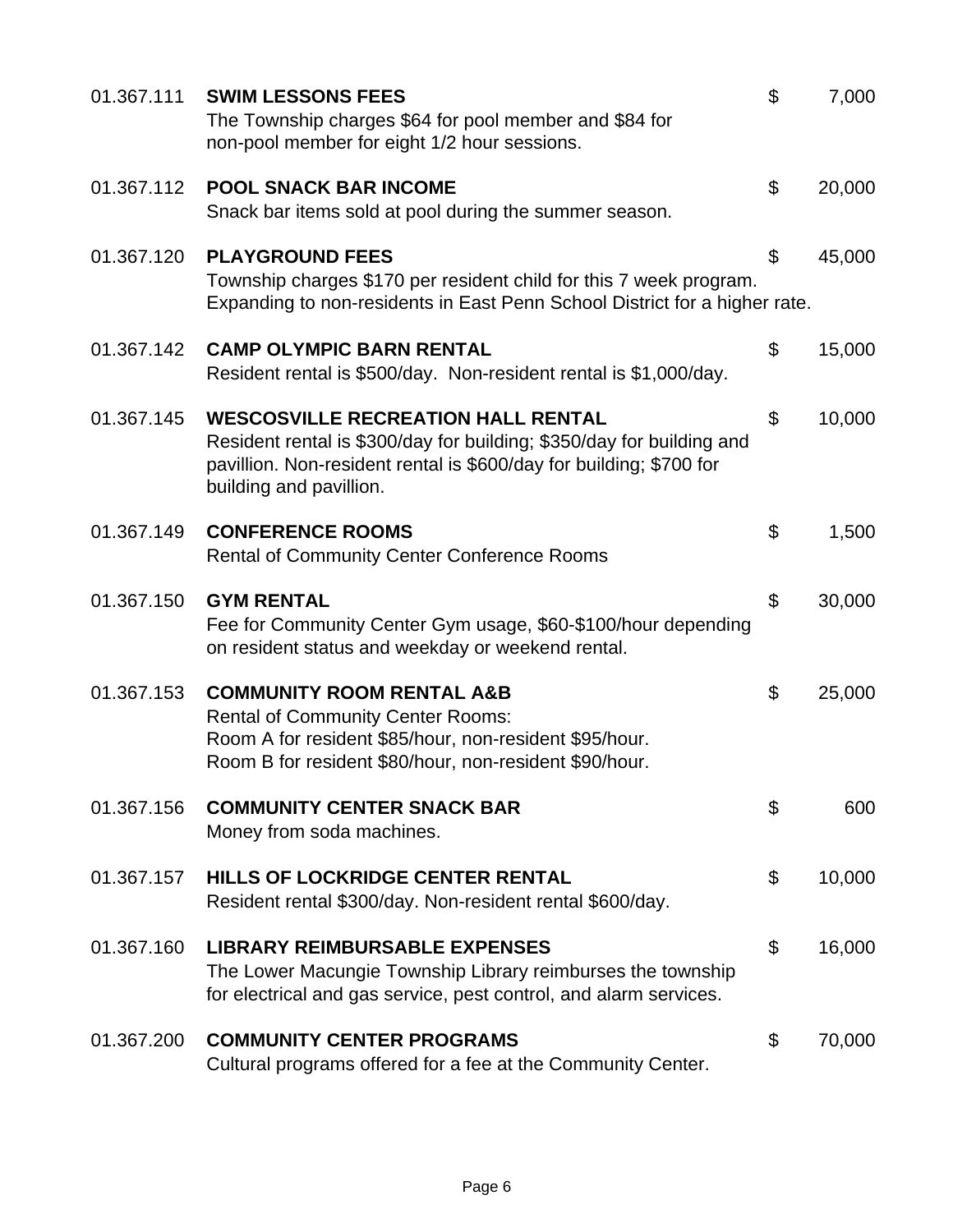| 01.367.300 | <b>GARDEN PLOT PROGRAM</b><br>Resident \$30/lot for plots at Bogie Ave.<br>Non-resident \$40/lot for plots at Bogie Ave.                                                                  | \$<br>2,000   |
|------------|-------------------------------------------------------------------------------------------------------------------------------------------------------------------------------------------|---------------|
| 01.367.301 | <b>FIELD USE FEES</b><br>Fees for use of Township fields.                                                                                                                                 | \$<br>3,000   |
| 01.367.320 | <b>RENTAL SANITIZING FEE</b><br>Surcharge for cleaning of rental rooms for COVID Sanitation.                                                                                              | \$<br>2,000   |
|            | <b>REIMBURSEMENTS AND REFUNDS</b>                                                                                                                                                         |               |
| 01.380.100 | <b>INSURANCE REIMBURSEMENTS</b><br>For workers compensation dividend, medical dividend,<br>and other refunds received are from insurance companies<br>due to damage to Township property. | \$<br>30,000  |
| 01.380.300 | <b>MISC. REV AND REIMBURSEMENTS</b><br>Revenue received from other sources not included in the outlined<br>budget categories.                                                             | \$<br>1,000   |
| 01.380.900 | <b>REFUNDS FOR EXPENSES</b><br>Refunds of expenses paid by the Township.                                                                                                                  | \$<br>1,000   |
|            | <b>SPECIAL ASSESSMENTS</b>                                                                                                                                                                |               |
| 01.383.110 | <b>STREET LIGHT TAX</b><br>Approximately 4,000 property owners billed for street lights.                                                                                                  | \$<br>290,000 |
| 01.383.111 | <b>STREET LIGHT TAX</b><br>Delinquent accounts.                                                                                                                                           | \$<br>1,000   |
| 01.383.500 | <b>PENALTIES LATE PAYMENT</b><br>Charges for late payment of the tax.                                                                                                                     | \$<br>300     |
|            | <b>EXPENSES</b>                                                                                                                                                                           |               |
|            | <b>LEGISLATIVE</b>                                                                                                                                                                        |               |
| 01.400.105 | <b>SALARIES &amp; WAGES - ELECTED</b><br>Salaries for 5 Commissioners.                                                                                                                    | \$<br>21,200  |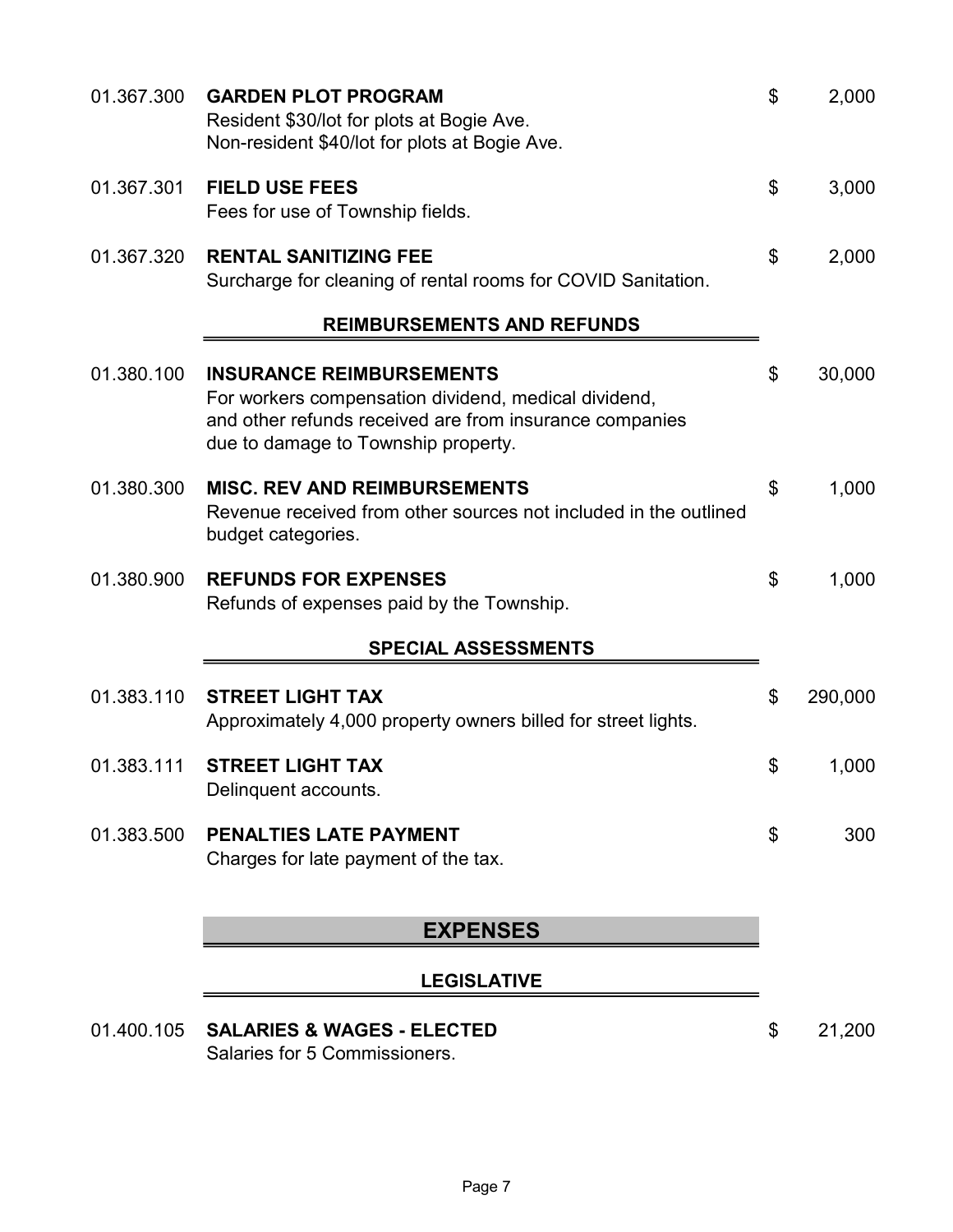| 01.400.210 | <b>OFFICE SUPPLIES</b><br>Purchase of business cards, file cabinets, laptops, and other<br>office supplies for the Board of Commissioners.                                         | \$<br>500     |
|------------|------------------------------------------------------------------------------------------------------------------------------------------------------------------------------------|---------------|
| 01.400.420 | DUES, MEMBERSHIPS & SUBSCRIPTIONS<br>Membership to League of Cities/PSATS.                                                                                                         | \$<br>1,000   |
| 01.400.460 | <b>TRAINING &amp; CONFERENCES</b><br>Attendance at seminars/workshops by Commissioners.                                                                                            | \$<br>500     |
|            | <b>FINANCIAL ADMINISTRATION</b>                                                                                                                                                    |               |
| 01.402.112 | <b>SALARIES &amp; WAGES - FULL TIME</b><br>Salaries for the Director of Finance, Accounts Payable Admin.,<br>Cashier, and Asst. Finance Director (50%).                            | \$<br>237,500 |
| 01.402.210 | <b>OFFICE SUPPLIES</b><br>Forms, checks, various other office supplies.                                                                                                            | \$<br>1,000   |
| 01.402.260 | <b>SMALL TOOLS &amp; MINOR EQUIPMENT</b><br>Items purchased for Finance Dept.                                                                                                      | \$<br>1,000   |
| 01.402.307 | <b>ACCOUNTING SYSTEMS</b><br>Annual support agreement with Dallas Data Systems.                                                                                                    | \$<br>32,000  |
| 01.402.311 | <b>ACCOUNTING &amp; AUDITING SERVICES</b><br>Annual audit services.                                                                                                                | \$<br>15,000  |
| 01.402.317 | <b>PAYROLL PROCESSING</b><br>Fees for JetPay payroll processing.                                                                                                                   | \$<br>10,000  |
| 01.402.353 | <b>SURETY &amp; FIDELITY</b><br>Surety bonds for Twp. Manager, Director of Finance,<br>Assistant Finance Director, Accts. Payable Clerk,<br>2 Cashiers, and Utility Administrator. | \$<br>9,000   |
| 01.402.390 | <b>BANK SERVICE CHARGES/FEES</b><br>Monthly bank fees and services charges.                                                                                                        | \$<br>9,000   |
| 01.402.420 | DUES, MEMBERSHIPS & SUBSCRIPTIONS<br>Memberships with GFOA etc.                                                                                                                    | \$<br>1,100   |
| 01.402.460 | <b>TRAINING &amp; CONFERENCES</b><br>Refresher courses, seminars, and workshops attended by<br>Finance Dept. personnel.                                                            | \$<br>2,500   |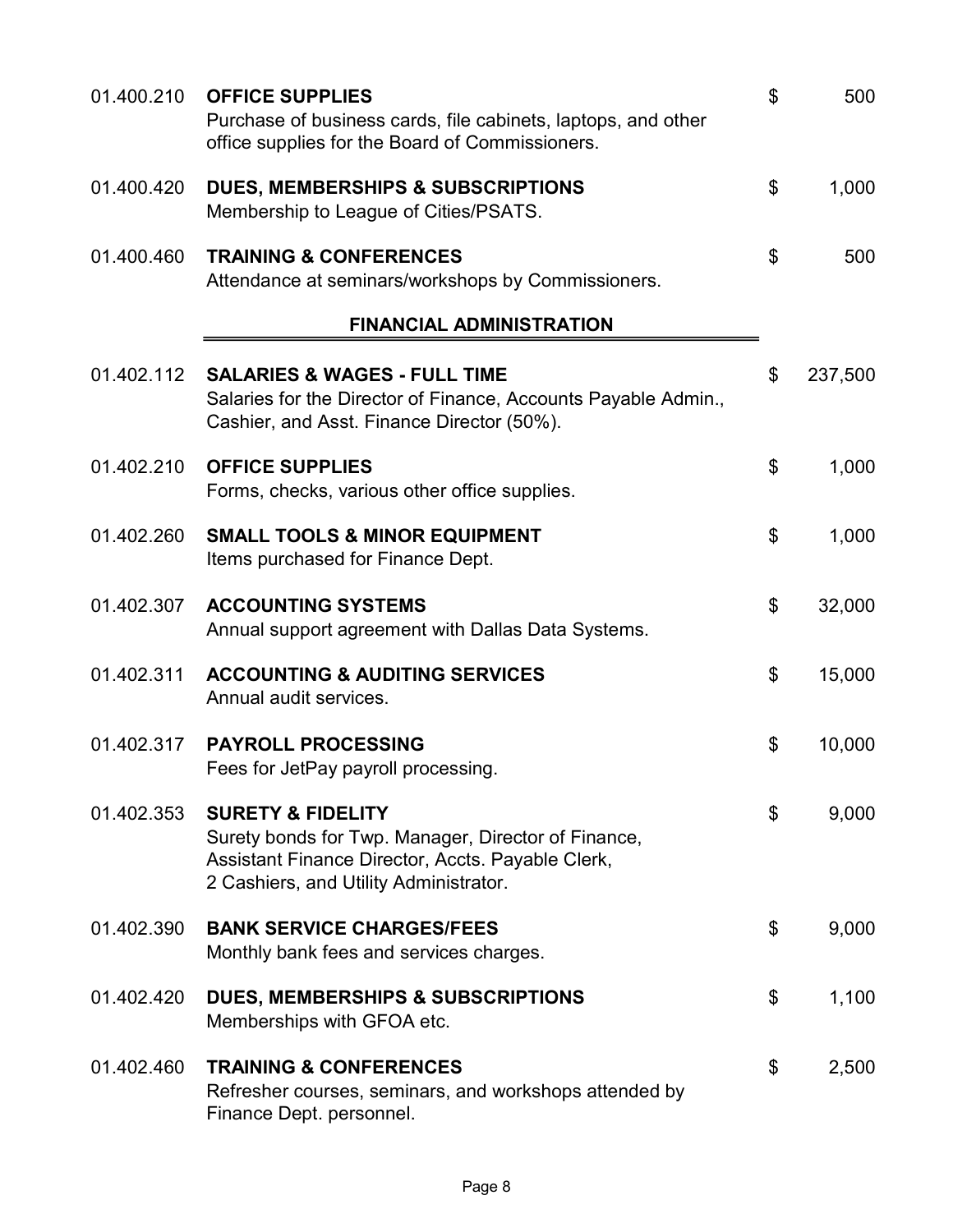# **REAL ESTATE TAX COLLECTION**

|            | 01.403.105 SALARIES & WAGES - ELECTED<br>50% of Tax Collector salary.        | \$. | 5,000 |
|------------|------------------------------------------------------------------------------|-----|-------|
|            | 01.403.210 TAX COLLECTION OFFICE<br>50% of Tax Office expenses.              | \$. | 8,050 |
| 01.403.450 | <b>CONTRACTED SERVICES</b><br>50% of computer services and billing expenses. | \$. | 8,450 |

# **LEGAL SERVICES**

| 01.404.401 | <b>SOLICITOR</b><br>Legal fees for Solicitor services.                                                                            | \$<br>120,000 |
|------------|-----------------------------------------------------------------------------------------------------------------------------------|---------------|
| 01.404.402 | <b>LABOR RELATIONS</b><br>Personnel Labor issues as well as labor relation seminars.                                              | \$<br>30,000  |
| 01.404.403 | <b>LEGAL PLANNING</b><br>Legal fees for planning activities.<br>Zoning Ordinance Update.                                          | \$<br>80,000  |
| 01.404.404 | <b>LEGAL ZONING BOARD</b><br>Legal Advisor is Mark Malkames of Malkames Law Offices.                                              | \$<br>12,000  |
| 01.404.405 | <b>LITIGATION</b><br>Potential lawsuits.                                                                                          | \$<br>5,000   |
| 01.404.406 | <b>LEGAL ENFORCEMENT</b><br>Code enforcement legal issues including municipal liens.                                              | \$<br>18,000  |
|            | <b>SECRETARY</b>                                                                                                                  |               |
| 01.405.112 | <b>SALARIES &amp; WAGES - FULLTIME</b><br>Salaries for Assistant Twp. Manager/Secretary, Receptionist,<br>and HR Admin Assistant. | \$<br>177,300 |
| 01.405.210 | <b>OFFICE SUPPLIES</b><br>Office supplies for Municipal Office, Public Works Annex, and<br><b>Community Center.</b>               | \$<br>8,000   |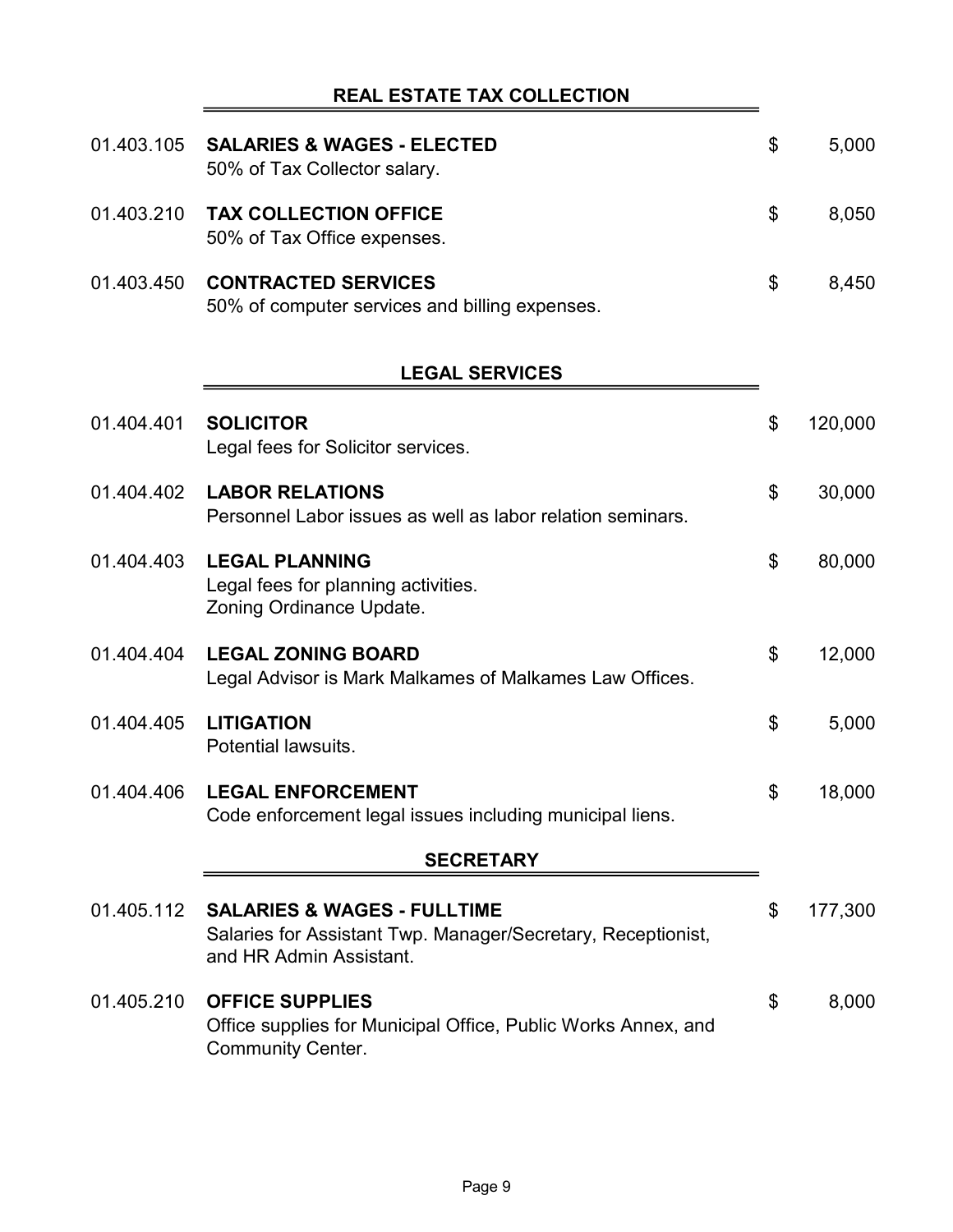| 01.405.249 | <b>GENERAL EXPENSE</b><br>Kitchen expenses and sympathy contributions.                                                                                                    | \$<br>1,000   |
|------------|---------------------------------------------------------------------------------------------------------------------------------------------------------------------------|---------------|
| 01.405.341 | <b>ADVERTISING</b><br>All legal and display ads, incl. Board/Commission Meetings,<br>ordinances, and public announcements; filing fees for Lehigh<br>County Dept. of Law. | \$<br>8,000   |
| 01.405.420 | <b>DUES, MEMBERSHIPS &amp; SUBSCRIPTIONS</b><br>Legal or government subscriptions.                                                                                        | \$<br>250     |
| 01.405.450 | <b>CONTRACTED SERVICES</b><br>Maintenance billing for the copier machines.                                                                                                | \$<br>10,000  |
| 01.405.460 | <b>TRAINING &amp; CONFERENCES</b><br>State/County/Local Government seminars.                                                                                              | \$<br>1,000   |
|            | <b>GENERAL TOWNSHIP ADMINISTRATION</b>                                                                                                                                    |               |
| 01.406.112 | <b>SALARIES &amp; WAGES - FULL TIME</b><br>Township Manager's salary.                                                                                                     | \$<br>117,300 |
| 01.406.215 | <b>POSTAGE</b><br>Refill postage meter for township mail and newsletter. Lease and<br>maintain postage equipment.                                                         | \$<br>13,500  |
| 01.406.249 | <b>GENERAL EXPENSE</b><br>Mileage reimbursements for travel on Township business,<br>Whistleblower Hotline, refreshments, and other general items.                        | \$<br>7,000   |
| 01.406.308 | <b>CODIFICATION</b><br>Printing costs to include new ordinances in codification.                                                                                          | \$<br>5,000   |
| 01.406.321 | <b>PHONE &amp; DATA</b><br>Phone, internet, data network, and answering services.                                                                                         | \$<br>33,000  |
| 01.406.324 | <b>MOBILE PHONES</b><br>Cell phones for Township Manager and swimming pool.                                                                                               | \$<br>1,100   |
| 01.406.391 | <b>NOTARY EXPENSES</b><br>Notary license fee.                                                                                                                             | \$<br>800     |
| 01.406.420 | <b>DUES, SUBSCRIPTIONS &amp; MEMBERSHIPS</b><br>ICMA, League of Cities, and Assoc. for PA Municipal Mgt.                                                                  | \$<br>1,800   |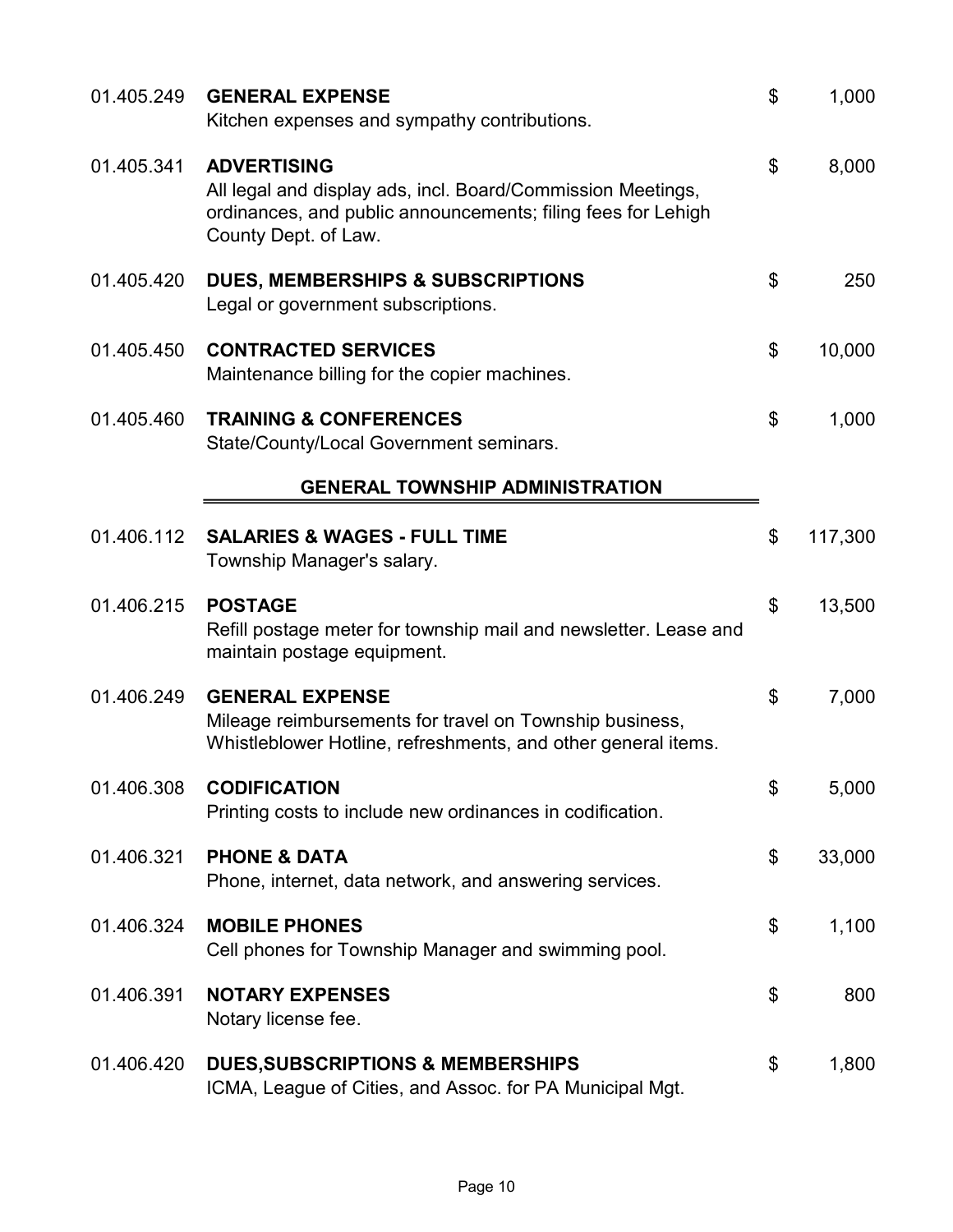# **INFORMATION TECHNOLOGY**

| 01.407.260 | <b>SMALL TOOLS &amp; MINOR EQUIPMENT</b><br>Equipment from Staples, Office Depot, Amazon.                                                         | \$<br>1,000   |
|------------|---------------------------------------------------------------------------------------------------------------------------------------------------|---------------|
| 01.407.270 | <b>COMPUTER HARDWARE, SOFTWARE</b><br>PC replacements, other hardware & software.                                                                 | \$<br>20,000  |
| 01.407.374 | <b>EQUIPMENT REPAIRS</b><br>Small Computer equipment repairs.                                                                                     | \$<br>1,000   |
| 01.407.450 | <b>CONTRACTED SERVICES</b><br>Network support and various software agreements.                                                                    | \$<br>104,000 |
| 01.407.453 | <b>WEB DESIGN/MAINTENANCE</b><br>Webpage upgrade.                                                                                                 | \$<br>25,000  |
| 01.407.613 | <b>CAPITAL-OFFICE/IT EQUIPMENT</b><br>Document imaging of property files and hardware purchases.                                                  | \$<br>30,000  |
|            | <b>ENGINEERING SERVICES</b>                                                                                                                       |               |
| 01.408.313 | <b>ENGINEERING AND ARCHITECTURAL</b><br>Expenses for Township appointed engineering firm.                                                         | \$<br>110,000 |
|            | <b>BUILDINGS &amp; FACILITIES</b>                                                                                                                 |               |
| 01.409.112 | <b>SALARIES &amp; WAGES - FULL TIME</b><br>Salaries for Facilities Crew Chief and 3 Crew Members.                                                 | \$<br>325,900 |
| 01.409.115 | <b>SALARIES &amp; WAGES - PART TIME</b><br>Salaries for part-time employees                                                                       | \$<br>19,500  |
| 01.409.191 | <b>UNIFORM &amp; SAFETY APPAREL</b><br>Uniform rentals and work boots per union agreement.                                                        | \$<br>5,200   |
| 01.409.230 | <b>HEATING FUEL</b><br>Heating oil is purchased from Lehigh Fuels and gas is purchased<br>from UGI.                                               | \$<br>55,000  |
| 01.409.241 | <b>OPERATING SUPPLIES</b><br>Supplies for Annex from Dries, ABE Door, Shelly's Lumber,<br>Light Fixture, Master Supply, Buss, Grainger, Zee, etc. | \$<br>25,000  |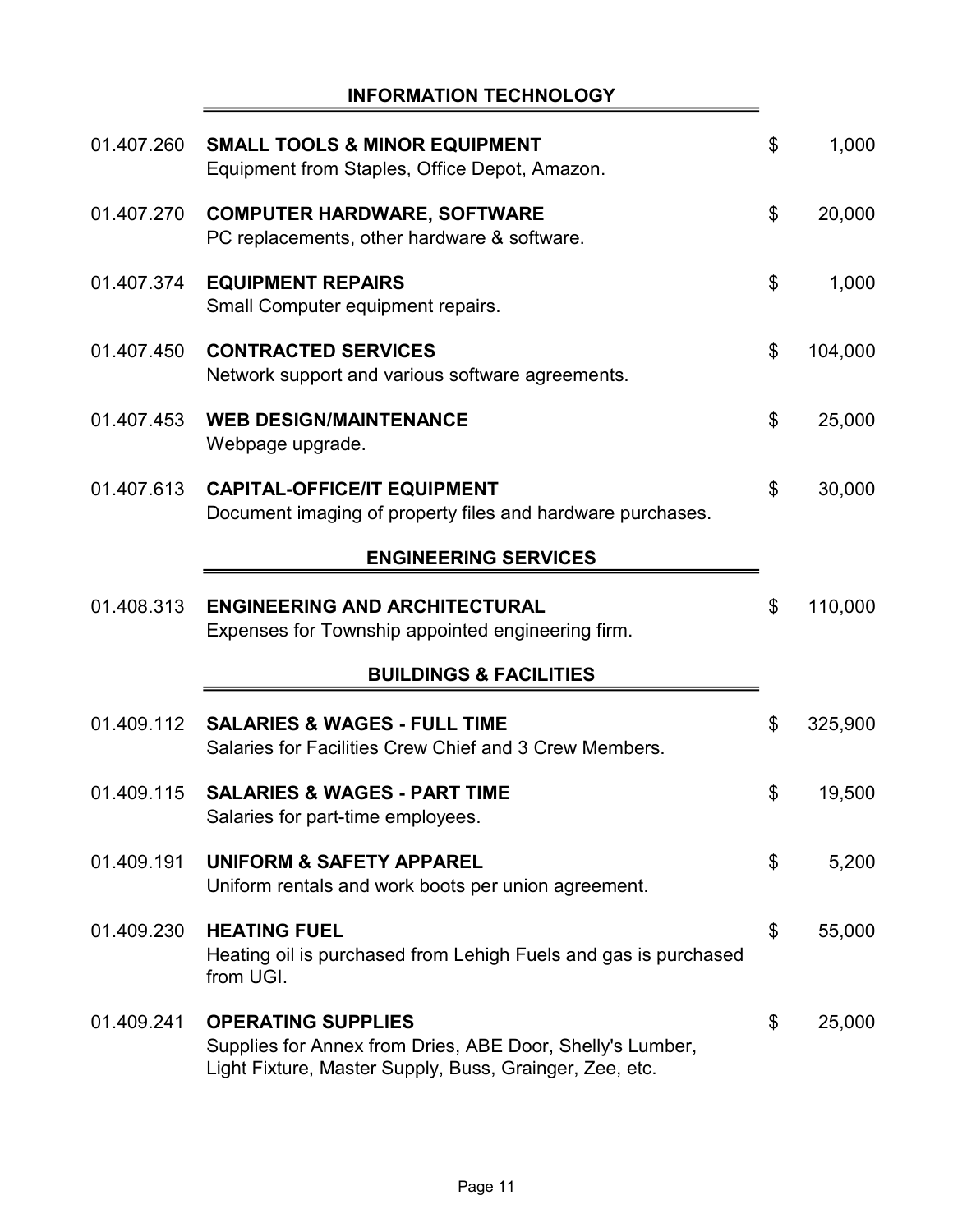| 01.409.249 | <b>GENERAL EXPENSE</b><br>Drug and alcohol testing, port-a-john rentals, ABE labs, and<br>employee background checks.                                                                               | \$<br>3,500   |
|------------|-----------------------------------------------------------------------------------------------------------------------------------------------------------------------------------------------------|---------------|
| 01.409.260 | <b>SMALL TOOLS &amp; MINOR EQUIPMENT</b><br>Minor equipment purchases from Dries, Grainger etc.                                                                                                     | \$<br>12,000  |
| 01.409.318 | <b>ALARM/SECURITY SERVICES</b><br>Alarms for Municipal Complex, Community Centers, Public Works<br>Annex, Schantz Farm and Hills at Lock Ridge Community Center.<br>Additional camera fees.         | \$<br>20,000  |
| 01.409.361 | <b>ELECTRICITY</b><br>Electricity provided by PPL, generated by Constellation. Township<br>uses COSTARS, which is a State-wide cooperative purchasing<br>program to procure our electrical service. | \$<br>35,000  |
| 01.409.372 | <b>REPAIRS &amp; MAINTENANCE</b><br>Cleaning services, mat rentals, as well as siding, roof, electrical,<br>plumbing, HVAC repairs, and tennis court painting.                                      | \$<br>150,000 |
| 01.409.374 | <b>EQUIPMENT REPAIRS</b><br>Repairs of equipment related to Township buildings.                                                                                                                     | \$<br>6,500   |
| 01.409.375 | <b>RENTAL PROPERTY REPAIRS</b><br>West End Associates handles property maintenance of the<br>Township's rental properties.                                                                          | \$<br>10,000  |
| 01.409.378 | <b>VEHICLE REPAIRS</b><br>Vendors include Auto Zone, Total Performance, Jeff's Auto,<br>Greg's Auto and Tire. Replace Truck Utility Bed.                                                            | \$<br>7,000   |
| 01.409.420 | <b>DUES, SUBSCRIPTIONS &amp; MEMBERSHIPS</b><br><b>Public Works Associations.</b>                                                                                                                   | \$<br>1,000   |
| 01.409.430 | <b>TAXES</b><br>Real Estate taxes for 3450 Brookside Rd and Camp Olympic<br>properties.                                                                                                             | \$<br>7,500   |
| 01.409.440 | <b>PEST CONTROL</b><br>Pest control services.                                                                                                                                                       | \$<br>5,500   |
| 01.409.449 | <b>ELEVATOR MAINTENANCE</b><br>Schindler Elevator Maintenance used for inspections and repairs.<br>Replace packing / hydraulic seals.                                                               | \$<br>5,000   |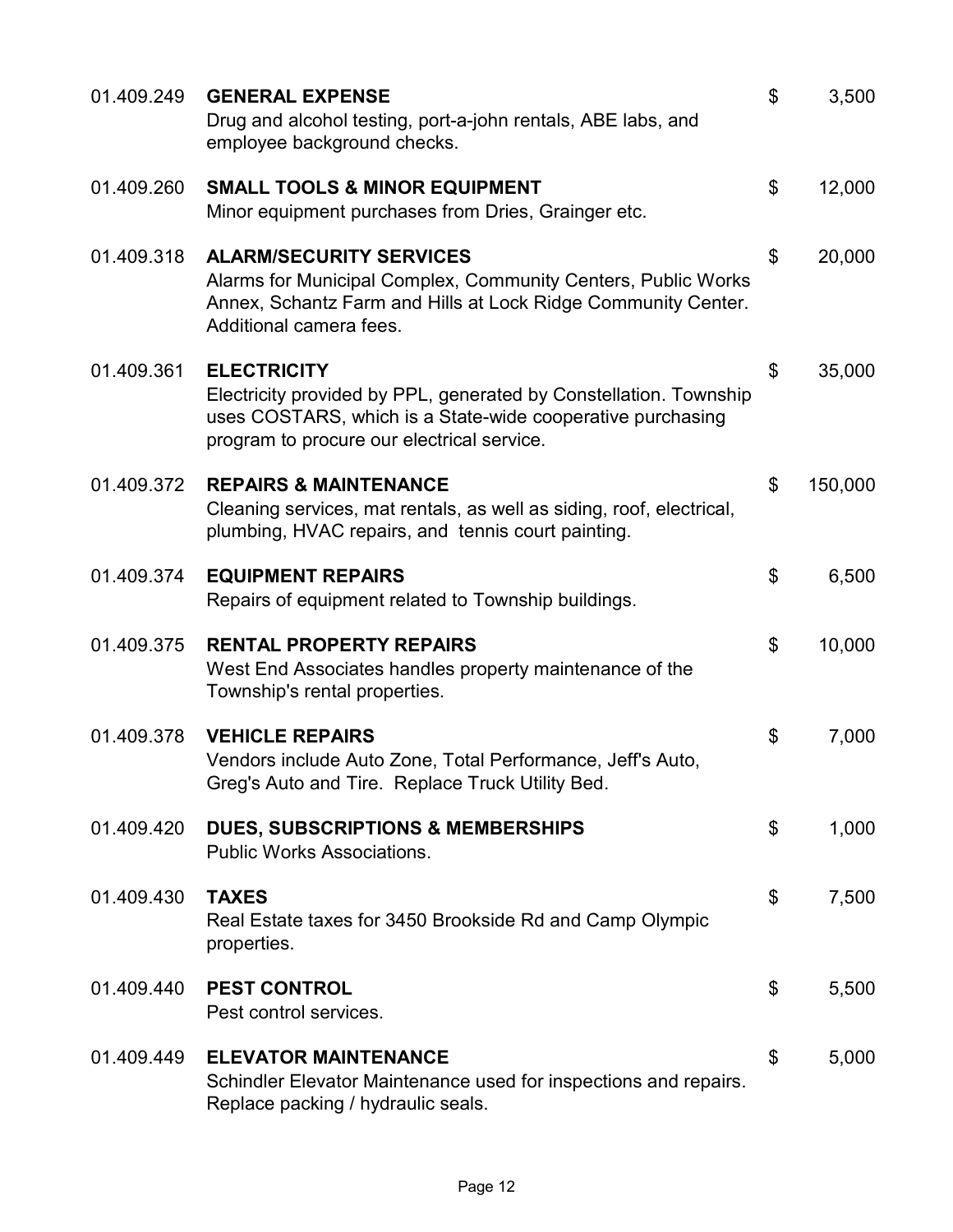| 01.409.460 | <b>TRAINING &amp; CONFERENCES</b><br>Attendance at EPWPCOA conference by Public Works employees.                                                                                       | \$<br>2,500   |
|------------|----------------------------------------------------------------------------------------------------------------------------------------------------------------------------------------|---------------|
|            | <b>PUBLIC SAFETY</b>                                                                                                                                                                   |               |
| 01.410.115 | <b>SALARIES - CROSSING GUARDS</b><br>Salaries for 14 Crossing Guards at Willow Lane School.                                                                                            | \$<br>73,500  |
| 01.410.191 | <b>UNIFORM &amp; SAFETY APPAREL</b><br>Uniform purchases for school crossing guards.                                                                                                   | \$<br>1,000   |
| 01.410.249 | <b>GENERAL EXPENSES</b><br>Background checks for school crossing guards.                                                                                                               | \$<br>500     |
|            | <b>FIRE</b>                                                                                                                                                                            |               |
| 01.411.231 | <b>VEHICLE FUEL</b><br>Purchase of Vehicle fuel for Fire Trucks.                                                                                                                       | \$<br>9,500   |
| 01.411.363 | <b>HYDRANT RENTAL</b><br>Payments to Lehigh County Authority for 578 fire hydrants<br>plus system charges totaling about \$44,500 per quarter.                                         | \$<br>179,000 |
| 01.411.500 | <b>VOLUNTEER FIREMAN'S RELIEF CONTRIBUTION</b><br>Pass through to Volunteer Fire Departments of payments<br>received from the Commonwealth of PA used to purchase<br>safety equipment. | \$<br>210,000 |
| 01.411.501 | <b>LOWER MACUNGIE FIRE CO.</b><br>Contributions to Lower Macungie Fire Co.                                                                                                             | \$<br>125,000 |
| 01.411.503 | <b>LMT FIRE POLICE</b><br>Purchases for Fire Police and cellular phone service.                                                                                                        | \$<br>5,000   |
| 01.411.505 | <b>LOWER MACUNGIE FIRE INCENTIVE</b><br>Contribution for Lower Macungie Fire Dept.                                                                                                     | \$<br>51,500  |
| 01.411.507 | <b>MACUNGIE AMBULANCE</b><br>Contribution for Macungie Ambulance.                                                                                                                      | \$<br>35,000  |
| 01.411.508 | <b>EMMAUS AMBULANCE</b><br><b>Contribution for Emmaus Ambulance.</b>                                                                                                                   | \$<br>1,500   |
| 01.411.510 | <b>BRANDYWINE FIRE STATION</b><br>Brandywine Station utility expenses and insurance.                                                                                                   | \$<br>30,000  |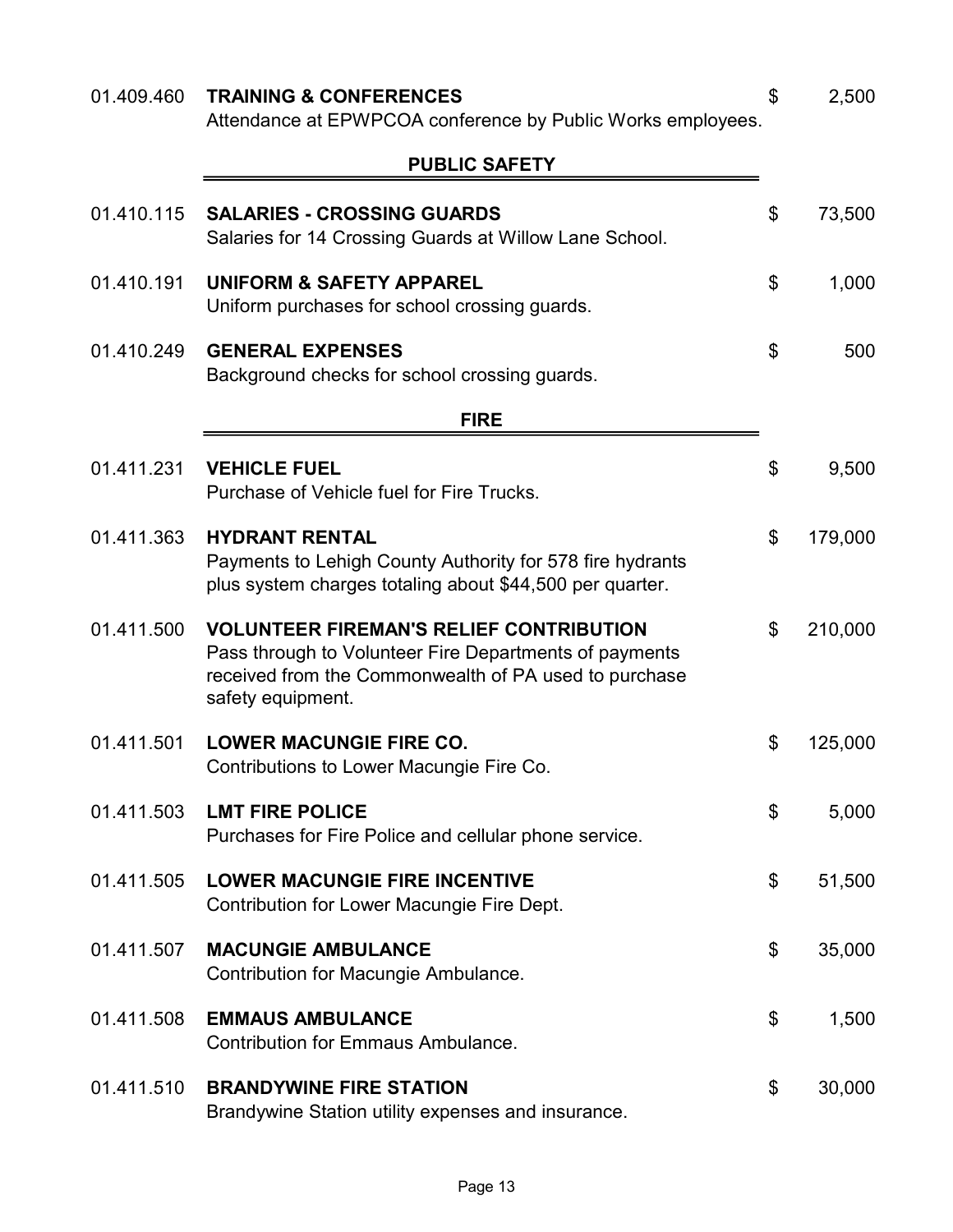|            | Remit false fire alarm fines to Lower Macungie Fire Co.                                                                                                                            |               |
|------------|------------------------------------------------------------------------------------------------------------------------------------------------------------------------------------|---------------|
|            | <b>PERMITS</b>                                                                                                                                                                     |               |
| 01.413.112 | <b>SALARIES &amp; WAGES - FULL TIME</b><br>Salaries for Deputy Director of Community Development, Permit<br>Clerk, Permit Coordinator, and Code Specialist.                        | \$<br>221,800 |
| 01.413.191 | <b>UNIFORM &amp; SAFETY APPAREL</b><br>Uniform rentals for Permits department.                                                                                                     | \$<br>2,400   |
| 01.413.210 | <b>OFFICE SUPPLIES</b><br>Permit forms, pool inspection forms, electrical inspection forms.                                                                                        | \$<br>1,500   |
| 01.413.241 | <b>OPERATING SUPPLIES</b><br>International Code Council books, work boots for inspectors,<br>and printed forms.                                                                    | \$<br>2,000   |
| 01.413.249 | <b>GENERAL EXPENSE</b><br>General expense items for Permits Dept.                                                                                                                  | \$<br>500     |
| 01.413.260 | <b>SMALL TOOLS &amp; MINOR EQUIPMENT</b><br>Permit-n-Force software support, purchase of<br>copier/scanner/printer . GIS system.                                                   | \$<br>15,000  |
| 01.413.324 | <b>MOBILE PHONES</b><br>Cell phones for Deputy Director of Community Development,<br>SEO, Code Specialist.                                                                         | \$<br>1,800   |
| 01.413.378 | <b>VEHICLE REPAIRS</b><br>Truck repairs for Code Specialist and SEO.                                                                                                               | \$<br>2,000   |
| 01.413.420 | <b>DUES, SUBSCRIPTIONS &amp; MEMBERSHIPS</b><br>Memberships for International Codes Council, PennBoc, ASLA,<br>National Fire Protection, and PA Construction Codes Academy.        | \$<br>1,600   |
| 01.413.460 | <b>TRAINING &amp; CONFERENCES</b><br>Attendance at conferences for BOCA, PennBoc, PASEO, PSAB,<br>and PA Constructions Codes Academy to meet continuing<br>education requirements. | \$<br>6,000   |
| 01.413.471 | <b>ALTERNATE BUILDING INSPECTOR</b><br>Services provided by KeyCodes.                                                                                                              | \$<br>18,500  |

01.411.511 **LMT FALSE ALARM**  $$3,500$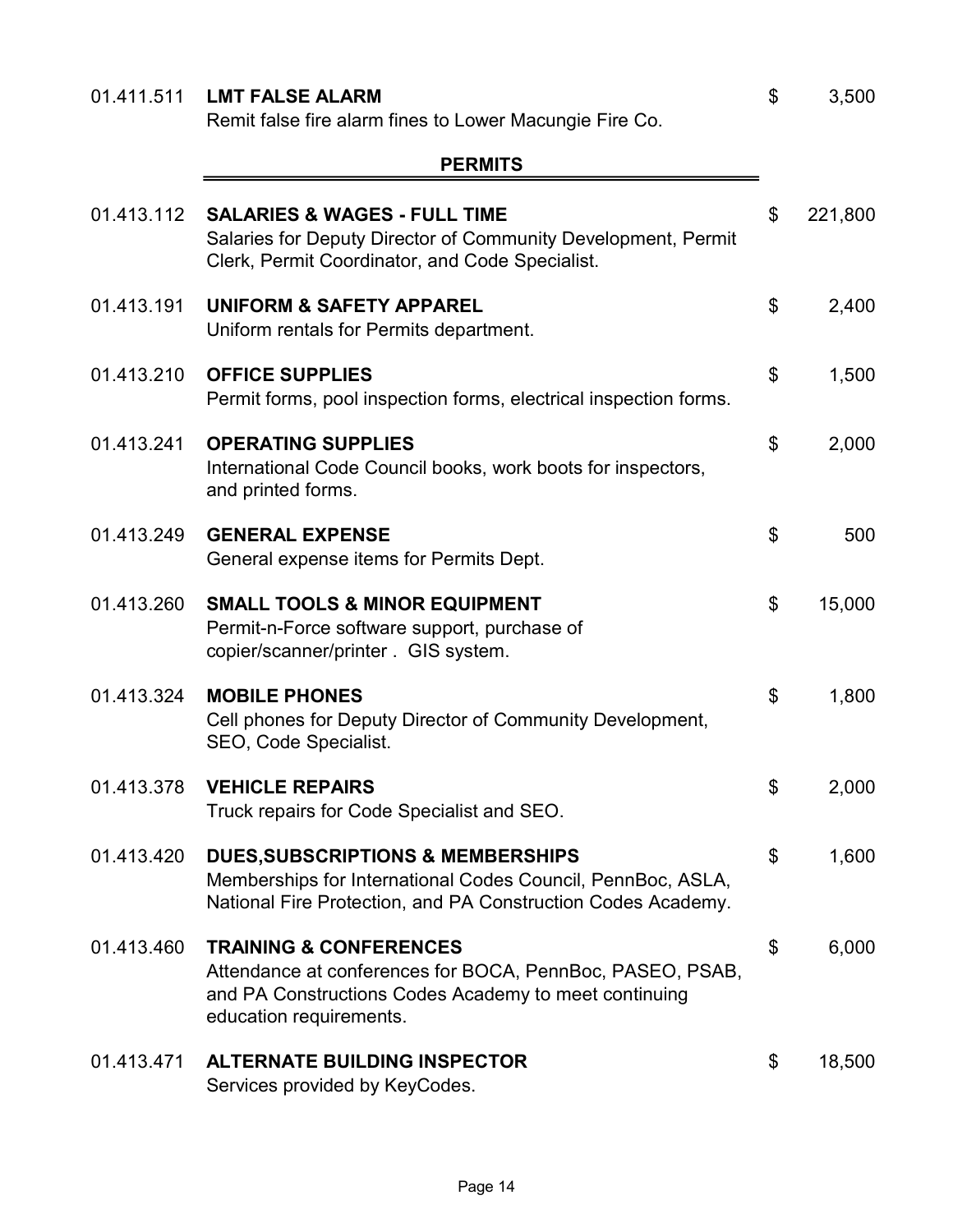| 01.413.473 | <b>ALTERNATE COMMERCIAL INSPECTOR</b><br>Commercial building inspection services provided by KeyCodes<br>and fire inspection services.                       | \$                        | 175,000 |
|------------|--------------------------------------------------------------------------------------------------------------------------------------------------------------|---------------------------|---------|
| 01.413.474 | <b>ALTERNATE COMMERCIAL PLAN REVIEW</b><br>Services provided by KeyCodes.                                                                                    | \$                        | 29,500  |
|            | <b>PLANNING AND ZONING</b>                                                                                                                                   |                           |         |
| 01.414.112 | <b>SALARIES &amp; WAGES - FULL TIME</b><br>Salaries for Director of Community Development, Zoning<br>Officer, and Planning Clerk.                            | \$                        | 212,200 |
| 01.414.115 | <b>SALARIES &amp; WAGES - PART TIME</b><br>Salaries for Zoning Hearing Board and Planning Commission at<br>\$25 per meeting. Salaries for Interns.           | \$                        | 8,000   |
| 01.414.210 | <b>OFFICE SUPPLIES</b><br>Office supplies for the Planning & Zoning Dept.                                                                                    | \$                        | 1,500   |
| 01.414.260 | <b>SMALL TOOLS &amp; MINOR EQUIPMENT</b><br>Minor equipment items for the Planning & Zoning Dept., including<br>GIS software.                                | \$                        | 500     |
| 01.414.312 | <b>ENGINEERING - ON LOT GRADING/POOLS</b><br>Reviews by Township engineering firm.                                                                           | \$                        | 13,000  |
| 01.414.313 | <b>ENGINEERING &amp; ARCHITECTURE</b><br>Zoning and Planning engineering services provided by Township<br>appointed engineers or alternate engineering firm. | $\boldsymbol{\mathsf{S}}$ | 30,000  |
| 01.414.319 | <b>PLANNING STUDIES</b><br>Complete Zoning Ordinance graphics and design.                                                                                    | \$                        | 25,000  |
| 01.414.420 | <b>DUES, MEMBERSHIPS &amp; SUBSCRIPTIONS</b><br>Membership in American Planning Assoc., American Society of<br>Landscape Architects.                         | \$                        | 1,500   |
| 01.414.454 | <b>STENOGRAPHER</b><br>Stenographer expenses for the Zoning Hearing Board.<br>(Appellant pays 1/2 of cost billed.)                                           | \$                        | 2,000   |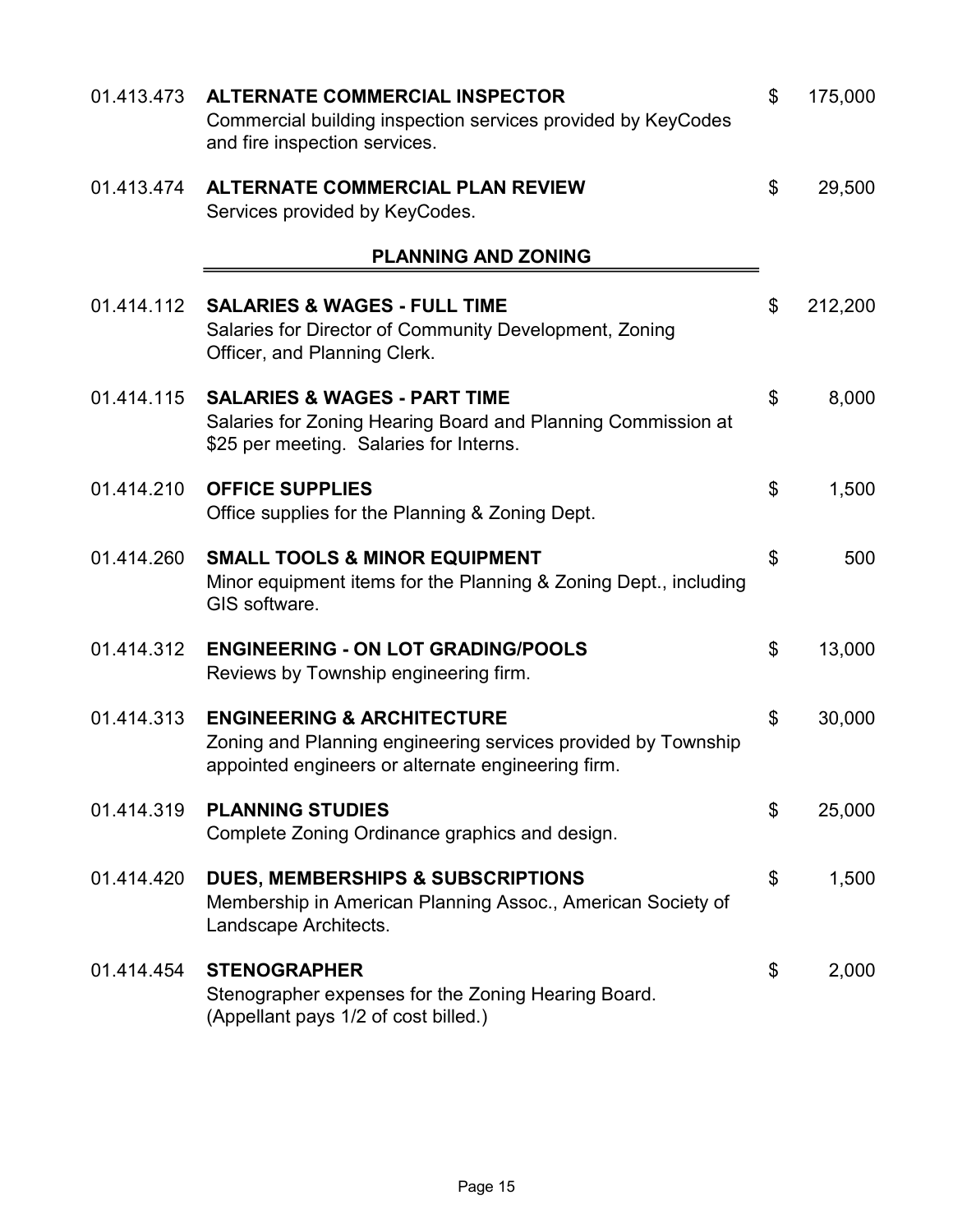| 01.414.460 | <b>TRAINING &amp; CONFERENCES</b><br>Attendance at meetings/conferences for APA, ASLA, Construction<br>Codes Academy, etc.       | \$<br>1,500  |
|------------|----------------------------------------------------------------------------------------------------------------------------------|--------------|
|            | <b>EMERGENCY MANAGEMENT</b>                                                                                                      |              |
| 01.415.260 | <b>SMALL TOOLS &amp; MINOR EQUIPMENT</b><br>Emergency Management purchases and cell phone service.                               | \$<br>5,000  |
| 01.415.320 | <b>AUTOMATIC NOTIFICATION SYSTEM</b><br>Reverse 911 Service.                                                                     | \$<br>8,200  |
| 01.415.324 | <b>WIRELESS EQUIPMENT</b>                                                                                                        | \$<br>550    |
|            | <b>RECYCLING COLLECTION &amp; DISPOSAL</b>                                                                                       |              |
| 01.426.115 | <b>SALARIES &amp; WAGES - PART TIME</b><br>Salaries for part time yard waste employees.                                          | \$<br>37,200 |
| 01.426.241 | <b>OPERATING SUPPLIES</b><br>Supplies for the yard waste site.                                                                   | \$<br>725    |
| 01.426.249 | <b>GENERAL EXPENSE</b><br>Port-o-john rentals for the yard waste site.                                                           | \$<br>4,500  |
| 01.426.260 | <b>SMALL TOOLS &amp; MINOR EQUIPMENT</b><br>Minor equipment purchases for yard waste site.                                       | \$<br>3,500  |
| 01.426.310 | <b>RECYCLING CONSULTANT</b><br>Fees for Grant Consultant.                                                                        | \$<br>12,500 |
| 01.426.372 | <b>REPAIRS &amp; MAINTENANCE</b><br>Repairs for items related to yard waste.                                                     | \$<br>20,000 |
| 01.426.384 | <b>MACHINERY &amp; EQUIPMENT RENTALS</b><br>Machinery rentals related to yard waste. Joint effort with the<br>Borough of Emmaus. | \$<br>35,000 |
|            | <b>SOLID WASTE SERVICES</b>                                                                                                      |              |
| 01.427.112 | <b>SALARIES &amp; WAGES - FULL TIME</b><br>Utility Billing Admin. 50% - General Fund;<br>Remaining 50% in Sewer Fund 08.427.112. | \$<br>26,900 |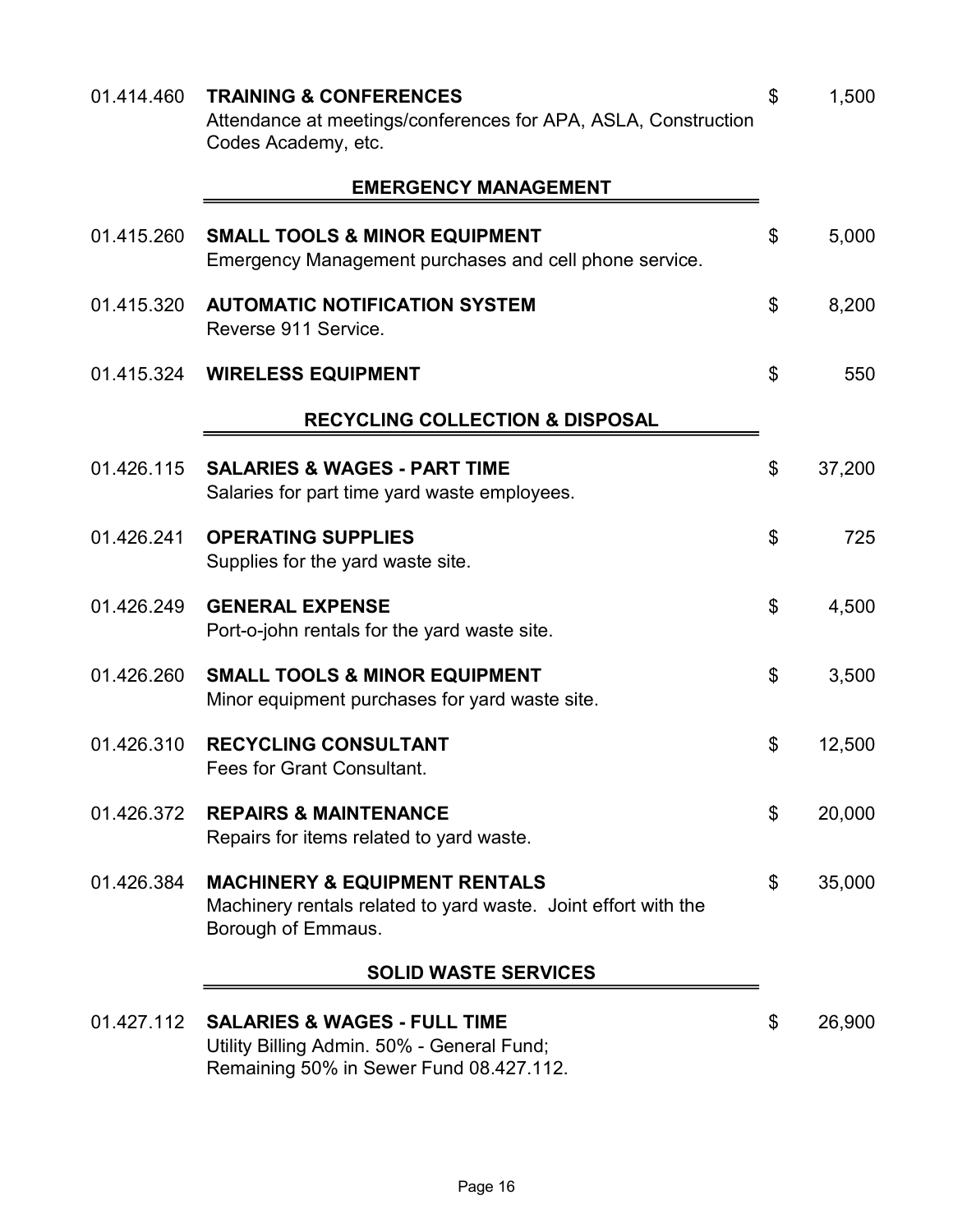| 01.427.210 | <b>OFFICE SUPPLIES</b><br>Paper, envelopes, and other supplies for trash bills.                                          | \$<br>15,000    |
|------------|--------------------------------------------------------------------------------------------------------------------------|-----------------|
| 01.427.215 | <b>POSTAGE</b><br>50% of postage for utility billing;<br>Remaining 50% in Sewer Fund 08.427.215.                         | \$<br>250       |
| 01.427.244 | <b>RECYCLING CARTS</b>                                                                                                   | \$              |
| 01.427.367 | <b>SOLID WASTE COLLECTION</b><br>Payments to Waste Management for trash collection.<br>Contract expires August 31, 2024. | \$<br>2,650,000 |
| 01.427.446 | <b>CONTRACTED LEAF COLLECTION</b><br>Payments to Commercial Contractor for leaf collection.                              | \$<br>100,000   |
| 01.427.447 | <b>CURBSIDE YARD WASTE</b><br>Payments to Waste Management for yard waste \$120,000 and<br>grass collection \$280,000.   | \$<br>400,000   |
|            | <b>ROADS - GENERAL</b>                                                                                                   |                 |
| 01.430.112 | <b>SALARIES &amp; WAGES - FULL TIME</b><br>Salaries for 1 Crew Chief and 10 crew members.                                | \$<br>851,800   |
| 01.430.115 | <b>SALARIES &amp; WAGES - PART TIME</b><br>Salaries for 1 part time and 1 seasonal employee.                             | \$<br>19,500    |
| 01.430.191 | <b>UNIFORM &amp; SAFETY APPAREL</b><br>Uniform rentals and work boots per union agreement.                               | \$<br>16,100    |
| 01.430.231 | <b>VEHICLE FUEL</b><br>Purchase of vehicle fuel.                                                                         | \$<br>90,000    |
| 01.430.241 | <b>OPERATING SUPPLIES</b><br>Purchase of supplies for Roads Dept.                                                        | \$<br>25,000    |
| 01.430.249 | <b>GENERAL EXPENSE</b><br>CDL license fees, drug/lab testing, and PA One Call.                                           | \$<br>4,500     |
| 01.430.260 | <b>SMALL TOOLS &amp; MINOR EQUIPMENT</b><br>Purchase of minor equipment items from Grainger,<br>Tractor Supply, etc.     | \$<br>30,000    |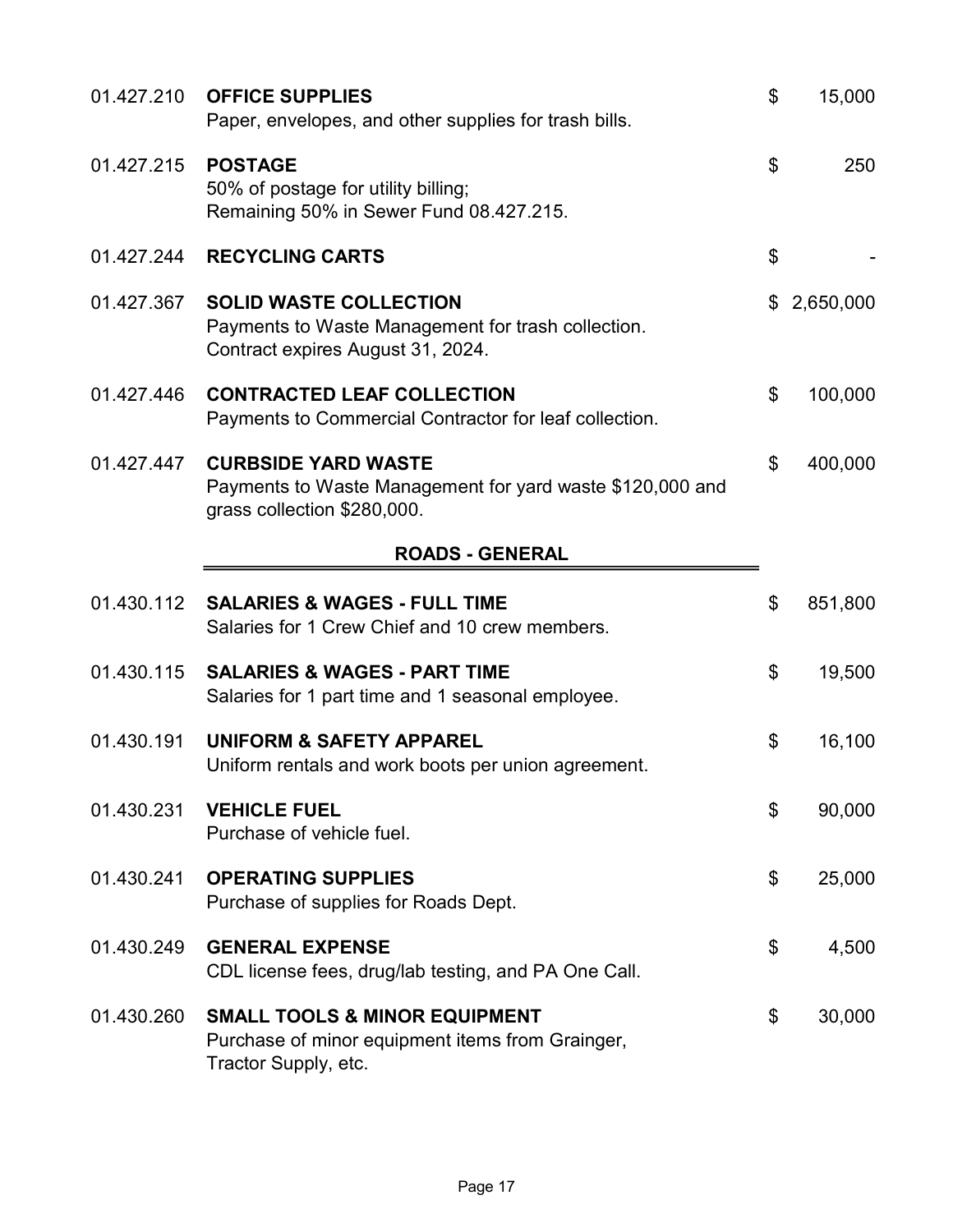| 01.430.371 | <b>STREET TREE MAINTENANCE</b><br>Tree trimming by Martin Harthcock Horticultural Services.                                    | \$<br>45,000 |
|------------|--------------------------------------------------------------------------------------------------------------------------------|--------------|
| 01.430.372 | <b>REPAIRS &amp; MAINTENANCE</b><br>Maintenance repairs for the Roads Dept.                                                    | \$<br>6,000  |
| 01.430.374 | <b>EQUIPMENT REPAIRS</b><br>Repairs of Roads Dept. equipment.                                                                  | \$<br>67,500 |
| 01.430.378 | <b>VEHICLE REPAIRS</b><br>Repairs of vehicles used by Roads Dept.                                                              | \$<br>10,000 |
| 01.430.379 | <b>EMERGENCY REPAIRS</b><br>Emergency road repairs and depressions.                                                            | \$<br>20,000 |
| 01.430.384 | <b>MACHINERY &amp; EQUIPMENT RENTALS</b><br><b>Rentals from Plasterer Equipment.</b>                                           | \$<br>6,000  |
| 01.430.420 | <b>DUES, MEMBERSHIPS &amp; SUBSCRIPTIONS</b><br>Subscriptions for Roads Crew.                                                  | \$<br>200    |
| 01.430.460 | <b>TRAINING &amp; CONFERENCES</b><br>Conference attendance by Roads Crew.                                                      | \$<br>750    |
|            | <b>WINTER MAINTENANCE</b>                                                                                                      |              |
|            |                                                                                                                                |              |
| 01.432.255 | <b>DAMAGE REPAIR &amp; REPLACEMENT</b><br>Mailbox repairs for damage during snow removal.                                      | \$<br>2,500  |
| 01.432.450 | <b>CONTRACTED SERVICES</b><br>Supplemental contracted snow removal services.                                                   | \$<br>5,000  |
|            | <b>TRAFFIC CONTROL DEVICES</b>                                                                                                 |              |
| 01.433.241 | <b>OPERATING SUPPLIES</b><br>Operating supplies for traffic signals.                                                           | \$<br>2,500  |
| 01.433.245 | <b>TRAFFIC &amp; STREET SIGNS</b><br>Purchase of signs from Reliable Signs & Striping, Express<br>Sign Outlet, Chemung Supply. | \$<br>27,500 |
| 01.433.321 | <b>PHONE &amp; DATA</b><br>Data Connectivity for Traffic Control Signals.                                                      | \$<br>6,500  |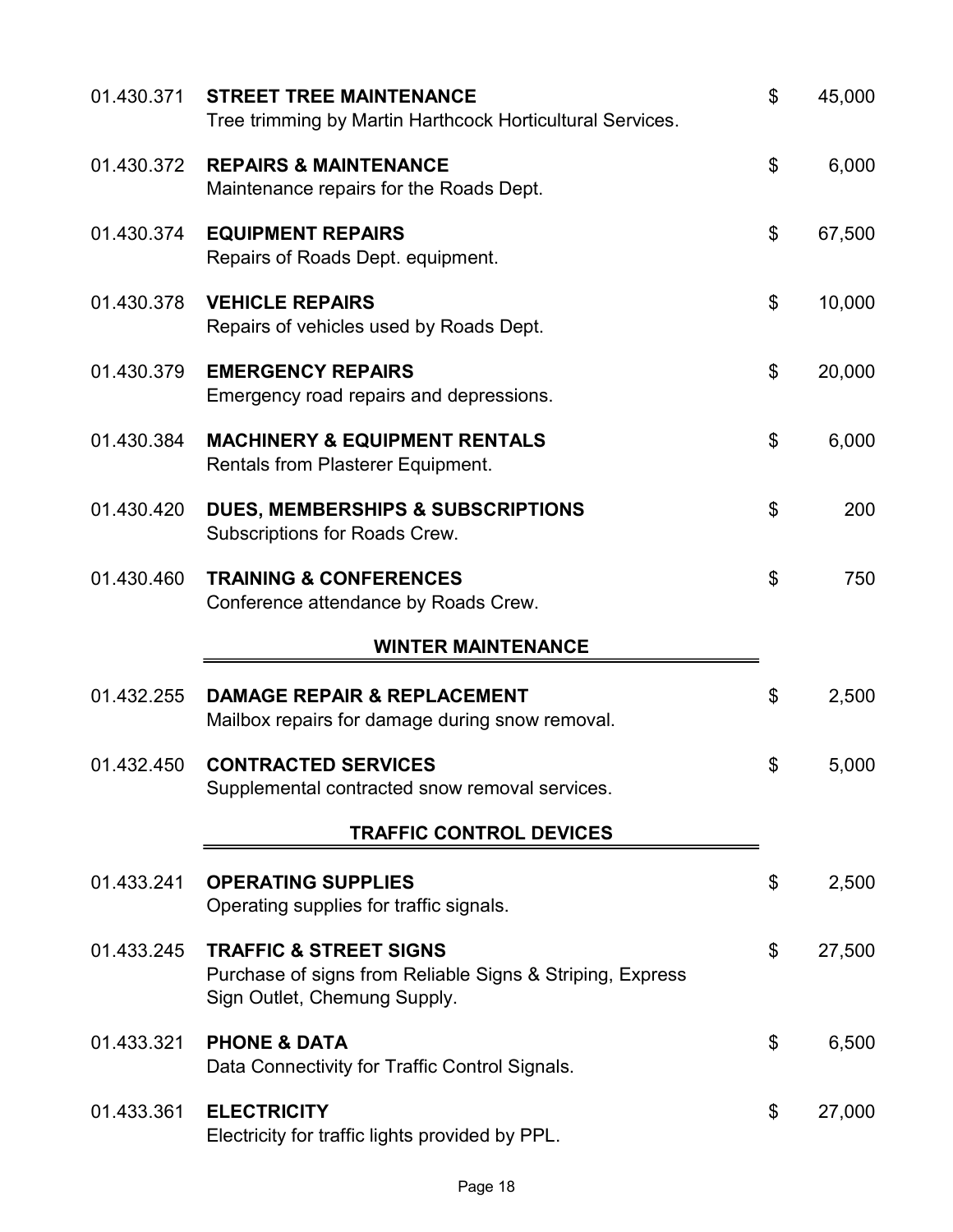| 01.433.372 | <b>REPAIRS &amp; MAINTENANCE</b><br>Maintenance of traffic lights using Signal Service, A-1 Traffic<br>Products, and items purchased from Grainger. There are 28<br>traffic lights and 8 school flashing signals at 3 schools. | \$<br>20,000  |
|------------|--------------------------------------------------------------------------------------------------------------------------------------------------------------------------------------------------------------------------------|---------------|
| 01.433.374 | <b>EQUIPMENT REPAIRS</b><br>Traffic Light repairs by Signal Service.                                                                                                                                                           | \$<br>17,500  |
| 01.433.450 | <b>CONTRACTED SERVICES</b><br>Services provided by Signal Service as an independent inspector<br>for the traffic lights.                                                                                                       | \$<br>25,000  |
|            | <b>STREET LIGHTS</b>                                                                                                                                                                                                           |               |
| 01.434.361 | <b>ELECTRICITY</b><br>Electricity for subdivision streetlights. Electricity generation<br>provided by Direct Energy.                                                                                                           | \$<br>292,600 |
|            | <b>STORM WATER</b>                                                                                                                                                                                                             |               |
| 01.436.313 | <b>ENGINEERING</b><br>Engineering reviews for storm water.                                                                                                                                                                     | \$<br>35,000  |
| 01.436.372 | <b>REPAIRS &amp; MAINTENANCE</b><br>Repairs & maintenance for storm water.                                                                                                                                                     | \$<br>85,500  |
| 01.436.450 | <b>CONTRACTED SERVICES</b><br>EMI mowing services for storm water basins.                                                                                                                                                      | \$<br>65,000  |
|            | <b>ROADS &amp; BRIDGES - MAINTENANCE</b>                                                                                                                                                                                       |               |
| 01.438.241 | <b>OPERATING SUPPLIES</b><br>Paving supplies purchased from Eastern Industries.                                                                                                                                                | \$<br>205,000 |
| 01.438.258 | <b>MATERIALS &amp; FREIGHT</b><br>Material and freight charges for road and bridge items.                                                                                                                                      | \$<br>2,000   |
| 01.438.376 | <b>GUIDE RAIL REPAIR &amp; MAINTENANCE</b><br>Repairs to guide rails.                                                                                                                                                          | \$<br>25,000  |
| 01.438.377 | <b>BRIDGES REPAIR &amp; MAINTENANCE</b><br>Repairs to bridges.                                                                                                                                                                 | \$<br>70,000  |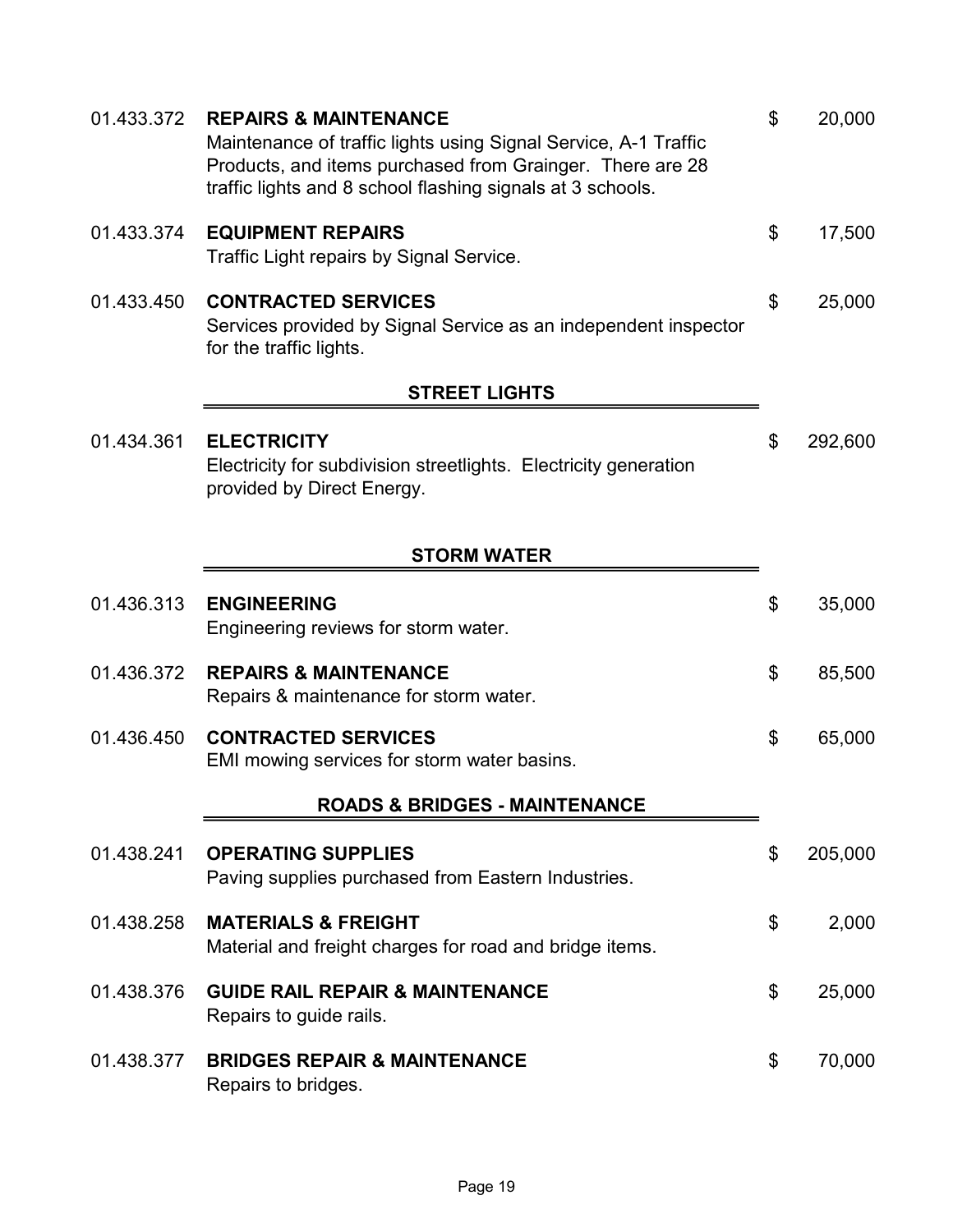| 01.438.450 | <b>CONTRACTED SERVICES</b><br>Paving services done by Kuhns & Anthony Paving Co. as well as<br>other contractors. This includes milling, fog seal, and road MAT. | \$<br>25,000  |
|------------|------------------------------------------------------------------------------------------------------------------------------------------------------------------|---------------|
|            | <b>PUBLIC WORKS ADMINISTRATION</b>                                                                                                                               |               |
| 01.440.112 | <b>SALARIES &amp; WAGES - FULL TIME</b><br>Salaries for the Director of Public Works, Administrative Asst.,<br>and Projects/Parks-Facilities Director.           | \$<br>225,800 |
| 01.440.191 | <b>UNIFORM &amp; SAFETY APPAREL</b><br>Uniform rentals for Public Works Administration.                                                                          | \$<br>1,300   |
| 01.440.241 | <b>OPERATING SUPPLIES</b><br>Operating supplies needed for Public Works Dept.                                                                                    | \$<br>1,500   |
| 01.440.249 | <b>GENERAL EXPENSE</b><br>General expense purchases by Public Works Dept.                                                                                        | \$<br>4,500   |
| 01.440.260 | <b>SMALL TOOLS &amp; MINOR EQUIPMENT</b><br>Minor equipment purchases for Public Works Dept.                                                                     | \$<br>3,750   |
| 01.440.324 | <b>WIRELESS EQUIPMENT</b><br>Cell phones PW Staff and Truck GPS Systems.                                                                                         | \$<br>15,000  |
| 01.440.327 | <b>RADIO EQUIPMENT MAINTENANCE</b><br>Maintenance work done by ECCO Communications.                                                                              | \$<br>3,750   |
| 01.440.378 | <b>VEHICLE REPAIRS</b><br>Repairs to PW Director vehicle.                                                                                                        | \$<br>1,000   |
| 01.440.420 | <b>DUES, SUBSCRIPTIONS &amp; MEMBERSHIPS</b><br>Membership for Public Works Administration personnel.                                                            | \$<br>500     |
| 01.440.450 | <b>CONTRACTED SERVICES</b><br>Maintenance of copy machine.                                                                                                       | \$<br>500     |
| 01.440.460 | <b>TRAINING &amp; CONFERENCES</b><br>Conference attendance by Public Works Administration.                                                                       | \$<br>3,000   |
|            | <b>COMMUNITY CENTER</b>                                                                                                                                          |               |
| 01.451.112 | <b>SALARIES &amp; WAGES - FULL TIME</b><br>Salaries for Director of Recreation, 1 Recreation Asst., and 1<br><b>Recreation Attendant.</b>                        | \$<br>153,700 |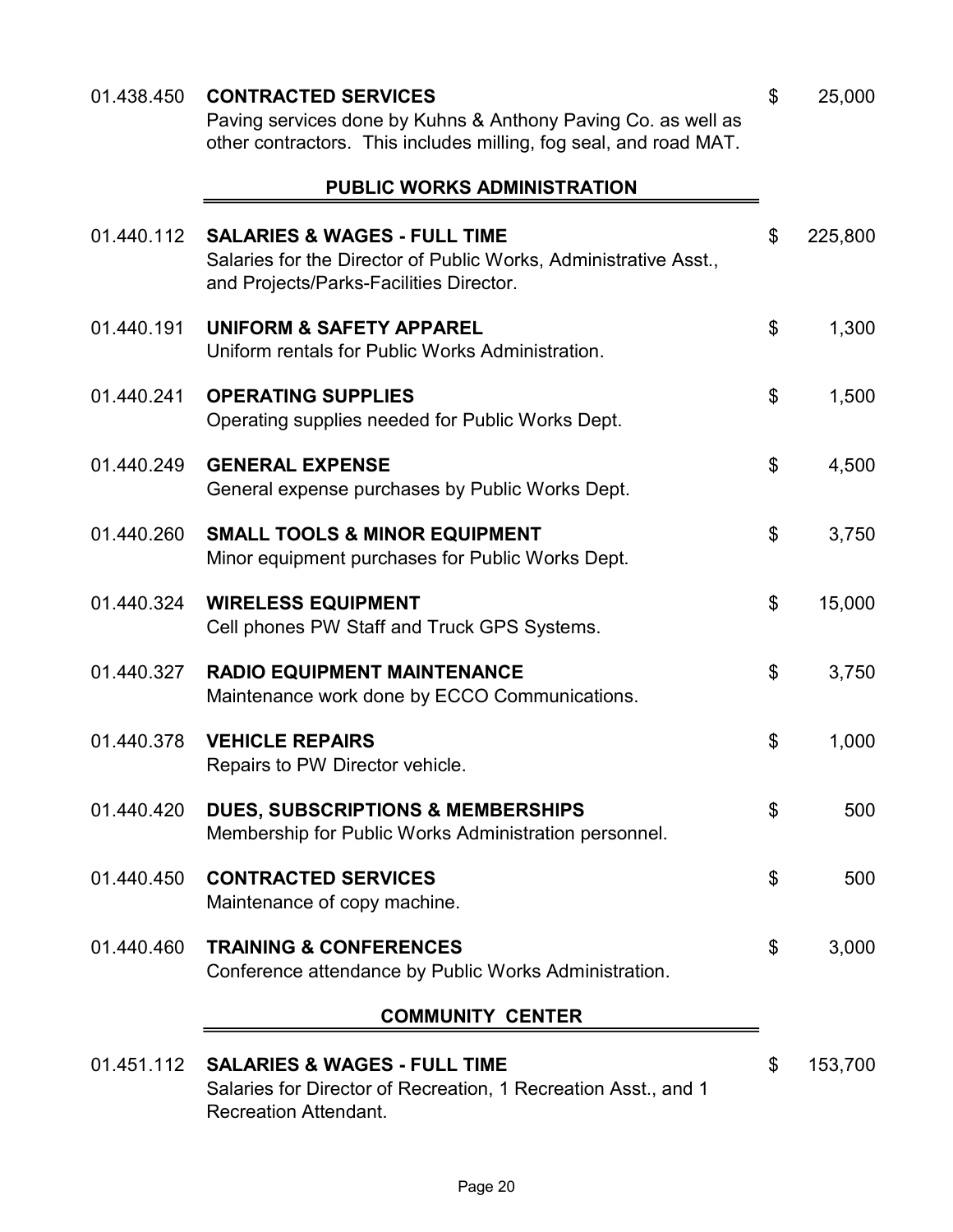| 01.451.115 | <b>SALARIES &amp; WAGES - PART TIME</b><br>Salaries for 12 Community Center Attendants.                                                                                                | \$<br>119,000 |
|------------|----------------------------------------------------------------------------------------------------------------------------------------------------------------------------------------|---------------|
| 01.451.215 | <b>POSTAGE</b><br>50% Postage for the newsletter and postage for the Troop Support<br>program where supplies are sent to troops stationed overseas.<br>Remaining 50% is in 01.406.215. | \$<br>9,000   |
| 01.451.241 | <b>OPERATING SUPPLIES</b><br>Paper products, soap, etc. purchased from Master Supply,<br>Staples, Dries, Sam's Club, Light Fixture, etc.                                               | \$<br>9,000   |
| 01.451.249 | <b>GENERAL EXPENSE</b><br>Mileage reimbursements for Community Center personnel.                                                                                                       | \$<br>3,500   |
| 01.451.260 | <b>SMALL TOOLS &amp; MINOR EQUIPMENT</b><br>Minor equipment purchases for the Community Center.                                                                                        | \$<br>7,400   |
| 01.451.310 | <b>PROFESSIONAL SERVICES/PROGRAMS</b><br>Cultural/recreation programs offered at the Community Center.                                                                                 | \$<br>65,000  |
| 01.451.311 | <b>COMMUNITY DAYS</b><br><b>Annual Community Days event.</b>                                                                                                                           | \$<br>14,000  |
| 01.451.318 | <b>ALARM/SECURITY SERVICES</b><br>Security Alarm Services. Security Guard Services.                                                                                                    | \$<br>35,000  |
| 01.451.324 | <b>MOBILE PHONES</b>                                                                                                                                                                   | \$<br>550     |
| 01.451.342 | <b>PRINTING</b><br>Printing of signs for events and brochures for Community Center<br>rentals.                                                                                         | \$<br>1,000   |
| 01.451.361 | <b>ELECTRICITY</b><br>Electricity provided by PPL.                                                                                                                                     | \$<br>60,000  |
| 01.451.362 | <b>GAS</b><br>Gas service provided by UGI.                                                                                                                                             | \$<br>35,000  |
| 01.451.372 | <b>REPAIRS &amp; MAINTENANCE</b><br>Community Center repairs to HVAC system, gym floor, appliance<br>repairs, water testing, and other miscellaneous repairs.                          | \$<br>55,000  |
| 01.451.420 | <b>DUES, SUBSCRITIONS &amp; MEMBERSHIPS</b><br>Membership in the PA Recreation and Park Society.                                                                                       | \$<br>600     |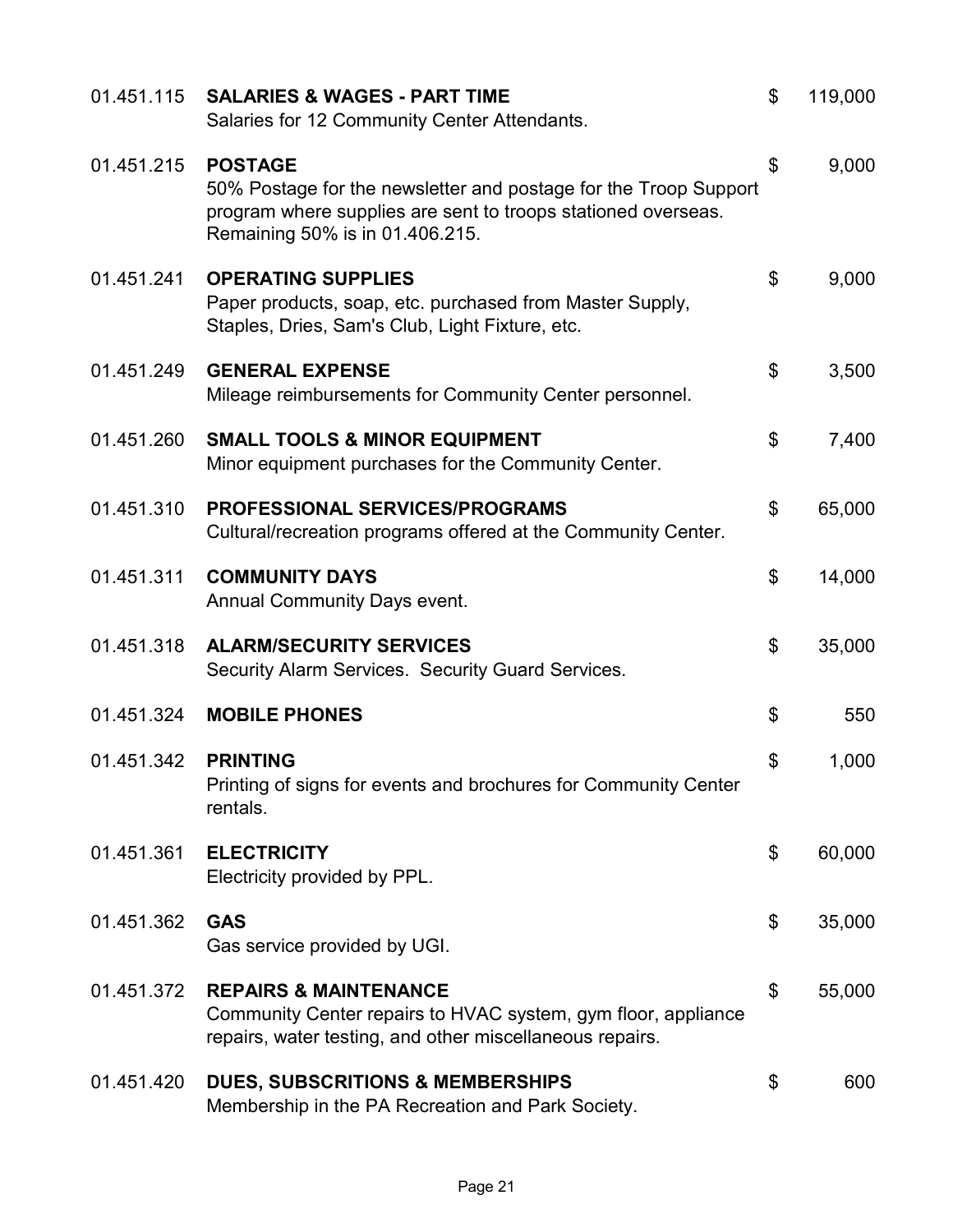| 01.451.440 | <b>PEST CONTROL</b><br>Pest control services provided by JC Ehrlich.                                                                                                                                                                                                   | \$<br>800     |
|------------|------------------------------------------------------------------------------------------------------------------------------------------------------------------------------------------------------------------------------------------------------------------------|---------------|
| 01.451.445 | <b>JANITORIAL</b><br>Services provided by Advanced Cleaning Solutions.                                                                                                                                                                                                 | \$<br>48,000  |
| 01.451.460 | <b>TRAINING &amp; CONFERENCES</b><br>Conference attendance by Community Center personnel.                                                                                                                                                                              | \$<br>500     |
|            | <b>SWIMMING POOL</b>                                                                                                                                                                                                                                                   |               |
| 01.452.115 | <b>SALARIES &amp; WAGES - PART TIME</b><br>Salaries for lifeguards, snack bar/admission attendants,<br>and 2 Part-time Pool Managers.                                                                                                                                  | \$<br>140,000 |
| 01.452.229 | <b>SNACK FOODS</b><br>Purchases for the swimming pool snack bar.                                                                                                                                                                                                       | \$<br>22,000  |
| 01.452.241 | <b>OPERATING SUPPLIES</b><br>Pool chemicals from Main Line Commercial Pools.                                                                                                                                                                                           | \$<br>20,000  |
| 01.452.249 | <b>GENERAL EXPENSE</b><br>Employee background checks, reimbursements for lifeguard<br>certifications, summer cell phone, swimming apparel, first aid<br>supplies, and paper products/soap/cleaning supplies.<br>This also includes the purchase of pool lounge chairs. | \$<br>15,000  |
| 01.452.260 | <b>SMALL TOOLS &amp; MINOR EQUIPMENT</b><br>Minor equipment purchases for pool.                                                                                                                                                                                        | \$<br>4,000   |
| 01.452.324 | <b>MOBILE PHONES</b>                                                                                                                                                                                                                                                   | \$<br>650     |
| 01.452.372 | <b>REPAIRS &amp; MAINTENANCE</b><br>Pool cleaning, water testing, and other maintenance items.                                                                                                                                                                         | \$<br>15,000  |
| 01.452.430 | <b>TAXES</b><br>PA sales taxes for snack bar items sold.                                                                                                                                                                                                               | \$<br>2,000   |
| 01.452.440 | <b>PEST CONTROL</b><br>Pest control for pool house and snack bar by JC Ehrlich.                                                                                                                                                                                        | \$<br>750     |
|            | <b>SUMMER PROGRAMS</b>                                                                                                                                                                                                                                                 |               |
| 01.453.115 | <b>SALARIES &amp; WAGES - PART TIME</b><br>Salaries for 5 senior level and 42 playground employees at<br>5 playgrounds for the 7 week summer program.                                                                                                                  | \$<br>59,000  |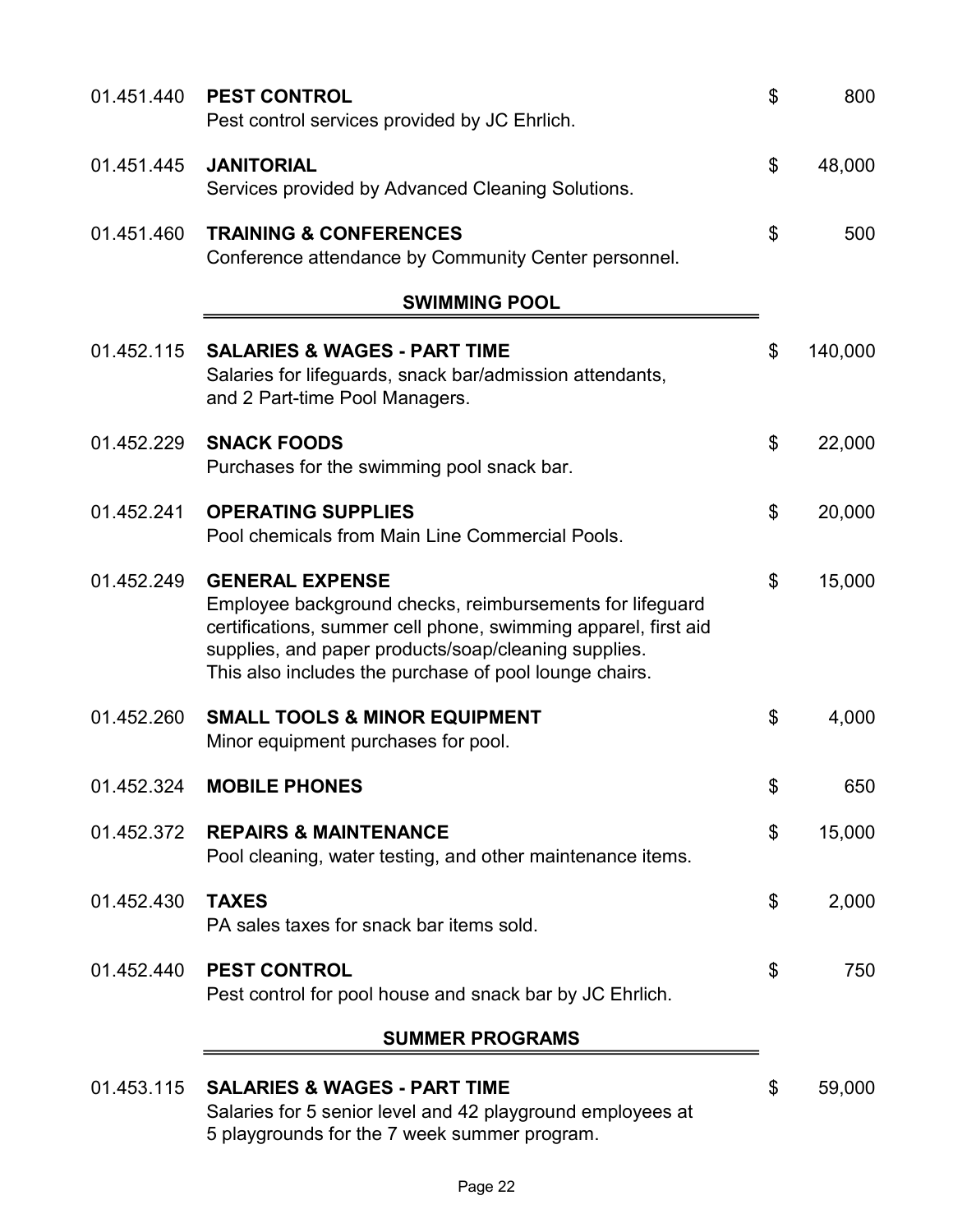| 01.453.247 | <b>PLAYGROUND SUPPLIES</b><br>Art supplies, craft kits, first aid supplies from Medco Supply, and<br>counselor shirts from A & H Sporting Goods. | \$<br>12,000  |
|------------|--------------------------------------------------------------------------------------------------------------------------------------------------|---------------|
| 01.453.249 | <b>GENERAL EXPENSE</b><br>Employee background checks. Electrical upgrade at HLR Band Shell.                                                      | \$<br>4,000   |
| 01.453.310 | <b>PROFESSIONAL SERVICES/PROGRAMS</b><br>Roundup Day rentals, special demonstrations, park concerts, and<br>Dip 'N Dance at pool.                | \$<br>11,000  |
|            | <b>PARKS</b>                                                                                                                                     |               |
| 01.454.112 | <b>SALARIES &amp; WAGES - FULL TIME</b><br>Salaries for 1 Crew Chief and 6 Crew Members.                                                         | \$<br>535,100 |
| 01.454.115 | <b>SALARIES &amp; WAGES - PART TIME</b><br>Salaries for 14 Seasonal employees and 1 Part-time employee.                                          | \$<br>108,700 |
| 01.454.191 | <b>UNIFORM &amp; SAFETY APPAREL</b><br>Uniform rentals and work boots per union agreement.                                                       | \$<br>9,100   |
| 01.454.221 | <b>MULCH</b><br>Type and amount of playground mulch determined by state<br>requirements.                                                         | \$<br>25,000  |
| 01.454.230 | <b>HEATING FUEL</b><br>Heating fuel purchased from Lehigh Fuel and used for parks and<br>Wescosvile Rec. Hall.                                   | \$<br>4,000   |
| 01.454.241 | <b>OPERATING SUPPLIES</b><br>Supplies from Grainger, Dries, Tractor Supply, Herbein Garden<br>Center, and other vendors.                         | \$<br>25,000  |
| 01.454.249 | <b>GENERAL EXPENSE</b><br>Port-O-John rentals for the parks and employee background<br>checks.                                                   | \$<br>6,000   |
| 01.454.253 | <b>MACHINERY &amp; EQUIPMENT PARTS</b><br>Purchases for mowers.                                                                                  | \$<br>13,000  |
| 01.454.254 | <b>PARK REPLACEMENTS</b><br>Replacement items for playground and park equipment.                                                                 | \$<br>37,000  |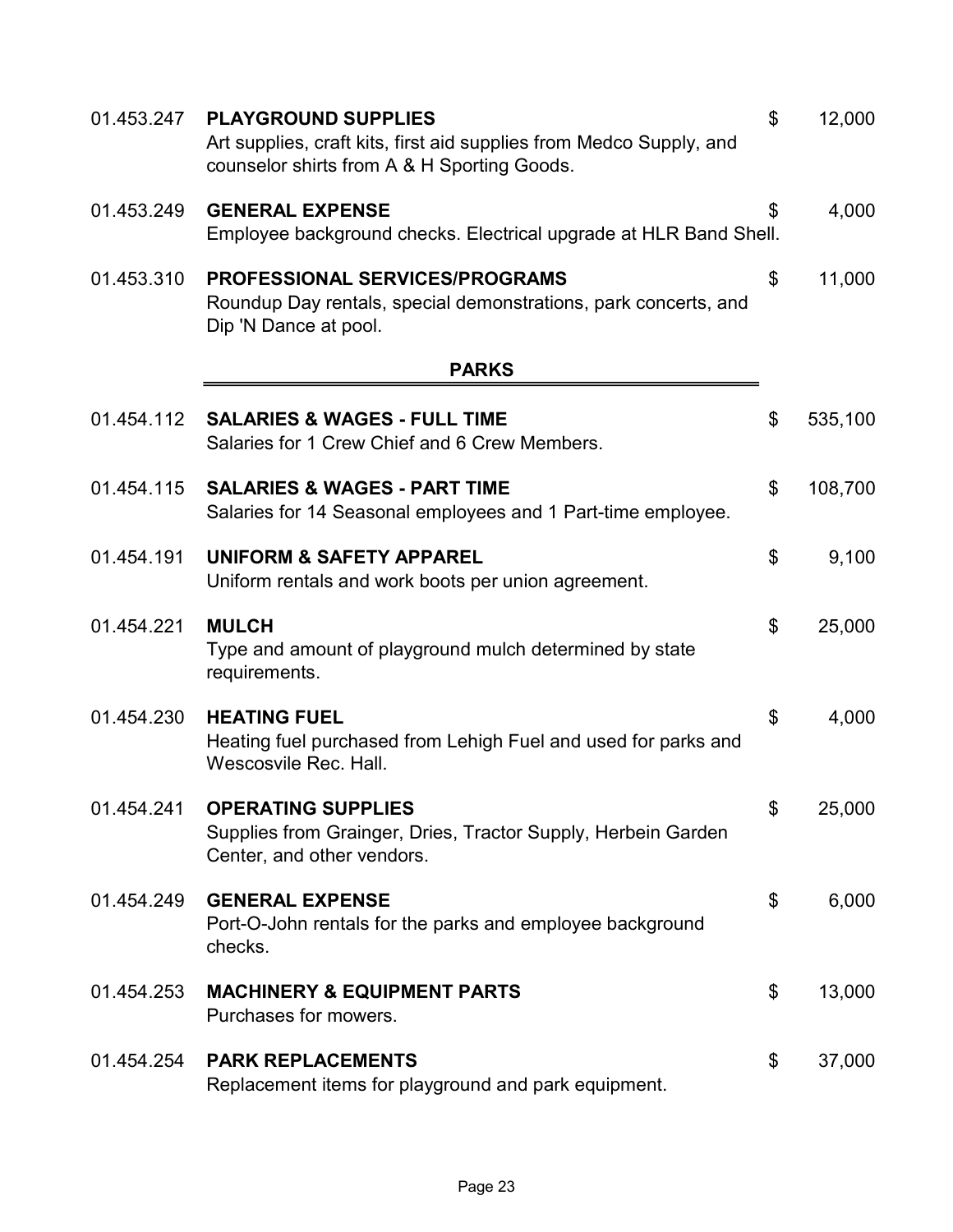| 01.454.260 | <b>SMALL TOOLS &amp; MINOR EQUIPMENT</b><br>Minor equipment purchases for Township parks.                                 | \$<br>12,000  |
|------------|---------------------------------------------------------------------------------------------------------------------------|---------------|
| 01.454.361 | <b>ELECTRICITY</b><br>Service provided by PPL.                                                                            | \$<br>16,000  |
| 01.454.371 | <b>TOWNSHIP TREE MAINTENANCE</b><br>Township owned trees requiring maintenance.                                           | \$<br>75,000  |
| 01.454.372 | <b>REPAIRS &amp; MAINTENANCE</b><br>Water service from LCA, tennis court, pickel court, and<br>other maintenance.         | \$<br>40,000  |
| 01.454.374 | <b>EQUIPMENT REPAIRS</b><br>Repairs to equipment used to maintain the parks.                                              | \$<br>15,000  |
| 01.454.378 | <b>VEHICLE REPAIRS</b><br>Repairs to Parks Dept. vehicles.                                                                | \$<br>7,500   |
| 01.454.384 | <b>MACHINERY &amp; EQUIPMENT RENTALS</b><br>Roto-tiller, bobcat cylinder, and other equipment rentals.                    | \$<br>1,000   |
| 01.454.420 | <b>DUES, SUBSCRIPTIONS &amp; MEMBERSHIPS</b><br>Memberships for Parks employees.                                          | \$<br>200     |
| 01.454.450 | <b>CONTRACTED SERVICES</b><br>Estate Maintenance provides mowing services. The contract bid<br>was awarded for 2017-2021. | \$<br>65,000  |
| 01.454.460 | <b>TRAINING &amp; CONFERENCES</b><br>Conference attendance by Parks employees.                                            | \$<br>750     |
|            | <b>LMT LIBRARY</b>                                                                                                        |               |
| 01.456.500 | <b>LIBRARY SUBSIDY</b><br>Remittance of library tax revenue less collection expenses.                                     | \$<br>585,000 |
|            | <b>GRANTS</b>                                                                                                             |               |
| 01.459.520 | <b>HISTORICAL SOCIETY</b><br>Contribution to Lower Macungie Historical Society.                                           | \$<br>12,700  |
| 01.459.521 | <b>CACLV</b><br>Annual contribution request.                                                                              | \$<br>5,000   |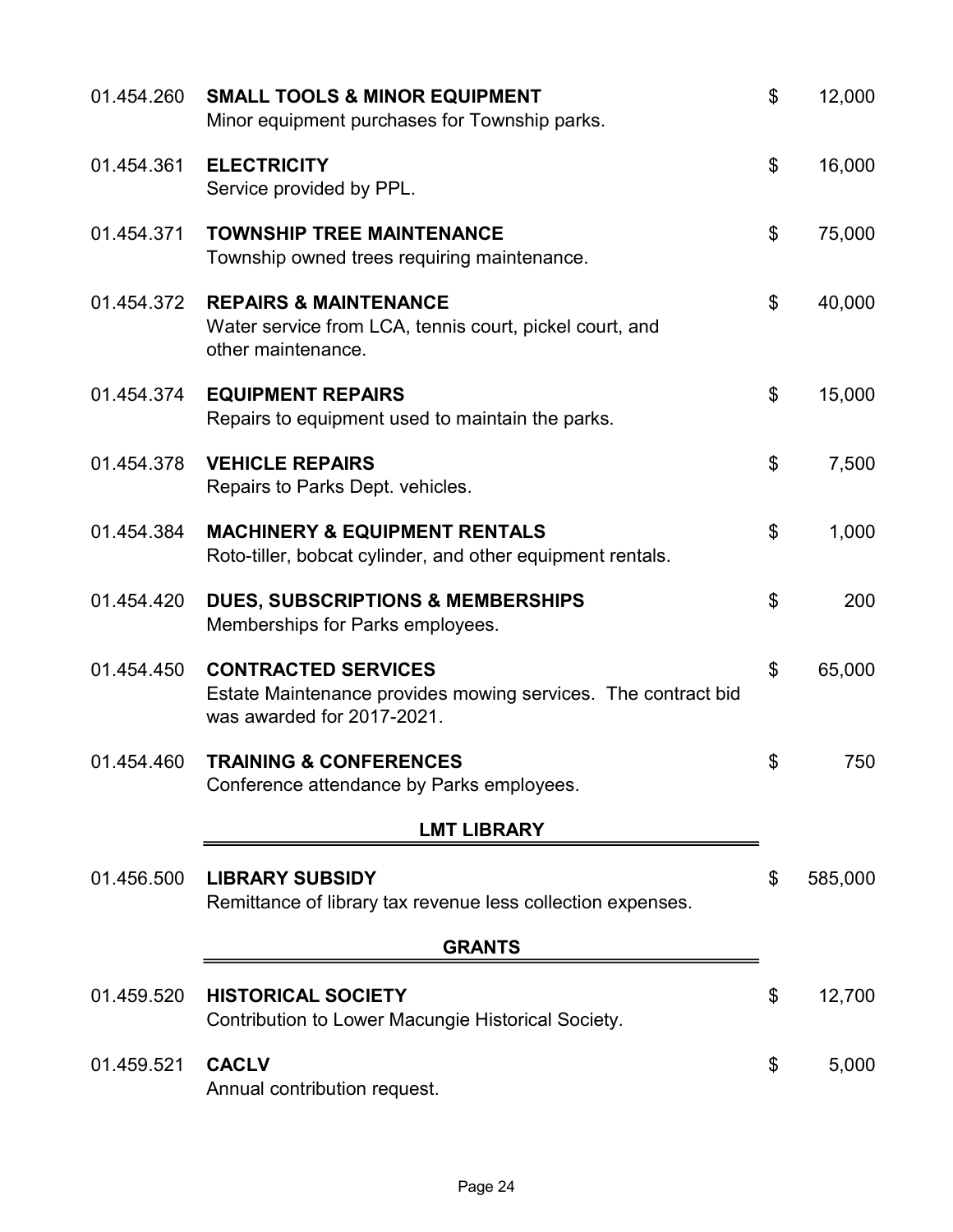| 01.459.523 | <b>VOUNTEER PROJECTS</b><br>Contribution for Boy/Eagle Scouts and other volunteer projects.                                  | \$<br>2,000   |
|------------|------------------------------------------------------------------------------------------------------------------------------|---------------|
| 01.459.524 | <b>ANIMAL CONTROL</b><br>Pick up of stray animals.                                                                           | \$<br>7,000   |
| 01.459.525 | <b>LEHIGH COUNTY SENIOR CENTER</b><br>Contribution to Lehigh County Senior Center.                                           | \$<br>4,000   |
| 01.459.526 | <b>LOWER MACUNGIE SENIOR CITIZENS</b><br>Contribution to Lower Macungie Seniors.<br>In addition Meeting Room Waiver applies. | \$<br>9,000   |
| 01.459.527 | YOUTH ASSOC.<br>Contribution to Lower Macungie Youth Assoc. (LMYA).<br>NO gym fee waivers in 2021.                           | \$<br>35,000  |
| 01.459.528 | <b>LMT LAZERS</b><br>Contribution to Lower Macungie Summer Swim Team.                                                        | \$<br>9,000   |
| 01.459.531 | <b>MEALS ON WHEELS</b><br>Contribution to Meals on Wheels which provides services for<br>homebound individuals.              | \$<br>6,500   |
| 01.459.532 | <b>GARDEN CLUB</b><br>Garden activities for Lower Macungie residents.<br>In addition Meeting Room Waiver applies.            | \$<br>2,500   |
| 01.459.534 | <b>LMT MUSTANGS</b><br><b>Contribution to Lower Macungie Mustangs Football</b><br>and Cheerleading                           | \$            |
|            | <b>EMPLOYER PAID BENEFITS</b>                                                                                                |               |
| 01.481.192 | <b>FICA - EMPLOYER PAID</b><br>Social security taxes at 6.2% of wages.                                                       | \$<br>230,000 |
| 01.481.193 | <b>MEDICARE - EMPLOYER PAID</b><br>Medicare taxes at 1.45% of wages.                                                         | \$<br>54,000  |
| 01.481.194 | <b>UNEMPLOYMENT COMPENSATION</b><br>Unemployment benefit payments to PA UC Fund.                                             | \$<br>10,000  |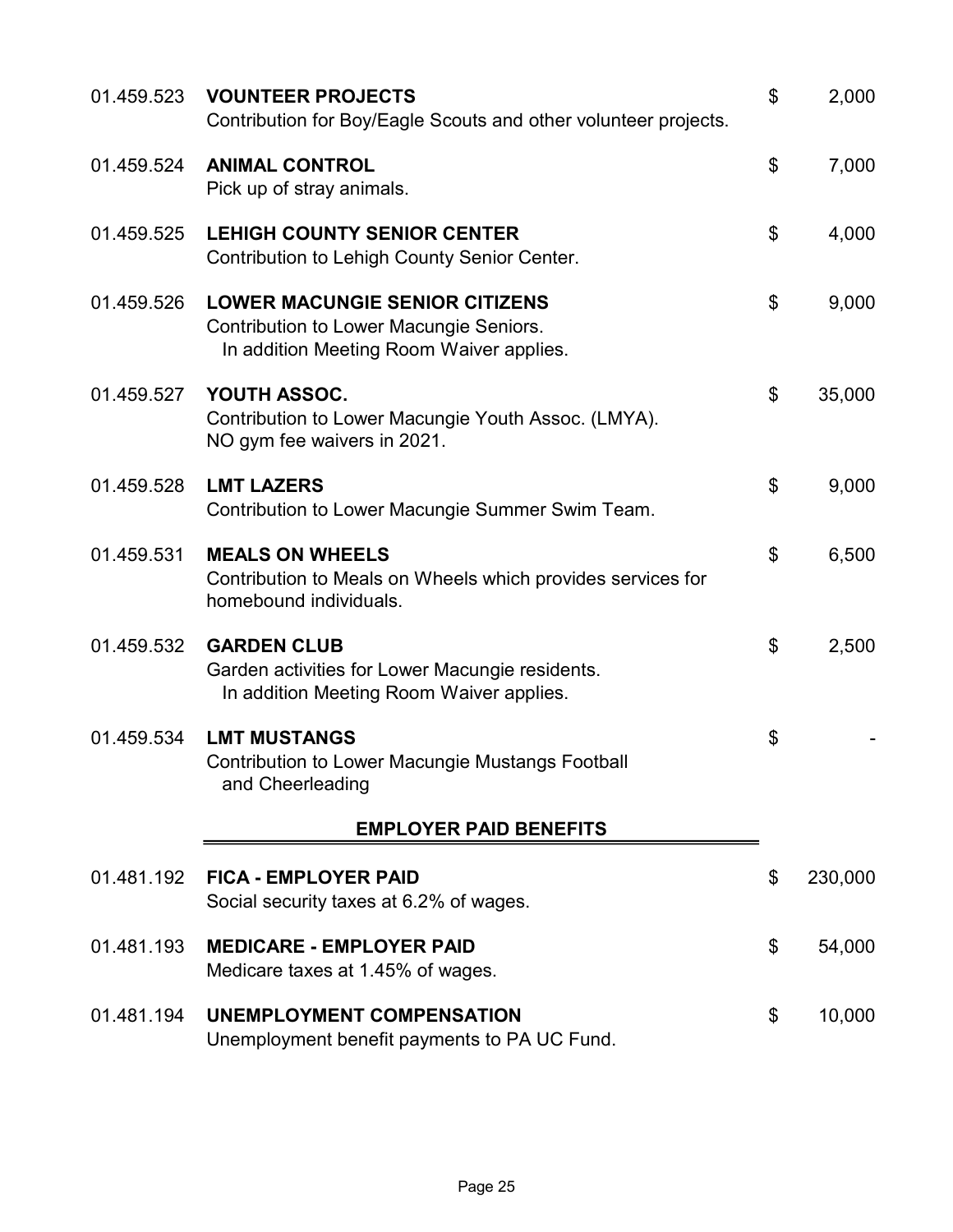**NON-UNIFORM PENSION**

Ė

| 01.483.150 | <b>PENSION PLAN FEES</b><br>Plan administered through Fulton Financial Advisors.                                                                                                                                                                                                       | \$<br>33,000  |
|------------|----------------------------------------------------------------------------------------------------------------------------------------------------------------------------------------------------------------------------------------------------------------------------------------|---------------|
| 01.483.151 | <b>457 PLAN CONTRIBUTIONS</b><br>Township contributes 2% to plan participants.                                                                                                                                                                                                         | \$<br>56,000  |
| 01.483.197 | <b>PENSION</b><br>Contribution to pension plan administered by Fulton Financial.                                                                                                                                                                                                       | \$<br>441,000 |
|            | <b>WORKERS' COMPENSATION</b>                                                                                                                                                                                                                                                           |               |
| 01.484.354 | <b>WORKERS' COMPENSATION</b><br>Stauffer Insurance Agency provides the statutorily required<br>insurance that compensates employees for occupational injuries<br>as outlined in the Workers' Compensation Act of PA.                                                                   | \$<br>160,000 |
|            | <b>OTHER EMPLOYEE BENEFITS</b>                                                                                                                                                                                                                                                         |               |
| 01.485.301 | <b>CONTINUING EDUCATION/TUITION REIMBURSMENT</b><br>Township provides \$1200 per employee for tuition reimbursement.                                                                                                                                                                   | \$<br>2,500   |
|            | <b>INSURANCE</b>                                                                                                                                                                                                                                                                       |               |
| 01.486.351 | <b>COMMERCIAL PROPERTY INSURANCE</b><br>Property Insurance through Stauffer Insurance Agency.<br>This is general liabilities coverage for injury/property damage, or<br>"All Risk" protection on bldgs./contents and Inland Marine/<br>Contractors' Equipment. Cyber Insurance Policy. | \$<br>48,500  |
| 01.486.352 | PUBLIC OFFICIALS LIABILITY INSURANCE<br>Liability Insurance through Stauffer Insurance Agency.                                                                                                                                                                                         | \$<br>12,000  |
| 01.486.353 | <b>GOV'T CRIME INSURANCE POLICY</b><br>Insurance through Stauffer Insurance Agency.                                                                                                                                                                                                    | \$<br>2,500   |
| 01.486.355 | <b>AUTO INSURANCE</b><br>Auto Insurance through Stauffer Insurance Agency.                                                                                                                                                                                                             | \$<br>27,000  |
| 01.486.356 | <b>COMMERCIAL UMBRELLA POLICY</b><br>Supplemental general liability insurance coverage through<br>Stauffer Insurance Agency.                                                                                                                                                           | \$<br>28,000  |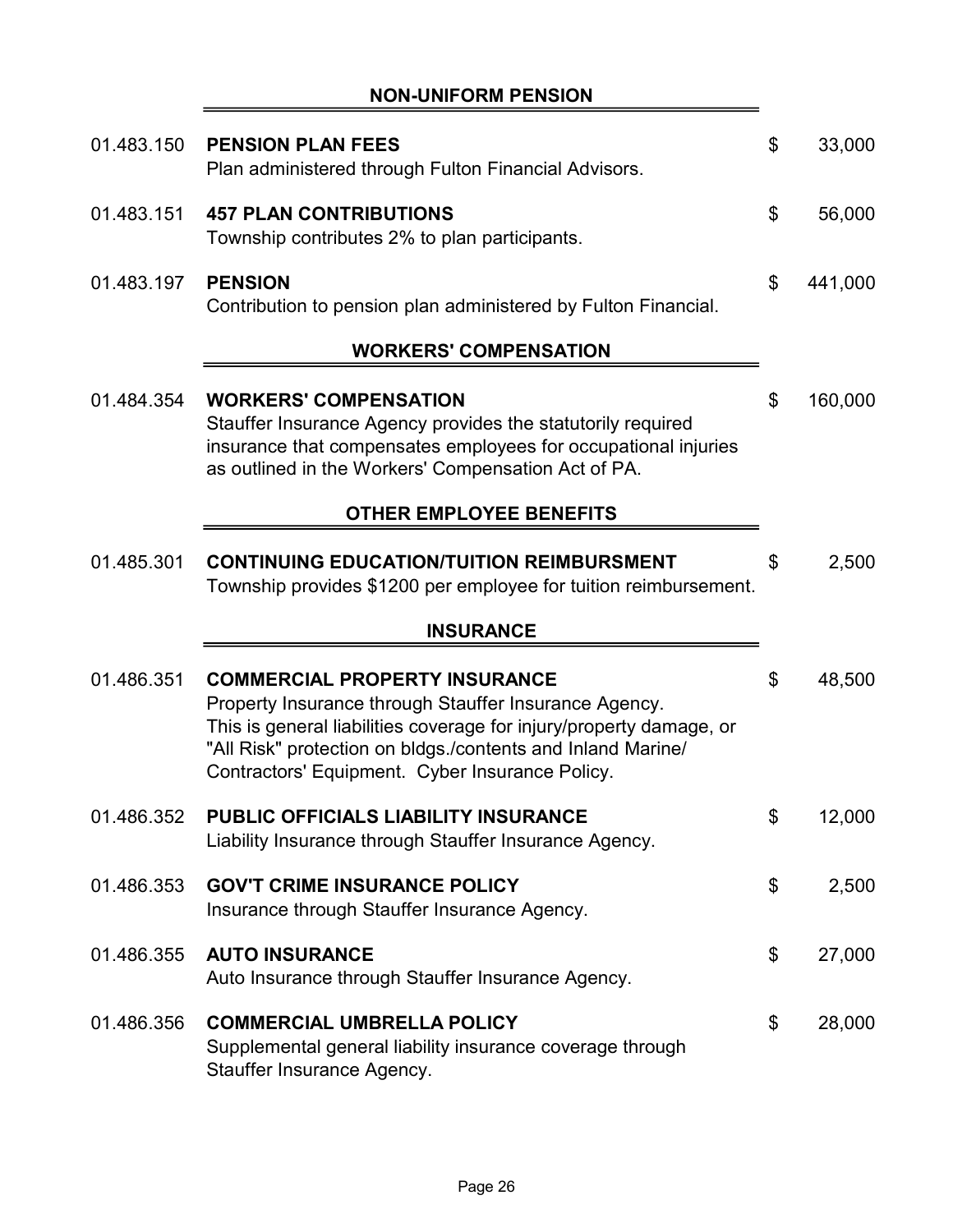|            | 01.487.160 DISABILITY INSURANCE<br>Short and long term disability provided by One America.       | \$ | 40,000  |
|------------|--------------------------------------------------------------------------------------------------|----|---------|
| 01.487.177 | <b>ACCRUED SICK TIME</b><br>Accumulated sick time.                                               | \$ | 40,000  |
| 01.487.196 | <b>HEALTH INSURANCE</b><br>Health Insurance provided by Township.                                | \$ | 925,000 |
|            | <b>INTERFUND TRANSFERS</b>                                                                       |    |         |
| 01.492.300 | <b>TRANSFER TO CAPITAL PROJECTS FUND</b><br>Transfer to support major projects for capital fund. | \$ | 41,700  |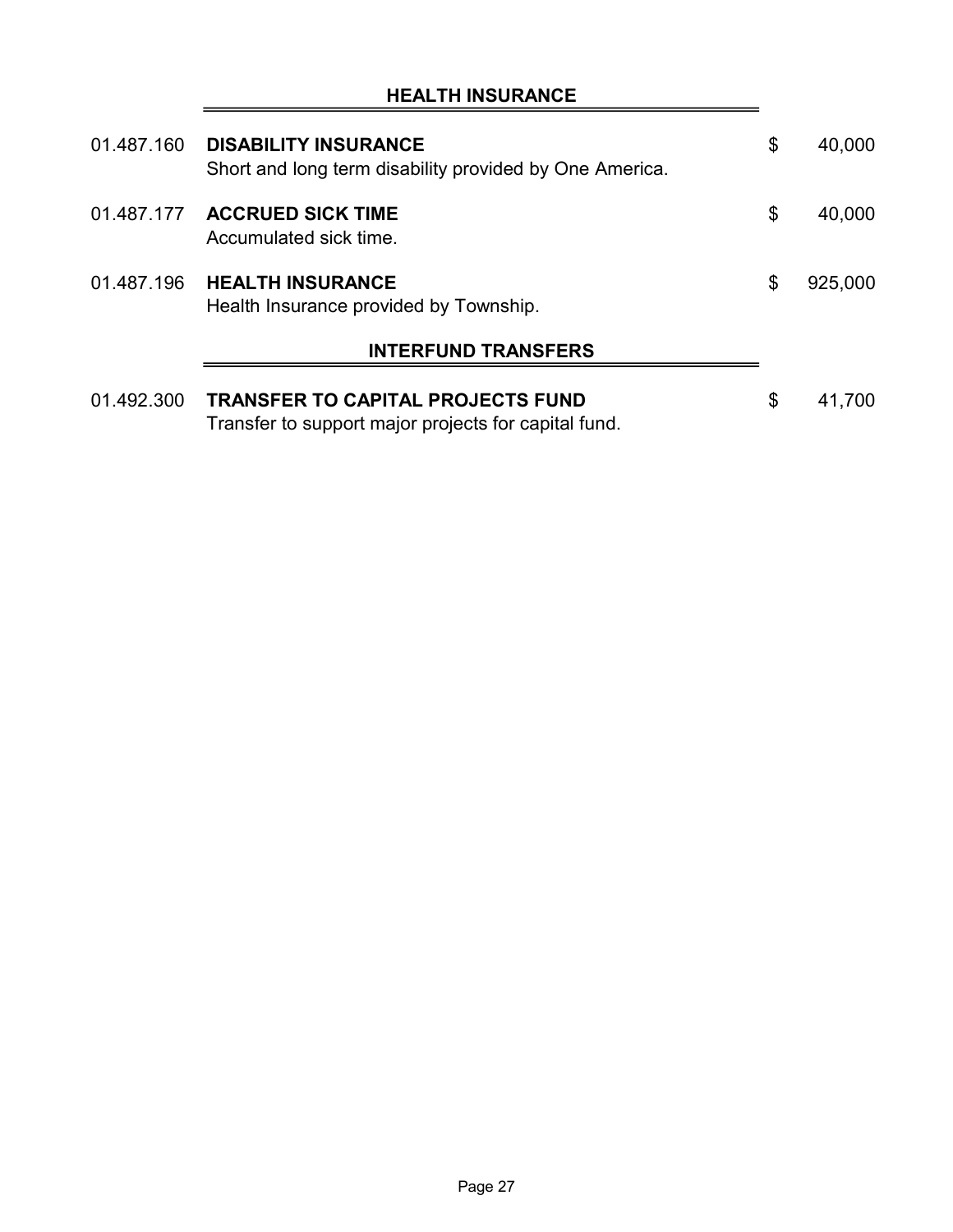# **LOWER MACUNGIE TOWNSHIP 2021 SEWER FUND (08)**

## **INTEREST EARNINGS**

| 08.341.000 | <b>INTEREST EARNINGS</b>                                                                                                        | \$<br>2,000     |
|------------|---------------------------------------------------------------------------------------------------------------------------------|-----------------|
|            | Interest rates on deposits and short term investments.<br><b>SANITATION</b>                                                     |                 |
| 08.364.110 | <b>SEWER CONNECTION PERMIT</b><br>Permit fee for connection to the Township sewer lines.                                        | \$<br>5,000     |
| 08.364.120 | <b>SEWER REGULAR CHARGES</b><br>Sewer fees paid to the Township by approximately<br>10,500 sewer customers.                     | \$<br>4,300,000 |
| 08.364.121 | <b>EXTRA STRENGTH CHARGE</b><br>Charges for commercial accounts, such as restaurants or<br>other businesses with heavier flows. | \$<br>30,000    |
| 08.364.125 | <b>PENALTIES ASSESSED</b><br>Late fee and interest penalties for sewer customers.                                               | \$<br>25,000    |
| 08.364.130 | <b>WASTEWATER ALLOCATION FEES</b><br>Tapping fee charged when a new sewer lateral is<br>connected to the Township sewer main.   | \$<br>25,000    |
| 08.364.140 | <b>SEWER CERTS</b><br>Fee to calculate final balances as part of closing costs for<br>properties that are sold.                 | \$<br>8,000     |
| 08.364.150 | <b>SEPTIC SYSTEM PERMITS</b><br>Permit fee charged for septic systems.                                                          | \$<br>1,000     |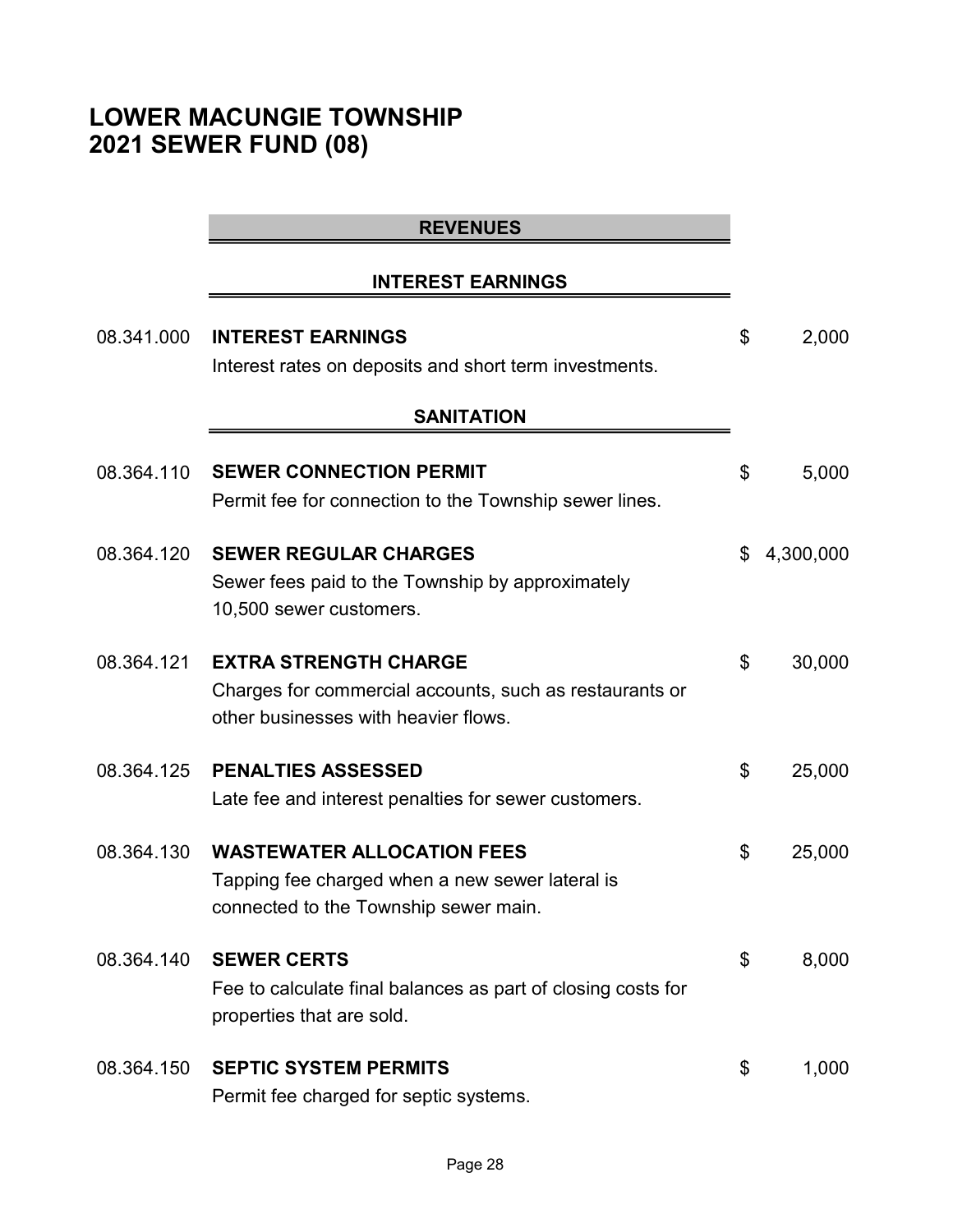# **REIMBURSEMENTS & REFUNDS**

| 08.380.300 | <b>MISCELLANEOUS REVENUE</b>                                                                                      | \$<br>2,000   |
|------------|-------------------------------------------------------------------------------------------------------------------|---------------|
| 08.380.900 | <b>REFUNDS FOR EXPENSES</b>                                                                                       | \$<br>500     |
|            | <b>RESERVE TRANSFERS</b>                                                                                          |               |
| 08.396.000 | <b>TRANSFER FROM RESERVES</b>                                                                                     | \$<br>397,550 |
|            | <b>EXPENSES</b>                                                                                                   |               |
|            | <b>FINANCIAL ADMINISTRATION</b>                                                                                   |               |
| 08.402.311 | <b>ACCOUNTING &amp; AUDITING SERVICES</b><br>A portion of the annual audit fee is allocated to the Sewer<br>Fund. | \$<br>9,000   |
| 08.402.317 | <b>PAYROLL PROCESSING</b><br>A portion of payroll processing done by JetPay<br>is allocated to the Sewer Fund.    | \$<br>2,000   |
| 08.402.390 | <b>BANK SERVICE CHARGES/FEES</b><br>Banking fees for returned checks.                                             | \$<br>1,000   |
| 08.402.391 | <b>CREDIT CARD PROCESSING FEES</b><br>Processing fees for online credit card payments.                            | \$<br>25,000  |
|            | <b>LEGAL SERVICES</b>                                                                                             |               |
| 08.404.401 | <b>SOLICITOR</b><br>Services provided by Township appointed law firm.                                             | \$<br>40,000  |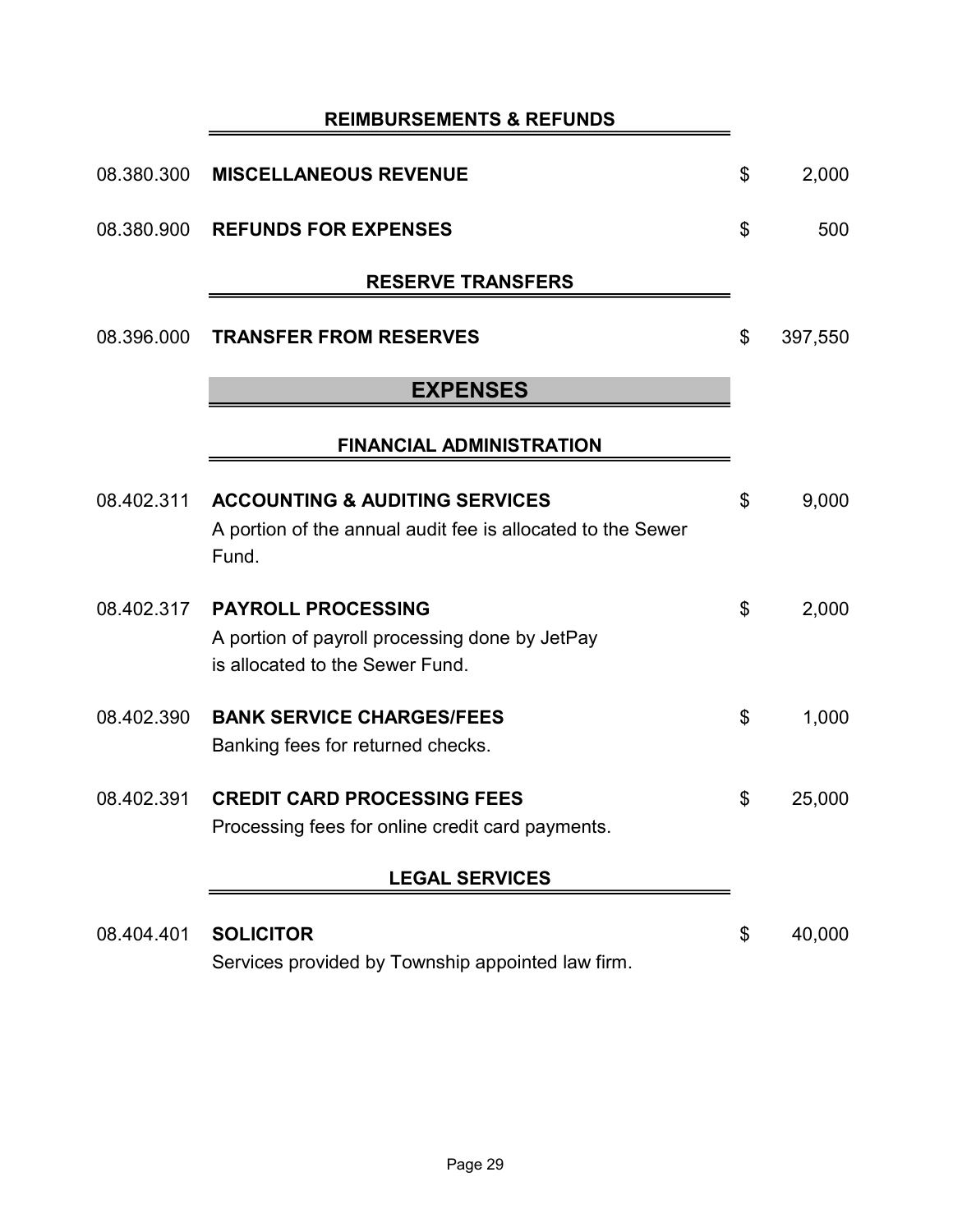# **SECRETARY**

| 08.405.112 | <b>SALARIES &amp; WAGES - FULL TIME</b><br>Utility Billing Admin. (50%) and Asst. Finance Director (50%),<br>The remaining 50% amounts are in 01.427.112 and<br>01.402.112, respectively. PW Admin Assistant (100%). | \$<br>108,100 |
|------------|----------------------------------------------------------------------------------------------------------------------------------------------------------------------------------------------------------------------|---------------|
| 08.405.210 | <b>OFFICE SUPPLIES</b><br>Paper, envelopes, and other supplies for sewer bills.                                                                                                                                      | \$<br>15,000  |
| 08.405.215 | <b>POSTAGE</b><br>Postage for sewer billings.                                                                                                                                                                        | \$<br>500     |
| 08.405.321 | <b>PHONE &amp; DATA</b><br>A portion of the phone and data network expenses are<br>allocated to this fund.                                                                                                           | \$<br>6,000   |
|            | <b>ENGINEERING</b>                                                                                                                                                                                                   |               |
| 08.408.313 | <b>ENGINEERING &amp; ARCHITECURE</b><br>Services provided by Township appointed engineering firm.                                                                                                                    | \$<br>75,000  |
|            | <b>BUILDING &amp; FACILITIES</b>                                                                                                                                                                                     |               |
| 08.409.230 | <b>HEATING FUEL</b><br>A portion of the fuel expense is allocated to this fund.                                                                                                                                      | \$<br>15,000  |
| 08.409.361 | <b>ELECTRICITY</b><br>A portion of the electricity expenses is allocated to this fund.                                                                                                                               | \$<br>12,000  |
|            | <b>PERMITS</b>                                                                                                                                                                                                       |               |
| 08.413.112 | <b>SALARIES &amp; WAGES - FULL TIME</b><br>Water Resource Specialist / SEO.                                                                                                                                          | \$<br>56,600  |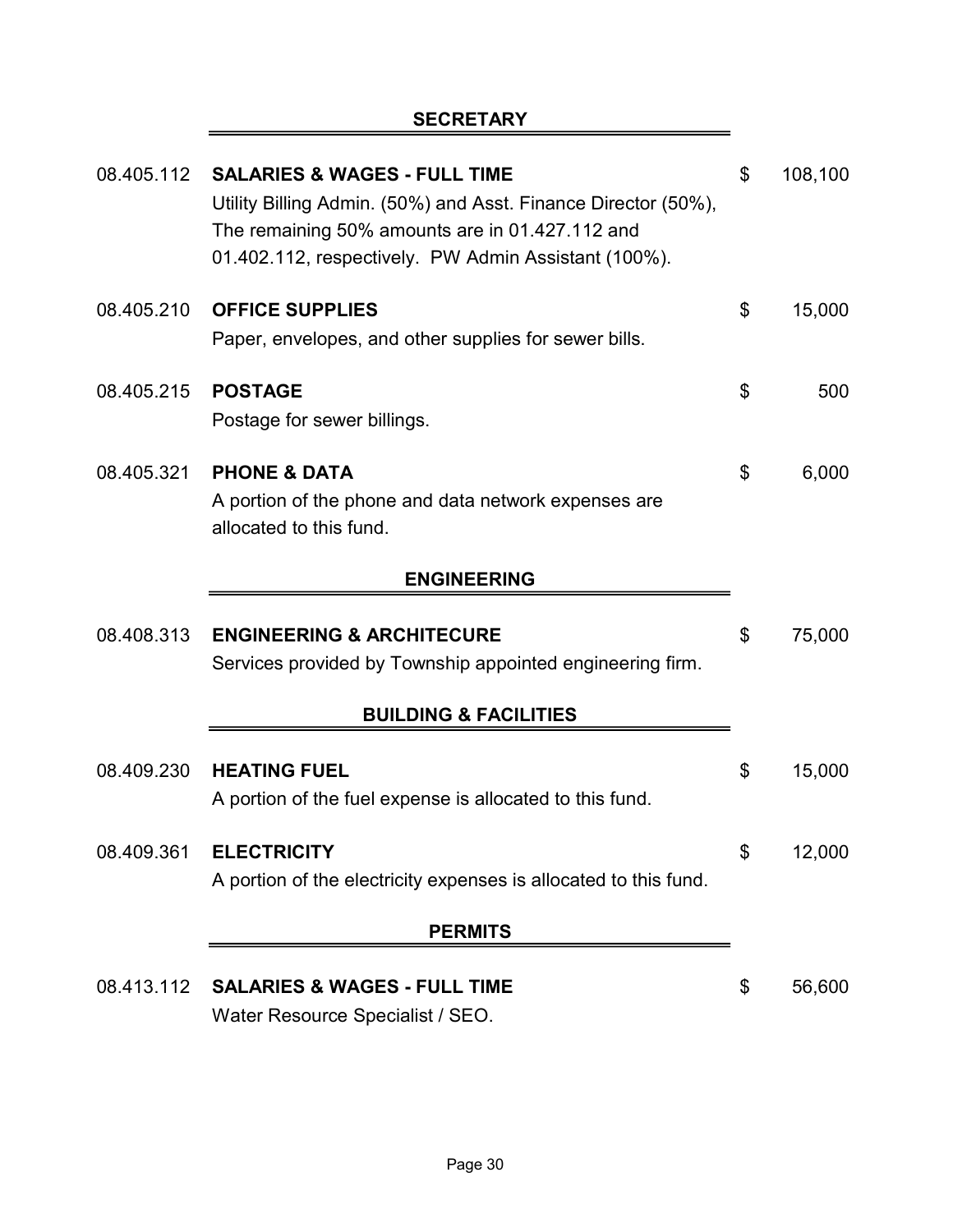# **WASTEWATER COLLECTION AND TREATMENT**

| 08.429.112 | <b>SALARIES &amp; WAGES - FULL TIME</b><br>Salary for Sewer Crew Chief, 4 Crew Members.                                                                                                           | \$<br>388,900   |
|------------|---------------------------------------------------------------------------------------------------------------------------------------------------------------------------------------------------|-----------------|
| 08.429.115 | <b>SALARIES &amp; WAGES - PART TIME</b><br>Salaries 1 seasonal employee in the Sewer Dept. for<br>GIS/Admin work.                                                                                 | \$<br>6,300     |
| 08.429.191 | <b>UNIFORM &amp; SAFETY APPAREL</b><br>Uniform rentals and work boots per union agreement.                                                                                                        | \$<br>6,200     |
| 08.429.231 | <b>VEHICLE FUEL</b><br>Purchase of vehicle fuel.                                                                                                                                                  | \$<br>18,000    |
| 08.429.241 | <b>OPERATING SUPPLIES</b><br>Purchase of supplies from Industrial Chemical Labs,<br>Grainger, etc.                                                                                                | \$<br>3,500     |
| 08.429.249 | <b>GENERAL EXPENSE</b><br>CDL license fees, drug/lab testing, and PA One Call.                                                                                                                    | \$<br>2,500     |
| 08.429.256 | <b>SEWER RISERS</b><br>Sewer risers purchased from Exeter Supply.                                                                                                                                 | \$<br>18,000    |
| 08.429.260 | <b>SMALL TOOLS &amp; MINOR EQUIPMENT</b><br>Purchase of minor equipment items from Dries, Grainger,<br>Teledyne, etc.                                                                             | \$<br>20,000    |
| 08.429.327 | <b>RADIO EQUIPMENT MAINTENANCE</b><br>Maintenance done by ECCO Communications.                                                                                                                    | \$<br>250       |
| 08.429.364 | <b>SEWER TREATMENT &amp; TRANSPORTATION</b><br>Sewer usage fees charged by South Whitehall, Emmaus,<br>Upper Macungie, Macungie, and LCA as well as<br>water testing done by Benchmark Analytics. | \$<br>2,500,000 |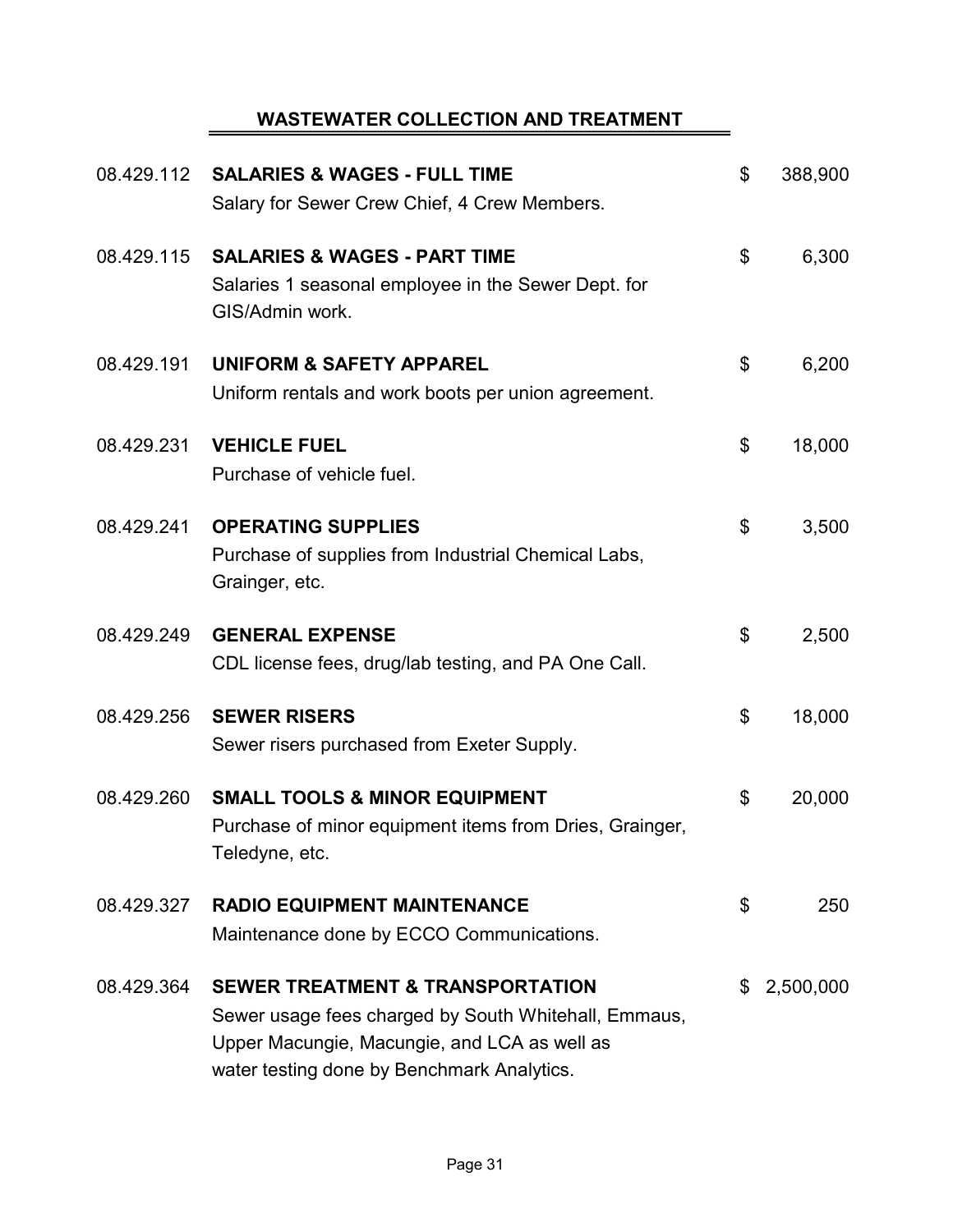| 08.429.372 | <b>REPAIRS &amp; MAINTENANCE</b><br>Repairs to sewer system.                                                         | \$<br>75,000 |
|------------|----------------------------------------------------------------------------------------------------------------------|--------------|
| 08.429.374 | <b>EQUIPMENT REPAIRS</b><br>Repairs to equipment used by Sewer Dept.                                                 | \$<br>17,500 |
| 08.429.378 | <b>VEHICLE REPAIRS</b><br>Repairs to vehicles used by Sewer Dept.                                                    | \$<br>3,000  |
| 08.429.379 | <b>EMERGENCY REPAIRS</b><br>Emergency repairs to the sewer system.                                                   | \$<br>25,000 |
| 08.429.420 | <b>DUES, SUBSCRIPTIONS &amp; MEMBERSHIPS</b><br>Subscription/memberships to PA Water Environment<br>Assoc., EPWPCOA. | \$<br>500    |
| 08.429.450 | <b>CONTRACTED SERVICES</b><br>Purchases from Municipal Sales.                                                        | \$<br>25,000 |
| 08.429.460 | <b>TRAINING &amp; CONFERENCES</b><br>Conference attendance for EPWPCOA.                                              | \$<br>1,000  |
|            | <b>EMPLOYER PAID BENEFITS</b>                                                                                        |              |
| 08.481.192 | <b>FICA - EMPLOYER PAID</b><br>Social security taxes at 6.2% of wages.                                               | \$<br>35,000 |
| 08.481.193 | <b>MEDICARE - EMPLOYER PAID</b><br>Medicare taxes at 1.45% of wages.                                                 | \$<br>8,500  |
| 08.481.194 | <b>UNEMPLOYMENT COMPENSATION</b><br>Unemployment benefit payments through PSATS.                                     | \$<br>1,000  |
|            | <b>NON-UNIFORM PENSION</b>                                                                                           |              |
| 08.483.150 | <b>PENSION PLAN FEES</b><br>Plan administered through Fulton Financial Advisors.                                     | \$<br>6,000  |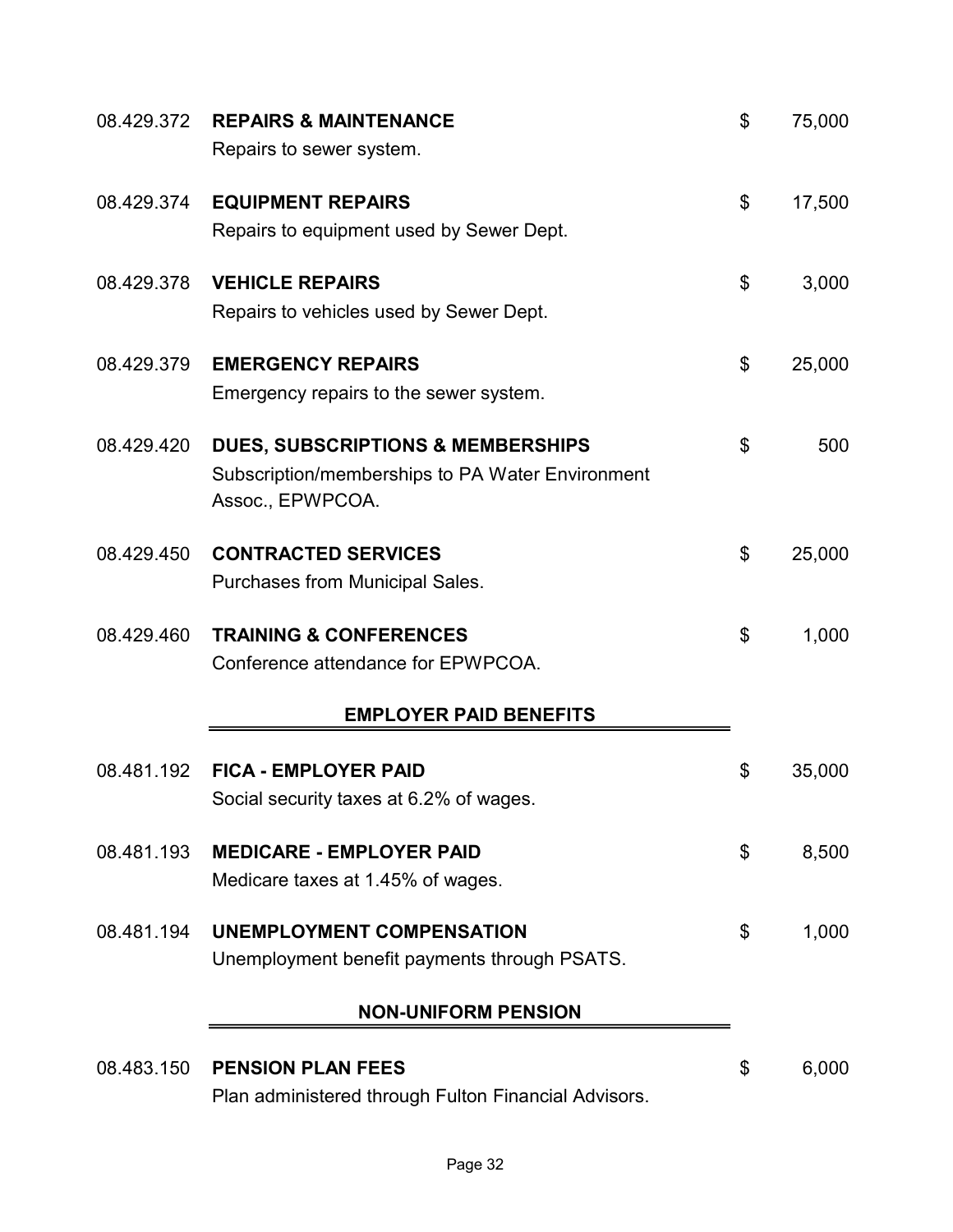| 08.483.151 | <b>457 PLAN CONTRIBUTIONS</b>                                                                  | \$<br>11,500 |
|------------|------------------------------------------------------------------------------------------------|--------------|
|            | Township contributes 2% to plan participants.                                                  |              |
| 08.483.197 | <b>PENSION</b>                                                                                 | \$<br>90,000 |
|            | Contribution to pension plan administered by Fulton Financial.                                 |              |
|            | <b>WORKERS' COMPENSATION</b>                                                                   |              |
| 08.484.354 | <b>WORKERS' COMPENSATION</b>                                                                   | \$<br>75,000 |
|            | Stauffer Insurance Agency provides the statutorily                                             |              |
|            | required insurance that compensates employees for                                              |              |
|            | occupational injuries as outlined in the Workers'                                              |              |
|            | Compensation Act of PA.                                                                        |              |
|            | <b>OTHER EMPLOYEE BENEFITS</b>                                                                 |              |
| 08.485.301 | <b>CONTINUING EDUCATION/TUITION REIMBURSMENT</b>                                               | \$<br>1,200  |
|            | Township provides \$1200 per employee for tuition                                              |              |
|            | reimbursement.                                                                                 |              |
|            | <b>INSURANCE</b>                                                                               |              |
| 08.486.351 | <b>PROPERTY/AUTO INSURANCE</b>                                                                 | \$<br>27,000 |
|            | Property Insurance through Stauffer Insurance Agency.                                          |              |
|            | This is general liabilities coverage for injury/property damage, or                            |              |
|            | "All Risk" protection on bldgs./contents and Inland Marine/<br>Contractors' Equipment.         |              |
|            |                                                                                                |              |
| 08.486.352 | PUBLIC OFFICIALS LIABILITY INSURANCE<br>Liability Insurance through Stauffer Insurance Agency. | \$<br>6,000  |
|            |                                                                                                |              |
| 08.486.353 | <b>GOV'T. CRIME INSURANCE POLICY</b>                                                           | \$<br>500    |
|            | Crime policy insurance coverage through Stauffer Insurance Agency.                             |              |
| 08.486.355 | <b>AUTO INSURANCE</b>                                                                          | \$<br>20,000 |
|            | Auto Insurance through Stauffer Insurance Agency.                                              |              |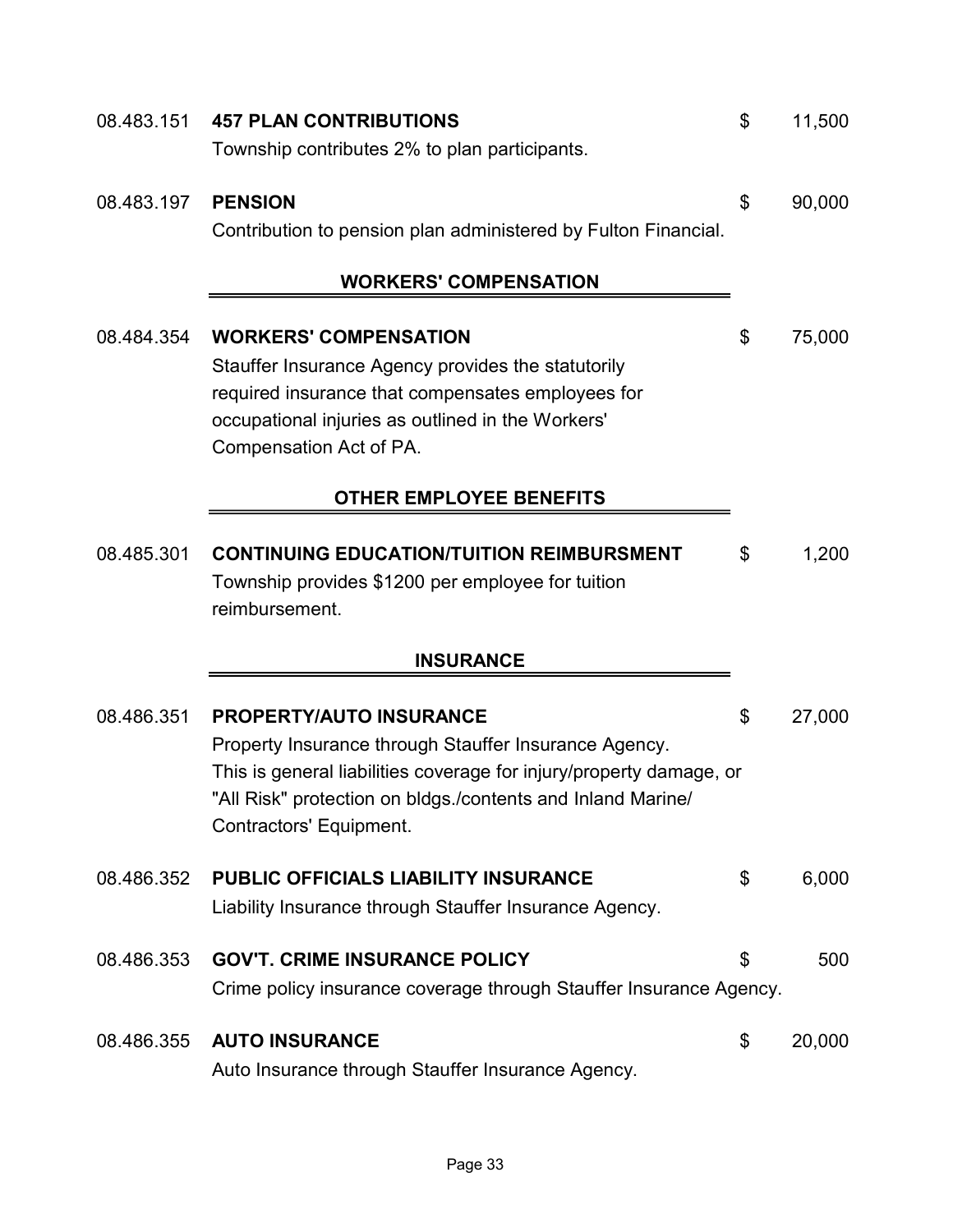| 08.486.356 | <b>COMMERCIAL UMBRELLA POLICY</b>                         | \$<br>12,000  |
|------------|-----------------------------------------------------------|---------------|
|            | Supplemental general liability insurance coverage through |               |
|            | Stauffer Insurance Agency.                                |               |
|            | <b>HEALTH INSURANCE</b>                                   |               |
|            |                                                           |               |
| 08.487.160 | <b>DISABILITY INSURANCE</b>                               | \$<br>6,500   |
|            | Short and long term disability provided by One America.   |               |
| 08.487.177 | <b>ACCRUED SICK TIME</b>                                  | \$<br>20,000  |
|            | Accumulated sick time.                                    |               |
| 08.487.196 | <b>HEALTH INSURANCE</b>                                   | \$<br>350,000 |
|            | Health Insurance provided by Township.                    |               |
|            | <b>CAPITAL PROJECTS</b>                                   |               |
|            |                                                           |               |
| 08.493.610 | <b>CAPITAL CONSTRUCTION</b>                               | \$<br>650,000 |
|            | Sewer Infiltration & Inflow work.                         |               |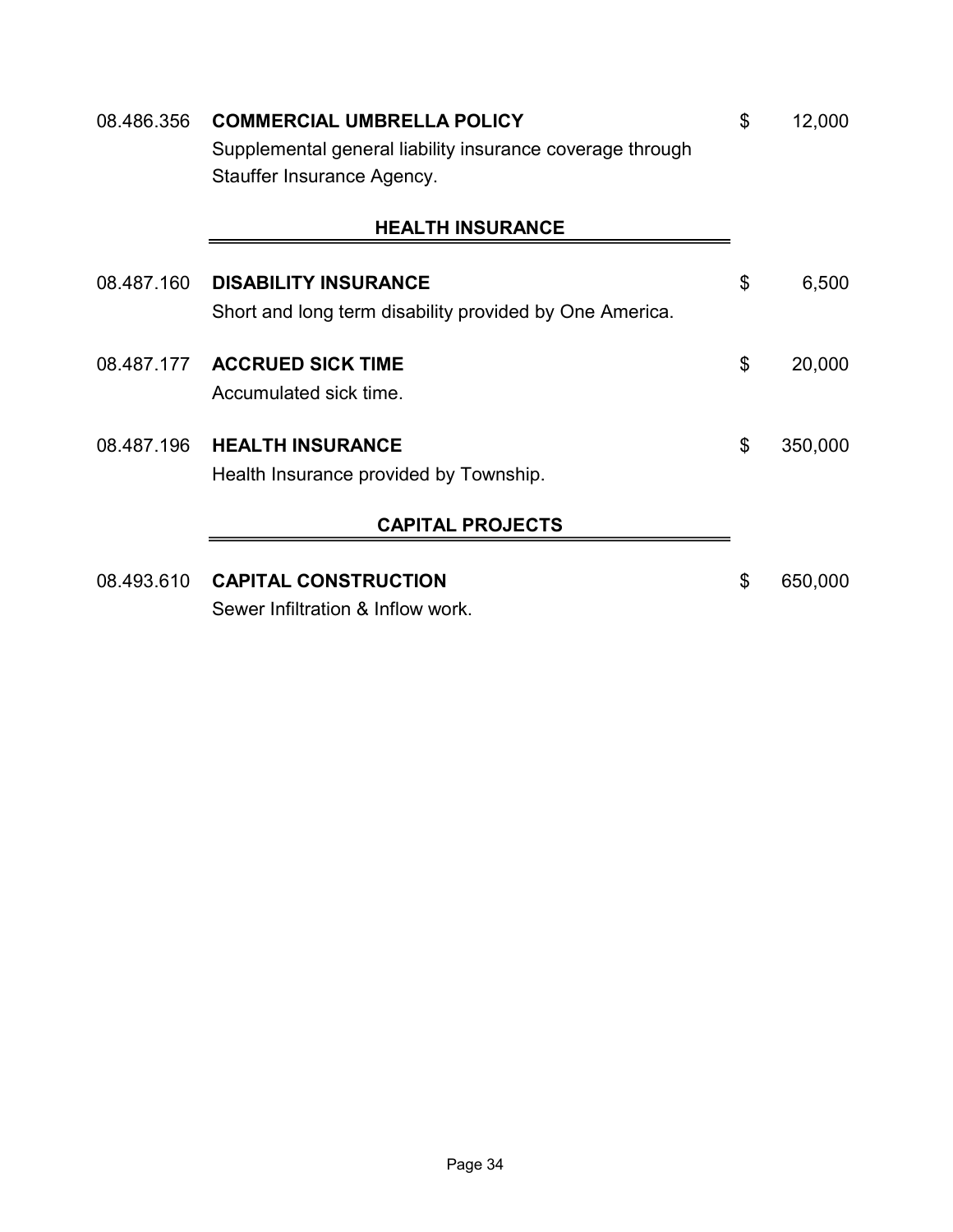# **LOWER MACUNGIE TOWNSHIP 2021 CAPITAL PROJECTS FUND (30)**

|            | <b>REVENUES</b>                                                                                    |               |
|------------|----------------------------------------------------------------------------------------------------|---------------|
|            | <b>REAL PROPERTY TAXES</b>                                                                         |               |
| 30.301.100 | <b>REAL ESTATE TAX</b><br>.50 millage Real Estate Property Tax & 50% Homestead Exclusion.          | \$1,210,000   |
| 30.301.200 | <b>REAL ESTATE TAX PRIOR YEARS</b><br>Real Estate Property Tax - prior years.                      | \$<br>10,000  |
|            | <b>STATE GRANTS</b>                                                                                |               |
|            | 30.354.150 STATE RECYCLING GRANTS                                                                  | \$            |
|            | <b>FIXED ASSETS DISPOSITION</b>                                                                    |               |
|            | 30.391.100 SALE OF FIXED ASSETS                                                                    | \$            |
|            | <b>INTERFUND OPERATING TRANSFERS</b>                                                               |               |
| 30.392.010 | <b>TRANSFER FROM GENERAL FUND</b><br>Transfer to support major projects from General Fund reserves | \$<br>41,700  |
|            | <b>RESERVE TRANSFERS</b>                                                                           |               |
|            | 30.396.000 TRANSFER FROM RESERVES                                                                  | \$<br>350,000 |
|            | <b>EXPENSES</b>                                                                                    |               |
|            | <b>REAL ESTATE TAX COLLECTION</b>                                                                  |               |
| 30.403.105 | <b>SALARIES &amp; WAGES - ELECTED</b><br>50% of Tax Collector salary.                              | \$<br>5,000   |
| 30.403.210 | <b>TAX COLLECTION OFFICE SUPPLIES</b><br>50% of Tax Office expenses.                               | \$<br>8,050   |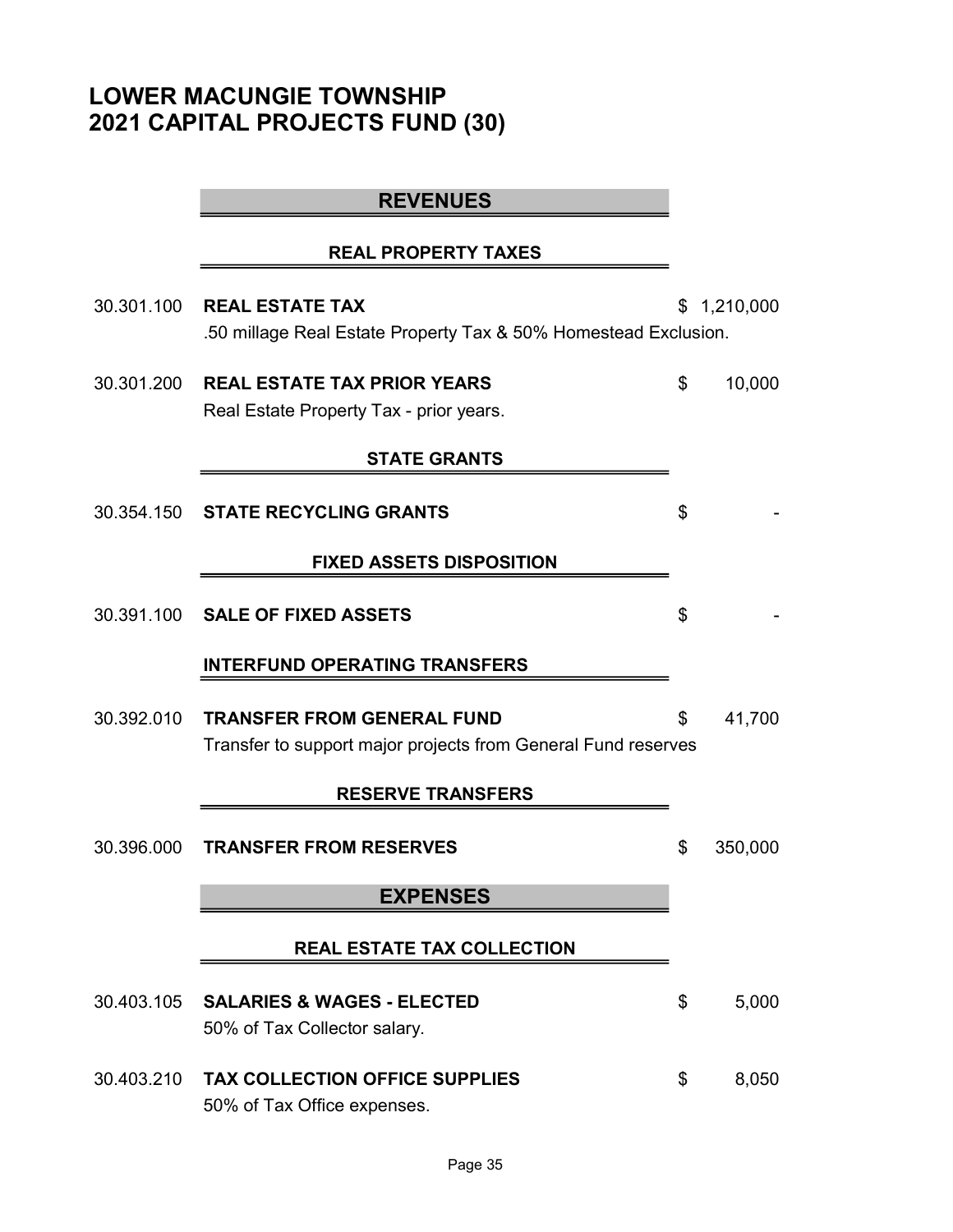| 30.403.450 | <b>CONTRACTED SERVICES</b>                      | \$<br>8,450   |
|------------|-------------------------------------------------|---------------|
|            | 50% of computer services and billing expenses.  |               |
|            |                                                 |               |
|            | <b>DEBT PRINCIPAL</b>                           |               |
| 30.471.901 | <b>BOND/NOTE PRINCIPAL</b>                      | \$<br>573,000 |
|            | Principal payments New Tripoli Bank Note.       |               |
|            |                                                 |               |
|            | <b>DEBT INTEREST</b>                            |               |
|            |                                                 |               |
| 30.472.911 | <b>BOND/NOTE INTEREST</b>                       | \$<br>160,000 |
|            | Interest payments New Tripoli Bank Note.        |               |
|            | <b>CAPITAL PROJECTS</b>                         |               |
|            |                                                 |               |
| 30.493.463 | <b>CONTRACTED PAVING</b>                        | \$<br>200,000 |
|            | Major road surfacing projects.                  |               |
| 30.493.631 | <b>MOWERS &amp; BLOWERS</b>                     | \$<br>40,000  |
|            | Purchase two mowers and two sickle bars.        |               |
|            |                                                 |               |
| 30.493.635 | <b>COMMUNITY CENTER IMPROVEMENTS</b>            | \$<br>430,000 |
|            | Lobby roof, skylight, and ceiling tile repairs. |               |
|            |                                                 |               |
| 30.493.636 | <b>CAMP OLYMPIC</b>                             | \$<br>20,000  |
|            | Repoint house.                                  |               |
| 30.493.637 | <b>PARK SIGNAGE</b>                             | \$<br>2,500   |
|            | Replacement and Open Space Trail signage.       |               |
|            |                                                 |               |
| 30.493.638 | <b>PARK IMPROVEMENTS</b>                        | \$<br>60,200  |
|            | Rehabilitate basketball and tennis courts.      |               |
| 30.493.647 | <b>SIDEWALKS/PARKING LOTS</b>                   | \$<br>27,000  |
|            | Crack seal and repair.                          |               |
|            |                                                 |               |
| 30.493.652 | <b>BIKE TRAILS &amp; WALKING TRAILS</b>         | \$<br>27,500  |
|            | Crack seal, resurfacing, and repair.            |               |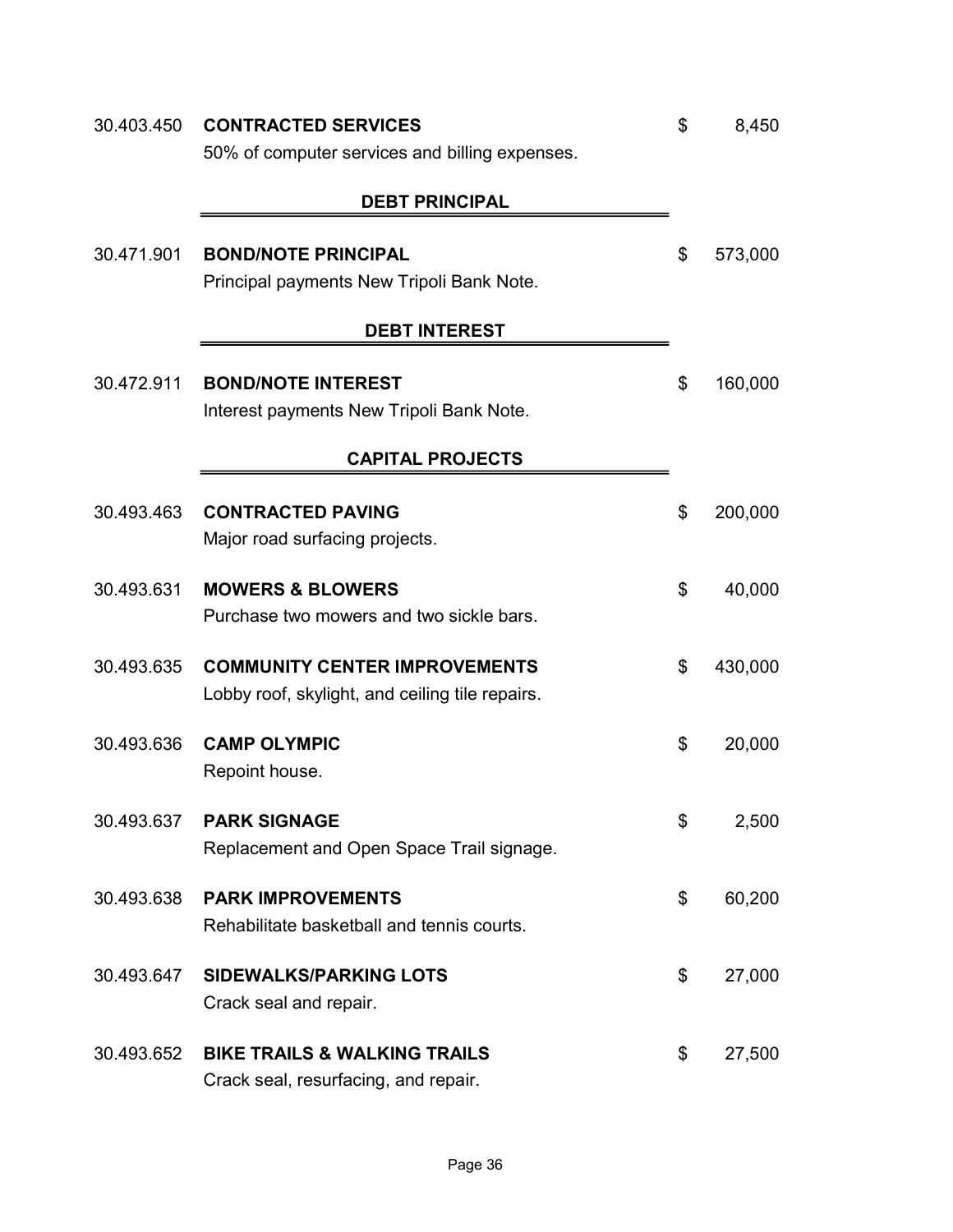# **30.493.658 STORM WATER** \$ 50,000

Improvement to basins including fencing.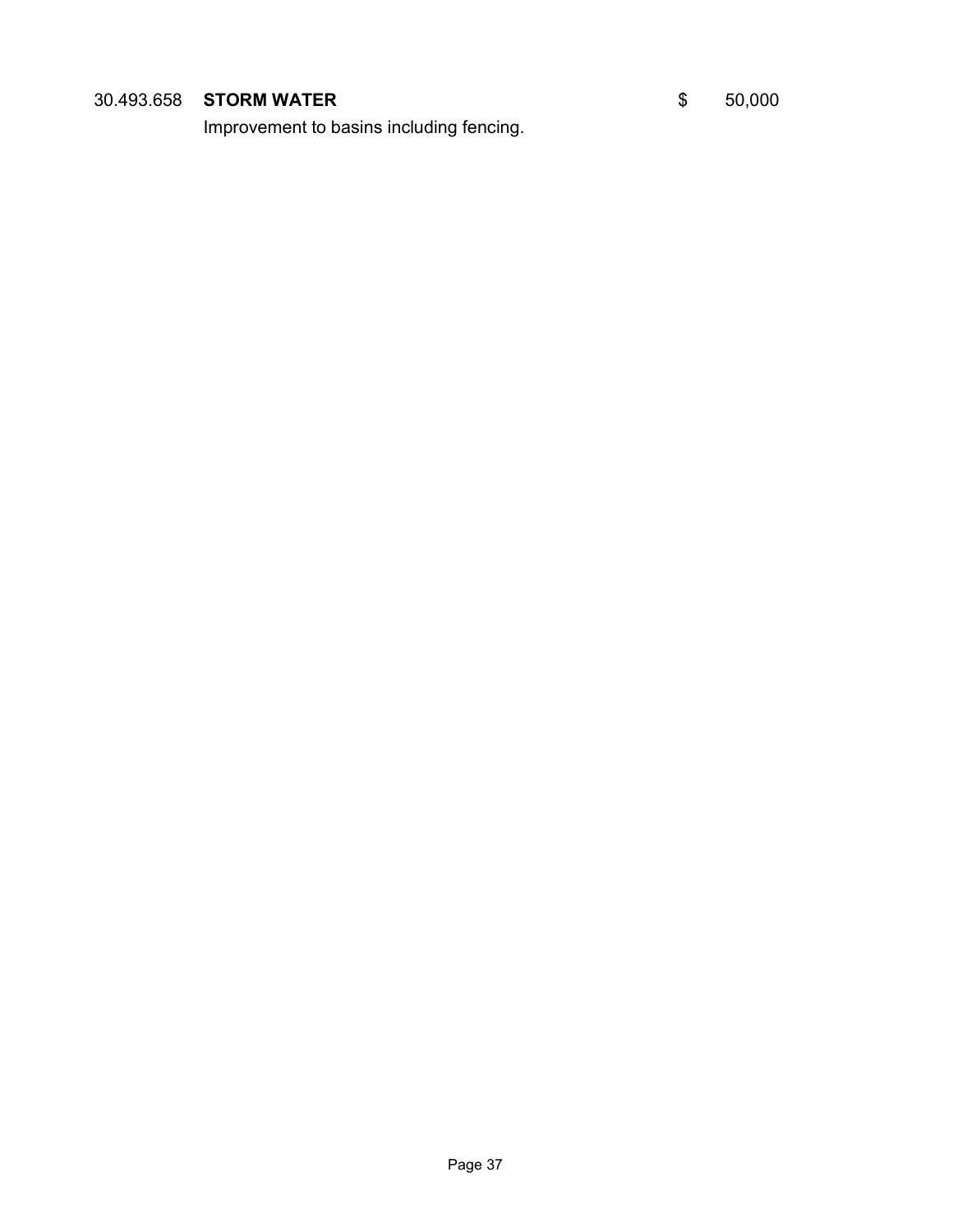# **LOWER MACUNGIE TOWNSHIP 2021 LIQUID FUELS FUND (35)**

|            | <b>REVENUES</b>                                                                                                                                                                                                                   |               |
|------------|-----------------------------------------------------------------------------------------------------------------------------------------------------------------------------------------------------------------------------------|---------------|
|            | <b>INTEREST EARNINGS</b>                                                                                                                                                                                                          |               |
| 35.341.000 | <b>INTEREST EARNINGS</b><br>Interest from deposits and short term investments.                                                                                                                                                    | \$<br>5,000   |
|            | <b>STATE SHARED REVENUE</b>                                                                                                                                                                                                       |               |
| 35.355.020 | <b>LIQUID FUELS ALLOCATION (Act 655)</b><br>The amount is based on 131 miles of Township owned roads<br>and a population of 30,633 as of the 2010 census.                                                                         | \$<br>906,400 |
|            | <b>RESERVE TRANSFERS</b>                                                                                                                                                                                                          |               |
| 35.396.000 | <b>TRANSFER FROM RESERVES</b>                                                                                                                                                                                                     | \$1,873,600   |
|            | <b>EXPENSES</b>                                                                                                                                                                                                                   |               |
|            | <b>WINTER MAINTENANCE</b>                                                                                                                                                                                                         |               |
| 35.432.281 | <b>SALT</b><br>Road salt purchased from COSTARS state contract.                                                                                                                                                                   | \$<br>150,000 |
| 35.432.282 | <b>ANTI-SKID</b><br>Anti-skid purchased from Eastern Industries.                                                                                                                                                                  | \$<br>15,000  |
|            | <b>HIGHWAYS &amp; STREETS</b>                                                                                                                                                                                                     |               |
| 35.439.283 | <b>ROAD RESURFACING</b><br>Microsurfacing and Ultra Thin \$510,000, Maulfair Drive<br>Repair \$270,000, Compost site Road \$460,000, Orchard<br>Road Repair \$90,000, Sauerkraut Basin \$600,000,<br>Gehman Road Bridge \$370,000 | \$2,300,000   |